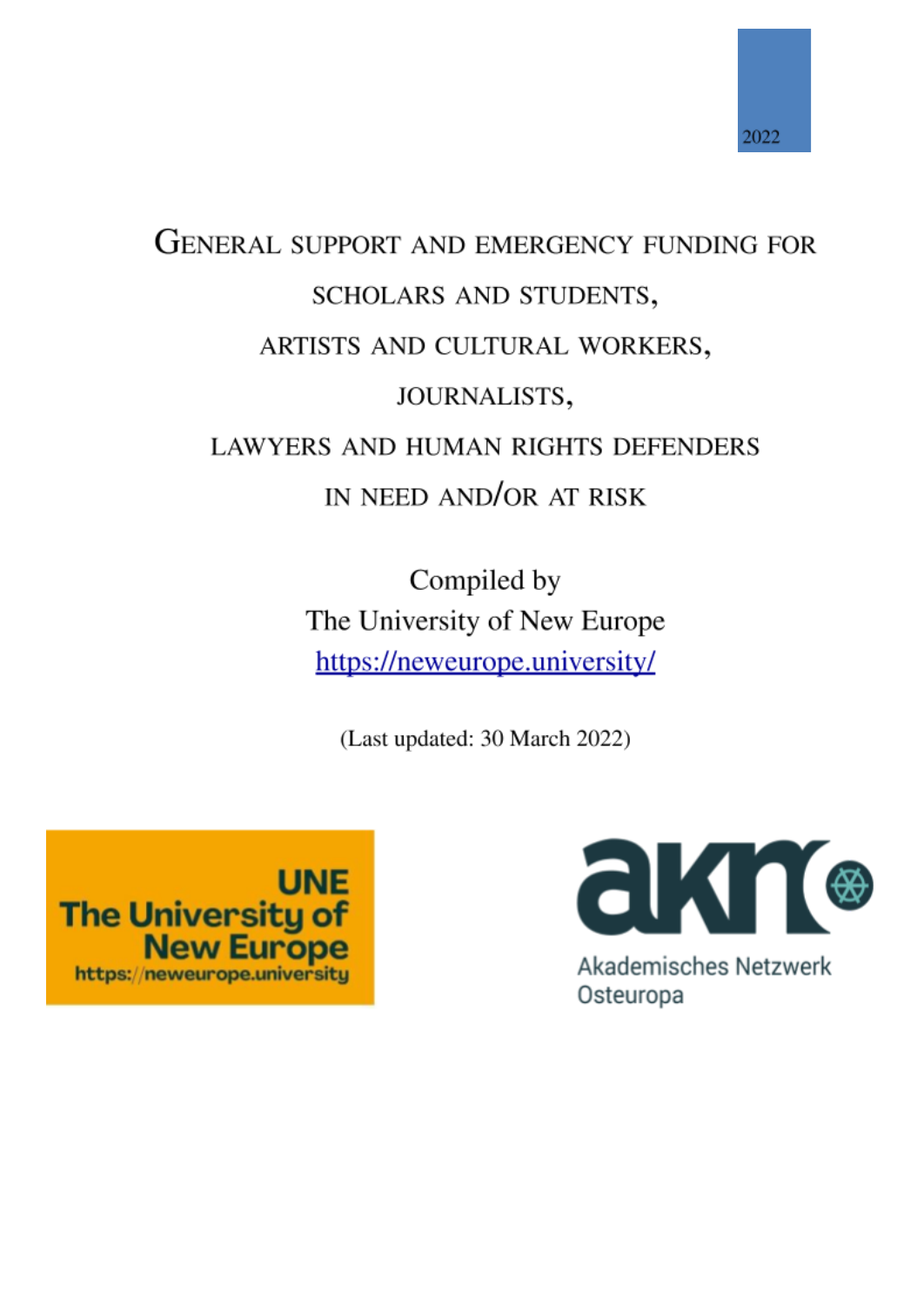# **NOTE ON THE CONTENT OF THIS DOCUMENT**

This document contains emergency contacts as well as emergency funding opportunities for scholars and students, artists and cultural workers, journalists, lawyers and human rights activists at risk from Ukraine, Russia, and Belarus.

Most available funding opportunities focus on people at risk from Ukraine. However, we make sure to include emergency information and opportunities for people at risk from Russia and Belarus as well. Under each entry, you will find information on who is eligible to apply.

The document contains separate categories for specific risk groups. In the interactive index, you can click on an entry which immediately forwards you to the right section in the document. The titles of all entries include a hyperlink which forwards you to the website of the funding opportunity.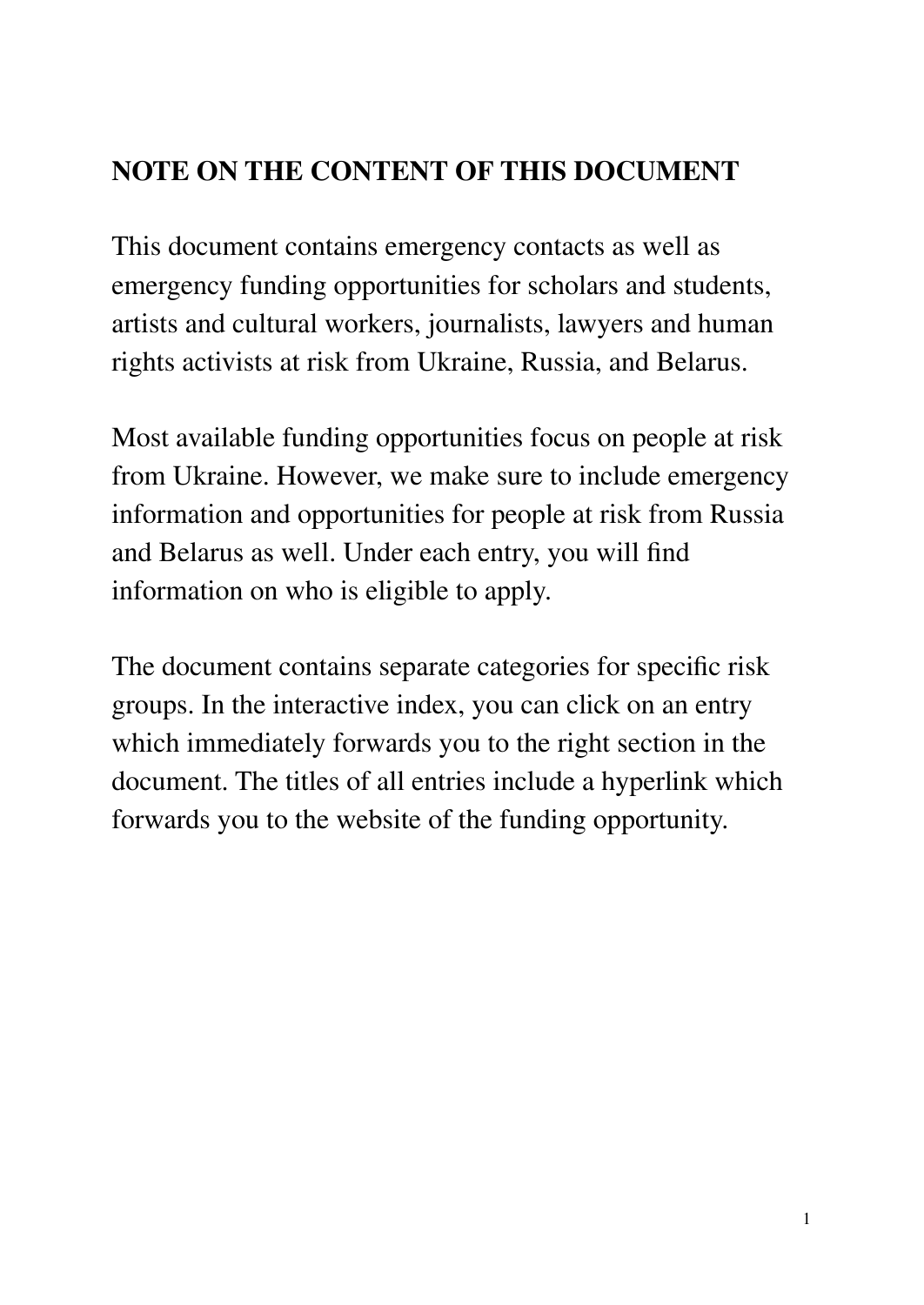# **Index**

| <b>I GENERAL INFORMATION ON SUPPORT FOR UKRAINIAN REFUGEES</b>                                                   | 9  |  |
|------------------------------------------------------------------------------------------------------------------|----|--|
| Database for Ukrainian refugees                                                                                  | 9  |  |
| <b>Emergency Contacts for Ukrainians</b>                                                                         | 9  |  |
| European Union – Information for people fleeing the war in Ukraine (with EU and<br>country-specific information) | 9  |  |
| Free accommodation for Ukrainian refugees                                                                        | 10 |  |
| Help for Ukrainian refugees inside and outside Ukraine                                                           | 10 |  |
| In Solidarity With Ukraine – Transportation, Accommodation and Support for<br><b>Ukrainian Refugees</b>          | 10 |  |
| <b>Resources for Ukrainian Refugees and Supporters</b>                                                           | 10 |  |
| Telegram channel for Ukrainains with information about children found and<br>children who are lost               | 11 |  |
| Transportation offerings in/out of Ukraine and other countries                                                   | 11 |  |
| <b>Ukraine Crisis Scholar Support Group</b>                                                                      | 11 |  |
| <b>Ukrainian Evacuation Help Center</b>                                                                          | 11 |  |
| <b>Ukraine Now - Help within Ukraine</b>                                                                         | 11 |  |
| <b>Ukraine Take Shelter</b>                                                                                      | 11 |  |
| You Have a Friend In Me – Polish mentor offer to refugees arriving from Ukraine 11                               |    |  |
| <b>II GENERAL INFORMATION ON SUPPORT</b><br><b>FOR RUSSIANS AND BELARUSIANS AT RISK</b>                          | 12 |  |
| <b>Emergency information and contacts for leaving the Russian Federation</b>                                     | 12 |  |
| <b>Emergency information for leaving the Russian Federation by land</b>                                          | 12 |  |
| <b>Honest University for Belarusian Academics and Students</b>                                                   | 13 |  |
| Telegram channel with emergency information and contacts for leaving the Russian                                 |    |  |
| <b>Federation</b>                                                                                                | 13 |  |
| <b>III MEDICAL AND PSYCHOLOGICAL SUPPORT</b>                                                                     |    |  |
| <b>FOR PEOPLE AT RISK</b>                                                                                        | 14 |  |
| Medical and psychological help for Ukrainian refugees in Berlin                                                  | 14 |  |
| Mental health and psychosocial Support - Humanitarian Response in Ukraine and<br>neighboring countries           | 14 |  |
| Psychological help for activists, journalists and lawyers from Ukraine, Belarus and<br><b>Russia</b>             | 14 |  |
| IV OVERVIEW OF DATABASES WITH ACADEMIA-RELATED RESOURCES                                                         | 15 |  |
| <b>Academia-related resources</b>                                                                                | 15 |  |
| Akademia Młodych Uczonych PAN                                                                                    | 15 |  |
| <b>ASEEES Resources for Helping Displaced Scholars from Ukraine</b>                                              | 15 |  |
| <b>Association of German Art Historians</b>                                                                      | 15 |  |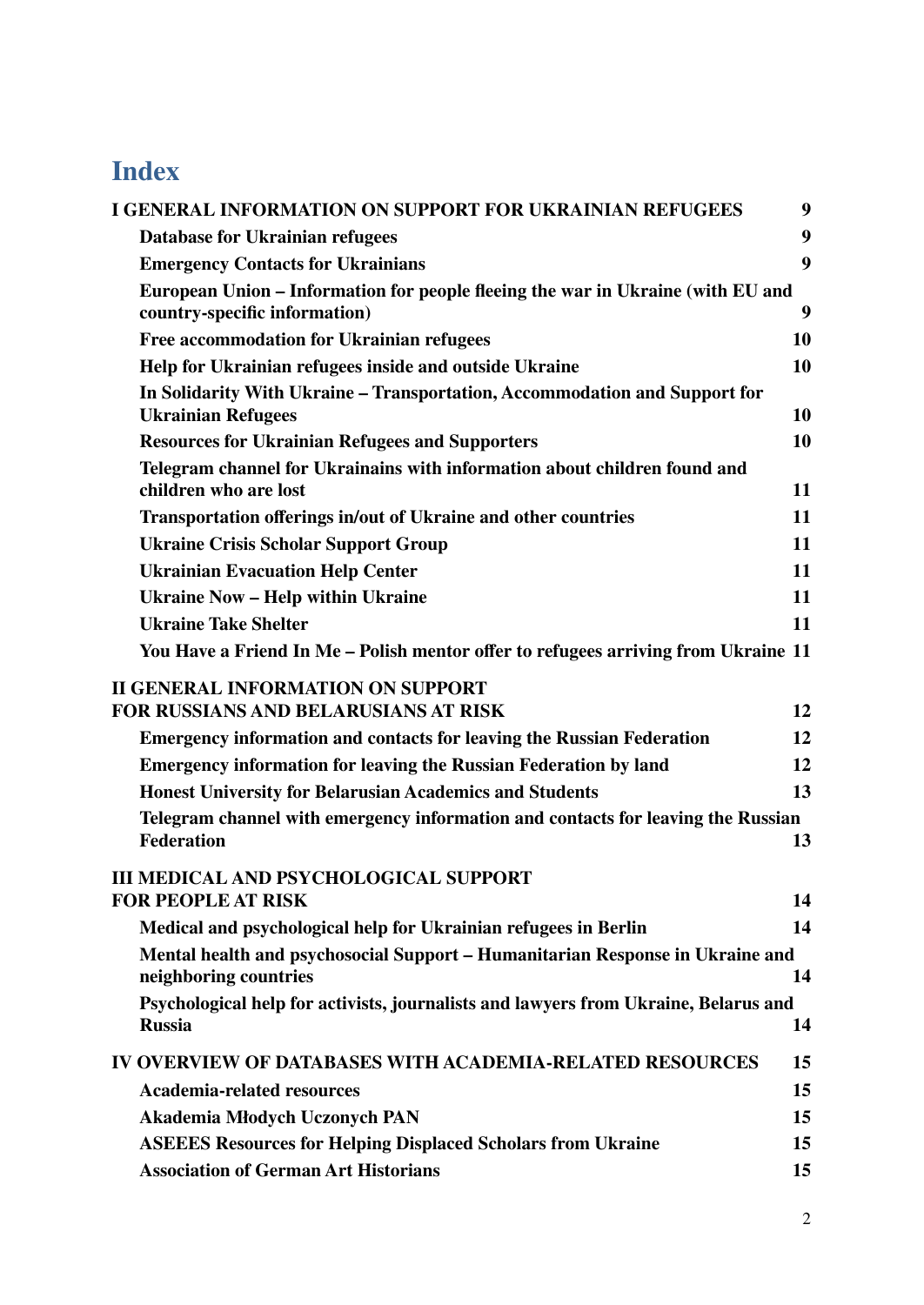| Center for Urban History of East Central Europe (Центр міської історії)                                                                                | 15 |
|--------------------------------------------------------------------------------------------------------------------------------------------------------|----|
| <b>Chance for Science</b>                                                                                                                              | 15 |
| Deutsch-Ukrainische Akademische Gesellschaft – The Ukraine Network                                                                                     | 16 |
| ERC for Ukraine – Job offers in ERC funded research teams                                                                                              | 16 |
| <b>EURAXESS – Support for Ukrainian Researchers in the EU</b>                                                                                          | 16 |
| <b>Jobs for Ukraine</b>                                                                                                                                | 16 |
| <b>Overview of Academic Organizations which support Ukrainian Students and</b>                                                                         |    |
| <b>Researchers</b>                                                                                                                                     | 16 |
| <b>Overview of Labs and Departments which support Ukrainian scholars</b>                                                                               | 16 |
| <b>Resources for Ukrainian Institutions</b>                                                                                                            | 17 |
| <b>Resources for scholars in danger</b>                                                                                                                | 17 |
| <b>Russian Opposition Scholars-at-Risk</b>                                                                                                             | 17 |
| <b>Science in Exile</b>                                                                                                                                | 17 |
| <b>Science For Ukraine</b>                                                                                                                             | 17 |
| <b>Ukrainian Scholar Placement Database</b>                                                                                                            | 17 |
| <b>Ukraine residences and further resources</b>                                                                                                        | 17 |
| V EMERGENCY FUNDING FOR UKRAINIAN SCHOLARS                                                                                                             | 18 |
| <b>Academy in Exile</b>                                                                                                                                | 18 |
| <b>Austrian Academy of Science – JESH Ukraine</b>                                                                                                      | 18 |
| <b>BASEES Support for UK-based Postgraduates from Ukraine</b>                                                                                          | 18 |
| <b>BASEES Support for Scholars</b>                                                                                                                     | 18 |
| Bibliotheca Hertziana - Max Planck Institute for Art History - Art History                                                                             |    |
| <b>Fellowships</b>                                                                                                                                     | 19 |
| Bridging Fellowships for Scholars at Risk from Ukraine, Belarus, and Russia - Freie                                                                    |    |
| Universität Berlin                                                                                                                                     | 20 |
| <b>CARA (Council for At-Risk Academics)</b>                                                                                                            | 20 |
| <b>Czech Academy of Sciences - Researchers at Risk Fellowships</b>                                                                                     | 21 |
| <b>Czech Science Foundation (GACR)</b>                                                                                                                 | 21 |
| <b>DAAD Research Stays for University Academics and Scientists</b>                                                                                     | 22 |
| DFG Supplemental proposals/integration in current funding programmes (for GER                                                                          |    |
| institutions)                                                                                                                                          | 22 |
| DFG Supplemental funding as part of Research Training Groups, Collaborative<br>Research Centers and other DFG-funded joint projects (for institutions) | 23 |
| DFG Walter Benjamin Programme (for refugee researchers)                                                                                                | 23 |
| <b>EINSTEIN GUEST RESEARCHERS AND EINSTEIN JUNIOR SCHOLARS</b>                                                                                         | 25 |
| FSO Bremen – Hans Koschnick Sonderstipendien for Ukrainian academics                                                                                   | 25 |
| Finnish Society of Sciences and Letters - Emergency Grants for Ukrainian Scholars<br>26                                                                |    |
| <b>FWF Austrian Science Fund</b>                                                                                                                       | 26 |
| <b>Georg Forster Research Fellowship for Experienced Researchers</b>                                                                                   | 27 |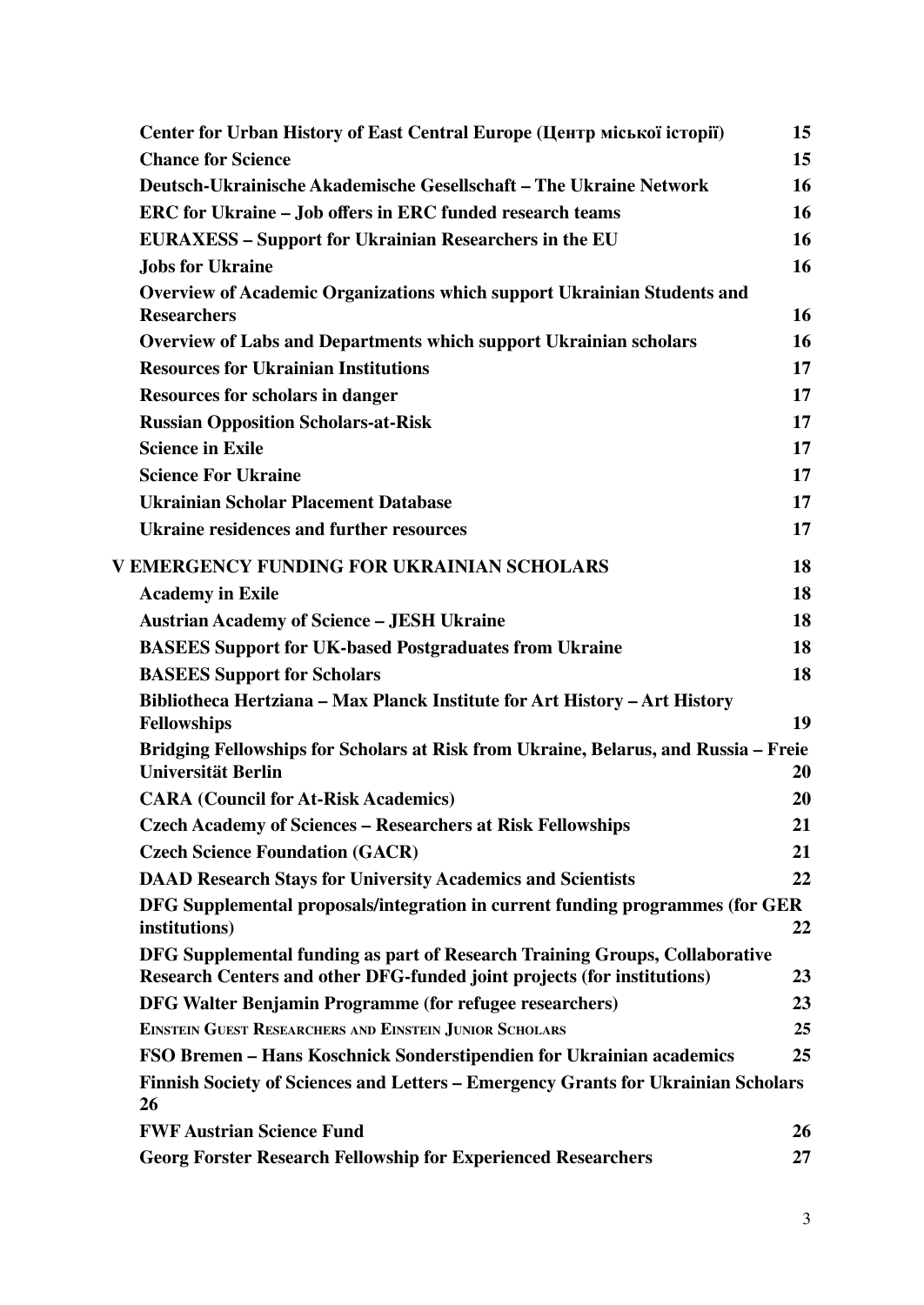| <b>GEORG FORSTER RESEARCH FELLOWSHIP FOR POSTDOCS</b>                                             | 27 |
|---------------------------------------------------------------------------------------------------|----|
| <b>Gerda Henkel In-House Scholarship</b>                                                          | 28 |
| <b>Hebrew University Emergency Aid for Researchers from Ukraine</b>                               | 28 |
| Heinrich-Heine Universität Düsseldorf                                                             | 28 |
| <b>Helmholtz-Zentrum Dresden Rossendorf</b>                                                       | 29 |
| <b>Humboldt Research Fellowship for Experienced Researchers</b>                                   | 29 |
| HUMBOLDT RESEARCH FELLOWSHIP FOR POSTDOCTORAL RESEARCHERS                                         | 30 |
| <b>IIE Scholar Rescue Fund</b>                                                                    | 30 |
| <b>INSPIREUROPE - SUPPORTING RESEARCHERS AT RISK</b>                                              | 31 |
| <b>ISPP International Society of Political Psychology</b>                                         | 31 |
| Israeli Inter-University Academic Partnership in Russian and                                      | 31 |
| <b>East European Studies</b>                                                                      | 31 |
| <b>Jean Monnet Fellowships   European University Institute</b>                                    | 31 |
| KONE Foundation – Emergency residencies for Ukrainian artists and art<br>professionals in Finland | 32 |
| KU Leuven – Temporary positions for Ukrainian scientists and professionals at risk<br>32          |    |
| <b>Linguistics for Ukraine</b>                                                                    | 32 |
| LMU Munich – Opportunities for Ukrainian Scholars in the Social Sciences                          | 33 |
| Max Weber Postdoctoral Fellowship in the Social Science and Humanities (Early                     |    |
| <b>Career Researchers)   European University Institute (Florence)</b>                             | 33 |
| <b>NEP4Dissent – Emergency Fund for Ukrainian Scholars</b>                                        | 34 |
| <b>PAUSE - Solidarity with Ukraine</b>                                                            | 34 |
| <b>Polish Academy of Sciences - Funding for Ukrainian Researchers</b>                             | 35 |
| <b>Polish Academy of Sciences - Institute of Literary Research</b>                                | 35 |
| SAV – Slovenian Academy of Science Emergency Housing and Funding                                  | 36 |
| <b>Scholars at Risk (SAR)</b>                                                                     | 36 |
| Slovak Academy of Sciences - Assistance to Ukrainian Students and Scientists                      | 36 |
| <b>SSF</b> individual grants for Ukrainian scientists                                             | 37 |
| <b>SWPS University: Visiting scholars/PhD programme</b>                                           | 37 |
| <b>Taiwan Scholarships for Ukrainian Scholars</b>                                                 | 38 |
| <b>Tampere University</b>                                                                         | 38 |
| The Israel Academy of Science and Humanities                                                      | 39 |
| The Royal Swedish Academy of Science                                                              | 40 |
| <b>TÜBITAK – The Scientific and Technological Research Council of Turkey</b>                      | 40 |
| TUM-IAS Fellowships for Researchers from Ukraine                                                  | 41 |
| ULB Bruxelles - assistance to UA, RU, BE academic community                                       | 41 |
| University of Haifa – Special Visiting Program                                                    | 42 |
| <b>University of Tübingen</b>                                                                     | 42 |
| Volkswagen Stiftung – Gastforschungsprogramm für geflohene ukrainische<br>Wissenschaftler*innen   | 42 |
|                                                                                                   |    |

4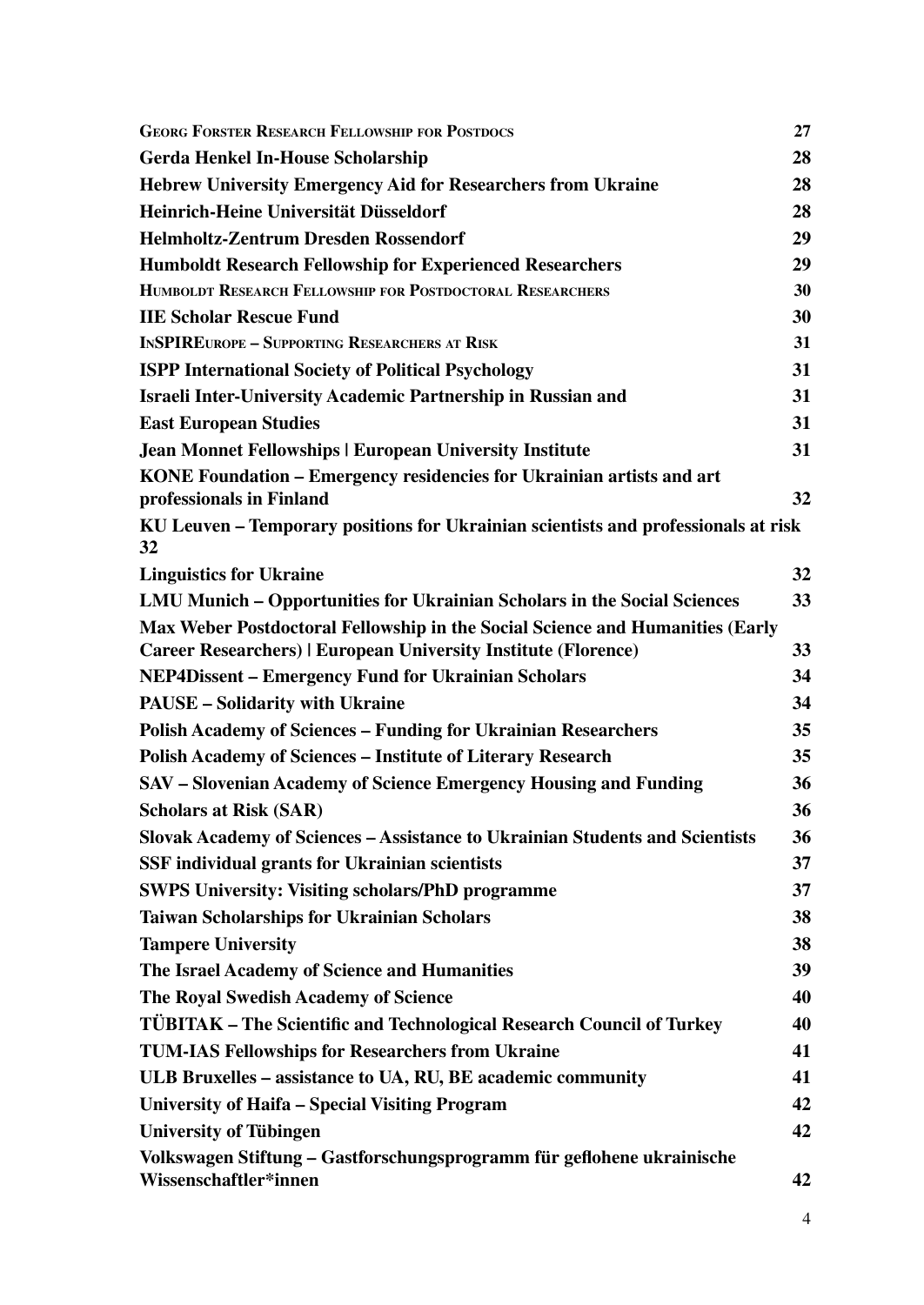| Vytautas Magnus University – Accommodation for Ukrainian Teachers and                                                                 |    |
|---------------------------------------------------------------------------------------------------------------------------------------|----|
| <b>Students</b>                                                                                                                       | 43 |
| VI INDIVIDUAL EMERGENCY OPPORTUNITIES FOR UKRAINIAN SCHOLARS                                                                          |    |
| (LIMITED PLACES)                                                                                                                      | 44 |
| Aarhus University – Two postdocs at the Department of Global Studies                                                                  | 44 |
| <b>ALEKSANTERI INSTITUTE FELLOWS PROGRAMME</b>                                                                                        | 44 |
| <b>Austrian National Library</b>                                                                                                      | 45 |
| <b>Czech Academy of Sciences - Institute of Experimental Botany</b>                                                                   | 45 |
| DAI - Research Fellowship in Global Archaeology                                                                                       | 45 |
| <b>DHI Warschau (German Historical Institute)</b>                                                                                     | 46 |
| <b>ETH Zürich, Center for Advanced Studies in Architecture</b>                                                                        | 46 |
| ETH Zürich, Institute for the History and Theory of Architecture                                                                      | 46 |
| Goethe Universität Frankfurt am Main – Stipends for Five Ukrainian Historians                                                         | 47 |
| <b>HCGES - Haifa Center for German &amp; European Studies</b>                                                                         | 47 |
| IEG Leibniz-Institut für Europäische Geschichte (Mainz)                                                                               | 47 |
| IFL Leibniz-Institut für Länderkunde                                                                                                  | 48 |
| Kolasky Distinguished Visiting Fellowship for the Study of Contemporary Ukraine<br>2022-2023                                          | 48 |
| Kosciouszowska Foundation                                                                                                             | 48 |
| <b>Max Planck Institute – Visiting Fellowships for Social Scientists</b>                                                              | 49 |
| <b>Memory Studies Association - Memory Scholars at Risk</b>                                                                           | 49 |
| Polska Akademia Nauk   Instytut Psychologii                                                                                           | 50 |
| <b>PRIGO Open Research Research Institute</b>                                                                                         | 50 |
| <b>Reagan-Fascell Democracy Fellowship (NED)</b>                                                                                      | 50 |
| <b>Stanford   Taube Center for Jewish Studies</b>                                                                                     | 51 |
| SYKE (Helsinki) – Ukrainian PhD researcher or postdoctoral researcher                                                                 | 52 |
| The Open University of Israel - Emergency Scholarships for Post-Doctoral                                                              |    |
| <b>Researchers from Ukraine</b>                                                                                                       | 52 |
| The University of British Columbia                                                                                                    | 53 |
| The Goldyne Savad Institute of Gene and Cell Therapy – Opportunities for<br><b>Ukrainian PhD students/Postdocs</b>                    | 53 |
| The NYU Jordan Center for the Advanced Study of Russia                                                                                | 54 |
| Universität Wien   Two Ukrainian Academics at Risk Fellowships                                                                        | 54 |
| University of Vienna – Visiting fellowships for Ukrainian refugee philosophers,<br>historians of science or sociologists of knowledge | 54 |
| University of Alberta – Bukowsky Research Grant                                                                                       | 55 |
| University of Hradec Kralove, Faculty of informatics and management                                                                   | 55 |
| <b>University of Miami   School of Law</b>                                                                                            | 56 |
| University of St. Gallen   Institute of Political Science                                                                             | 56 |
| <b>Weizmann Institute of Science   Feinberg Graduate School</b>                                                                       | 56 |
|                                                                                                                                       |    |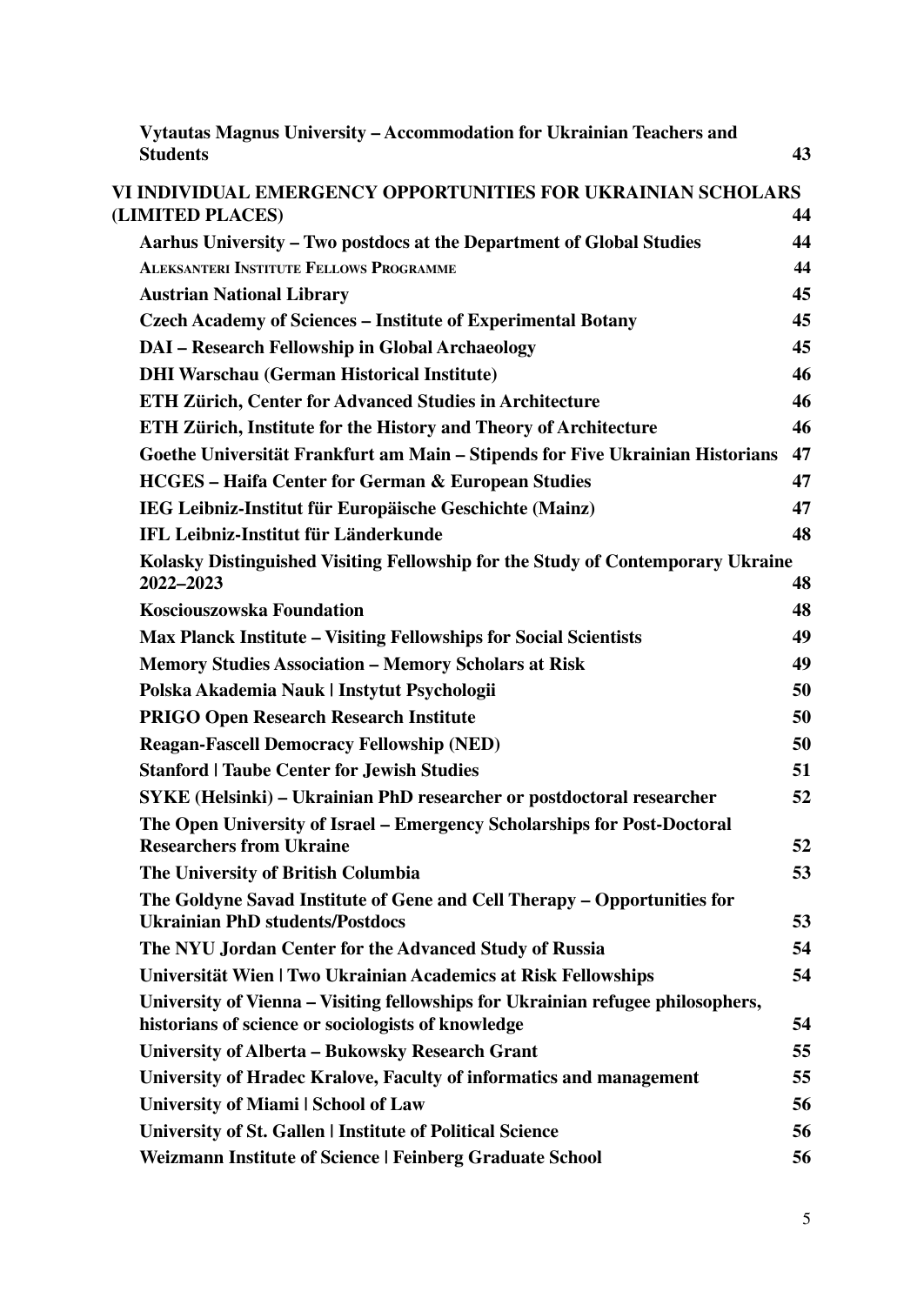| Wissenschaftskolleg zu Berlin                                                                          | 57 |
|--------------------------------------------------------------------------------------------------------|----|
| VII NON-RESIDENTIAL OR REMOTE SUPPORT FOR SCHOLARS IN UKRAINE<br>58                                    |    |
| <b>AAJR Fordham Fellowship in Jewish Studies</b>                                                       | 58 |
| <b>New University of Exile Consortium</b>                                                              | 58 |
| <b>Non-Residential Documenting Ukraine Fellowships</b>                                                 | 58 |
| Non-Residential Solidarity Fellowships from the IWM and HURI                                           | 59 |
| The New School   Library Access Initiative                                                             | 59 |
| VIII SCHOLARSHIPS AND FUNDING OPPORTUNITIES FOR UKRAINIAN<br><b>STUDENTS</b>                           | 60 |
| Aalto University – Study rights and scholarships for Ukrainian students                                | 60 |
| <b>Bar-Ilan University – Study places</b>                                                              | 60 |
| Bar-Ilan University - Haim Cohen's lab of molecular mechanism of aging<br>(opportunities for students) | 60 |
| <b>Ben-Gurion-University of the Negrev</b>                                                             | 61 |
| <b>Central European University – Support to Refugee Students from Ukraine</b>                          | 62 |
| <b>Columbia University Scholarship for Displaced Students</b>                                          | 63 |
| <b>ENRS</b> – Two paid internships for Ukrainian students (History)                                    | 63 |
| <b>Helmholtz-Zentrum Dresden Rossendorf</b>                                                            | 63 |
| Helsinki University - Study places for Ukrainian students                                              | 63 |
| <b>Hebrew University Emergency Aid for Students from Ukraine</b>                                       | 64 |
| <b>Japan Ukraine Language School Pathways</b>                                                          | 64 |
| Laurenz Foundation and FHNW Academy of Art and Design (HGK) Basel                                      | 65 |
| <b>Linguistics for Ukraine</b>                                                                         | 65 |
| <b>Masaryk University</b>                                                                              | 65 |
| MSc in Sustainable Forest and Nature Management - SUFONAMA                                             | 66 |
| <b>NAWA – Polish National Agency for Academic Exchange</b>                                             | 66 |
| <b>Project Fleck (Poland)</b>                                                                          | 66 |
| <b>Students at Risk</b>                                                                                | 67 |
| <b>Study in the Czech Republic</b>                                                                     | 67 |
| <b>Taiwan Scholarships for Ukrainian Students</b>                                                      | 68 |
| Tartu Ülikool – Scholarships overview                                                                  | 68 |
| TAU Emergency Fellowship Fund for Ukrainian Graduate Students                                          | 68 |
| The Academy of Sciences and Literature in Mainz – internship for students/young<br>scientists          | 68 |
| <b>Toronto Summer Program for Students from Ukraine</b>                                                | 69 |
| <b>UAF - SUPPORT FOR REFUGEE STUDENTS IN THE NETHERLANDS</b>                                           | 70 |
| UBB - Babeș-Bolyai University of Cluj-Napoca                                                           | 70 |
| ULB Bruxelles - assistance to UA, RU, BE academic community                                            | 71 |
| <b>University of Haifa - Special Visiting Program</b>                                                  | 71 |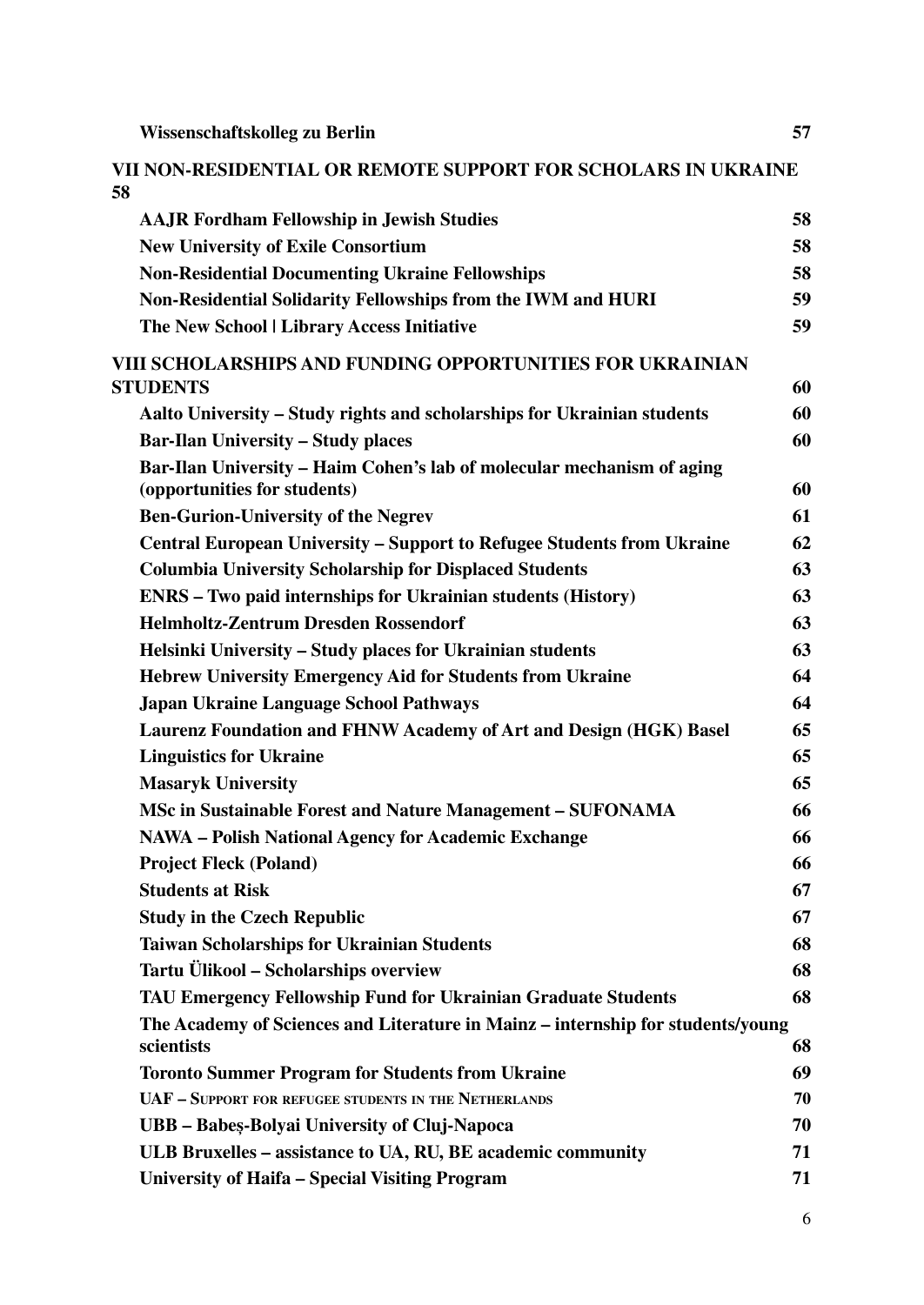| <b>University of Zagreb</b>                                                                                | 71 |
|------------------------------------------------------------------------------------------------------------|----|
| University of Warsaw   Institute of Sociology                                                              | 72 |
| Van Arts – Vancouver Institute of Media Arts                                                               | 72 |
| <b>Weizmann Institute of Science   Feinberg Graduate School</b>                                            | 72 |
| IX EMERGENCY FUNDING PROGRAMS FOR RUSSIAN AND BELARUSIAN                                                   |    |
| <b>SCHOLARS AND STUDENTS</b>                                                                               | 73 |
| <b>BASEES Support for UK-based Postgraduates from RU/BY</b>                                                | 73 |
| Bridging Fellowships for Scholars at Risk from Ukraine, Belarus, and Russia - Freie<br>Universität Berlin  | 73 |
| <b>Columbia University Scholarship for Displaced Students</b>                                              | 74 |
| Freedom Degree / Диплом свободы for Russian students                                                       | 74 |
| <b>IIE Scholar Rescue Fund</b>                                                                             | 74 |
| <b>Jean Monnet Fellowships   European University Institute</b>                                             | 75 |
| Special Fellowships for Russian Researchers - Israel Academy of Sciences and<br><b>Humanities</b>          | 76 |
| <b>Students at Risk (STAR)</b>                                                                             | 77 |
| ULB Bruxelles – assistance to UA, RU, BE academic community                                                | 77 |
| Zimin Foundation – Help for Russian students, scholars and teachers at risk                                | 78 |
| X EMERGENCY FUNDING FOR ARTISTS AT RISK (UK/RU/BE)                                                         | 79 |
| AIR Tilburg – SEA Foundation Emergency Residency for Ukrainian Arts<br><b>Professionals</b>                | 79 |
| <b>Artists at Risk</b>                                                                                     | 79 |
| <b>Artmargins</b>                                                                                          | 79 |
| <b>Contacts for Ukrainian Artists</b>                                                                      | 80 |
| <b>DAI</b> – Dutch Art Institute                                                                           | 80 |
| <b>Emergency Temporary Relocation Resources for artists and cultural workers</b>                           | 80 |
| <b>Fondation Jan Michalski</b>                                                                             | 80 |
| <b>European Cultural Foundation</b>                                                                        | 81 |
| <b>Helsinki International Artist Programme</b>                                                             | 81 |
| In Solidarity with Ukraine – Offers for Ukrainian Cultural Workers and Artists                             | 81 |
| KONE Foundation – Emergency residencies for Ukrainian artists and art<br>professionals in Finland          | 82 |
| <b>Office Ukraine. Shelter for Ukrainian Artists</b>                                                       | 82 |
| Porin kulttuurisäätö                                                                                       | 82 |
| <b>Stand for Art</b>                                                                                       | 82 |
| <b>TransArtists – Emergency Opportunities for Ukrainian Artists</b>                                        | 83 |
| <b>Ukrainian Emergency Art Fund</b>                                                                        | 83 |
| Ukrainian Filmmakers, Artists and Academics at Risk - Honorarium Opportunities<br>at American Universities | 83 |
| <b>Ukrainian Refugee Writers and Artists Support</b>                                                       | 84 |
|                                                                                                            |    |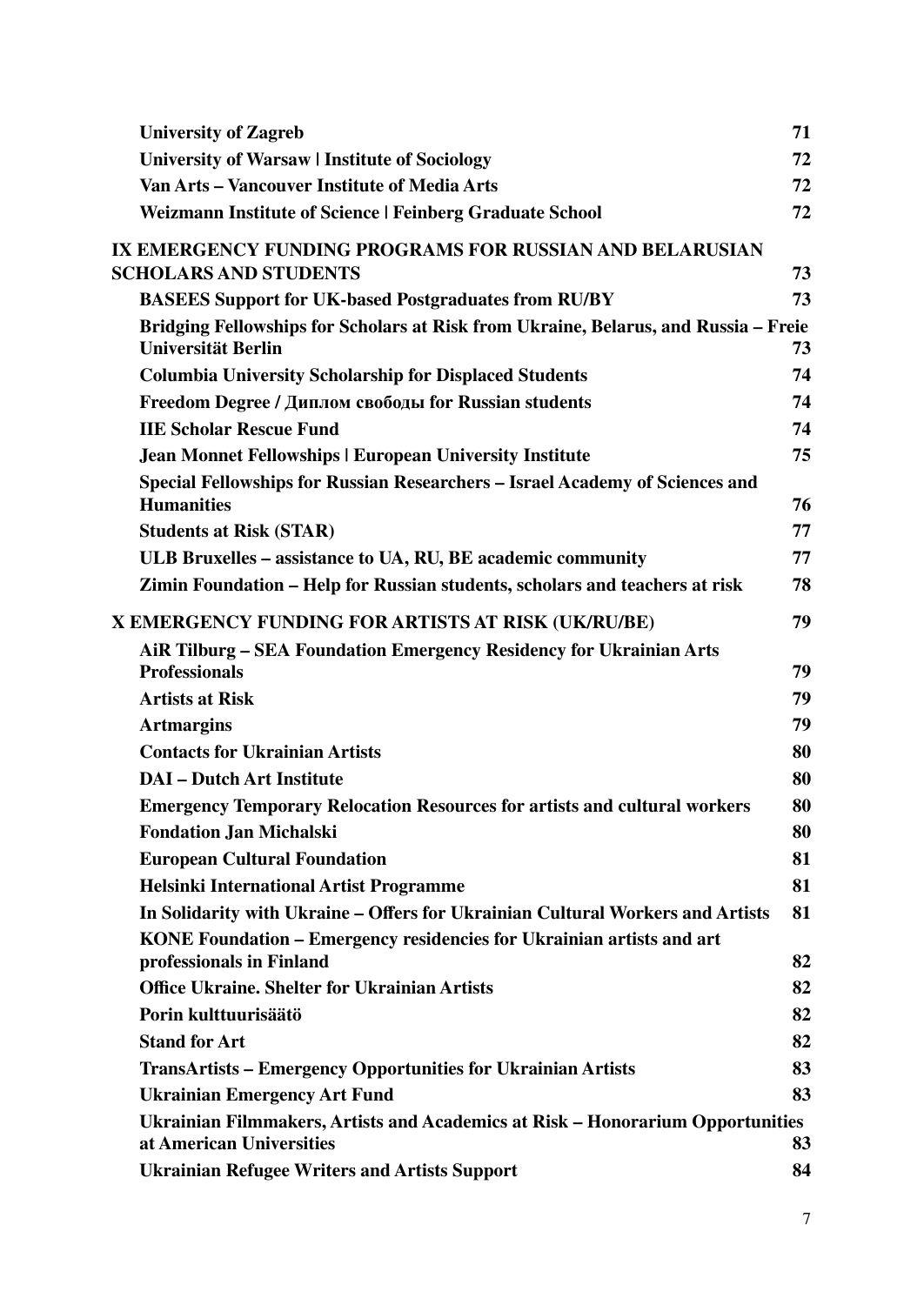| <b>Vilnius Academy of Arts</b>                                                            | 84 |
|-------------------------------------------------------------------------------------------|----|
| <b>Additional Lists for Artists and Cultural Workers at Risk</b>                          | 84 |
| XI EMERGENCY FUNDING FOR JOURNALISTS AT RISK (UK/RU/BE)                                   | 85 |
| <b>BORIS NEMTSOV FELLOWSHIP PROGRAM</b>                                                   | 85 |
| <b>DIGITAL DEFENDERS PARTNERSHIP - INCIDENT EMERGENCY FUND</b>                            | 85 |
| <b>FREEDOM HOUSE</b>                                                                      | 86 |
| REAGAN-FASCELL DEMOCRACY FELLOWSHIP (NED)                                                 | 86 |
| <b>REPORTERS RESPOND</b>                                                                  | 87 |
| <b>REPORTERS WITHOUT BORDERS</b>                                                          | 88 |
| <b>RORY PECK TRUST</b>                                                                    | 89 |
| XII EMERGENCY FUNDING FOR LAWYERS AND HUMAN RIGHTS DEFENDERS AT<br><b>RISK (UK/RU/BE)</b> | 90 |
| <b>BORIS NEMTSOV FELLOWSHIP PROGRAM</b>                                                   | 90 |
| <b>CEELI INSTITUTE - JUDICIAL WORKSHOP TRAINING SERIES</b>                                | 90 |
| <b>CRISIS RESPONSE FUND</b>                                                               | 91 |
| <b>DIGITAL DEFENDERS PARTNERSHIP - INCIDENT EMERGENCY FUND</b>                            | 91 |
|                                                                                           |    |
| <b>EURO-MEDITERRANEAN FOUNDATION</b>                                                      | 91 |
| <b>FREEDOM HOUSE</b>                                                                      | 92 |
| <b>FRONTLINE DEFENDERS</b>                                                                | 92 |
| <b>Resources for Human Rights Activists in Danger</b>                                     | 93 |
| <b>Reagan-Fascell Democracy Fellowship (NED)</b>                                          | 93 |
| <b>University of Miami   School of Law</b>                                                | 94 |
| University of St. Gallen   School of Law                                                  | 94 |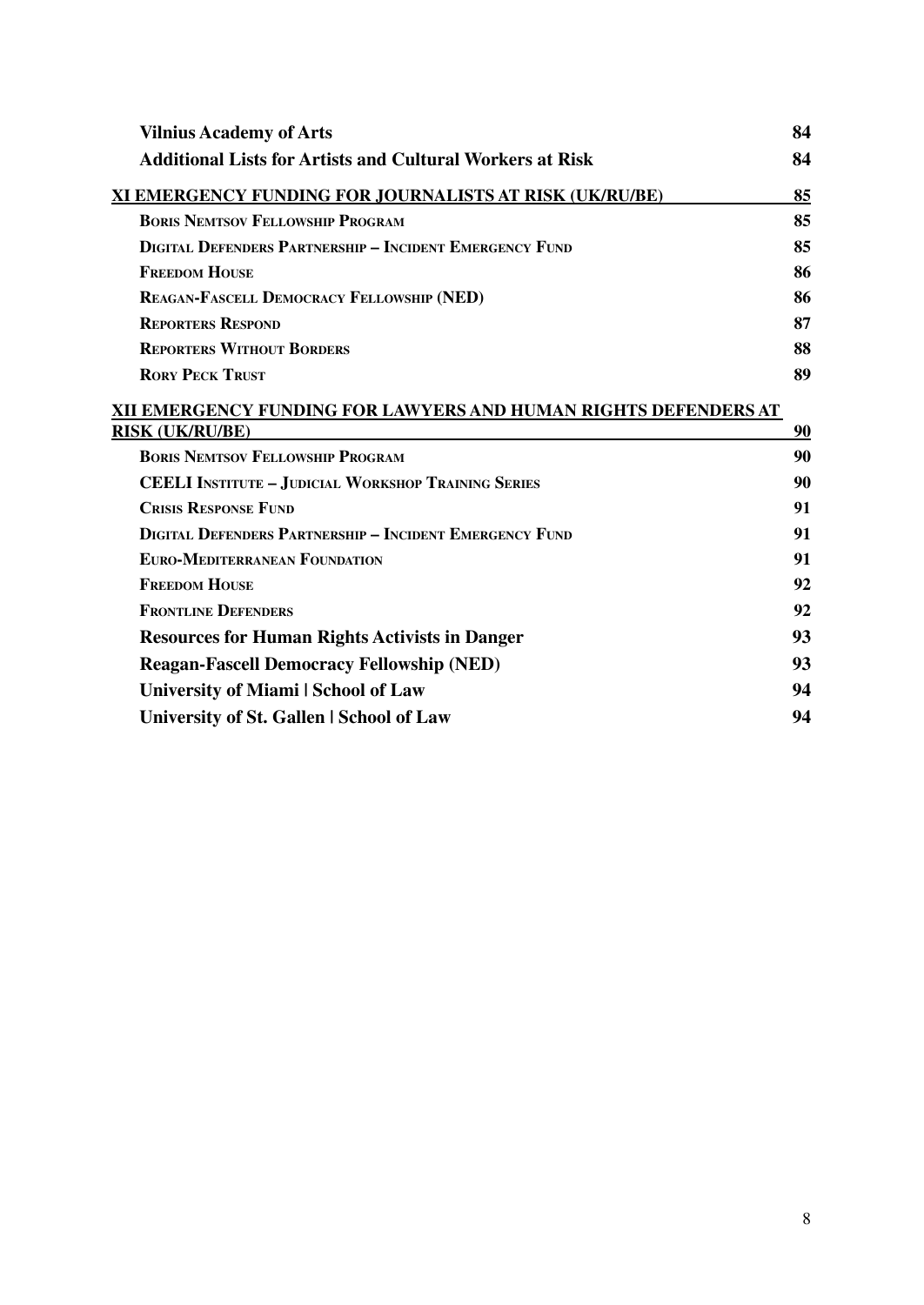# <span id="page-9-0"></span>I GENERAL INFORMATION ON SUPPORT FOR UKRAINIAN REFUGEES

#### <span id="page-9-1"></span>**Database for [Ukrainian](https://docs.google.com/document/d/1CdrWLAkEaOMV7fBbIWzHsgHmFz8s1GM6e_7a57oc3ug/edit?fbclid=IwAR17-50ReK8zcKRJ6KsKttanyZTXTZ247j7tACwT1-feGmDx7dxKjqS4M3s) refugees**

● This [database](https://docs.google.com/document/d/1CdrWLAkEaOMV7fBbIWzHsgHmFz8s1GM6e_7a57oc3ug/edit?fbclid=IwAR17-50ReK8zcKRJ6KsKttanyZTXTZ247j7tACwT1-feGmDx7dxKjqS4M3s) gives an overview of organizations which offer medical support, support for veterans and internally displaced persons, support for religious and ethnic minorities, support for LGBTQIA+ and children. It is regularly updated.

#### <span id="page-9-2"></span>**[Emergency](https://www.contactsforukrainians.art/?fbclid=IwAR2OZBW0C2veEfRF7Xlge8qfa0pwlUHku_OT1nwcPHIDBDmDNq7gw7QGzis) Contacts for Ukrainians**

• This [homepage](https://www.contactsforukrainians.art/?fbclid=IwAR2OZBW0C2veEfRF7Xlge8qfa0pwlUHku_OT1nwcPHIDBDmDNq7gw7QGzis) offers information to Ukrainians on transport to and from the borders, safety as well as information on local help and hosting offered by different European countries.

# <span id="page-9-3"></span>**European Union – [Information](https://ec.europa.eu/info/strategy/priorities-2019-2024/stronger-europe-world/eu-solidarity-ukraine/eu-assistance-ukraine/information-people-fleeing-war-ukraine_en?fbclid=IwAR1lTSlbHgdX_pZW-sgahkmC8T2K4VSue6cqDnFUjKG0ni7dOsiSP50nZio#your-rights-in-the-eu) for people fleeing the war in [Ukraine](https://ec.europa.eu/info/strategy/priorities-2019-2024/stronger-europe-world/eu-solidarity-ukraine/eu-assistance-ukraine/information-people-fleeing-war-ukraine_en?fbclid=IwAR1lTSlbHgdX_pZW-sgahkmC8T2K4VSue6cqDnFUjKG0ni7dOsiSP50nZio#your-rights-in-the-eu) (with EU and country-specific information)**

- If you are fleeing the war in Ukraine and coming to the European Union, you will find key information on this [website](https://ec.europa.eu/info/strategy/priorities-2019-2024/stronger-europe-world/eu-solidarity-ukraine/eu-assistance-ukraine/information-people-fleeing-war-ukraine_en?fbclid=IwAR1lTSlbHgdX_pZW-sgahkmC8T2K4VSue6cqDnFUjKG0ni7dOsiSP50nZio#your-rights-in-the-eu) about your regards to crossing the border into an EU country, eligibility for temporary protection and applying for international protection, as well as the rights of travel inside the European Union. The website is available in English, Ukrainian and Russian.
- The Government of Poland has published [information](https://www.gov.pl/web/udsc/ukraina-en) for Ukrainians seeking to cross the border into Poland. The website contains practical information on crossing the border as well as staying in Poland. The website is also available in [Ukrainian.](https://www.gov.pl/web/udsc/ukraina---ua)
- This [website](https://livinginholland.blog/pervoe_ukr_nl/) offers information on the above-mentioned topics for Ukrainians refugees in the Netherlands. The [website](https://ind.nl/werk/werken-in-Nederland/Paginas/Kennismigrant.aspx?fbclid=IwAR2EetjYtUVImMiOsIHbxhInMJ5c_56dUCz8uOuXMmL1bA6flo7lMLxjwio) of the Immigration and Naturalisation Service also offers information on how to apply for visa / asylum in the Netherlands.
- These facebook groups offer relevant information and contacts for Ukrainian refugees in Belgium: [Українці](https://www.facebook.com/groups/212231388841060/) Бельгії; [Українська](https://www.facebook.com/groups/1452172098389892/) молодь в Бельгії; [Association](https://www.facebook.com/Association-of-Ukrainians-in-Belgium-%D0%A2%D0%A3%D0%91-340579349890458/) of Ukrainians in [Belgium](https://www.facebook.com/Association-of-Ukrainians-in-Belgium-%D0%A2%D0%A3%D0%91-340579349890458/) – ТУБ; OUB - [Об'єднання](https://nl-nl.facebook.com/groups/oub.belgium/) Українок Бельгії.
- [Mit-Ost](https://www.mitost.org/ukraine-support-for-especially-vulnerable-groups/) e.V. offers individual support incl. accomodation support for the most vulnerable groups escaping from war, including LGBTIQ+, disabled persons, psychological support for ukrainian and russian speaking queer people. Contact [here.](https://www.mitost.org/ukraine/contact/)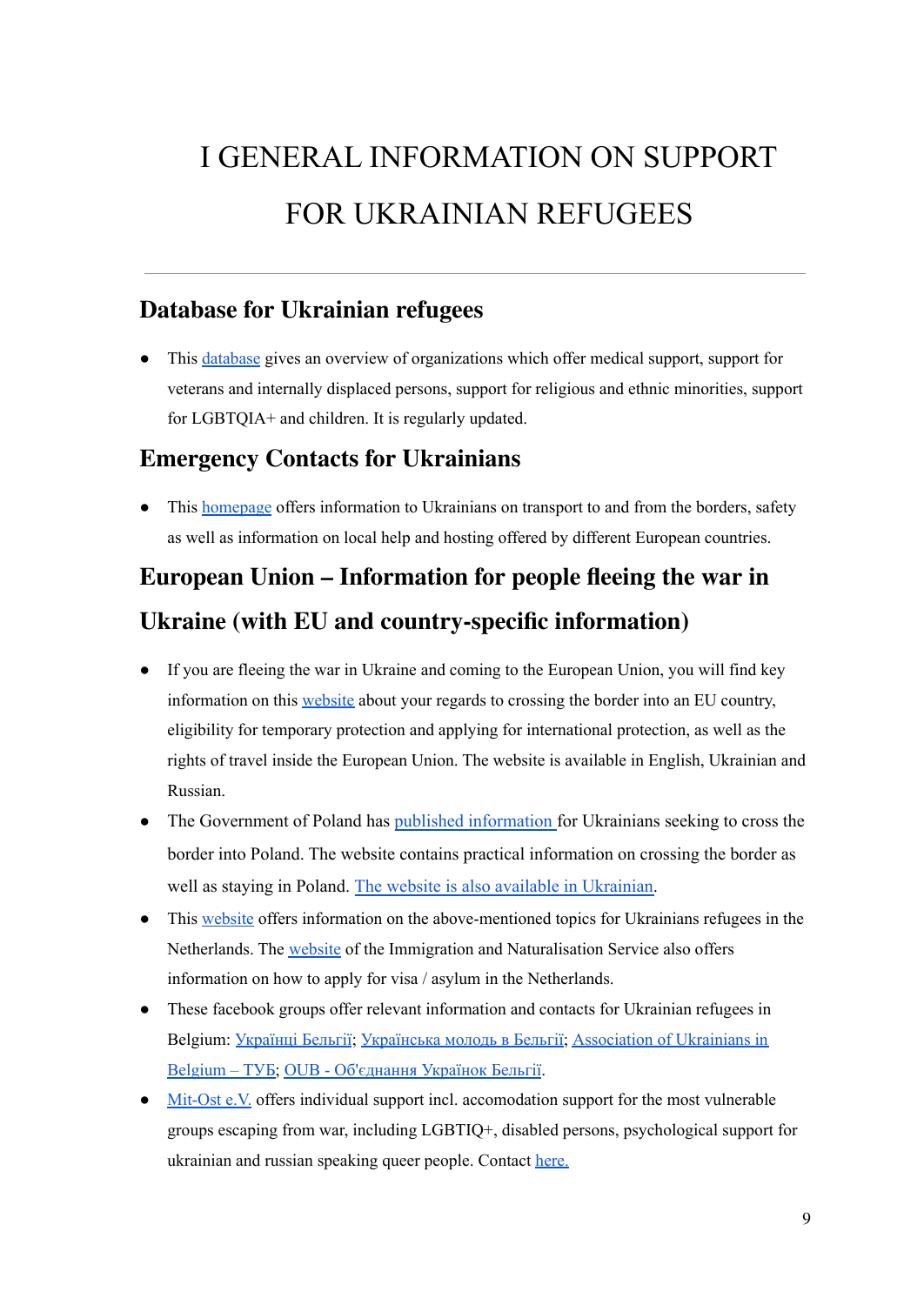- In Latvia you can find support including legal advice, help in settling and other needs with Riga [Biennial;](https://rigabiennial.com/en/riboca-ukraine) Contact: hello@rigabiennial.com or call/message via WhatsApp or Telegram +37129147722 (Inese - LV, ENG, RU) or +37128932505 (Anastasia - ENG, RU).
- Useful information on your arrival in Finland from the Ukrainian [Association](https://ukrainians-in-finland.org/help-for-ukrainian-refugees-in-finland) in Finland

## <span id="page-10-0"></span>**Free [accommodation](https://uasupport.pl/#/dashboard/homes) for Ukrainian refugees**

- This [website](https://uasupport.pl/#/dashboard/homes) offers an overview of available free accommodation for Ukrainian refugees, with a focus on Poland, Germany and Switzerland.
- The [Bulgarian](https://www.bas.bg/?p=37624&lang=en) Academy of Science offers free accommodation in Sofia and Varna to Ukrainian Scientists and their families.

#### <span id="page-10-1"></span>**Help for [Ukrainian](https://infohelpua.com/?fbclid=IwAR0ir0F5ijwixKmtkcbjjLdOTK38qQbkJfUbTfG192mCSVhBVFEmGcEahcg) refugees inside and outside Ukraine**

• This [website](https://infohelpua.com/?fbclid=IwAR0ir0F5ijwixKmtkcbjjLdOTK38qQbkJfUbTfG192mCSVhBVFEmGcEahcg) offers information on medical support, transport and flight routes and local help centers for Ukrainian refugees who can apply for help on the website. The website is available in Ukrainian, Russian and Polish. It also offers help on the above-mentioned topics for Ukrainian refugees outside Ukraine, with contact details for support in neighboring countries (Russia, Poland, Moldova).

# <span id="page-10-2"></span>**In Solidarity With Ukraine – Transportation, [Accommodation](https://pad.xpub.nl/p/UKRAINEINVASION_LinkFarm?fbclid=IwAR30xX5ObC7PqTgMrsih3vE1ilsWRl3dbsw8IJcKqVeEAbVZgggO7SqjvYs) and Support for [Ukrainian](https://pad.xpub.nl/p/UKRAINEINVASION_LinkFarm?fbclid=IwAR30xX5ObC7PqTgMrsih3vE1ilsWRl3dbsw8IJcKqVeEAbVZgggO7SqjvYs) Refugees**

● This [document](https://pad.xpub.nl/p/UKRAINEINVASION_LinkFarm?fbclid=IwAR30xX5ObC7PqTgMrsih3vE1ilsWRl3dbsw8IJcKqVeEAbVZgggO7SqjvYs) contains information on transportation, border crossing, accommodation and other support for Ukrainian refugees in Ukraine, Bulgaria, Poland, Moldova, Romania, Estonia and the Netherlands.

#### <span id="page-10-3"></span>**Resources for Ukrainian Refugees and [Supporters](https://docs.google.com/document/d/1ebXPKnF_krrfkpjF4dHKhJ3YYzYVpg8w-JAG91yLxdc/edit?mc_cid=ffea162925&mc_eid=4b6441220e#heading=h.mfaggjwe5yo8)**

- In this [document,](https://docs.google.com/document/d/1ebXPKnF_krrfkpjF4dHKhJ3YYzYVpg8w-JAG91yLxdc/edit?mc_cid=ffea162925&mc_eid=4b6441220e#heading=h.mfaggjwe5yo8) you can find the most important up to date information and resources for Ukrainian refugees and supporters. It includes resources for people fleeing Ukraine, remaining in Ukraine, displaced into a neighboring country, or relocating to countries around the world. Please see the table of contents to find the topic or country specific section that is most relevant to your needs.
- In this [document](https://docs.google.com/document/u/0/d/1w59p4ar7wwrZCV8c9PeUIJPGFA53jUcFaJhJCCM5Fik/mobilebasic) you can find resources on Ukraine, and useful information regarding the current situation, like on who to contact, official numbers etc.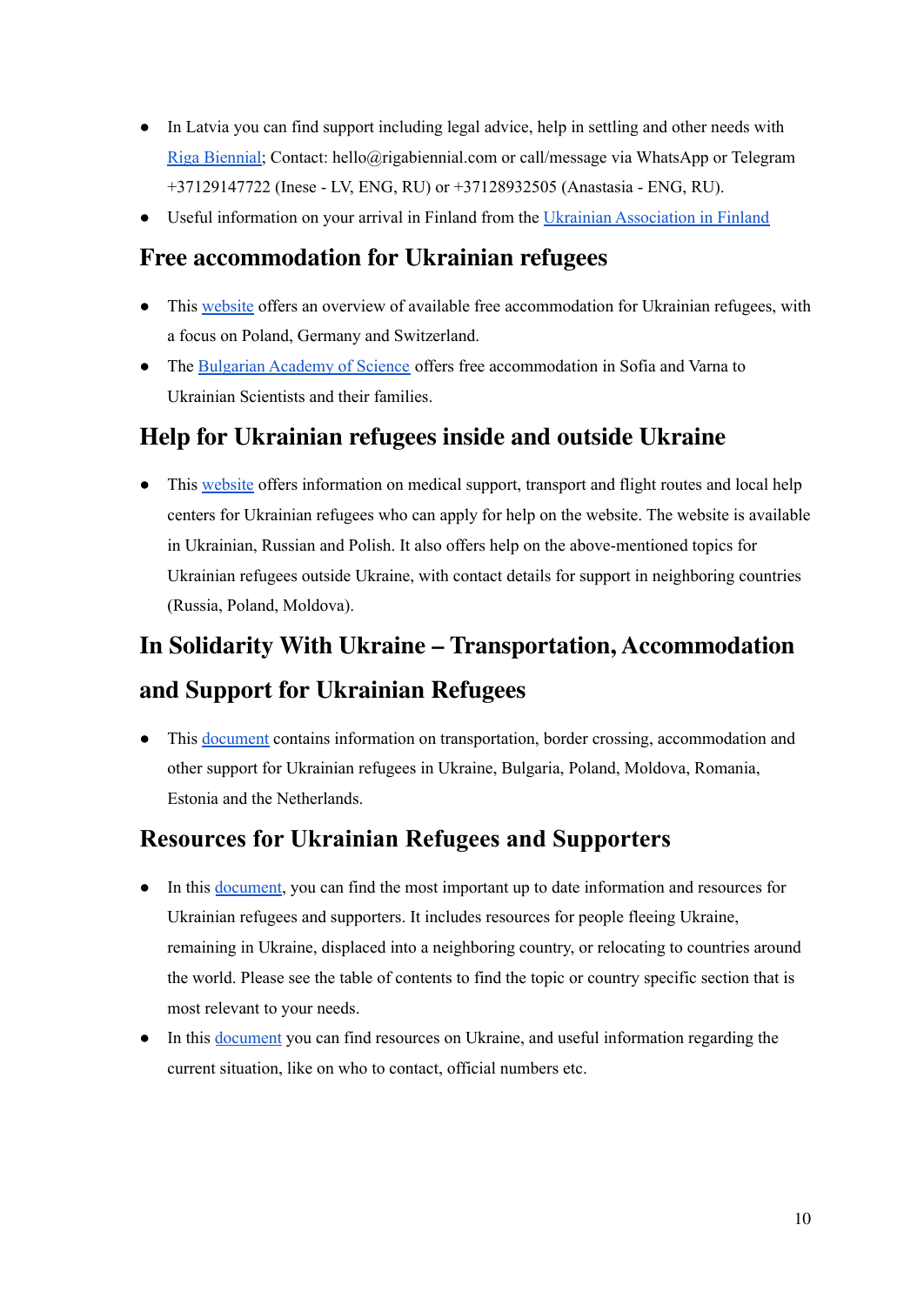# <span id="page-11-0"></span>**Telegram channel for Ukrainains with [information](https://t.me/poshuk_znyklyh) about [children](https://t.me/poshuk_znyklyh) found and children who are lost**

• Click [here](https://t.me/poshuk_znyklyh) to access this telegram channel.

## <span id="page-11-1"></span>**[Transportation](https://docs.google.com/document/d/19Pq7XmesBqBhczXTUDEud8YHW7dbVOOREClnLKIoong/mobilebasic) offerings in/out of Ukraine and other countries**

• [Document](https://docs.google.com/document/d/19Pq7XmesBqBhczXTUDEud8YHW7dbVOOREClnLKIoong/mobilebasic) with transportation offers in/out of Ukraine and other countries (however, last updated on 1 March!)

## <span id="page-11-2"></span>**Ukraine Crisis Scholar [Support](https://www.facebook.com/groups/928930501116018/permalink/945778849431183) Group**

A member-based [Facebook](https://www.facebook.com/groups/928930501116018/permalink/945778849431183) group for Ukrainian scholars at risk.

## <span id="page-11-3"></span>**Ukrainian [Evacuation](https://borderlands.com.ua/homepage_en) Help Center**

- [Here](https://borderlands.com.ua/homepage_en) you can ask for help with leaving Ukraine or organizing your evacuation. The site is available in [Ukrainian](https://borderlands.com.ua/?fbclid=IwAR3g0EWBvICNWEUkYeWWnml1Lw8mWHfL_jmy9-ujAbLVSZAa4GELYjsY5vA) and English.
- Limited amount of free flights from Poland, Slovakia, Hungary and Romania for Ukrainians with [WizzAir](https://wizzair.com/?fbclid=IwAR3vjMOHaIQ4d11myDHTtZTI5f6y9g_xgZ3ZVs72h35zaoMwXKTl3YsJHx8#/)

### <span id="page-11-4"></span>**[Ukraine](https://www.ukrainenow.org) Now – Help within Ukraine**

• This website offers help within Ukraine. You can fill out this [form](https://www.ukrainenow.org/refuge#need-transfer) for transportation possibilities, but also offer transportation yourself if you are available. You can also contact the platform for other [support.](https://www.ukrainenow.org/refuge#other-needs)

#### <span id="page-11-5"></span>**[Ukraine](https://www.ukrainetakeshelter.com/?fbclid=IwAR3KKYsPTi9-k_1ggot7-V6eXkWUKrQiGPiBNKoM6BT-JyHM6F26LCAy8M4) Take Shelter**

● This platform offers an overview of available shelter opportunities for Ukrainian refugees. It provides you with an overview of available guest families / living space per city.

# <span id="page-11-6"></span>**You Have a Friend In Me – Polish mentor offer to [refugees](https://www.druhawemniemasz.com/en?fbclid=IwAR0w3Jc6Qv3JxwdQjzMPViVqlAVFCam7hG65Rjbmw4OHle_acEFyyYV6HOo) [arriving](https://www.druhawemniemasz.com/en?fbclid=IwAR0w3Jc6Qv3JxwdQjzMPViVqlAVFCam7hG65Rjbmw4OHle_acEFyyYV6HOo) from Ukraine**

• On this [website](https://www.druhawemniemasz.com/uk?fbclid=IwAR0w3Jc6Qv3JxwdQjzMPViVqlAVFCam7hG65Rjbmw4OHle_acEFyyYV6HOo) Polish students offer mentorship to newly arrived refugees from Ukraine. The website can be accessed in English and Polish.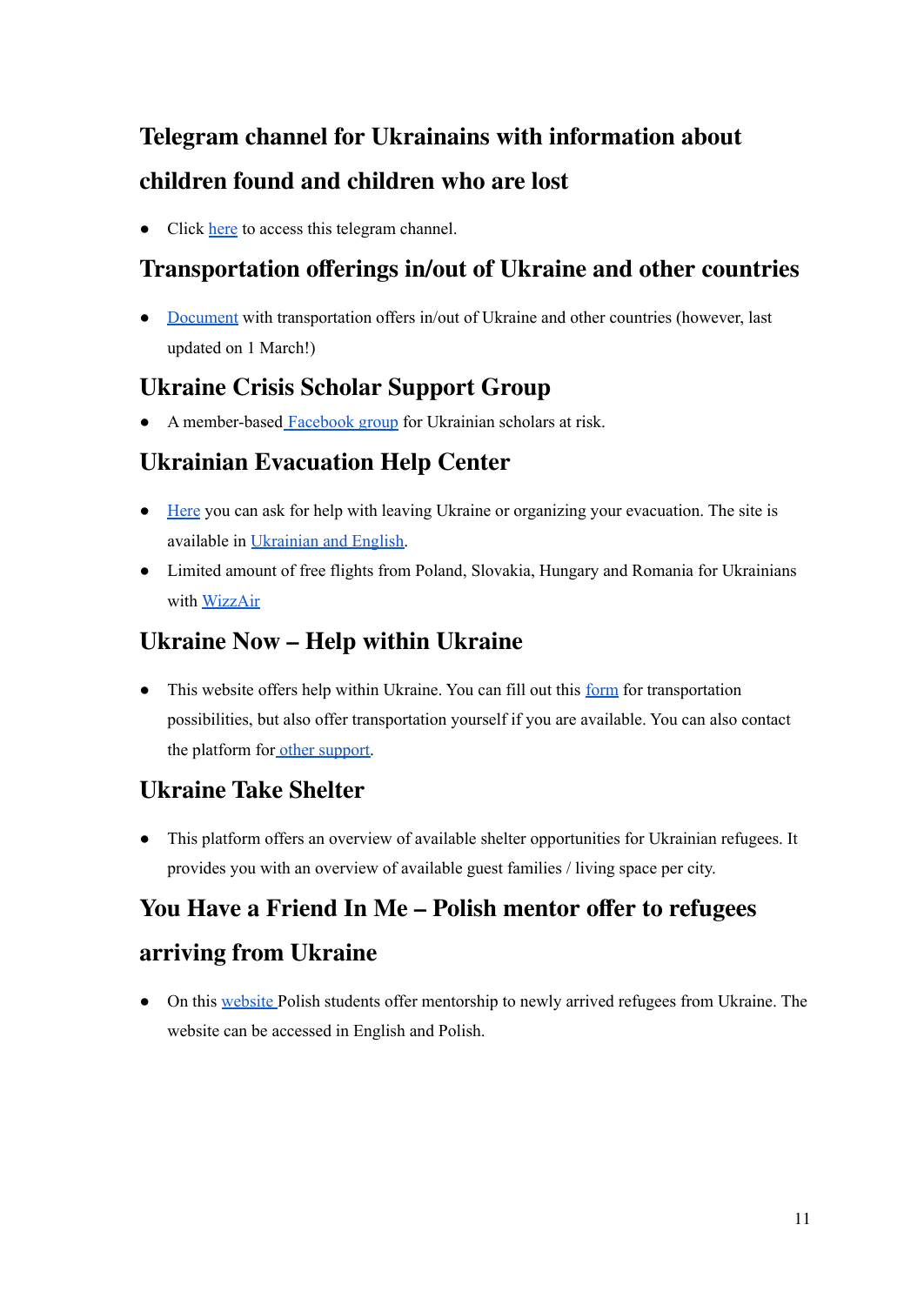# <span id="page-12-0"></span>II GENERAL INFORMATION ON SUPPORT FOR RUSSIANS AND BELARUSIANS AT RISK

# <span id="page-12-1"></span>**Emergency [information](https://equanity.notion.site/equanity/6bb0d8655cf44d25993fb11d14456d5e) and contacts for leaving the Russian [Federation](https://equanity.notion.site/equanity/6bb0d8655cf44d25993fb11d14456d5e)**

This [website](https://equanity.notion.site/equanity/6bb0d8655cf44d25993fb11d14456d5e) gives an overview of emergency information and contacts for people leaving the Russian Federation. It is frequently updated.

# **Emergency information for leaving the Russian Federation by**

#### <span id="page-12-2"></span>**land**

Через Ивангород-Нарву: при наличии гражданства ЕС, российского паспорта с ЕС ВНЖ, российского паспорта с ЕС визой (что уже редкость, но вдруг), сертификата о вакцинации, включая Спутник, или негативного теста.

Эстония, кстати, визы даёт и продолжает давать и отнимать не грозится (говорят, уже не дает, надо проверять). Внимание: для россиян с визами проблема не со въездом в Эстонию, а с Выездом из России, Россия в режиме старомодной уже пандемии не разрешает выезд без оснований. Основанием может быть лечение (покупается пакет на два дня на лечение в санатории Эстонии и выезжается) и ещё пара оснований. Но лечение – самый лёгкий и уже народом отработанный.

- По поводу выезда граждан других государств сегодня в автобусе СПб-Таллин были в основном люди с европейскими паспортами, был и американский один. Все прошли, никто не остался. Ехать можно или автобусом Luxexpress до Таллина или автобусом, маршрутками, электричкой и такси до Ивангорода и там пешком через мост в Нарву и дальше поездом или автобусом до Таллина. В Ивангороде от автовокзала до КП идти недалеко и под горку.
- Ажиотажа на границе нет, все спокойно и штатно. В ФБ есть очень полезная группа [«Граница](https://www.facebook.com/groups/1723396727706790/) [Нарва-Ивангород](https://www.facebook.com/groups/1723396727706790/)», там все знают и все подскажут. Там же в группе по поиску можно найти телефоны Ивангородской пограничной службы и задать вопрос, можно ли выйти в том или ином случае. Они работают и спокойно и информировано отвечают. В группе же есть расписание маршруток, контакты такси, подсказки про лечение как повод выехать и много всего другого.
- Также можно выехать на Аллегро в Финляндию, но только гражданам Финляндии и РФ (но как с ВНЖ, так и с визами!). Российская сторона, как я поняла, выпускает, финской стороне нужен сертификат о вакцинации признанными в Европе вакцинами ИЛИ гуманитарное основание для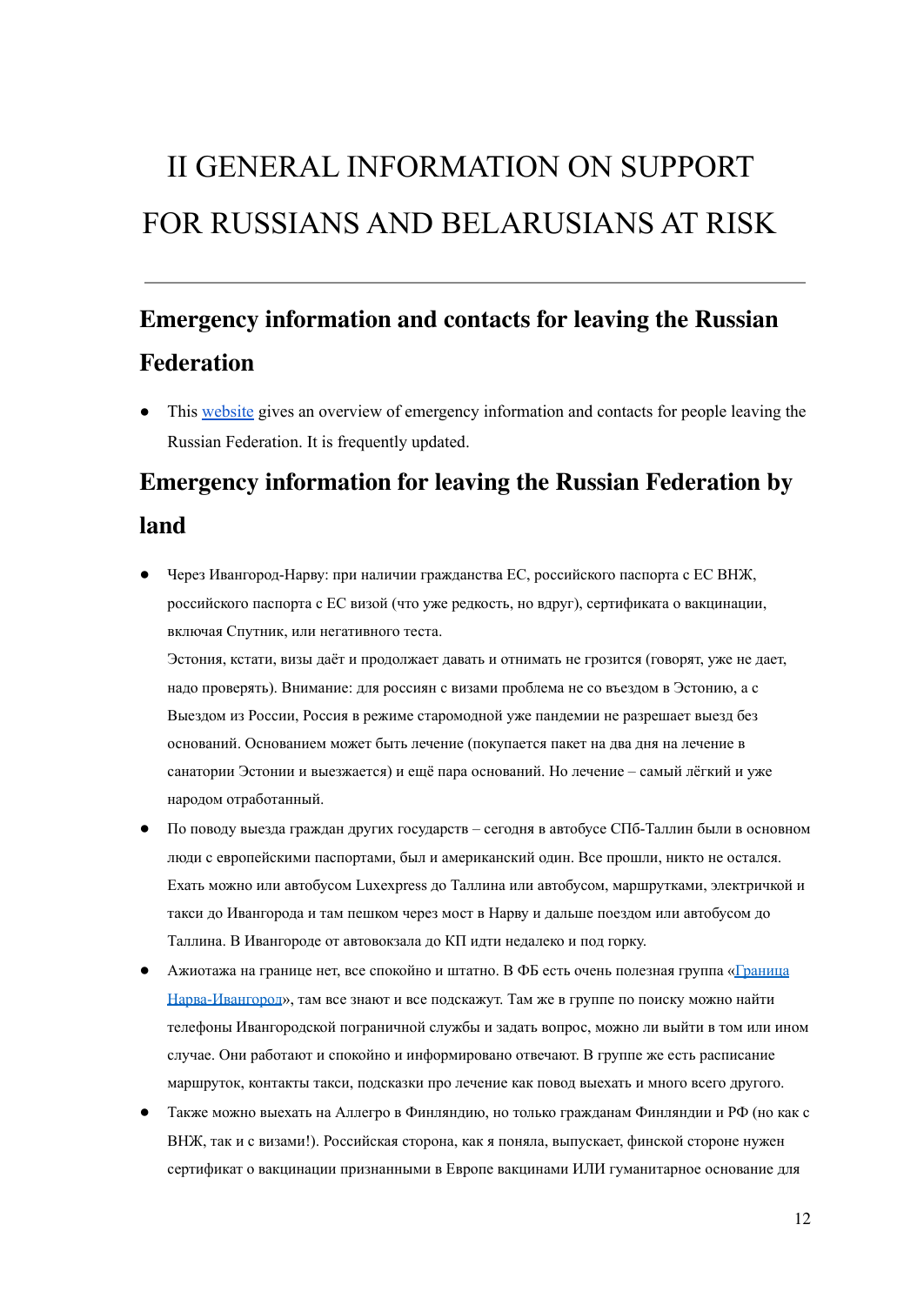выезда. Насколько оно достаточное, решает пограничник. Если недостаточное, человека высаживают на ближайшей станции, и он едет обратно в СПБ. Есть группа в телеграме ([Граница](https://t.me/rus_fin_border) [Россия-Финляндия](https://t.me/rus_fin_border)), где можно все найти и все мониторят. При этом на Аллегро сейчас проблема с билетами. А эстонская граница, если надо оперативно, на данный момент работает хорошо.

## <span id="page-13-0"></span>**Honest University for [Belarusian](https://univer.honest-people.by/#start) Academics and Students**

- If you have worked or studied at universities or state-run scientific institutions in Belarus and are or have been affected by repression, you can [register](https://airtable.com/shrELV8GEY0Fb0EdO) here, for receiving up-to date information.
- Click here for **Legal [assistance](https://kafedra.honest-people.by)**

# <span id="page-13-1"></span>**Telegram channel with emergency [information](https://t.me/ranarod?fbclid=IwAR3rgc0Cf1a8K5zvxIvEbvte4AhEfQYTqH8KwJfviTmOJLrAcUIeOLWvO3U) and contacts for leaving the Russian [Federation](https://t.me/ranarod?fbclid=IwAR3rgc0Cf1a8K5zvxIvEbvte4AhEfQYTqH8KwJfviTmOJLrAcUIeOLWvO3U)**

● In this [Telegram](https://t.me/ranarod?fbclid=IwAR3rgc0Cf1a8K5zvxIvEbvte4AhEfQYTqH8KwJfviTmOJLrAcUIeOLWvO3U) channel information is shared on how to leave the Russian Federation. Download Telegram and subscribe to this channel using the link further above.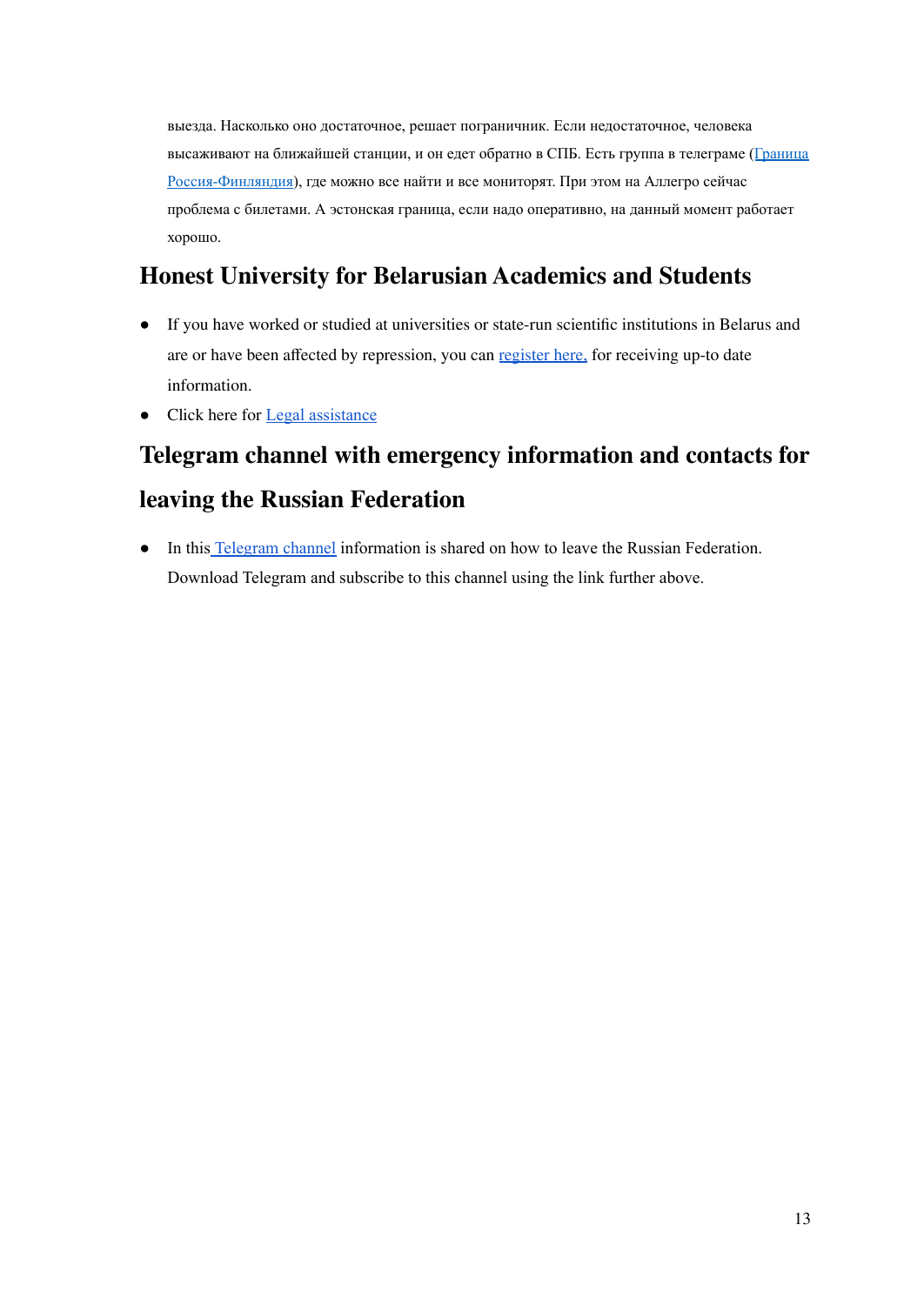# <span id="page-14-0"></span>III MEDICAL AND PSYCHOLOGICAL SUPPORT FOR PEOPLE AT RISK

# **Medical and [psychological](https://www.kvberlin.de/fuer-patienten/ukraine?fbclid=IwAR3d8OpONQ-FkHx0AGXlisfEMrYtSkC-uva231uZXFFdHjaCgCm_-l28tT4) help for Ukrainian refugees in**

## <span id="page-14-1"></span>**[Berlin](https://www.kvberlin.de/fuer-patienten/ukraine?fbclid=IwAR3d8OpONQ-FkHx0AGXlisfEMrYtSkC-uva231uZXFFdHjaCgCm_-l28tT4)**

- On this [website](https://www.kvberlin.de/fuer-patienten/ukraine?fbclid=IwAR3d8OpONQ-FkHx0AGXlisfEMrYtSkC-uva231uZXFFdHjaCgCm_-l28tT4) Ukrainian refugees in Berlin can apply for free medical and psychological help. There is an overview of medical centers that can be contacted on the website with addresses and contact details.
- **Contact:** General information at ukraine@kvberlin.de

# <span id="page-14-2"></span>**Mental health and psychosocial Support – [Humanitarian](https://pscentre.org/?resource=mental-health-and-psychosocial-support-humanitarian-response-in-ukraine-and-neighbouring-countries&selected=single-resource&fbclid=IwAR26fbw8EofTZm12JxBqeKdSlKlTniQH_iW0r-my3RudkAqr52kRBL3zNvM) Response in Ukraine and [neighboring](https://pscentre.org/?resource=mental-health-and-psychosocial-support-humanitarian-response-in-ukraine-and-neighbouring-countries&selected=single-resource&fbclid=IwAR26fbw8EofTZm12JxBqeKdSlKlTniQH_iW0r-my3RudkAqr52kRBL3zNvM) countries**

● This [website](https://pscentre.org/?resource=mental-health-and-psychosocial-support-humanitarian-response-in-ukraine-and-neighbouring-countries&selected=single-resource&fbclid=IwAR26fbw8EofTZm12JxBqeKdSlKlTniQH_iW0r-my3RudkAqr52kRBL3zNvM) gives an overview of mental health and psychological support key resources in several languages (among them English, Ukrainian, Russian) in response to the humanitarian crisis in Ukraine.

# **[Psychological](https://docs.google.com/forms/d/e/1FAIpQLSdxfzUK-aSPsLvP5YiYIylNFHPA0Glj4--DjhzvLeKnhGIbCQ/viewform) help for activists, journalists and lawyers from**

## <span id="page-14-3"></span>**[Ukraine,](https://docs.google.com/forms/d/e/1FAIpQLSdxfzUK-aSPsLvP5YiYIylNFHPA0Glj4--DjhzvLeKnhGIbCQ/viewform) Belarus and Russia**

- This service is opening psychological assistance points for activists, employees of public organizations, lawyers and journalists who had to flee their homes as a result of the war in Ukraine. The assistance points are set up in Tbilisi, Yerevan, Vilnius, Warsaw, Istanbul and Prague. It will be possible to come for a personal consultation. Specialists conduct initial testing, conduct online and personal consultations, and organize group classes.
- To get in touch with this service, you fill out this [form](https://docs.google.com/forms/d/e/1FAIpQLSdxfzUK-aSPsLvP5YiYIylNFHPA0Glj4--DjhzvLeKnhGIbCQ/viewform) (in Russian), which tests symptoms of anxiety. Depending on the outcome of this assessment, you will be put in touch with a specialist.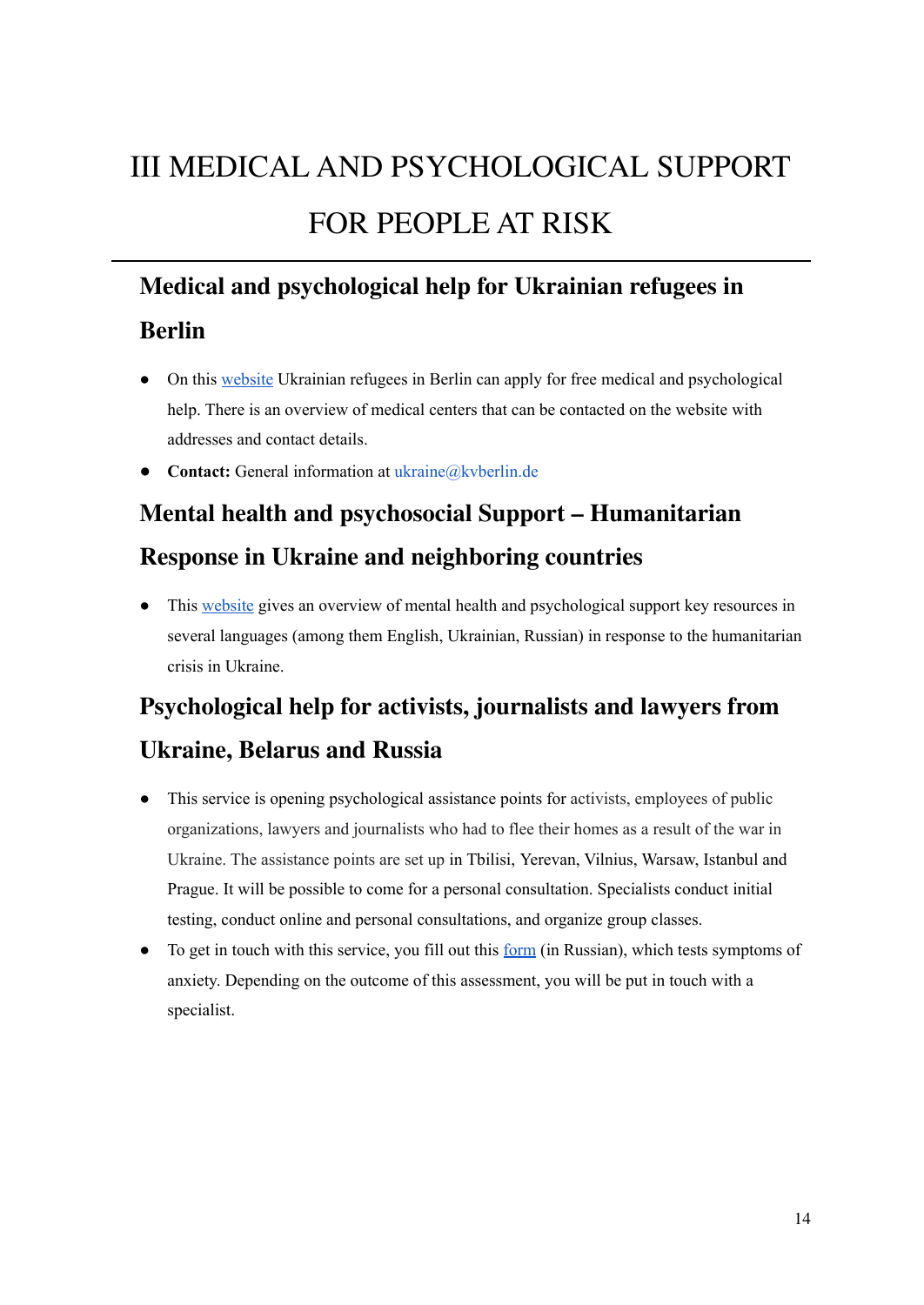# IV OVERVIEW OF DATABASES WITH ACADEMIA-RELATED RESOURCES

#### <span id="page-15-1"></span><span id="page-15-0"></span>**Academia-related resources**

- [Here](https://www.wusgermany.de/de/wus-service/wus-aktuelles/fluechtlinge-und-hochschulen-deutschland) you find a collection of resources on German Universities (GER only) for refugees
- [Euraxess](https://www.euraxess.de/germany/information-refugees-who-wish-study-germany) offers information on studying in Germany as a refugee

## <span id="page-15-2"></span>**[Akademia](https://amu.pan.pl/) Młodych Uczonych PAN**

● [Here](https://amu.pan.pl/ukraina/) you find resources and information on entering the Polish job market, finding a job in (polish) academia and studying in Poland

## **ASEEES [Resources](https://www.aseees.org/resources/help-displaced-scholars-ukraine) for Helping Displaced Scholars from**

#### <span id="page-15-3"></span>**[Ukraine](https://www.aseees.org/resources/help-displaced-scholars-ukraine)**

● Together with the newly created International Task Force for Displaced Scholars (ITFDS), ASEEES has published an overview of resources for Helping [Displaced](https://www.aseees.org/resources/help-displaced-scholars-ukraine) Scholars from [Ukraine](https://www.aseees.org/resources/help-displaced-scholars-ukraine). Contact information: [lypark@pitt.edu](mailto:lypark@pitt.edu)

## <span id="page-15-4"></span>**Association of German Art Historians**

• The Association of German Art Historians has prepared [this](https://kunsthistoriker.org/wp-content/uploads/2022/03/VDK-Scholars-at-risk_22-03-15.pdf) list naming institutes that are ready to host Ukrainian scholars

# <span id="page-15-5"></span>**Center for Urban History of East [Central](https://www.lvivcenter.org/updates/academics-at-risk/) Europe (Центр [міської](https://www.lvivcenter.org/updates/academics-at-risk/) історії)**

• The Center for Urban History offers an <u>overview of fellowship and sabbatical [opportunities](https://www.lvivcenter.org/updates/academics-at-risk/)</u> listed per country.

#### <span id="page-15-6"></span>**[Chance](https://home.uni-leipzig.de/~chanceforscience/index.php?lang=en) for Science**

[Platform](https://home.uni-leipzig.de/~chanceforscience/index.php?lang=en) for fled scientists in Germany and German research institutions.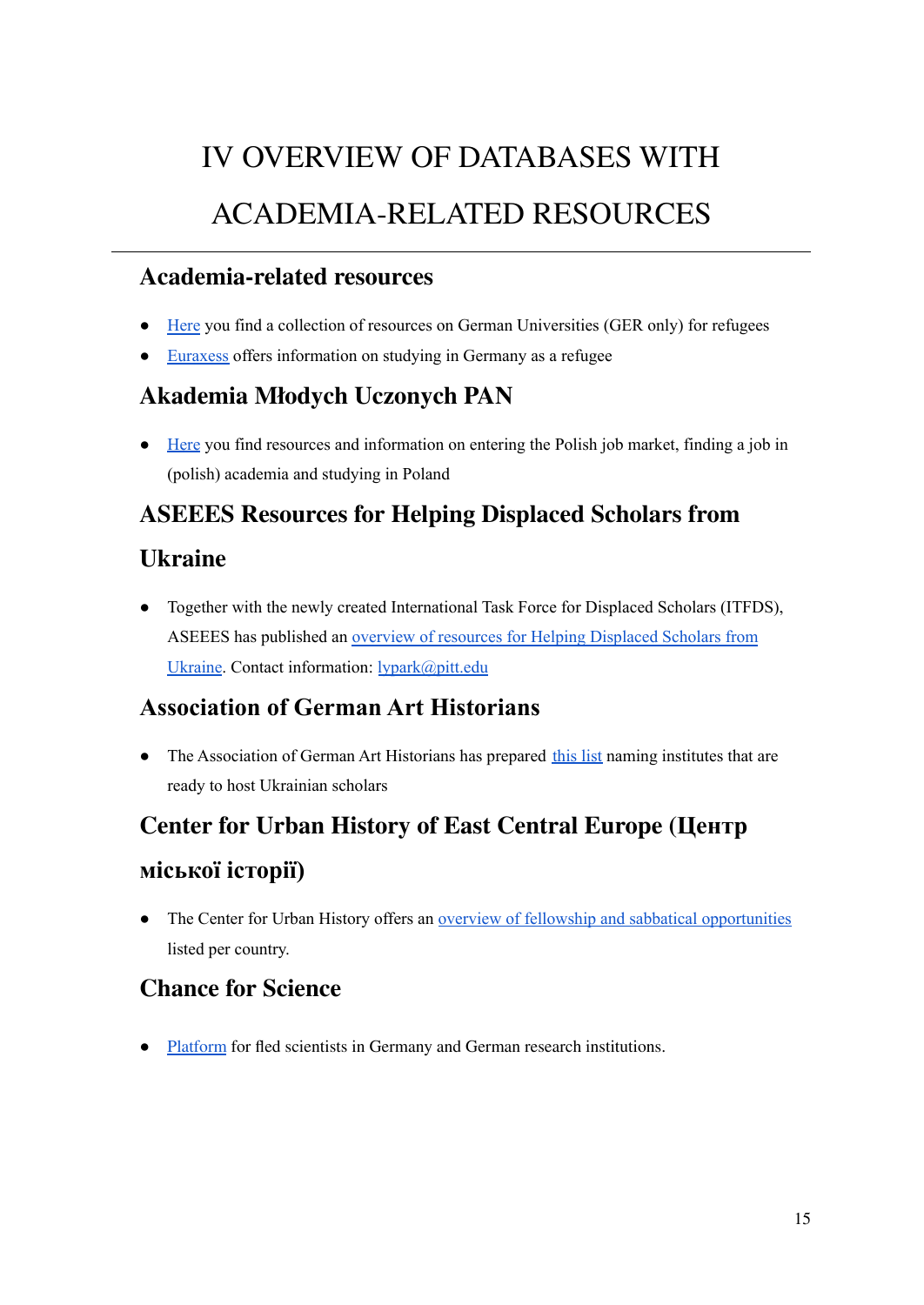# <span id="page-16-0"></span>**[Deutsch-Ukrainische](https://ukrainet.eu/category/fund/) Akademische Gesellschaft – The Ukraine [Network](https://ukrainet.eu/category/fund/)**

• The Ukraine Network offers an overview of funding opportunities on the website. Information on the deadlines, eligibility, duration, funding and application can be found [here](https://ukrainet.eu/2022/02/04/funding-opportunities/).

## <span id="page-16-1"></span>**ERC for Ukraine – Job offers in ERC funded [research](https://erc.europa.eu/funding/additional-opportunities/ERC-for-Ukraine-research-jobs) teams**

• This [website](https://erc.europa.eu/funding/additional-opportunities/ERC-for-Ukraine-research-jobs) offers an overview of job offers in current ERC-funded research teams in all disciplines.

## <span id="page-16-2"></span>**[EURAXESS](https://euraxess.ec.europa.eu/ukraine?fbclid=IwAR1iB6IRpN6iDUCE4rUoxWrNs_rydOxZl6cgirsq6t9QiVLe4z9mR-x65KQ#memberstates) – Support for Ukrainian Researchers in the EU**

• This [website](https://euraxess.ec.europa.eu/ukraine?fbclid=IwAR1iB6IRpN6iDUCE4rUoxWrNs_rydOxZl6cgirsq6t9QiVLe4z9mR-x65KQ#memberstates) provides Ukrainian researchers with support by providing them with an overview of all existing actions at European and national levels. This includes information on academic job offers and recognition of diplomas, but also on general assistance, housing, humanitarian aid and civil protection per EU-country as well as on EU level.

## <span id="page-16-3"></span>**Jobs for [Ukraine](https://jobsforukraine.net/?fbclid=IwAR1sOtytQ72FBeHgNiQmjZGoalARvzTLisHzsSROtQV0cB2xIfq-gC785_E)**

● This [database](https://jobsforukraine.net/?fbclid=IwAR1sOtytQ72FBeHgNiQmjZGoalARvzTLisHzsSROtQV0cB2xIfq-gC785_E) contains academic, scientific, arts, professional and freelance opportunities that are currently available for people fleeing war. Start looking for jobs by simply searching within a specific country or by switching between academic and industry opportunities

# **Overview of Academic [Organizations](https://docs.google.com/document/d/1F4-Q5wuI08SJSsu0Itl7aZgv_Ucut8_-_UyP5jtcwfQ/edit) which support Ukrainian**

#### <span id="page-16-4"></span>**Students and [Researchers](https://docs.google.com/document/d/1F4-Q5wuI08SJSsu0Itl7aZgv_Ucut8_-_UyP5jtcwfQ/edit)**

● This [database](https://docs.google.com/document/d/1F4-Q5wuI08SJSsu0Itl7aZgv_Ucut8_-_UyP5jtcwfQ/edit) (in Ukrainian) contains information on academic organizations listed per country that support Ukrainian students and researchers.

# <span id="page-16-5"></span>**Overview of Labs and [Departments](https://docs.google.com/spreadsheets/d/1jGFCqP2kj1ZAN6xy6EoRN1bozaggk9VEsbzYaIkkYcQ/htmlview) which support Ukrainian [scholars](https://docs.google.com/spreadsheets/d/1jGFCqP2kj1ZAN6xy6EoRN1bozaggk9VEsbzYaIkkYcQ/htmlview)**

- In this [spreadsheet,](https://docs.google.com/spreadsheets/d/1jGFCqP2kj1ZAN6xy6EoRN1bozaggk9VEsbzYaIkkYcQ/htmlview) you can find an extensive list of laboratories and departments which are willing to support Ukrainians scholars. Under "Contact for Whatsapp", there is a phone number which can be contacted.
- In this [spreadsheet,](https://docs.google.com/spreadsheets/d/1HqTKukfJGpmowQnSh4CoFn3T6HXcNS1T1pK-Xx9CknQ/edit#gid=320641758) you can find an overview of mostly academic labs which are willing to employ Ukrainian scholars.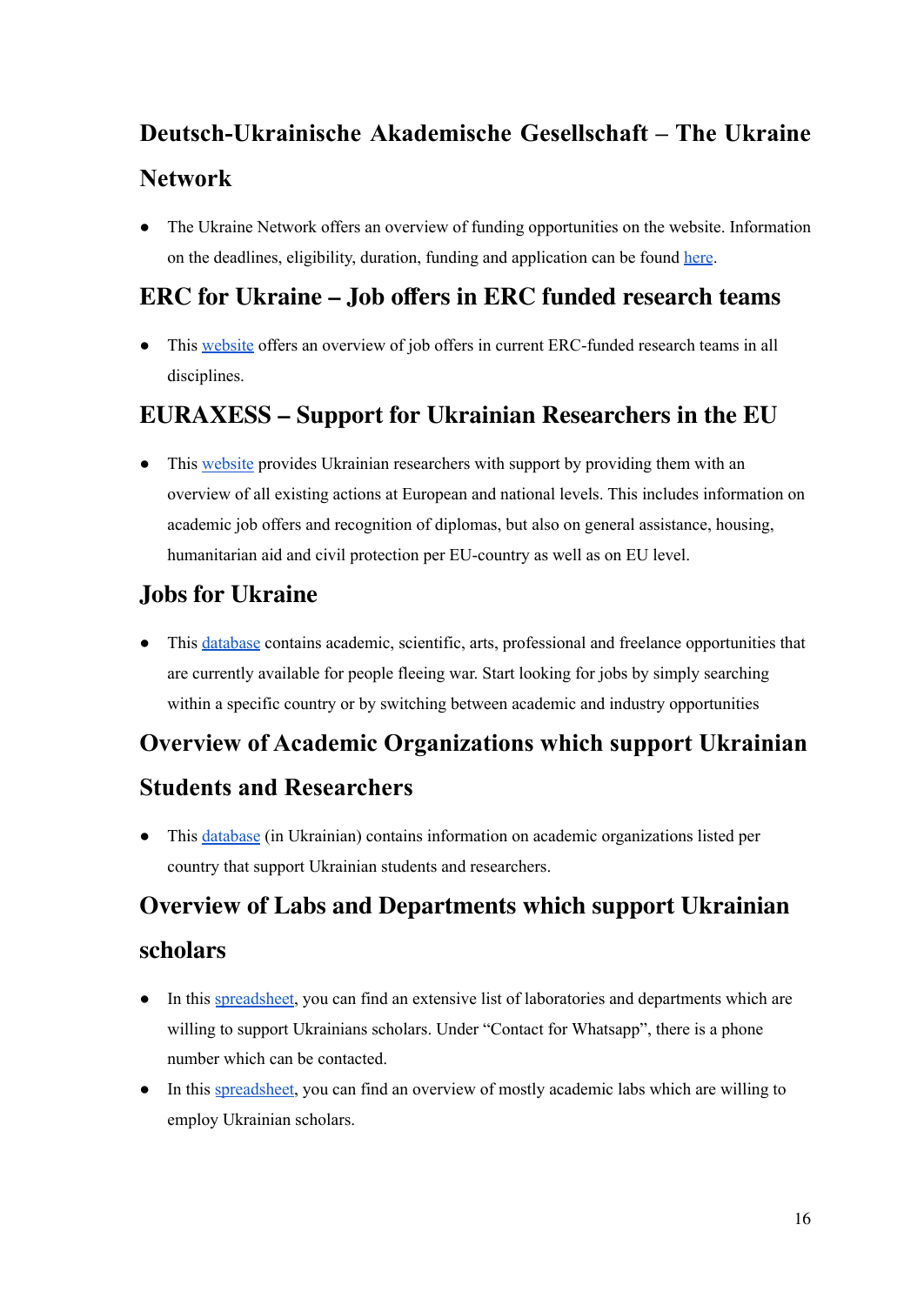## <span id="page-17-0"></span>**Resources for Ukrainian Institutions**

● University of Alberta, Canadian Institute of [Ukrainian](https://www.ualberta.ca/canadian-institute-of-ukrainian-studies/publications-and-e-resources/ukraine-archives-rescue-team.html) Studies offers free digital storage to Ukrainian scholars and institutions (incl. archives, libraries) under threat. Contact: [ufpdf@ualberta.ca](mailto:ufpdf@ualberta.ca)

#### <span id="page-17-1"></span>**[Resources](https://docs.google.com/document/u/0/d/1VPvwMzaScGbAG5sBMhFoS8RC3zZy0JbsxVK35NTuGI4/mobilebasic?fbclid=IwAR11Kj3LS8oWTv-qusjuYRqWB9u_7YJCM1CVzg8IxE1IecVi7a1b8X40YAQ) for scholars in danger**

● This [database](https://docs.google.com/document/u/0/d/1VPvwMzaScGbAG5sBMhFoS8RC3zZy0JbsxVK35NTuGI4/mobilebasic?fbclid=IwAR11Kj3LS8oWTv-qusjuYRqWB9u_7YJCM1CVzg8IxE1IecVi7a1b8X40YAQ) contains information on fellowship opportunities for scholars in danger, both from Ukraine and Russia.

## <span id="page-17-2"></span>**Russian Opposition [Scholars-at-Risk](https://www.rutabagawriter.com/russian-opposition-scholars-at-risk/?fbclid=IwAR0GdumKyURthrGbfrC7e5W0qaOlY8ovY8rEhcRKqaf6S-4O4WmCVHt8hws)**

• This [database](https://www.rutabagawriter.com/russian-opposition-scholars-at-risk/?fbclid=IwAR0GdumKyURthrGbfrC7e5W0qaOlY8ovY8rEhcRKqaf6S-4O4WmCVHt8hws) collects links to emergency funding opportunities that may be helpful to Russian scholars who are fleeing Russia. Some of the initiatives overlap with this list. Belarusian scholars at risk should also take a look at this page.

#### <span id="page-17-3"></span>**[Science](https://scienceinexile.org/other-resources) in Exile**

• Science in Exile offers a [list](https://scienceinexile.org/other-resources) of resources, opportunities, organizations and programmes for at-risk, displaced and refugee scientists which can be filtered by category. You can contact the platform at [displacedscientists@twas.org](mailto:displacedscientists@twas.org)

#### <span id="page-17-4"></span>**Science For [Ukraine](https://scienceforukraine.eu/help.html)**

• This [website](https://scienceforukraine.eu/) is building one of the most extensive databases and collects funding and job offers that provide immediate help to Ukrainian scholars. The offers include accommodation and office/lab space. The website offers information for researchers and students and shows opportunities for accommodation and funding.

#### <span id="page-17-5"></span>**Ukrainian Scholar [Placement](https://docs.google.com/spreadsheets/d/1SrhW8dtlUWXXtDGysftWXLy1So_8keKb/htmlview?fbclid=IwAR3uO09lyZcUm7r5NOa1XyAFbzmBeKJ3Pt1KWkMYYfvYj7-LsXTtm8PUtUs#gid=1865376002) Database**

● This [database](https://docs.google.com/spreadsheets/d/1SrhW8dtlUWXXtDGysftWXLy1So_8keKb/htmlview?fbclid=IwAR3uO09lyZcUm7r5NOa1XyAFbzmBeKJ3Pt1KWkMYYfvYj7-LsXTtm8PUtUs#gid=1865376002) offers an extensive overview of emergency placements for Ukrainian scholars at risk from all disciplines. Entries are listed per country as well as globally.

#### <span id="page-17-6"></span>**Ukraine [residences](https://docs.google.com/document/d/1Hm3JS-5h4B0Pxi3p9pfUCb441Lxr16DR_h1GnBbaVpc/edit) and further resources**

• This [database](https://docs.google.com/document/d/1Hm3JS-5h4B0Pxi3p9pfUCb441Lxr16DR_h1GnBbaVpc/edit) offers an overview of residences and fellowship opportunities for scholars and artists at risk per country. It is regularly updated and expanded.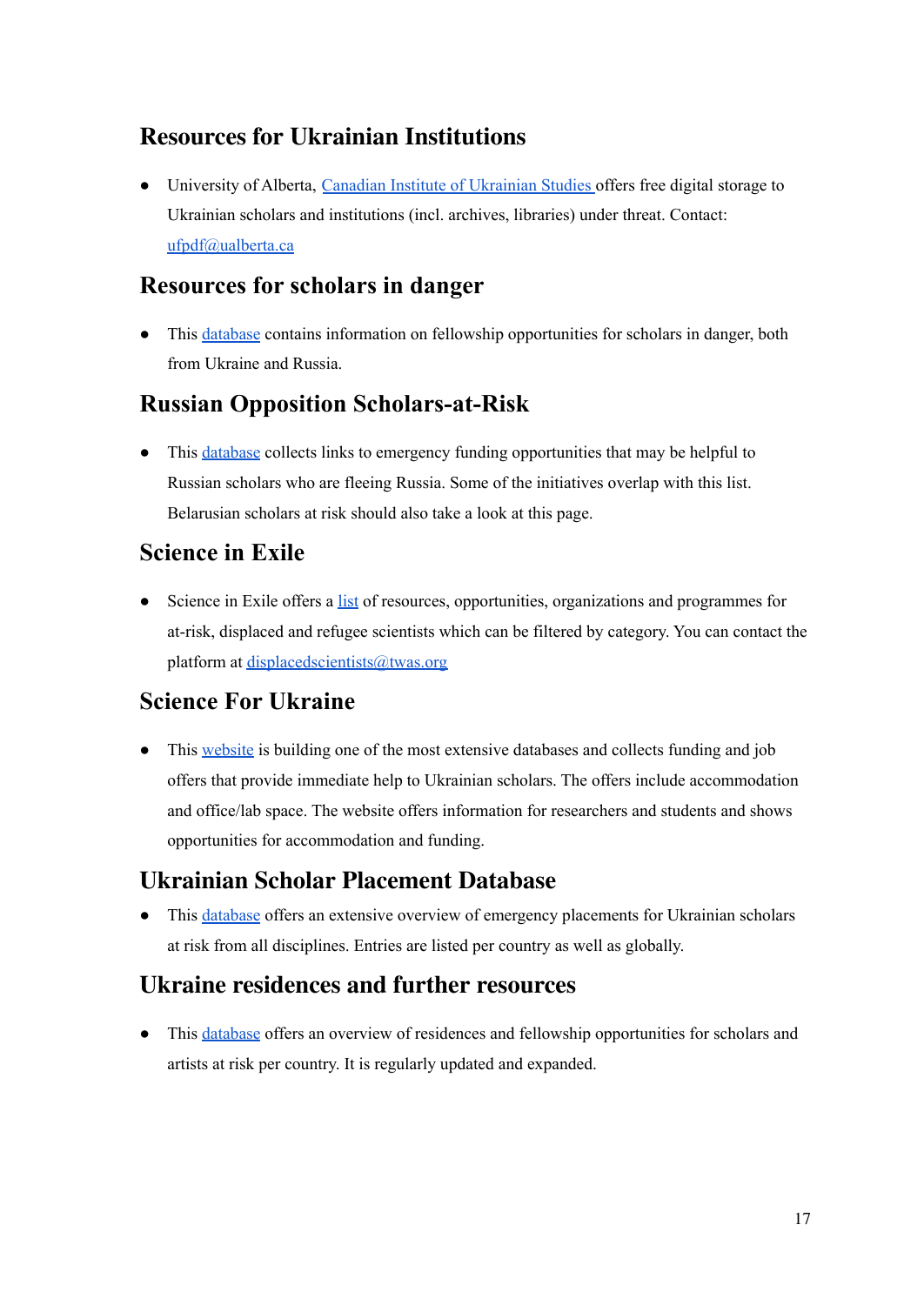# <span id="page-18-0"></span>V EMERGENCY FUNDING FOR UKRAINIAN SCHOLARS

#### <span id="page-18-1"></span>**[Academy](https://www.academy-in-exile.eu/) in Exile**

- **Eligibility:** Scholars who are threatened in their home countries because of their academic or civic engagement for human rights, peace and democracy are offered the opportunity to resume their research abroad.
- **Duration:** Academy in Exile establishes multidisciplinary cohorts of scholars around a unified theme. Long-term fellowships last from 12 to 24 months, short-term emergency stipends last up to 3 months.
- **How to apply?** For inquiries and applications for the current Call for Applications, please exclusively contact [academyinexile@uni-due.de](mailto:academyinexile@uni-due.de)

#### <span id="page-18-2"></span>**Austrian [Academy](https://stipendien.oeaw.ac.at/stipendien/jesh-ukraine) of Science – JESH Ukraine**

- **Deadline:** Applications are replied to immediately
- **Eligibility**: Fellowships are granted by the Austrian Academy of Science to Ukrainian citizens who have completed their doctorate/PhD studies, and are affiliated as scientists or scholars with a university or non-university research institution in Ukraine.
- **Duration:** Up to 4 months with possibility of extension
- **Funding:** 2.700€ per month
- **How to apply? [Online](https://stipendien.oeaw.ac.at/stipendien/application-to-jesh-ukraine) Form**

#### <span id="page-18-3"></span>**BASEES Support for UK-based [Postgraduates](http://basees.org/ukraine) from Ukraine**

- **Deadline:** no deadline
- **Eligibility:**
	- Ukrainian Postgraduate Students based in UK who are unable to return, and must be registered at an institution of higher education for the academic year 2021/2022 in the UK
- **How to apply?** Fill in the [application](https://docs.google.com/forms/d/e/1FAIpQLSeXlNSWuyCT5SsE8NpySTtRHuJbKJCIUyZGqaALauXDRFrgzw/viewform) form

#### <span id="page-18-4"></span>**[BASEES](https://basees.squarespace.com/support-for-scholars) Support for Scholars**

● **Deadline:** 20 April 2022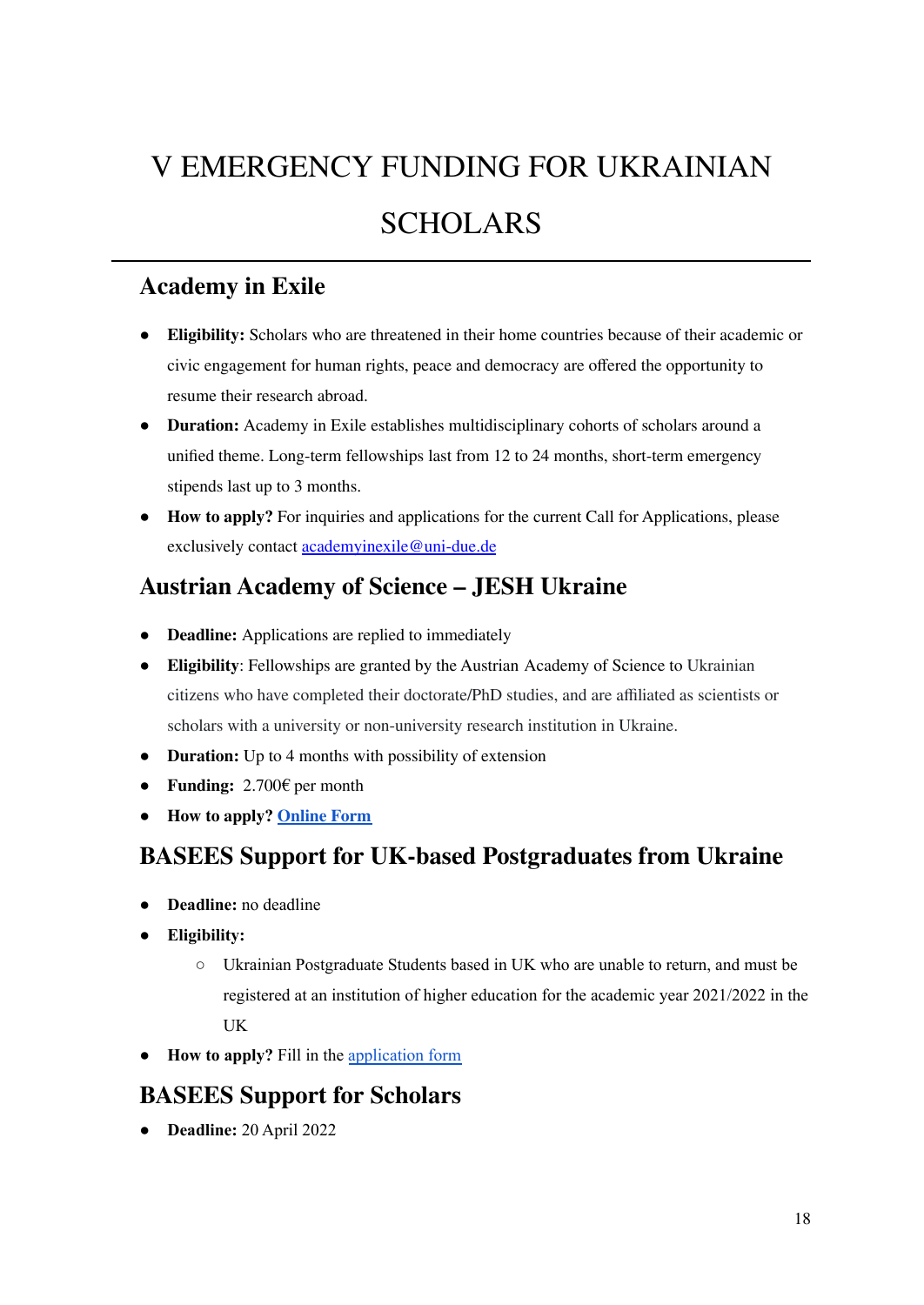- **Eligibility:** 3 short term fellowships (2 in history and 1 in Slavonic and East European Studies
- **● Funding:**
	- a place at any place at higher education institution in UK or continental Europe
	- each grant is worth 5000,00 GBP
- **Duration:** 3 months
- **How to apply?**
	- The host institution names a scholar at risk who will be designated an RHS/BASEES/P&P Fellow
	- The host institution will appoint a designated mentor to support the Fellow.
	- The host institution will support the Fellow in drafting and submitting applications for long-term funding and/or more permanent academic positions at the host or another HE institution
	- The host institution will match-fund each Fellowship via a direct payment to the Fellow; and/or provide an equivalent in-kind contribution (comprising accommodation, meals etc.)
	- Applications from the host institution must be submitted via the RHS's [online](https://royalhistorical.smapply.io/prog/scholars_at_risk_hist_sees_applications/) [application](https://royalhistorical.smapply.io/prog/scholars_at_risk_hist_sees_applications/) system.
	- **EITHER** a description of the situation of the proposed Fellow, and short CVs for both the proposed Fellow and the designated mentor.
	- **OR** a description of the proposed recruitment process, including time-lines. Please note that funds are paid to Fellows, not institutions, therefore funds will only be released once the institution has successfully appointed a fellow.

# <span id="page-19-0"></span>**[Bibliotheca](https://www.biblhertz.it/it/news/ukraine) Hertziana – Max Planck Institute for Art History – Art History [Fellowships](https://www.biblhertz.it/it/news/ukraine)**

- **Deadline:** now.
- **Eligibility:** Art historians from Ukraine. Junior and senior researchers, museum curators and art critics are invited to apply for a fellowship.
- **Duration:** up to 1 year. Due to the emergency and the circumstances, the Institute will deal with the administrative framework in the course of the open call.
- **How to apply?** Upload the documents which you have at hand [here](https://recruitment.biblhertz.it/auth/Apply/0/Position/9699329/Step/0)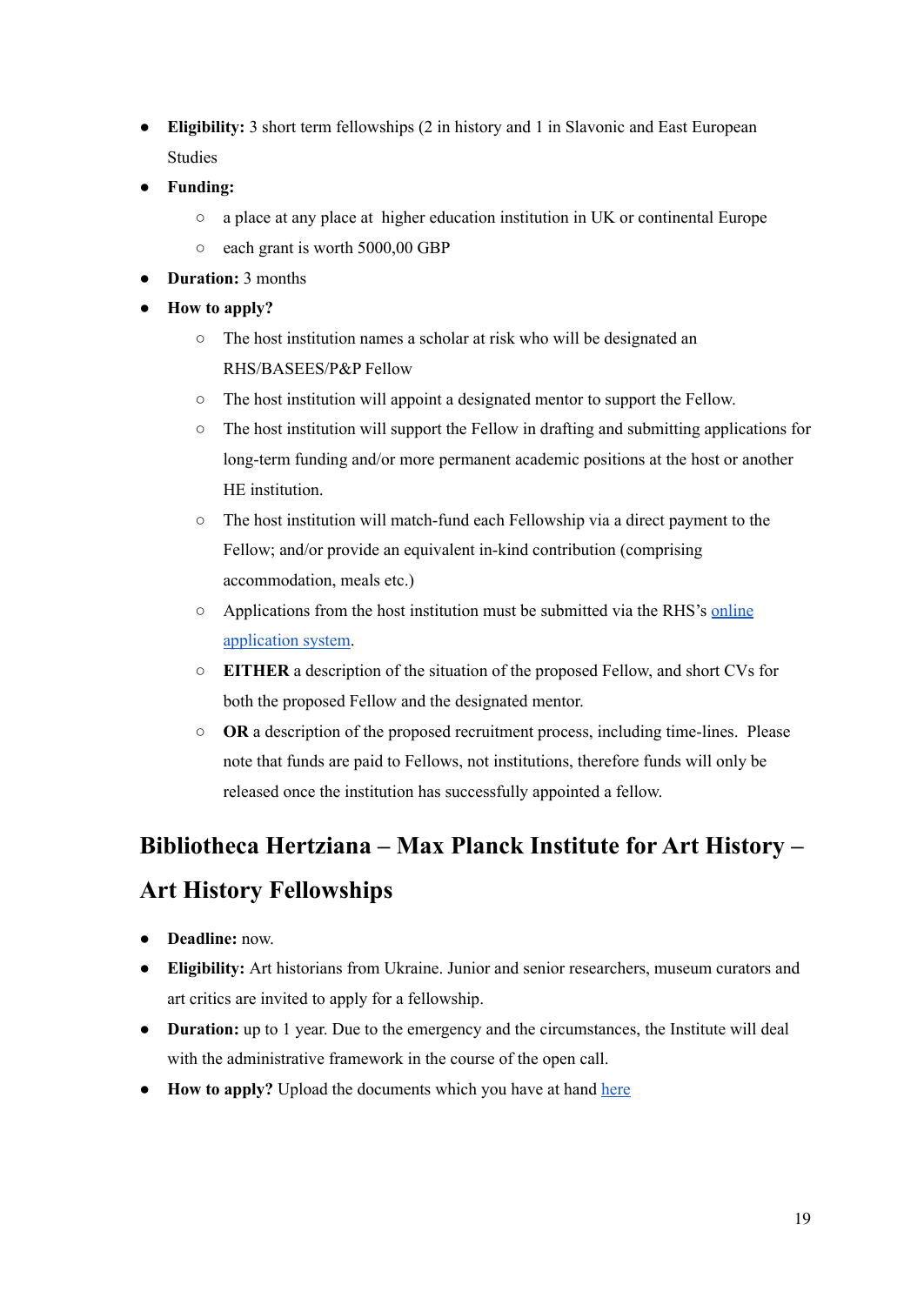# <span id="page-20-0"></span>**Bridging [Fellowships](https://www.oei.fu-berlin.de/en/institut/ankuendigungen/2022-03-18-U_berbru_ckungsfellowships.html?fbclid=IwAR1eko6n_w1_5N4k08BeVjaf_hJ_Y2ljYmB3sCD_sEYyG45XNxS-KBiV2-E) for Scholars at Risk from Ukraine, Belarus, and Russia – Freie [Universität](https://www.oei.fu-berlin.de/en/institut/ankuendigungen/2022-03-18-U_berbru_ckungsfellowships.html?fbclid=IwAR1eko6n_w1_5N4k08BeVjaf_hJ_Y2ljYmB3sCD_sEYyG45XNxS-KBiV2-E) Berlin**

- **Deadline:** n.n.
- **Eligibility:** Refugee scholars from Ukraine as well as scholars who are at risk due to the domestic political situation in Russia and Belarus and who have to leave the country. The fellowships enable the applicants to work out an application for funding in a program for Scholars at Risk or a project proposal in the context of externally funded research in a protected space. Formal requirements are:
	- The sponsored person comes from Ukraine, Belarus or Russia;
	- The sponsored person has previously worked as a (junior) researcher in one of these countries;
	- There is a connection to a research area at the Institute for East European Studies;
	- For applicants from Belarus and Russia: there is a risk situation.
- **Duration:** 3 to 6 months
- **Funding:** For docs the scholarships are 1200 EUR per month, for postdocs 1500 EUR per month.
- **How to apply?** The application is submitted by the head of the relevant department of the Institute for East European Studies who supports the fellowship (click [here\)](https://www.oei.fu-berlin.de). An application for a fellowship should include:
	- a curriculum vitae
	- $\circ$  a list of the most important publications (max. 15 titles)
	- information on the expected research topic
	- a certificate of the degree or doctorate
	- for applicants from Belarus and Russia: a brief description of the applicant's own vulnerability.
- **Contact:** For questions about the program, you can contact the Institute Secretariat Anja Locascio at  $\Delta$ nja.Locascio $@$ fu-berlin.de or contact one of the working areas of the Osteuropa-Institute at <https://www.oei.fu-berlin.de>

#### <span id="page-20-1"></span>**CARA (Council for At-Risk [Academics\)](https://www.cara.ngo/what-we-do/)**

- **● Deadline:** application can be submitted at any time
- **● Eligibility:** CARA supports academics from any country in the world who are forced to flee by the risk of imminent imprisonment, injury or death, and works with them to find them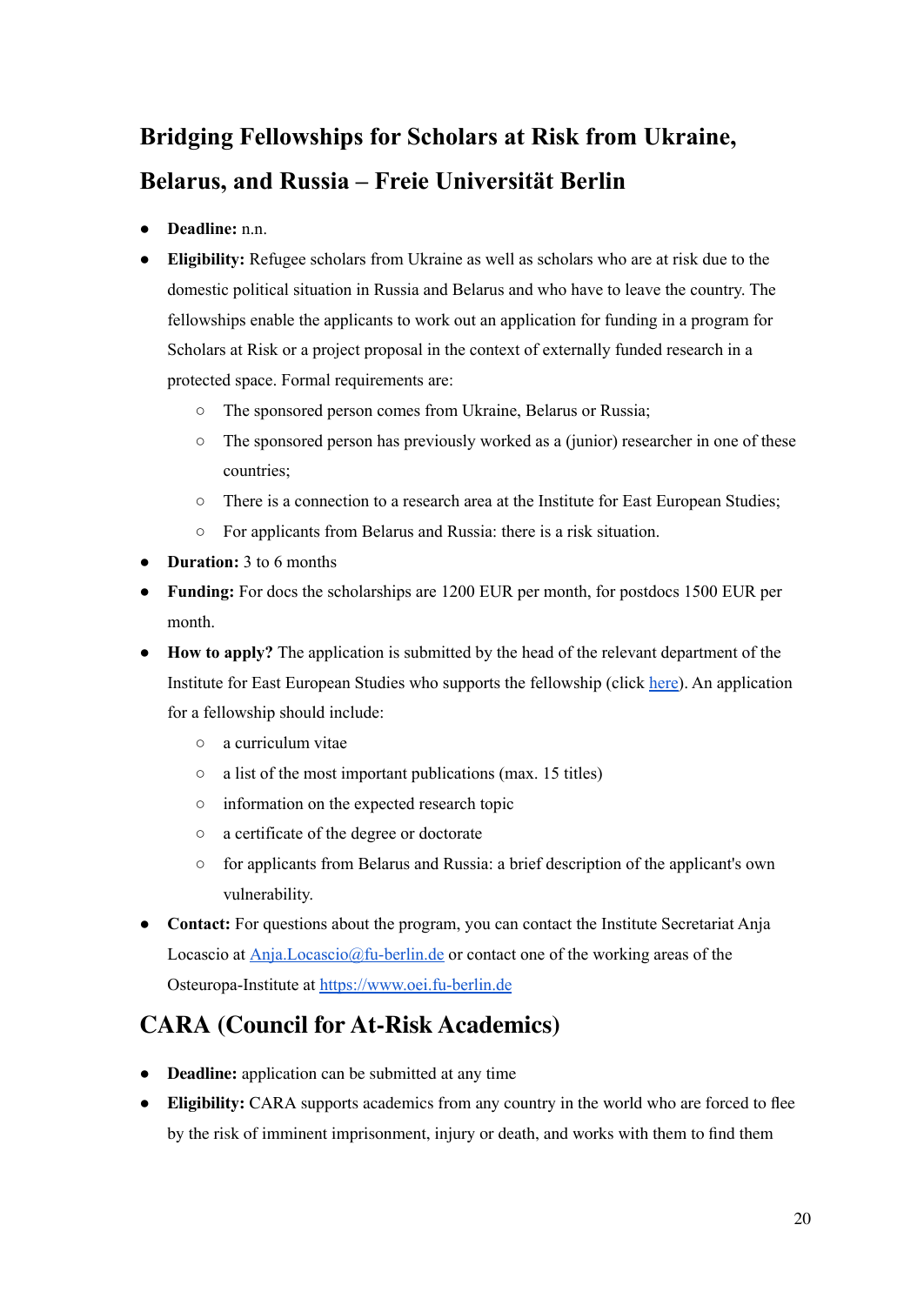temporary refuge in universities and research institutions until they can one day return home to help rebuild better, safer societies. Both junior and senior researchers are eligible to apply.

- **Duration:** 2 to 3 year awards (as standard)
- **● Funding:**
	- o CARA checks the background, qualifications and references of applicants;
	- o helps to negotiate the placement of researchers;
	- o allocates any additional funding needed from its own resources;
	- o helps with the visa process and other practical arrangements, both for the applicants and any family members accompanying them.
	- o More information in the funding [directory](https://www.cara.ngo/funding-directories/)
- **[Application](https://www.cara.ngo/funding-directories/) information**

## <span id="page-21-0"></span>**Czech Academy of Sciences – [Researchers](https://www.avcr.cz/en/Help-for-Ukraine/Fellowships-and-employment/) at Risk Fellowships**

- **Deadline:** 30 September 2022
- **Eligibility:** Eligible are researchers from all research fields, including scientists and PhD students, i. e., students in PhD programme or its equivalent as well as postdoctoral fellows who have already completed a PhD programme or its equivalent.
	- This year, the fellowship will focus on applicants from Ukraine, after which the programme will consider applications from other countries where scientists are threatened by war or persecution.
- **Duration:** up to December 2023
- **Funding:** maximum 60 000 CZK per month
- **How to apply?** The proposal is exclusively submitted by individual CAS institutes which incorporate the applicant into their research team or a department. Applicant cannot directly apply for this programme. Applicant is required to contact the [respective](https://www.avcr.cz/en/about-us/cas-structure/research-areas/) CAS Institute to make an application, either directly or indirectly, via (Ms Markéta Říhová,

#### rihova@kav.cas.cz).

- Checklist for the applicants:
	- Check the information about the programme [\(ENG](https://www.avcr.cz/en/news-archive/Call-for-Researchers-at-Risk-Fellowship-UKRAINE/) / [CZE\)](https://www.avcr.cz/en/news-archive/Call-for-Researchers-at-Risk-Fellowship-UKRAJINA/)
	- Contact the respective CAS Institute, either
	- $\blacksquare$  Directly list of the CAS [Institutes](https://www.avcr.cz/en/about-us/cas-structure/research-areas/)
	- **Indirectly** via Ms Markéta Říhová (rihova@kav.cas.cz), contact person who shall assist with the selection of the appropriate CAS institute
	- Cooperate with the CAS institute on the application
- **Contact:** [rihova@kav.cas.cz](mailto:rihova@kav.cas.cz) or list of the CAS [Institutes](https://www.avcr.cz/en/about-us/cas-structure/research-areas/)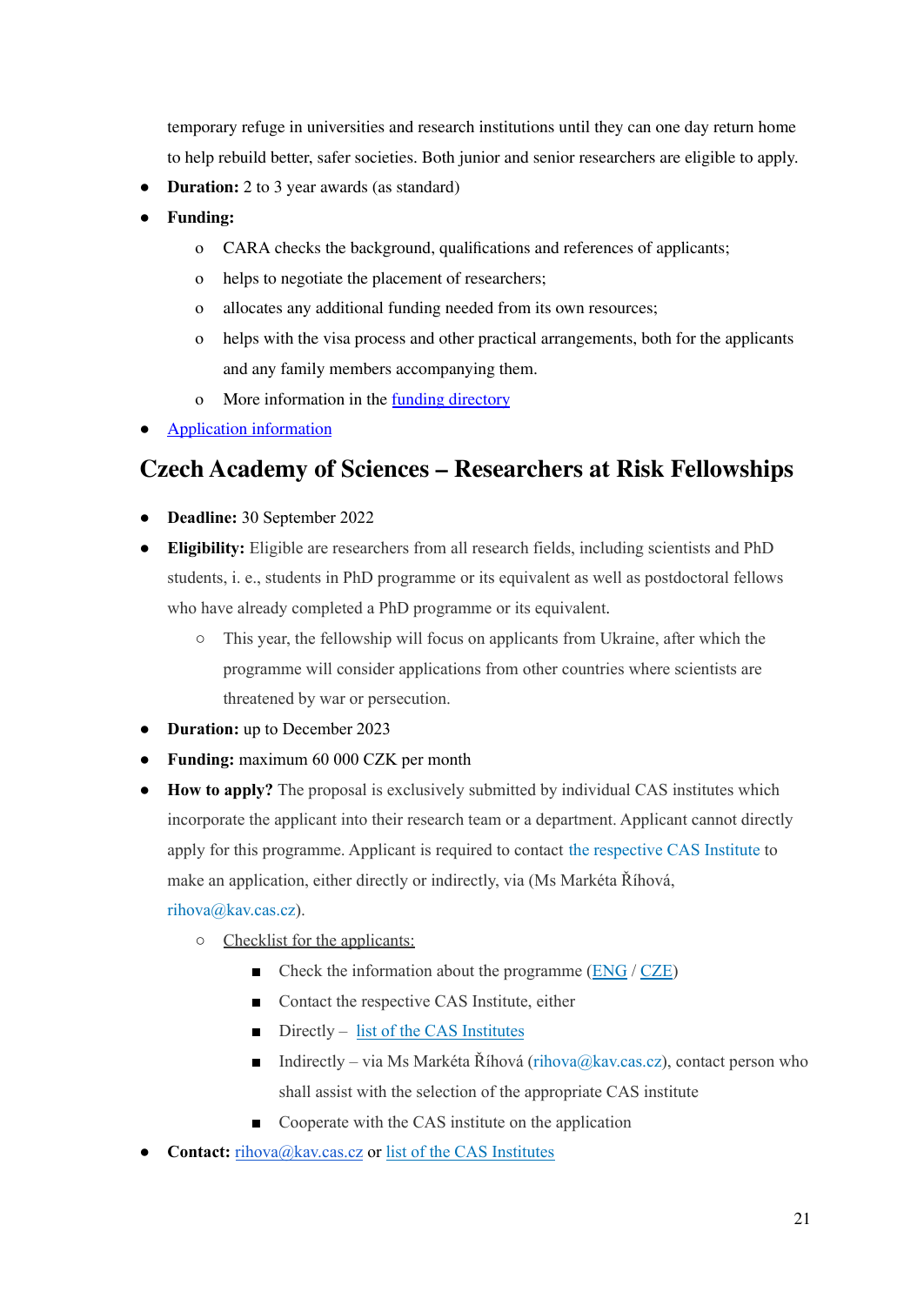## <span id="page-22-0"></span>**Czech Science [Foundation](https://gacr.cz/en/tenders-for-2023-announced/) (GACR)**

- **Deadline:** 7 April 2022
- **Eligibility:** On this website you can find several calls for proposals in the area of Standard Projects, EXPRO, Junior Star, Postdoc Individual Fellowship, and International and Lead Agency projects. For details about the various projects, please visit the [website](https://gacr.cz/en/tenders-for-2023-announced/).
- The GACR has several initiatives to help Ukrainian scientists at risk. For more information please click [here](https://gacr.cz/en/support-for-ukrainian-scientists-and-students/).

## <span id="page-22-1"></span>**DAAD Research Stays for University [Academics](https://www.daad.ru/en/find-funding/scholarship-database/?origin=38&status=4&type=a&q=&subjectgroup=&onlydaad=0&language=en&pg=2&detail_to_show=50015456&show_tab=apply) and Scientists**

- **[Deadline](https://www.daad.ru/en/find-funding/scholarship-database/?origin=38&status=4&type=a&q=&subjectgroup=&onlydaad=0&language=en&pg=2&detail_to_show=50015456&show_tab=apply)**: 30 June 2022
- **Eligibility**: University teachers and established academics and scientists who have usually completed a doctoral degree and work at a university or research institute in their home country.
- **Duration**: 1 to 3 months. The length of the grant is decided by a selection committee and depends on the project in question and the applicant's schedule
- **Funding:**
	- Research stays at state or state-recognized institutions of higher education or non-university research institutes in Germany. A research stay can also take place at several host institutions.
	- Monthly payments of 2000 EUR for assistant teachers, assistant professors and lecturers; 2150 EUR for professors
	- Travel allowance (unless covered by the home country / another source of funding)
	- In case of a disability or chronic illness: subsidy for additional costs which are not covered by other funding providers
	- Funding may only be claimed once within three years. Lecture tours or visits to congresses are not funded.
- Application [requirements](https://www.daad.ru/en/find-funding/scholarship-database/?origin=38&status=4&type=a&q=&subjectgroup=&onlydaad=0&language=en&pg=2&detail_to_show=50015456&show_tab=apply)
- [Application](https://www.daad.ru/en/find-funding/scholarship-database/?origin=38&status=4&type=a&q=&subjectgroup=&onlydaad=0&language=en&pg=2&detail_to_show=50015456&show_tab=apply) procedure

# <span id="page-22-2"></span>**DFG Supplemental [proposals/integration](https://www.dfg.de/en/research_funding/proposal_review_decision/refugee_researchers/index.html) in current funding [programmes](https://www.dfg.de/en/research_funding/proposal_review_decision/refugee_researchers/index.html) (for GER institutions)**

- **Deadline:** no deadline
- **● Eligibility:**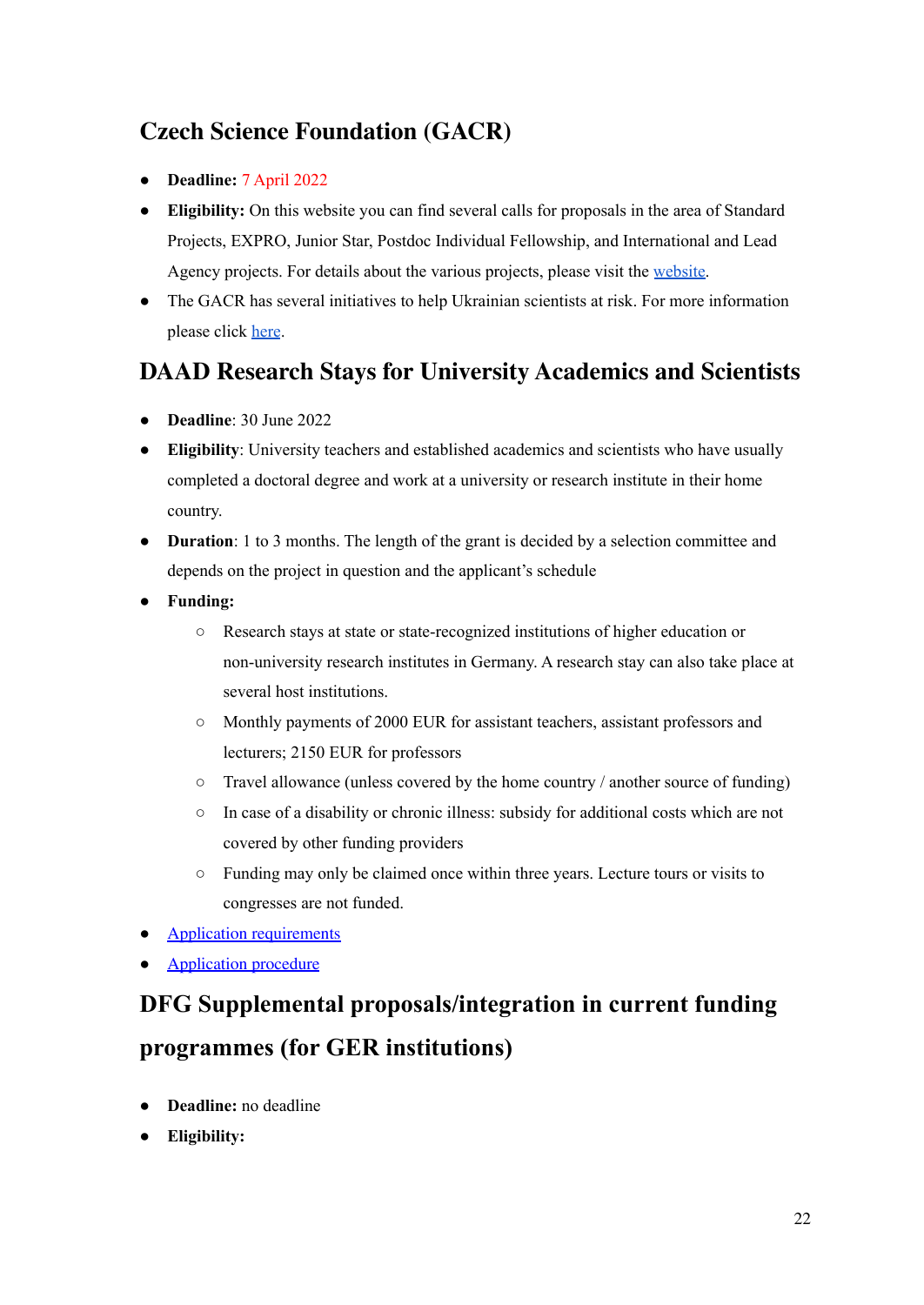- project leaders and higher education institutions can submit supplemental proposals to integrate qualified refugees – prospective or doctoral researchers – in DFG projects that already receive funding.
- The proposals can be justified based on the fact that individuals are now available for the further development of a project whose involvement can be expected to provide additional stimuli for the research programme in question
- **Funding:** can be geared towards any type of funding that enables refugees to be integrated in a project, in particular guest funds, staff positions and the Mercator module.
- **How to apply?**
	- Proposals may be submitted informally at any time and should not exceed five pages (not including CV and bibliography).
	- proposals must include information on the individuals to be incorporated in a project and justify the added value provided by their involvement.
	- legal arrangements for the integration of refugee researchers are the responsibility of the project leaders and the HEIs or non-HEI research institutions.
- **Contact:** see contact persons under entry DFG Walter Benjamin (below)

# **DFG [Supplemental](https://www.dfg.de/en/research_funding/proposal_review_decision/refugee_researchers/index.html) funding as part of Research Training Groups, [Collaborative](https://www.dfg.de/en/research_funding/proposal_review_decision/refugee_researchers/index.html) Research Centers and other [DFG-funded](https://www.dfg.de/en/research_funding/proposal_review_decision/refugee_researchers/index.html) joint projects (for institutions)**

- <span id="page-23-0"></span>● **Deadline:** no deadline
- **● How to apply?**
	- no supplemental proposal needed
	- $\circ$  can be financed from funds that have already been approved; e. g. refugees who hold a bachelor's degree or comparable qualification can receive a qualification fellowship to pursue a doctorate as part of a Research Training Group at a later stage or else join the RTG directly.
	- legal arrangements for the integration of refugee researchers are the responsibility of the project leaders and the HEIs or non-HEI research institutions.
- **Contact:** see above

## <span id="page-23-1"></span>**DFG Walter Benjamin Programme (for refugee [researchers\)](https://www.dfg.de/en/research_funding/programmes/individual/walter_benjamin/index.html)**

- **Deadline:** no deadline
- **Eligibility:**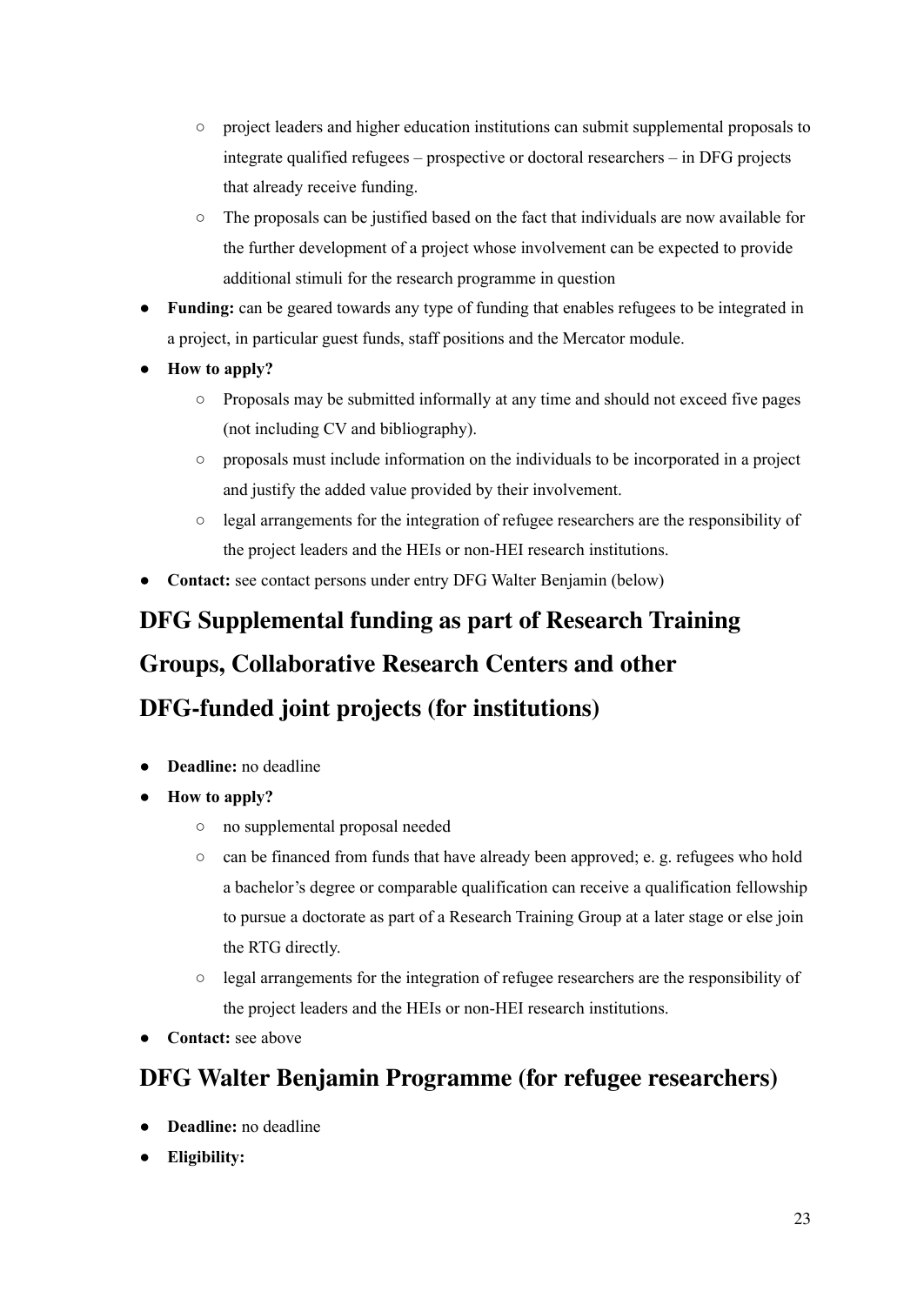- individual agreement with research personality/hosting institution in advance is required
- no restrictions regarding the career phase
- not eligible if you have received earlier funding as a refugee scholar (e.g. with Philipp-Schwartz-Initiative..
- you have not been outside your home country for more than three years at the time of application and
- you have residential status in connection with an asylum procedure within the EU and are recognised as being at risk, **or**
- you are able to present credible third-party evidence of being at risk no more than 12 months prior to proposal submission, e.g. documentation provided by the Schol-ars at Risk Network (SAR) or Council for At-Risk Academics (CARA)
- In acute crisis situations, proposals can be submitted without proof of the respective status after consultation with the DFG.
- **Funding:**
	- regular employment contract according to German employment standards for a research project of max 2 years duration in Germany
	- $\circ$  plus 250,00€/ month allowance for additional project related costs (e.g. travel costs, publishing …)
- **How to apply?** Guidelines for proposal [submission](https://www.dfg.de/formulare/55_06/55_06_en.pdf); Guidelines for proposal [preparation;](https://www.dfg.de/formulare/50_10/50_10_en.pdf) submit proposal [here](https://elan.dfg.de/my.policy)
- **Contact persons**:
	- For Research Training Groups, Graduate Schools and qualification fellowships:
		- Sascha Klein Tel. +49 228 885-2873 Link: [Sascha.Klein@dfg.de](mailto:E-MailSascha.Klein@dfg.de)
	- For Collaborative Research Centres, Research Centres and Clusters of Excellence:
		- Dr. Heike Bock

Tel. +49 228 885-2713

Link: [Heike.Bock@dfg.de](mailto:E-MailHeike.Bock@dfg.de)

- For all other funding procedures:
	- Michael Sommerhof
	- $\blacksquare$  Tel. +49 228 885-2017
	- Link: [Michael.Sommerhof@dfg.de](mailto:E-MailMichael.Sommerhof@dfg.de)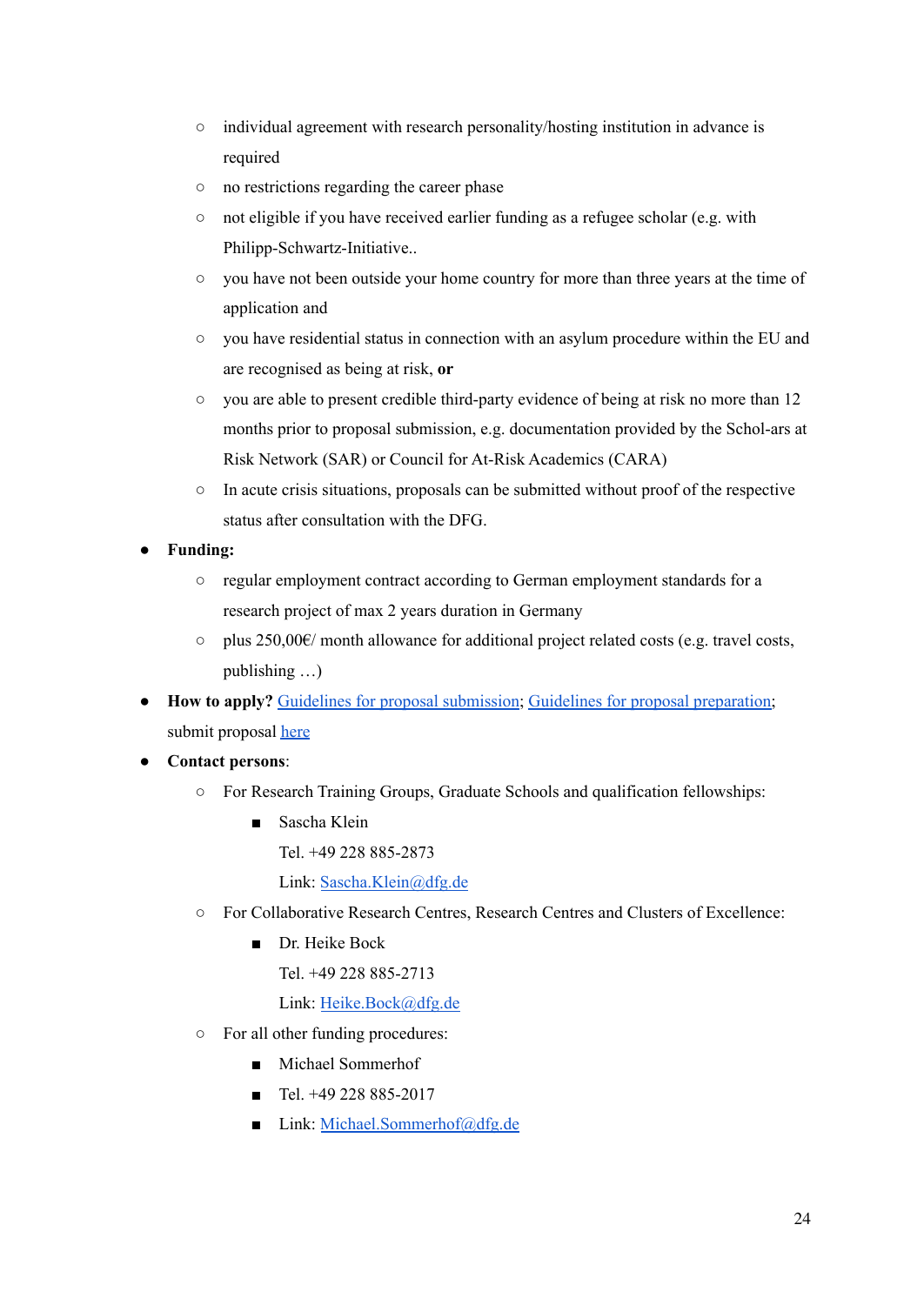#### <span id="page-25-0"></span>**Einstein Guest [Researchers](https://www.einsteinfoundation.de/programme/wissenschaftsfreiheit/) and Einstein Junior Scholars**

- **Deadline:** An overview of the deadlines can be found [here.](https://www.einsteinfoundation.de/en/programmes/#c2005)
- **Eligibility:** The Einstein Foundation is committed to fostering academic freedom and international collaboration. The two programmes are offered on a temporary basis in order to enable international researchers and scientists who are experiencing constraints in their work to come to Berlin to pursue their research without undue restrictions or threats.
	- The programmes are first and foremost directed at researchers and scientists from regions of conflict.
	- They are also directed at researchers and scientists from regions that experience subtle or direct restrictions of research and who look for opportunities to return, migrate or cooperate with countries offering a work environment free of constraints.
	- Applicants who are at an early stage of their career (doctorate gained no longer than 4 or 5 years ago at the time of application) and whose productive stay outside of their home country does not exceed 4 years (times of fleeing not included) can be funded as Einstein Junior Scholars.
	- Scientists or researchers further advanced in their career path (doctorate gained at least more than 4 to 5 years ago at the time of application) and whose productive stay outside of their home country does not exceed 4 years (times of fleeing not included) can be funded as Einstein Guest Researchers.
- **Duration:** max. 2 years
- **Funding:** Funding can be requested in the form of a scholarship, with a maximum of 2100 EUR per month without financing of additional costs. For more detailed information on funding, please consult the [homepage.](https://www.einsteinfoundation.de/en/programmes/academic-freedom/)
- **How to apply?** Guidelines for the application as well as an extensive FAQ can be found [here](https://www.einsteinfoundation.de/en/programmes/questions-and-answers-about-submitting-an-application/). You can also find two contacts under this link.

# <span id="page-25-1"></span>**FSO Bremen – Hans Koschnick [Sonderstipendien](https://www.forschungsstelle.uni-bremen.de/de/4/20181119160121/20220302163305/Aktuelle_Sonderausschreibung%253A_Hans_Koschnick_Stipendium_fuer_gefluechtete_Wissenschaftler%252Ainnen_.html) for [Ukrainian](https://www.forschungsstelle.uni-bremen.de/de/4/20181119160121/20220302163305/Aktuelle_Sonderausschreibung%253A_Hans_Koschnick_Stipendium_fuer_gefluechtete_Wissenschaftler%252Ainnen_.html) academics**

- **Deadline:** any time
- **Eligibility:** PhD candidates, post-doctoral researchers and senior researchers.
- **Funding:** 1.000 EUR per month (with family: 1.500 EUR).
- **Duration:** 1 month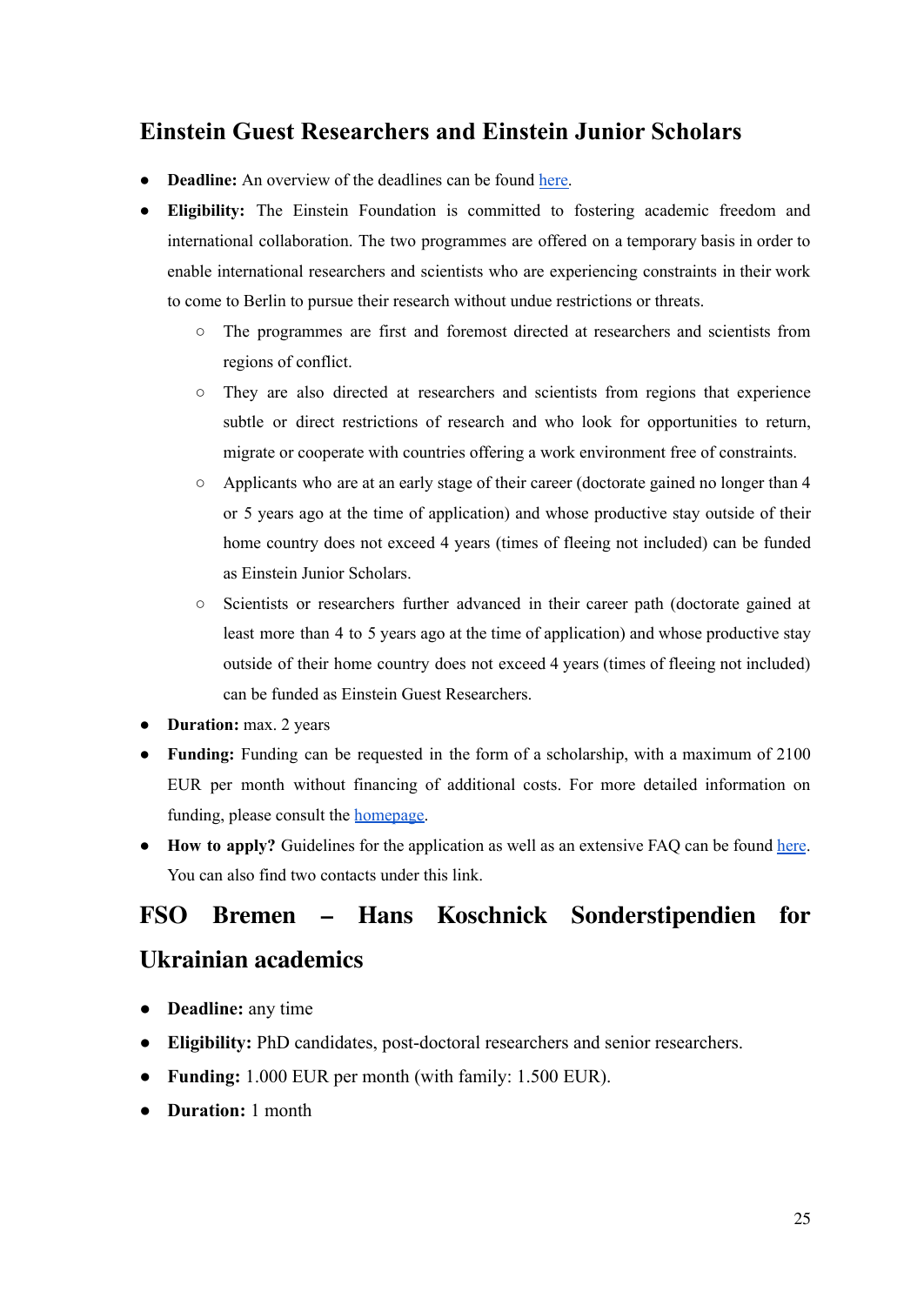● **How to apply?** Fill out the application in the [application](https://www.forschungsstelle.uni-bremen.de/UserFiles/file/04-Forschung/FSO_2022_Bewerbungsformular_Sonder-Stipendien_de.pdf) form in English or German and send it to [fsov@uni-bremen.de](mailto:fsov@uni-bremen.de)

#### **Finnish Society of Sciences and Letters – [Emergency](https://scientiarum.fi/eng/1660-2/) Grants**

#### <span id="page-26-0"></span>**for [Ukrainian](https://scientiarum.fi/eng/1660-2/) Scholars**

- **Deadline:** Applications can be submitted as long as the war continues. The board of the Society will decide at a later point when this grant program will end.
- **● Eligibility:** Grants can be awarded to Ukrainian citizens in Finland or Finnish researchers for inviting Ukrainian citizens to carry out research work in Finland.
- **Funding:** The taxfree grants can be used for travel costs and costs for living up to 2040 EUR per month.
- **How to apply?** The applications should include a research plan, a schedule, a CV and budget and should be sent to [societas@scientiarum.fi](mailto:societas@scientiarum.fi)
- **Contact:** Contact the Permanent Secretary of the Society, professor Mats Gyllenberg at [secretarius@scientiarum.fi](mailto:secretarius@scientiarum.fi)

#### <span id="page-26-1"></span>**FWF [Austrian](https://www.fwf.ac.at/en/research-funding/ukraine-support?fbclid=IwAR1Wtc-FBZ__71pguZnKlH70jjoR4e_qpQPeeZZXlUO7BpLry8oaioULuVo) Science Fund**

- **Deadline:** no deadline
- **● Eligibility:**
	- Researchers, including technical personnel who are refugees with Ukrainian citizenship or Ukrainian citizens who have resided in Austria for a maximum of 2 years
- **Duration:** 12 months
- **How to apply?**
	- Free-form explanation of research content, including a description of the tasks within the project
	- Requested costs as per FWF standard rates
	- $\circ$  Free-form CV(s) of the person(s) to be employed
	- Passport copy (copies)
	- $\circ$  Confirmation by the research institution that the person(s) can be employed (copy of a blue residence care "Ausweis für Vertriebene" or a valid residence title)
	- via [application](https://elane.fwf.ac.at/page/panel/logindatacreate?8) portal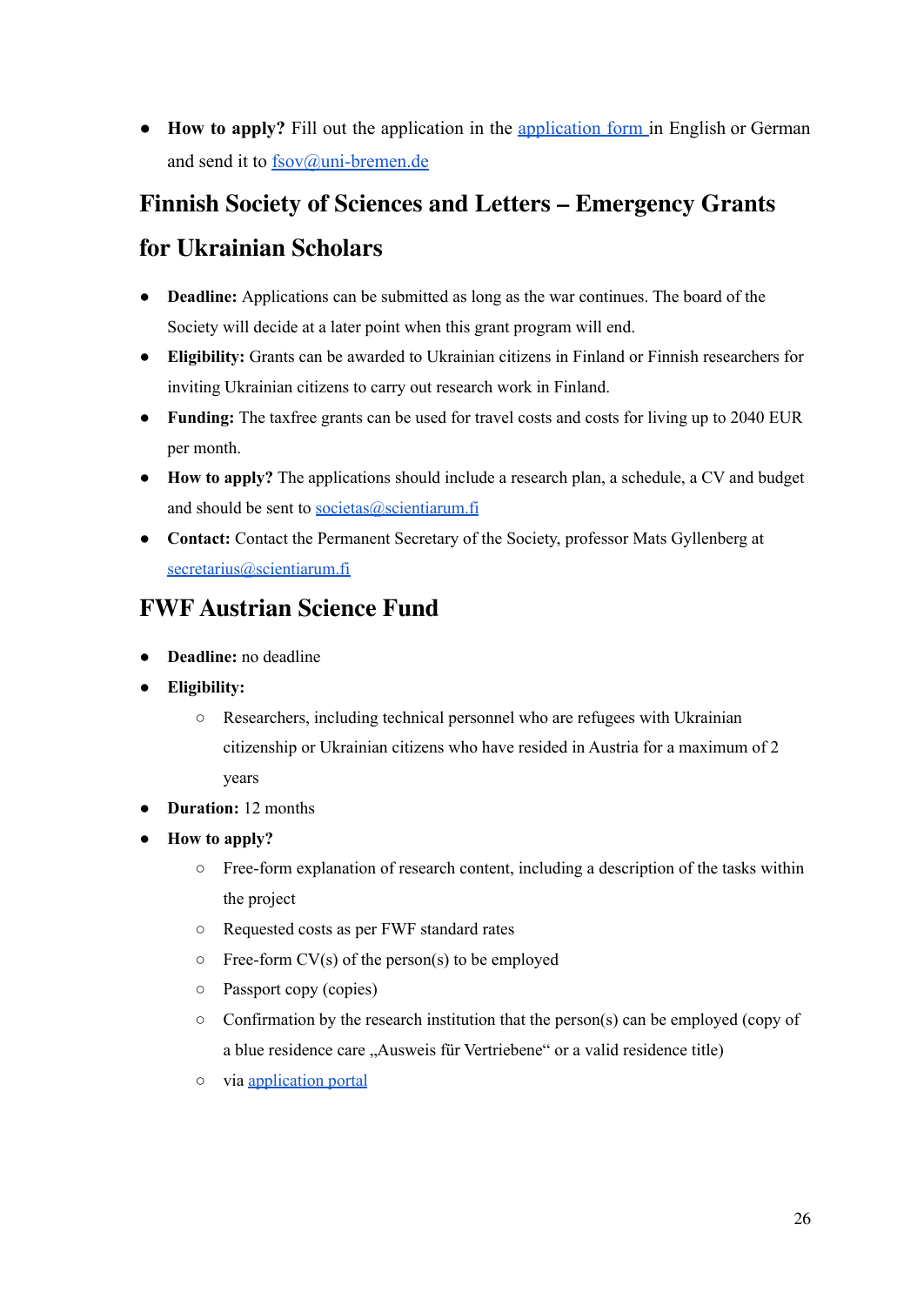## **Georg Forster Research Fellowship for [Experienced](https://www2.daad.de/deutschland/stipendium/datenbank/en/21148-scholarship-database/?status=2&origin=&subjectGrps=&daad=&intention=&q=&page=6&detail=10000129)**

#### <span id="page-27-0"></span>**[Researchers](https://www2.daad.de/deutschland/stipendium/datenbank/en/21148-scholarship-database/?status=2&origin=&subjectGrps=&daad=&intention=&q=&page=6&detail=10000129)**

- **Deadline**: applications can be submitted at any time; the Selection Committee responsible for reviewing applications to this programme meets every February, June, and October
- **Eligibility**: highly-qualified experienced researchers from a [developing](https://www.humboldt-foundation.de/fileadmin/Bewerben/Programme/Georg-Forster-Forschungsstipendium/forster-fellowship-award_list_of_countries.pdf) or transition country. Doctorate or comparable academic degree (Ph.D., C.Sc. or equivalent) completed less than 12 years prior to the date of application and the research profile can be documented by a comprehensive list of academic publications reviewed according to international standards and printed in journals and/or by publishing houses.
- **Duration**: 6 to 18 months
- **Funding**: The fellowship is worth 3,170 EUR per month. This amount includes a mobility lump sum and payments towards health- and liability insurances.
- **Additional benefits**:
	- travel allowance
	- language grant
	- allowances for accompanying family members
	- standard allowance for single parents with children accompanying them
	- option to additionally extend the research grant, if the fellow is accompanied by children under the age of 12
	- subsidy towards research costs to be paid to the hosts
	- Europe allowance
	- extensive alumni sponsorship
- **Application [requirements](https://www.humboldt-foundation.de/en/apply/sponsorship-programmes/georg-forster-research-fellowship)**

#### <span id="page-27-1"></span>**Georg Forster Research [Fellowship](https://www2.daad.de/deutschland/stipendium/datenbank/en/21148-scholarship-database/?status=2&origin=&subjectGrps=&daad=&intention=&q=&page=7&detail=10000195) for Postdocs**

- **Deadline**: applications are possible at any time; the Selection Committee responsible for reviewing applications to this programme meets every February, June, and October
- **Eligibility**: young, early-career scientists and scholars from [developing](https://www.humboldt-foundation.de/fileadmin/Bewerben/Programme/Georg-Forster-Forschungsstipendium/forster-fellowship-award_list_of_countries.pdf) or transition countries with outstanding qualifications.
- **Duration**: 6 to 24 months
- **Funding:** The fellowship is worth 2,670 EUR per month. The amount includes a mobility lump sum and payments towards health- and liability insurances.
- **Additional benefits:**
	- travel allowance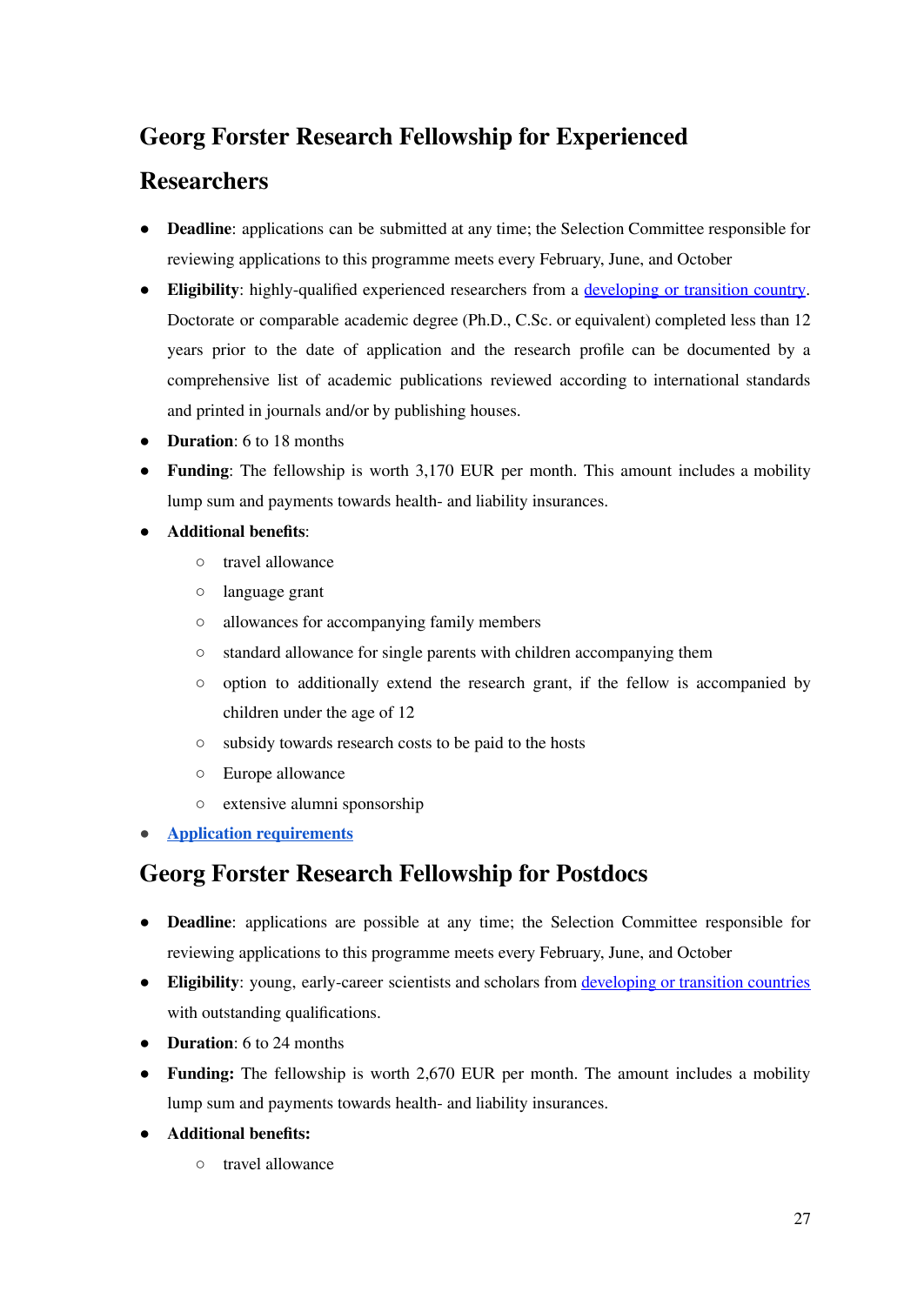- language grant
- allowance for accompanying family members
- standard allowance for single parents with children accompanying them
- option to additionally extend the research grant, if the fellow is accompanied by children under the age of 12
- subsidy towards research costs to be paid to the hosts
- Europe allowance
- extensive alumni sponsorship
- Application [requirements](https://www.humboldt-foundation.de/en/apply/sponsorship-programmes/georg-forster-research-fellowship)

#### <span id="page-28-0"></span>**Gerda Henkel In-House [Scholarship](https://www.gerda-henkel-stiftung.de/en/press-release?page_id=123908#top)**

- **Deadline:** no deadline
- **Eligibility:**
	- past and current grant holders
	- individual scholarships for scholars at risk and scholars forced to flee
- **Contact:** Dr. Birte Ruhardt, Gerda Henkel Foundation, Head of the Office of the Executive Board, E-Mail: [ruhardt@gerda-henkel-stiftung.de](mailto:ruhardt@gerda-henkel-stiftung.de)

### **Hebrew University Emergency Aid for [Researchers](https://international.huji.ac.il/news/hebrew-university-emergency-aid-researchers-and-students-ukraine) from**

#### <span id="page-28-1"></span>**[Ukraine](https://international.huji.ac.il/news/hebrew-university-emergency-aid-researchers-and-students-ukraine)**

- **Deadline:** no deadline
- **Eligibility:** Ukrainian Academic staff, Master and Ph.D. students
- **Duration:** up to 4 months
- **Funding:**
	- Academic staff: 2,500.00 USD/month (individuals) and 2,800.00 USD/month (families); accommodation will be provided
	- $\circ$  Master and Ph.D: students: 2,00.00 USD/month scholarship plus free accomodation
- **How to apply?** send your CV and a short cover letter in English with a description of your field of research or study and contact information to the International Office, Ms. Ayala Feinmesser-Mizrahi, Program Coordinator, Email: [ayalafm@savion.huji.ac.il](mailto:ayalafm@savion.huji.ac.il)

## <span id="page-28-2"></span>**[Heinrich-Heine](https://www.hhu.de/internationales/internationale-forschende/programme-fuer-gefaehrdete-wissenschaftlerinnen/ukraine-1) Universität Düsseldorf**

- **Deadline:** on rolling basis
- **● Eligibility: 12** emergency scholarships for Ukrainian PhD researchers, Post-Docs and Professors at any HHU Institute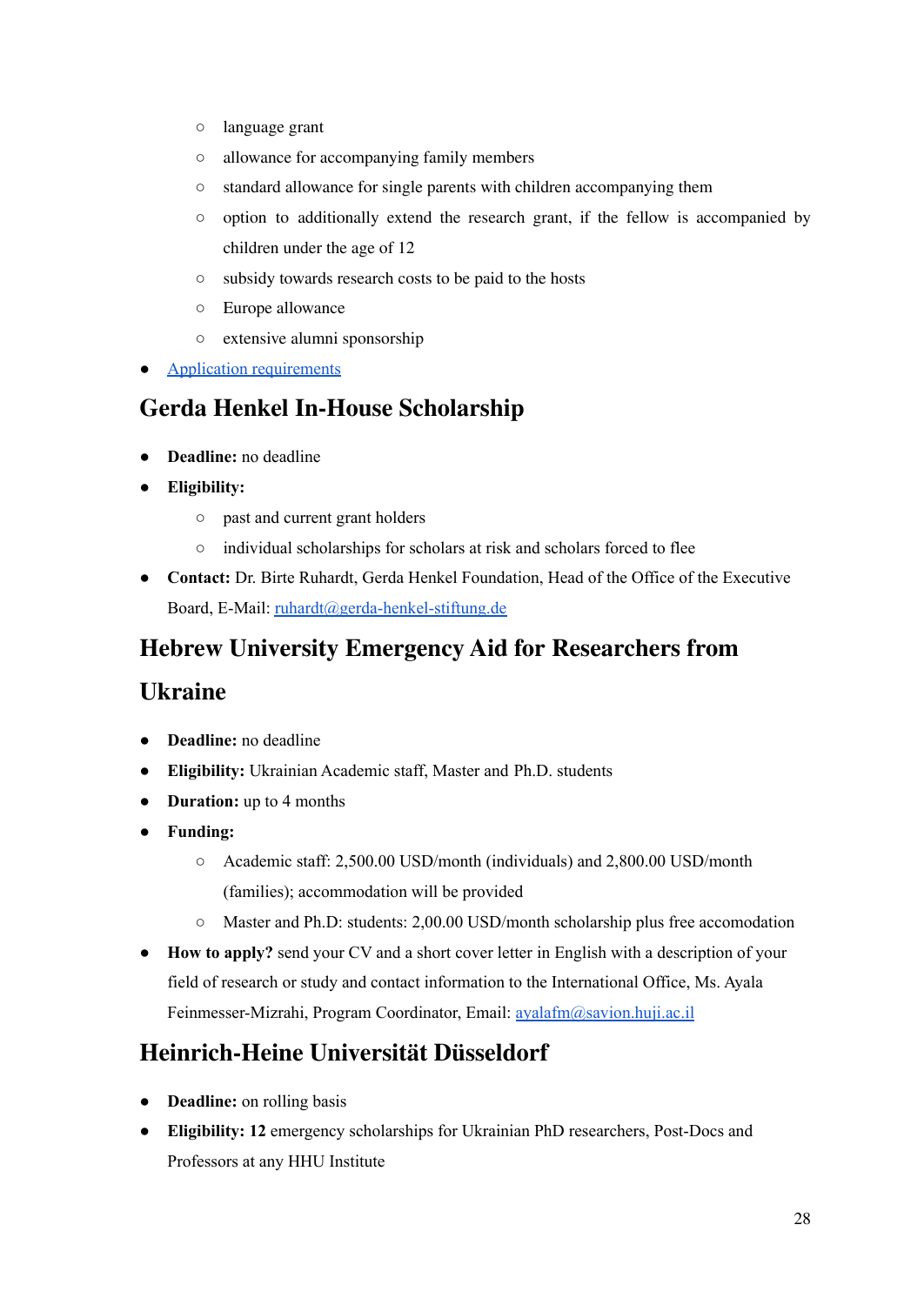- **Duration:** 6 months
- **Funding:**  $1200,00 \in \ell$  month for PhD researchers,  $2500,00 \in \ell$  month for researchers with PhD degree
- **How to apply?** Please email the requested documents to Ms Wegener-Feldbrügge [wegenerf@hhu.de](mailto:wegenerf@hhu.de) (Letter of recommendation from a HHU institute, CV, list of publication, one-page project description, pass)

#### <span id="page-29-0"></span>**[Helmholtz-Zentrum](https://www.hzdr.de/db/!BewUkraine?fbclid=IwAR1UfNnJgx2KGivud00P_UjR96fKCGfkuXjMYpmXD-dauZH-2LYnQA1X-j4) Dresden Rossendorf**

- **Deadline:** on rolling basis
- **Eligibility:** Students, PhD researchers and Post-Docs in the fields of energy, health, matter
- **How to apply?** Fill in the [form](https://www.hzdr.de/db/!BewUkraine?fbclid=IwAR1UfNnJgx2KGivud00P_UjR96fKCGfkuXjMYpmXD-dauZH-2LYnQA1X-j4) (in GER)

## <span id="page-29-1"></span>**Humboldt Research Fellowship for [Experienced](https://www2.daad.de/deutschland/stipendium/datenbank/en/21148-scholarship-database/?status=2&origin=&subjectGrps=&daad=&intention=&q=&page=6&detail=10000169) Researchers**

- **Deadline:** applications can be submitted at any time; the Selection Committee responsible for reviewing applications to this programme meets every March, July, and November
- **Eligibility:** highly qualified international scientists and scholars from all disciplines who completed their doctorates less than 12 years ago and wish to spend extended periods of research in Germany are invited to apply.
- **Duration:** 6 to 18 months
- **Funding:** The fellowship is worth 3,170 EUR per month. The amount includes a mobility lump sum and payments towards health and liability insurances.

#### ● **Additional benefits:**

- travel allowance
- language grant
- allowance for accompanying family members
- for single-parent fellows: fixed allowance for accompanying children
- option to extend the research grant, if the fellow is accompanied by children under the age of 12
- research cost allowance
- Europe allowance
- extensive alumni sponsorship

● **Application [requirements](https://www.humboldt-foundation.de/en/apply/sponsorship-programmes/humboldt-research-fellowship)**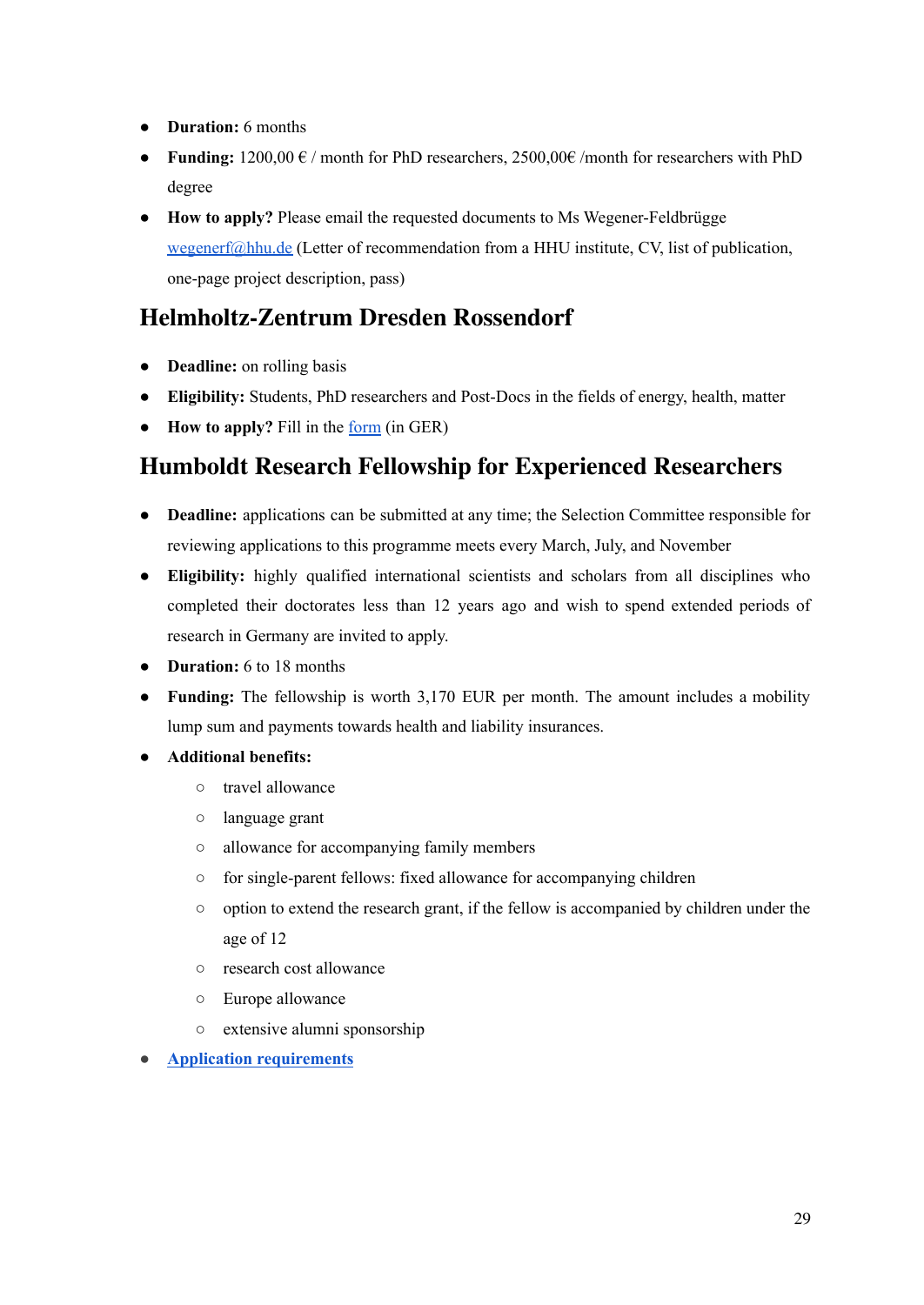#### <span id="page-30-0"></span>**Humboldt Research Fellowship for [Postdoctoral](https://www2.daad.de/deutschland/stipendium/datenbank/en/21148-scholarship-database/?status=2&origin=&subjectGrps=&daad=&intention=&q=&page=6&detail=10000110) Researchers**

- **Deadline**: applications are possible at any time; the Selection Committee responsible for reviewing applications to this programme meets every March, July, and November
- **Eligibility**: academics from abroad with above average qualifications, at the beginning of their academic career, with a doctorate awarded no more than 4 years earlier
- **Duration**: 6 to 24 months
- **What can be funded:** The fellowship is worth 2,670 EUR a month. It also includes a mobility lump sum and payments towards health- and liability insurances.
- **Additional benefits:**
	- travel allowance
	- language grant
	- allowance for accompanying family members
	- standard allowance for single parents with children accompanying them
	- option to additionally extend the research grant, if the fellow is accompanied by children under the age of 12
	- research cost allowance
	- Europe allowance
	- extensive alumni sponsorship
- **Application [requirements](https://www.humboldt-foundation.de/en/apply/sponsorship-programmes/humboldt-research-fellowship)**

#### <span id="page-30-1"></span>**IIE [Scholar](https://www.scholarrescuefund.org/for-scholars/) Rescue Fund**

- **Deadline:** No deadline, applications are assessed on a quarterly basis
- **Eligibility:**
	- professors, researchers and public intellectuals from any country/any discipline who face threats
	- hold a Ph.D. or highest degree in their field and have significant teaching and/or research experience at a university, college, or other institution of higher learning;
	- have an established record of published research;
	- demonstrate superior academic accomplishment or promise;
	- are facing or have recently fled from immediate, targeted threats to their lives and/or careers in their home countries or countries of residence;
	- will benefit their home and/or host academic communities.
- **● Funding:** 25,000€
- **Duration:** 1-year at any institution of higher education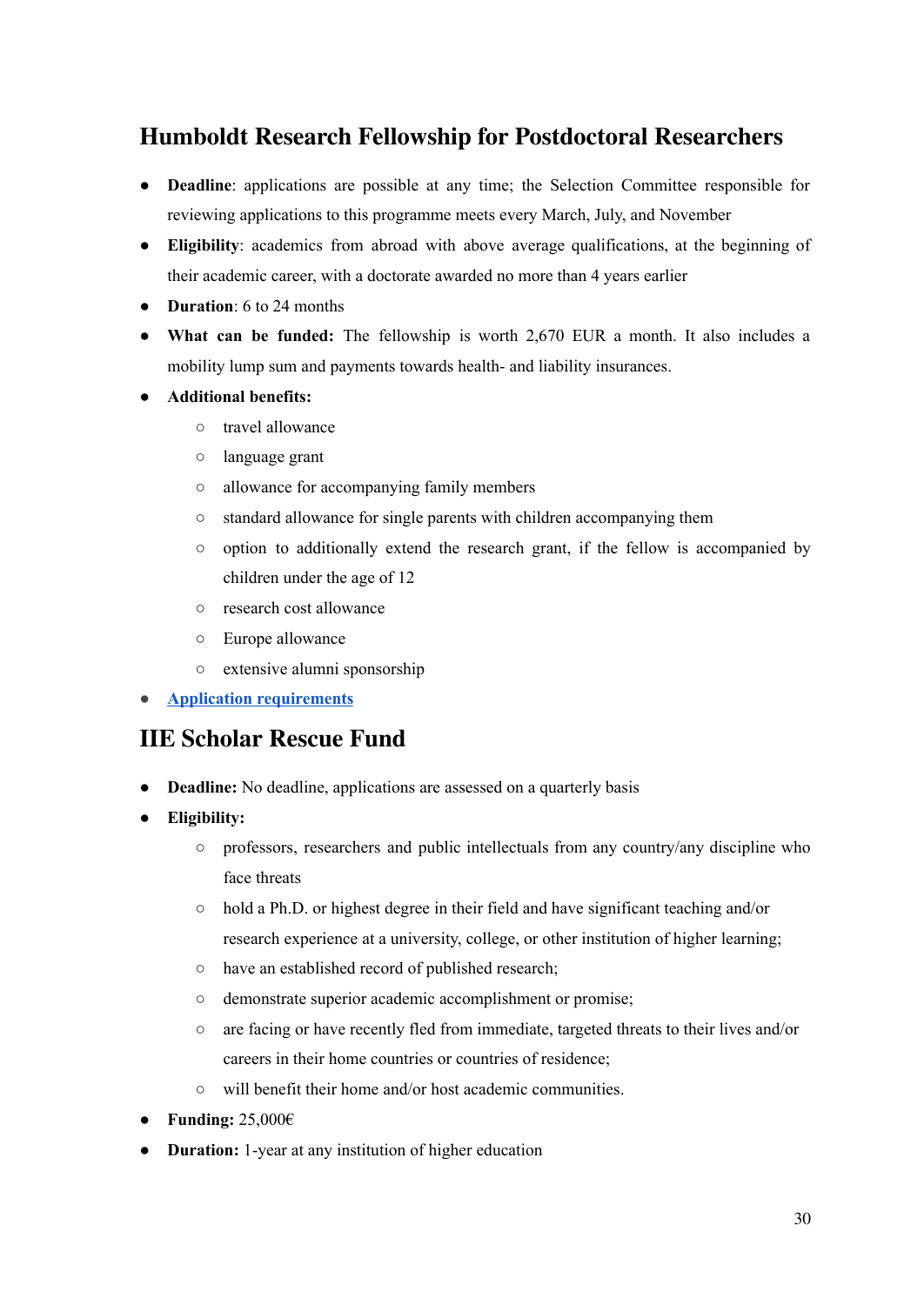- **How to apply**?
	- Application Form, CV, academic statement,personal statement, reference letters, copy of Ph.D. degree, sample of most recent research publications for details see [here](https://www.scholarrescuefund.org/applicants/instructions-and-application/)
	- Apply via the [application](https://mailchi.mp/iie/call-for-applications-threatened-scholars-march-2022?e=%5bUNIQID%5d) form
- **Contact:** [srf@iie.org](mailto:srf@iie.org)
- Application [requirements](https://www.scholarrescuefund.org/applicants/instructions-and-application/)

## <span id="page-31-0"></span>**[InSPIREurope](https://eua.eu/resources/projects/759-inspireurope.html) – Supporting Researchers at Risk**

- **Eligibility:** InSPIREurope is a Europe-wide initiative to support researchers who are at risk due to discrimination, persecution, suffering or violence. The initiative is hosted at Maynooth University in Ireland and coordinated by [Scholars](https://www.scholarsatrisk.org/scholars-at-risk-europe/) at Risk Europe. The project runs from 1 September 2019 until 31 August 2022.
- Project website and contact [information](https://www.maynoothuniversity.ie/sar-europe/inspireurope)

## <span id="page-31-1"></span>**ISPP [International](https://ispp.org/about/scholars-under-threat/) Society of Political Psychology**

● ISPP's Scholars Under Threat cannot accept applications to the emergency fund until further notice. However, it is possible to request funds for immediate emergency support for personal living needs (capped at 1000 USD). More information on the [homepage](https://ispp.org/about/scholars-under-threat/).

# <span id="page-31-3"></span><span id="page-31-2"></span>**Israeli Inter-University Academic Partnership in Russian and East European Studies**

- **Eligibility:**
	- active researchers from Ukrainian universities
	- Fellows will be directed to the following universities: Tel Aviv University, Haifa University, Bar-Ilan University, Ben-Gurion University of the Negrev, or the Open University in Israel
- **Duration:** flexible start between March 2022 and November 2022
- **How to apply?** please send personal details and one-page description of your project to [iuap@tauex.tau.ac.il](mailto:iuap@tauex.tau.ac.il)

#### <span id="page-31-4"></span>**Jean Monnet [Fellowships](https://www.eui.eu/apply?id=jean-monnet-fellowships-ukraine&fbclid=IwAR0vhSHh1L902J84Okpj3m4K-HKT7QCEkcxMlayXuudeDY0PRuY8jlvx10E) | European University Institute**

- **Deadline:** review of applications start on March 28th
- **Eligibility:** 3 fellowships for postdoctoral researchers of any nationality affected by the war in Ukraine in Social Science or Humanities; doctorate has to be obtained within the past 5 year prior to start the grant, working fields: economics, law, history, political and social sciences, or related field; The research done should lead to a publication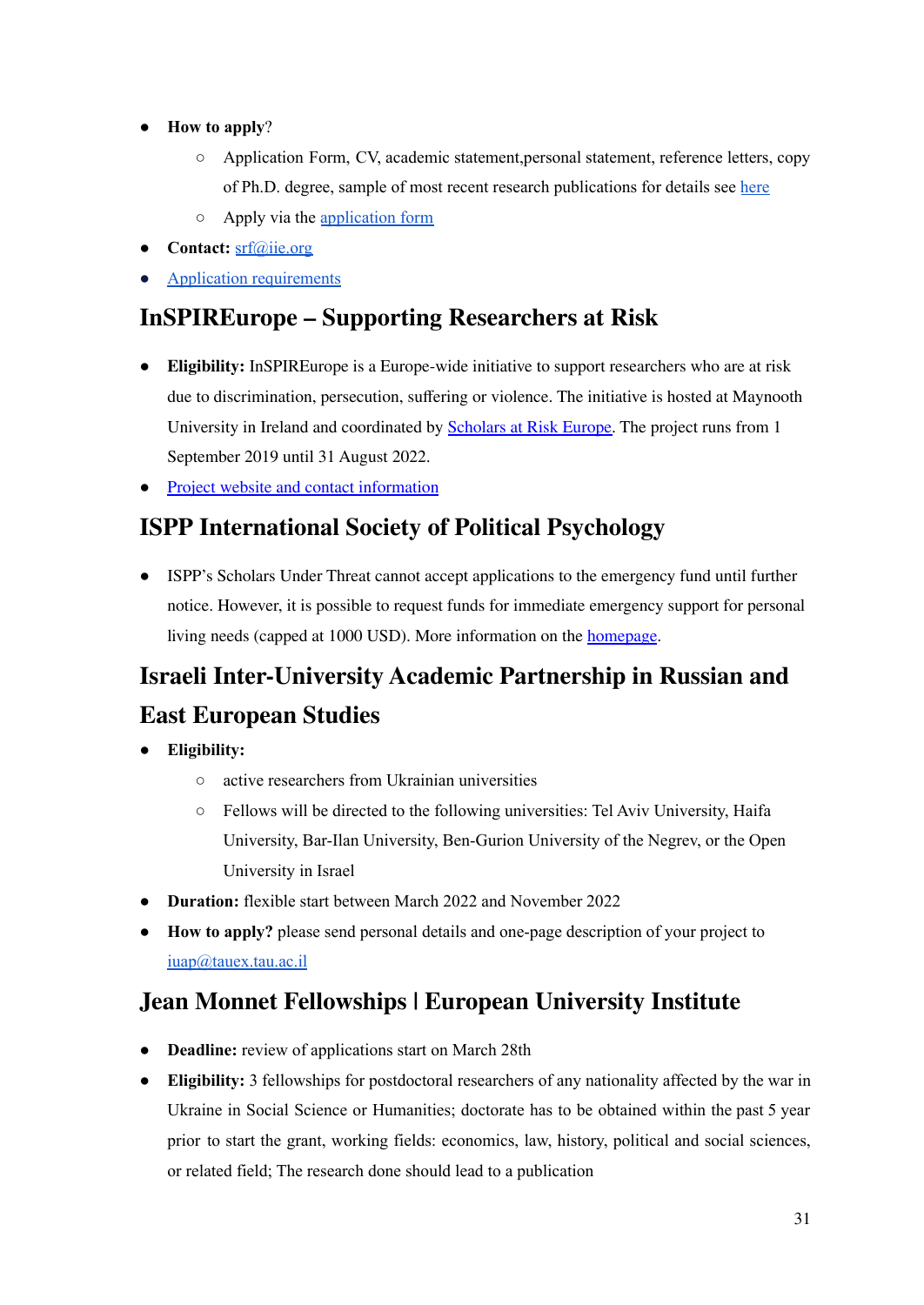- **Funding:** 2,500.00 EUR basic allowance
- **Duration:** start between now and September 1st, latest end August 31st 2023
- **How to apply?**
	- Prepare your **CV** with a list of publications in PDF.
	- Prepare a **letter of motivation** (1-2 pages) in PDF, which describes your research, your academic trajectory, and your personal (professional and non-professional) circumstances following the war in Ukraine.
	- Prepare a **research proposal** (2-4 pages) in PDF.
	- Applicants should provide the names of two academic referees and ensure that the letters of reference are submitted online directly by the referees. We understand, however, that due to the exceptional circumstances, referees may have difficulties in submitting, and applications are accepted also without reference letters. References from current full-time or part-time EUI professors will not be accepted.
	- Send your application via the [application](https://apply.eui.eu/osiris_aanmeld_euiprd/Welkom.do) system

# <span id="page-32-0"></span>**KONE [Foundation](https://koneensaatio.fi/en/news/emergency-residencies/) – Emergency residencies for Ukrainian artists and art [professionals](https://koneensaatio.fi/en/news/emergency-residencies/) in Finland**

- **Deadline:** Open for requests as long as there are available places in the two residencies. The priority is to respond to the urgent need for accommodation for artists and art professionals.
- **Eligibility:** For artists and art professionals who are fleeing from or have been displaced due to the war in Ukraine. Both short and long stays in Finland are provided for individuals and families.
- **Funding:** The residency covers the travel and living costs of the residents. The family residency can be extended to four people. More information can be found on the [website.](https://koneensaatio.fi/en/news/emergency-residencies/)
- **Duration:** 1 week up to 3 months.
- **How to apply?** For information about the available options, please contact the foundation at [ukraineaid@hiap.fi](mailto:ukraineaid@hiap.fi)

# <span id="page-32-1"></span>**KU Leuven – [Temporary](https://www.kuleuven.be/personeel/jobsite/jobs-bij-ku-leuven/temporary-positions-ukrainian) positions for Ukrainian scientists and [professionals](https://www.kuleuven.be/personeel/jobsite/jobs-bij-ku-leuven/temporary-positions-ukrainian) at risk**

• The [jobsite](https://www.kuleuven.be/personeel/jobsite/jobs-bij-ku-leuven/temporary-positions-ukrainian) of the KU Leuven University in Belgium offers an overview of temporary positions for fleeing Ukrainian scientists and professionals in research groups at the university. For each position, a contact person is indicated. You can contact this person about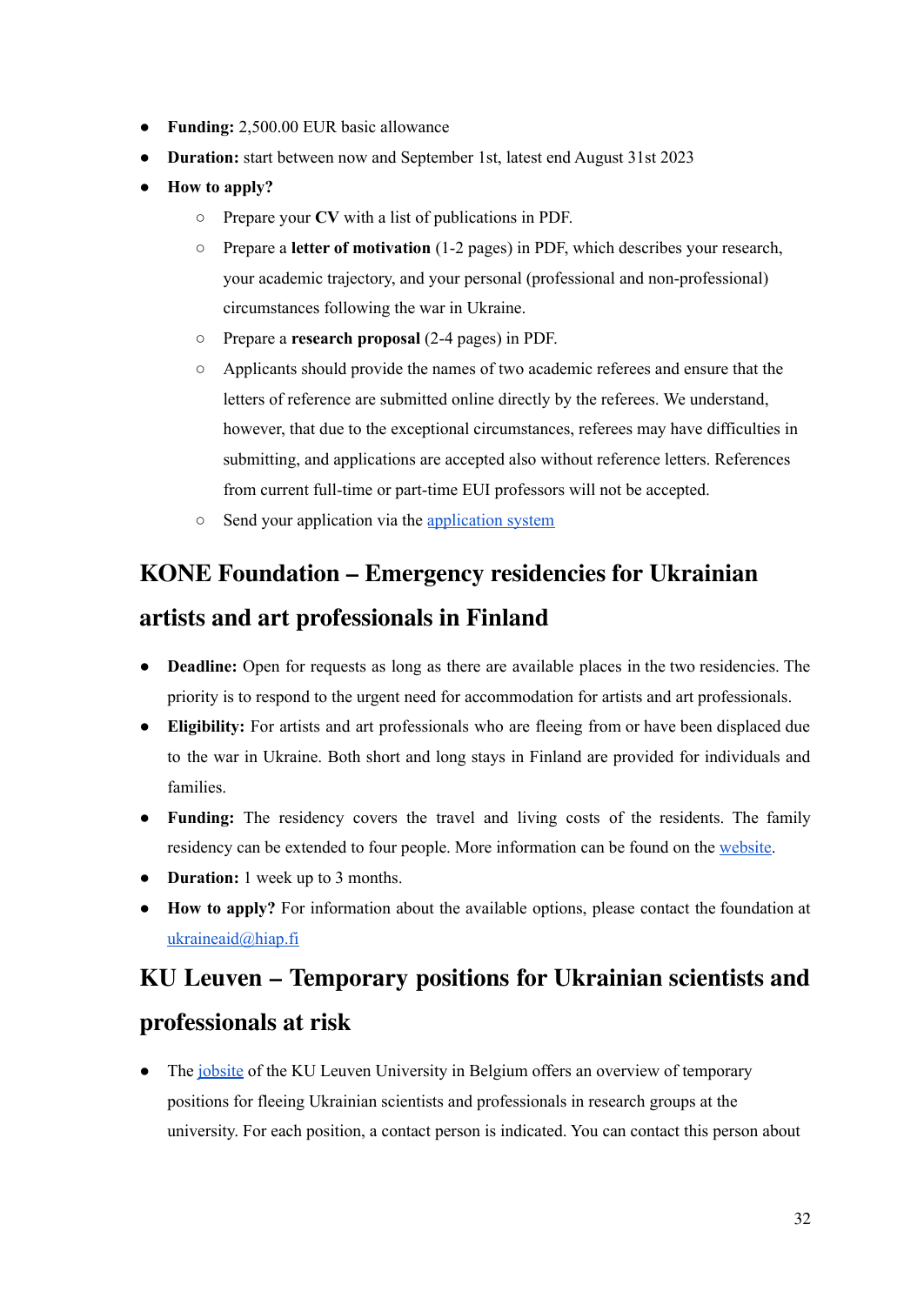the application procedure. Positions are offered in various fields (among them medicine, natural sciences, social sciences, etc.)

## <span id="page-33-0"></span>**[Linguistics](https://www.linguistics-for-ukraine.de/?fbclid=IwAR3xqKipt8mbKWxuHqqeev3vj-w5_L4O4Hmqq7J0IEQV-UKv1tPlKzXLM5A) for Ukraine**

• This [website](https://www.linguistics-for-ukraine.de/?fbclid=IwAR3xqKipt8mbKWxuHqqeev3vj-w5_L4O4Hmqq7J0IEQV-UKv1tPlKzXLM5A) offers an overview of resources for Ukrainian linguists (both students and experienced researchers) affected by the war within German academia. You will find information about scholarships and temporary positions in Germany for linguists and students of linguistics from Ukraine, offers for teachers and students from Ukraine as well as support for networking activities and participation in conferences.

# <span id="page-33-1"></span>**LMU Munich – [Opportunities](https://www.geschichts-und-kunstwissenschaften.uni-muenchen.de/ua_aktuell/ua_en/index.html) for Ukrainian Scholars in the Social [Sciences](https://www.geschichts-und-kunstwissenschaften.uni-muenchen.de/ua_aktuell/ua_en/index.html)**

- **Deadline:** no deadline
- **Eligibility:** Ukrainian scholars at risk in the historical sciences are offered to spend up to 6 months at the Department of History at LMU Munich.
- **Funding:** The fellowship will provide funding to support researchers and their families in Munich.
- **How to apply?** Applications are informal and require only a CV, a brief description of the project and of the personal status.
	- To submit an application or to request further information on the application procedure, please email Lena Lopatschow (in Ukrainian, Russian, German or English) at [Lena.Lopatschow@lrz.uni-muenchen.de.](mailto:Lena.Lopatschow@lrz.uni-muenchen.de) Or by telephone: +49-89-2180-3056
	- If you are in an emergency situation and currently unable to submit an actual application, please contact Dr. Iryna Klymenko at [Iryna.Klymenko@lrz.uni-muenchen.de](mailto:Iryna.Klymenko@lrz.uni-muenchen.de)

# **Max Weber [Postdoctoral](https://www.eui.eu/apply?id=max-weber-fellowships-ukraine&fbclid=IwAR1aiz-c9slbPrnDurut61JV9N6e_pXJhEA8OgpI3bNwJgg24FBncL8sliM) Fellowship in the Social Science and Humanities (Early Career [Researchers\)](https://www.eui.eu/apply?id=max-weber-fellowships-ukraine&fbclid=IwAR1aiz-c9slbPrnDurut61JV9N6e_pXJhEA8OgpI3bNwJgg24FBncL8sliM) | European University Institute [\(Florence\)](https://www.eui.eu/apply?id=max-weber-fellowships-ukraine&fbclid=IwAR1aiz-c9slbPrnDurut61JV9N6e_pXJhEA8OgpI3bNwJgg24FBncL8sliM)**

- <span id="page-33-2"></span>● **Deadline:** no deadline, review for position begins on 24 March until it's filled
- **Eligibility:**
	- researchers in Social Science and Humanities up to 5 years after completing PhD or nearly completed PhD (All-but-defended); Therefore, to apply for 2022-23 they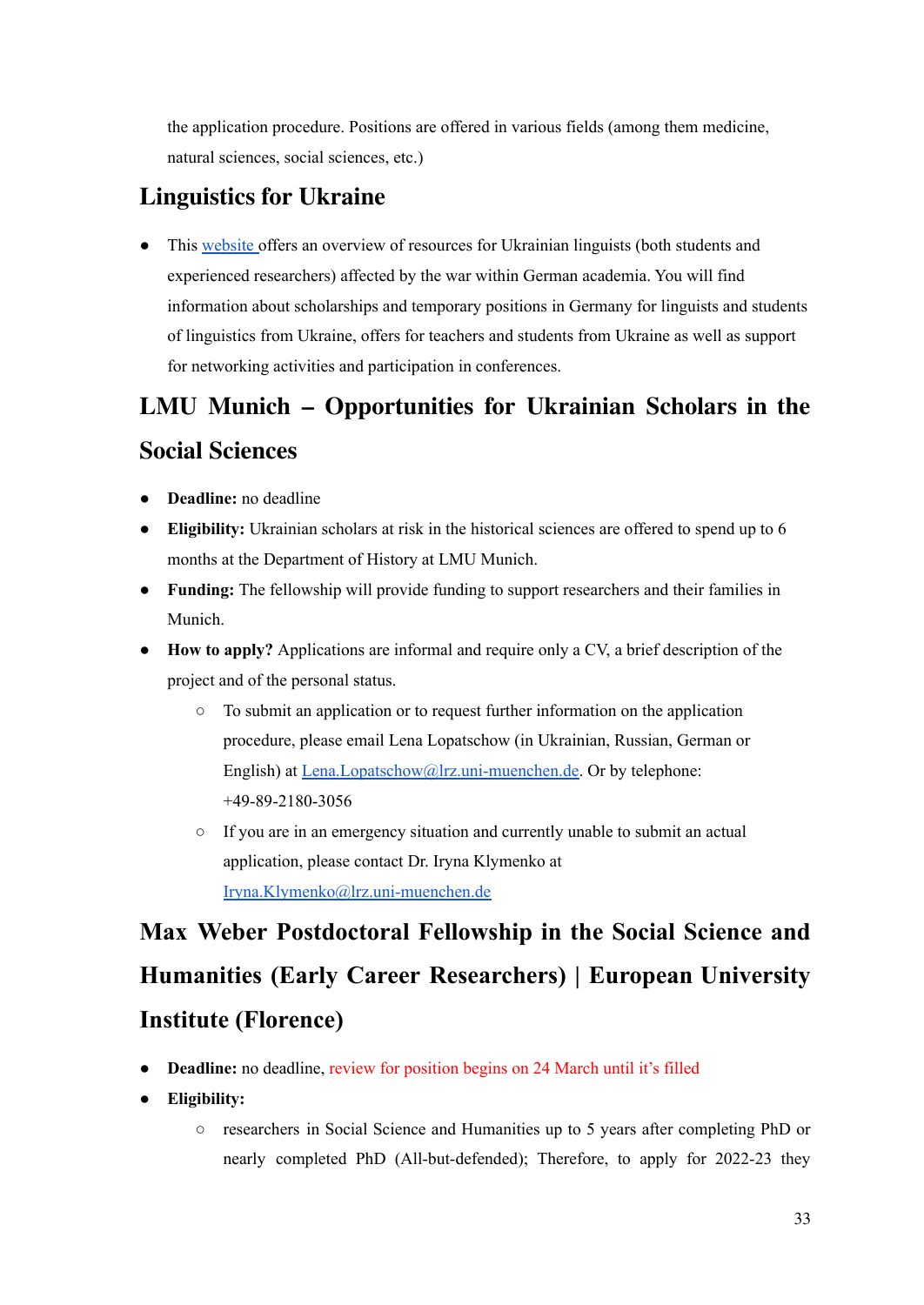should have received or submitted their Ph.D. between 1/9/2017 and 1/9/2022 and the Ph.D. defence should take place no later than 31/12/2022.

Extensions to the five-year rule are allowed for applicants whose academic career has been interrupted for maternity or paternity leave, illness or mandatory military service. Cite circumstances in the application form in the field 'Additional Notes'. Successful candidates will be asked to provide supporting documents.

- working fields: economics, law, history, political and social sciences, or related field
- EUI graduates can be considered for this special call.
- Candidates of any nationality are eligible for the Max Weber Fellowships.
- The expected level of English proficiency is level C1 of the Common [European](https://www.eui.eu/ServicesAndAdmin/LanguageCentre/CEFR) [Framework](https://www.eui.eu/ServicesAndAdmin/LanguageCentre/CEFR) of Reference (CEFR).
- **● Duration:** start between now and September 1st 2022 til August 2023
- **● Funding:** grant of 2020 EUR per month plus when appropriate a family allowance plus personal research fund of 1000 EUR, family allowance, medical support,travel expenses
- **● How to apply?** Online [Application](https://apply.eui.eu/osiris_aanmeld_euiprd/Welkom.do) Form
- **Contact:** Academic Service
	- European University Institute, via dei Roccettini 9, I-50014 San Domenico di Fiesole, Email [applyfellow@eui.eu](mailto:applyfellow@eui.eu), Tel. +39 055 4685 377

#### <span id="page-34-0"></span>**[NEP4Dissent](https://nep4dissent.eu/calls/emergency-fund-for-ukrainian-scholars/?fbclid=IwAR2EMqKiV4bPQphtinrn0KhS3q1Ubzuga4BFEDoJFLjlrQsLG_FVtynNe8U) – Emergency Fund for Ukrainian Scholars**

- Deadline:  $now 15$  april 2022
- Eligibility: Scholars affiliated to institutions in Ukraine (including but not limited to universities, research centers, museums, galleries, NGOs, etc.) regardless of their current place of residence.
- **● Funding:**
	- **○** Short-Term Scientific Missions: For scholars who do not reside in Ukraine or plan to travel to cooperate with colleagues participating in NEP4Dissent on topics relevant to the network. Travel grants up to 4000 EUR, depending on the length of the stay.
	- **○** Virtual Mobility Grants: For scholars who reside in Ukraine we offer VM grants to support collaboration with colleagues participating in NEP4Dissent in a virtual setting. Examples of collaboration can be found on the [website.](https://nep4dissent.eu/calls/emergency-fund-for-ukrainian-scholars/?fbclid=IwAR2EMqKiV4bPQphtinrn0KhS3q1Ubzuga4BFEDoJFLjlrQsLG_FVtynNe8U) Support up to 1.500 EUR.
- **How to apply?** Send your expression of interest (short email) to [info@nep4dissent.eu](mailto:info@nep4dissent.eu) and they will assist you through the process. For more information on the application process, visit the [website](https://nep4dissent.eu/calls/emergency-fund-for-ukrainian-scholars/?fbclid=IwAR2EMqKiV4bPQphtinrn0KhS3q1Ubzuga4BFEDoJFLjlrQsLG_FVtynNe8U).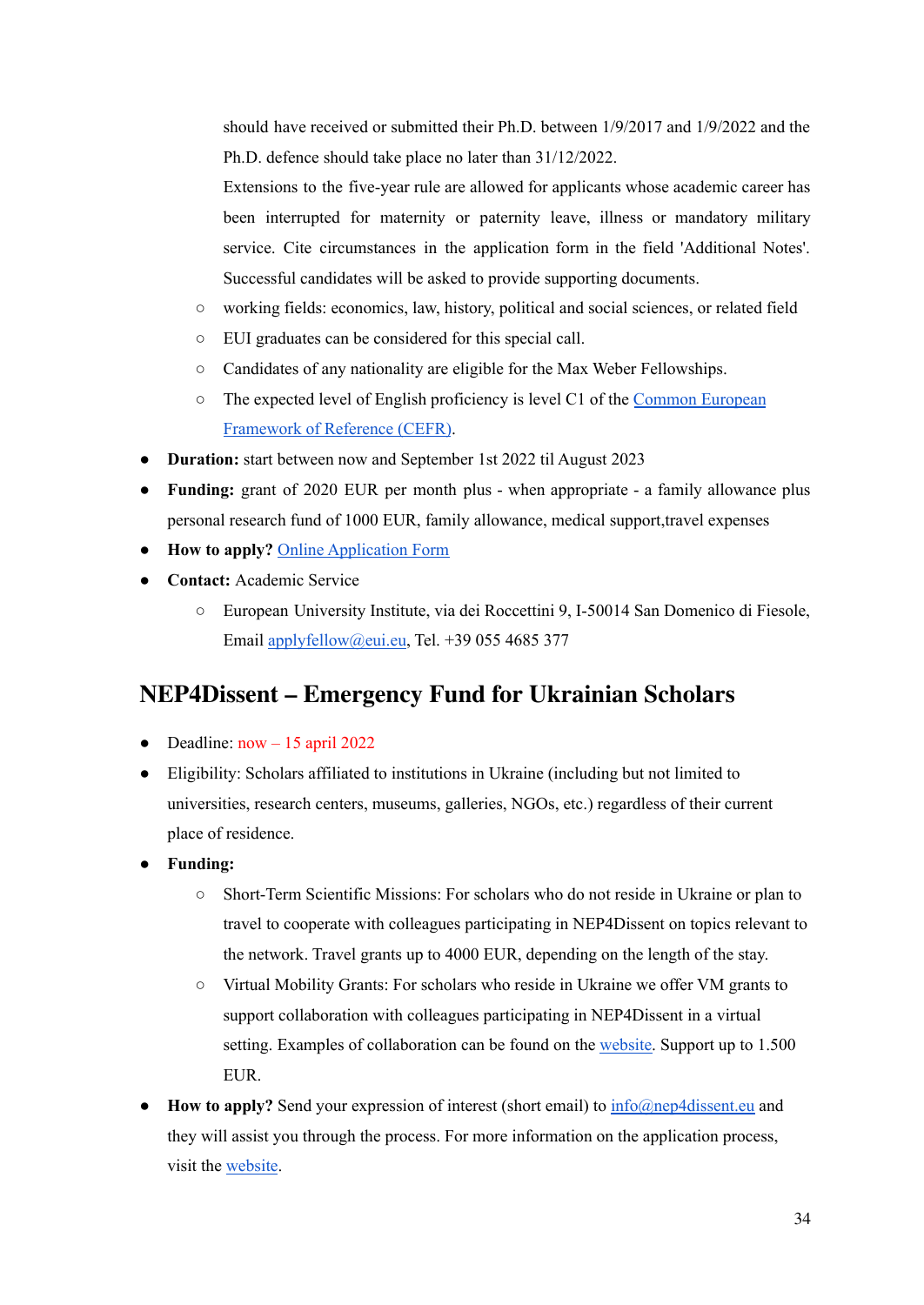## <span id="page-35-0"></span>**PAUSE – [Solidarity](https://drive.google.com/file/d/1fqDXy9xOnZfWafLOCN31XIzEdLYLQ34u/view) with Ukraine**

- **Deadline:** anytime
- **Eligibility:** special call for emergency assistance to Ukrainian researchers in danger, to get included in the National French Program. For detailed requirements look [here](https://www.college-de-france.fr/media/programme-pause/UPL8279496385830297299_PAUSE___Solidarity_with_Ukraine.pdf).
- **Duration:** 3 months
- **Funding:** Fellowship covers costs and will be paid as a lump sum depending on number of family members
- **How to apply?** Application requirements can be found here. The application form can be found [here](https://candidatures-pause.college-de-france.fr/index.php/pause-ukraine/).

#### **Polish Academy of Sciences – Funding for [Ukrainian](https://institution.pan.pl/index.php/755-visits-of-ukrainian-scientists-to-pas)**

#### <span id="page-35-1"></span>**[Researchers](https://institution.pan.pl/index.php/755-visits-of-ukrainian-scientists-to-pas)**

- **Deadline:** ongoing until further notice
- **Eligibility:** Ukrainian researchers
- **Duration:** up to 3 months, with possibility of extension of necessary
- **Funding:** Expenses related to travel and stay of the Ukrainian scientists in the units of PAS will be covered by PAS.
	- Living expenses: 5000 PLN monthly
	- Travel costs from Ukraine to Poland: up to 1500 PLN
- **How to apply?** Fill out the application form on the [website](https://institution.pan.pl/index.php/755-visits-of-ukrainian-scientists-to-pas). Contact [bwz@pan.pl](mailto:bwz@pan.pl) Or the acting director of the PAS representation center in Kiyv Mateusz Bialas ([Mateusz.Bialas@pan.pl](mailto:Mateusz.Bialas@pan.pl))

#### <span id="page-35-2"></span>**Polish [Academy](https://ibl.waw.pl/wizytybadawczeiblpan.pdf) of Sciences – Institute of Literary Research**

- **Deadline:** ongoing until further notice. The [website](https://ibl.waw.pl/wizytybadawczeiblpan.pdf) offers information in Polish, English and Ukrainian.
- **Eligibility:** Ukrainian researchers from (but not limited to) the areas literary studies and cultural studies, digital humanities, digital scholarly editions and monographs, bibliographical studies, metadata in the humanities and cultural heritage, digital and media history of the Cold War, scholarly communication and meta-research in digital humanities
- **Funding:** Expenses related to travel and stay of Ukrainian academics in the units of the PAS will be covered by the PAS (for details, see the entry above this one). Details on funding are provided [here.](https://institution.pan.pl/index.php/755-visits-of-ukrainian-scientists-to-pas?fbclid=IwAR1HBo_T_RuVQT4NMJATcHlEOmJOLbYHo7acF4616FaHDPqEEDiYhVjoqxA)
- **How to apply?** Fill out the application form on the [website](https://institution.pan.pl/index.php/755-visits-of-ukrainian-scientists-to-pas).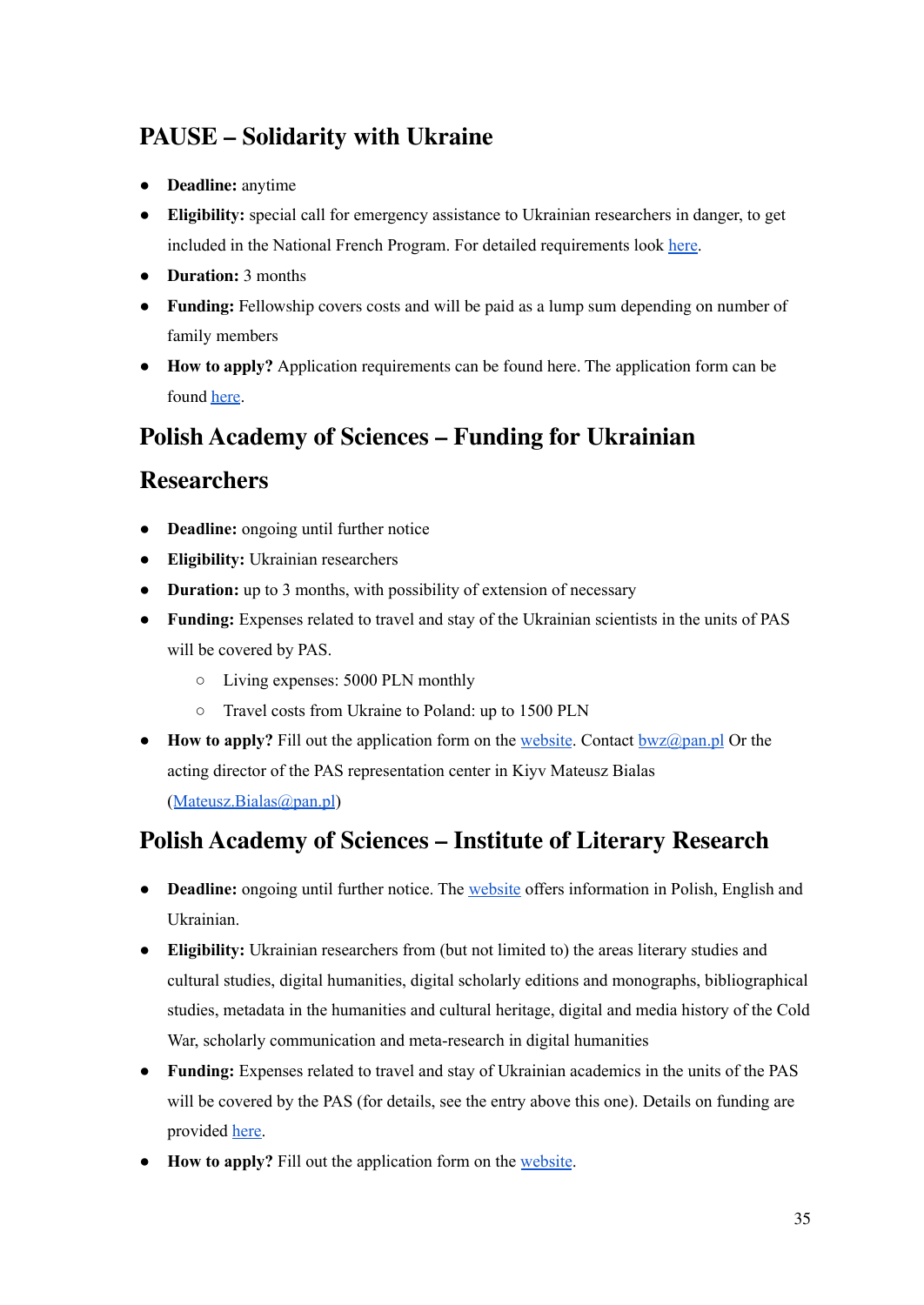# **SAV – Slovenian Academy of Science [Emergency](https://www.sav.sk/index.php?doc=services-news&source_no=20&news_no=10197) Housing and Funding**

- Slovakian Academy of Sciences offers free accommodation capacities in Bratislava, Smolenice and Stará Lesná for newly arriving Ukrainian academics and PhD students, as well as for their family members.
- The Academy will provide financial support to doctoral students and young researchers who will be able to continue their studies and research in Slovakia.
- $\bullet$  Contact: [ukrajina@savba.sk](mailto:ukrajina@savba.sk)

#### **[Scholars](https://www.scholarsatrisk.org/secure-submission/) at Risk (SAR)**

- **Deadline:** applications can be submitted at any time
- **Eligibility**:
	- o SAR can assist threatened scholars who are seeking short-term positions of refuge or assistance in resuming their academic careers.
	- o SAR is the most successful in finding temporary research-based and teaching positions for threatened scholars with PhD degrees and significant teaching and/or research experience at a higher education institution;
	- o the positions within SAR-Network are funded by the hosting university in most cases
	- o SAR typically does not offer fellowship or research funding
	- o due to our focus on offering assistance to threatened scholars (generally professors or academic researchers with academic publications), SAR is not able to offer scholarship support or arrange study opportunities for students
- **Funding**: SAR arranges short-term, temporary research and teaching positions for threatened scholars. It also provides advisory, referral, and career support services for scholars. The positions within the SAR-Network are funded by the hosting university in most cases. SAR typically does not offer fellowship or research funding.
- **[Application](https://www.scholarsatrisk.org/secure-submission/) submission**
- Support and funding opportunities offered by the **SAR [Switzerland](https://www.scholarsatrisk.org/sections/sar-switzerland/) Section**

# **Slovak Academy of Sciences – [Assistance](https://www.sav.sk/?lang=en&doc=services-news&source_no=20&news_no=10197&fbclid=IwAR2bmLbgNrny5vM_GRV5cGq6GiabEskKeLOSKsLxpOMwcVoovTdbSzEKbH4) to Ukrainian Students and [Scientists](https://www.sav.sk/?lang=en&doc=services-news&source_no=20&news_no=10197&fbclid=IwAR2bmLbgNrny5vM_GRV5cGq6GiabEskKeLOSKsLxpOMwcVoovTdbSzEKbH4)**

- **Deadline:** n.a.
- **Forms of support:**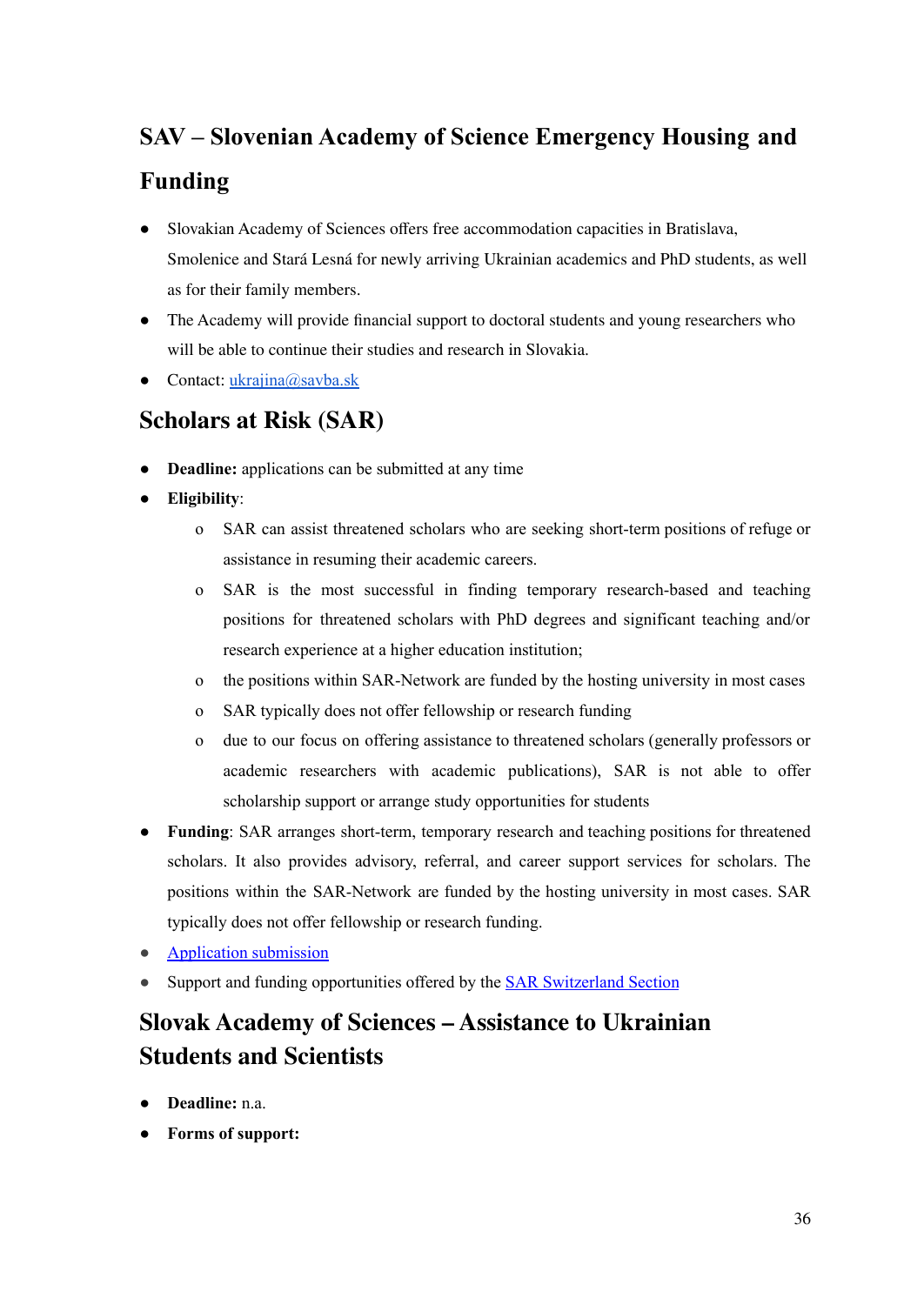- SAS will offer free accommodation capacities in Bratislava, Smolenice and Stará Lesná for newly arriving Ukrainian colleagues, as well as for their family members. It will also provide free accommodation capacities for family members of current employees and doctoral students
- the Academy will provide financial support to doctoral students and young researchers who will be able to continue their studies and research in Slovakia
- the Academy wants to allow Ukrainian doctoral students who complete their studies at the SAS to remain working in their field at the SAS
- the Academy will provide a significant reduction of fees for accommodation for Ukrainian employees and doctoral students of the SAS currently accommodated in its facilities
- **How to apply:** Applicants for assistance can contact SAS at [ukrajina@savba.sk](mailto:ukrajina@savba.sk) or  $ukraine@savba.$ sk or via the official website of the SAS on the social network [Facebook](https://www.facebook.com/SlovenskaAkademiaVied) by [clicking](https://www.facebook.com/SlovenskaAkademiaVied) on the "Send email" button.

## **SSF individual grants for [Ukrainian](https://strategiska.se/app/uploads/sites/2/ukr22_en.pdf) scientists**

- **Deadline:** Throughout 2022
- **Eligibility:** Ukranian refugees who hold a PhD arriving in Sweden throughout 2022. Must work in either Natural Sciences, Engineering, or Medicine. Must be connected to a Swedish university, but this position can be anything from Guest Professor to more permanent positions.
- **Duration**: Up to 3 years
- **How to apply?** Click here for application: <http://apply.strategiska.se> Included should be"
	- Research plan, research challenge, composition of present and of planned collaborators, description of state of the art
	- Strategic relevance
	- Letter of intent from host organisation
	- Applicant's CV and selected publications Budget.
	- Write the application in English

#### **SWPS University: Visiting [scholars/PhD](https://skk.erecruiter.pl/Offer.aspx?oid=3621726&cfg=35862da8be9e471b8c3cbbfb6c653d1f&fromSkk=1648450384051&ejoId=158515&ejorId=202159&comId=20001901&fbclid=IwAR1Hf3j0NsiLPFmRTpbddMbpZOHtlP-8rsDqDMCzGE4p4Sd14sII29AuWKo) programme**

- **Place:** Warsaw/Wroclaw/Poznan/Katowice/Sopot
- **Deadline:** 10 April 2022
- **Eligibility:** You can apply if: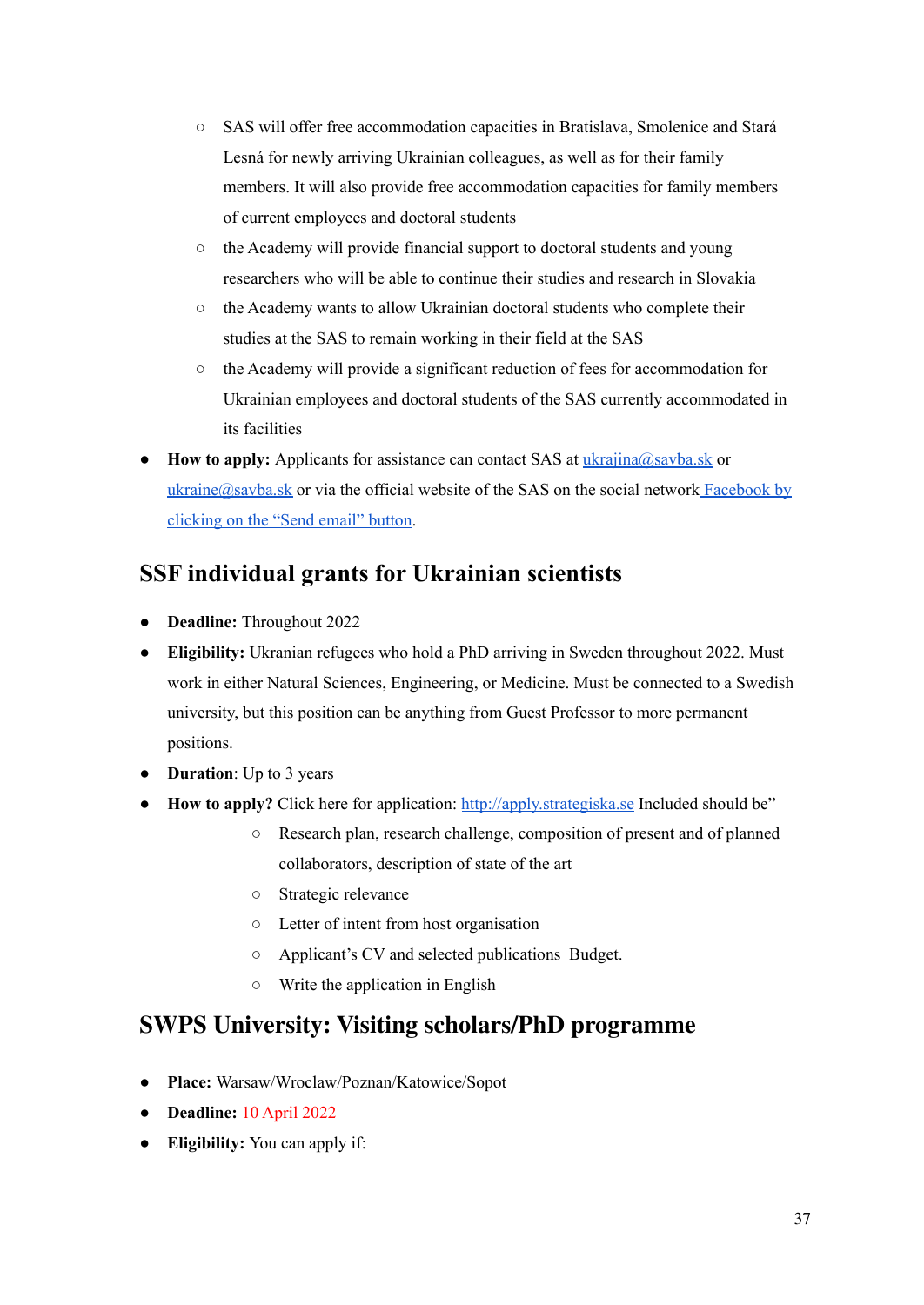- you are a citizen of Ukraine, and have entered the territory of the Republic of Poland legally in the period starting from 24 February 2022;
- you have at least a PhD degree (this is not applicable to academics in the field of design arts) or have the status of a PhD student;
- you can communicate in English or Polish to the extent necessary to perform the work;
- you have scientific achievements in one of the indicated scientific disciplines;
- your academic interests match the specific profile of the faculty/institute;
- currently, you are an employee of a university or a scientific institute in Ukraine, or you take part in doctoral studies (aspirantura);
- **How to apply:** Click , apply " on the SWPS [University](https://skk.erecruiter.pl/Offer.aspx?oid=3621726&cfg=35862da8be9e471b8c3cbbfb6c653d1f&fromSkk=1648450384051&ejoId=158515&ejorId=202159&comId=20001901&fbclid=IwAR1Hf3j0NsiLPFmRTpbddMbpZOHtlP-8rsDqDMCzGE4p4Sd14sII29AuWKo) website. The application must include:
	- CV (including description of academic career in the represented discipline, current place of employment, list of publication record and/or other important teaching, organizational and scientific achievements);
	- copy of your PhD diploma or confirmation of your PhD degree or confirmation of your PhD student status;
	- plans for academic activity during the period covered by the scholarship;
	- letters of recommendation (if available).
- **Contact:** More information is [here.](https://drive.google.com/file/d/1G3_te3sCWxM1L6rirDAHiuhRxJANBj1u/view) If necessary, please send a message to [azajac2@swps.edu.pl](mailto:azajac2@swps.edu.pl) to get additional information.

#### **Taiwan [Scholarships](https://tigp.sinica.edu.tw/posts/164422?fbclid=IwAR3jJaJ1rMZ8aHKelhVCLXUGDihxZEwUqjGGtNHu7PvJXeXSh_NG2F5Qg7Y) for Ukrainian Scholars**

- **Deadline:** no deadline
- **Eligibility**:
	- **with PhD:** 15 places for Ukrainian citizens currently based in the Republic of Poland, Ukraine, Czech Republic, Hungary and the Slovak Republic working in the fields of Humanities and Social Sciences, Mathematics and Physical Sciences, Life Sciences
- **Duration:** 3 months with possibility of extension
- **● Funding:**
	- **Scholars with PhD**: Flight tickets (round trip), (2) Accommodation and (3) Living expenses (at least NT\$66,950/month)
- **How to apply?** via [application](https://forms.office.com/Pages/ResponsePage.aspx?id=ExuewAGxzEydmwURinGFkTRfxEPzGHZFsZguxy9a6k9UNEI0WEpINFdLTU5OQlkyUFA0UjVKTkRaWC4u&wdLOR=cF9D0CA23-F57A-4113-9AB3-47C49AB272C0) form

#### **Tampere [University](https://tuni.rekrytointi.com/paikat/index.php?jid=1386&o=A_RJ&lang=en&fbclid=IwAR39YXpSoZl60UMETl7RsDiJmZWPO-Vjy5EdjMUDew9fG8uARnLP5PqLTx4)**

● **Deadline**: 15 April 2022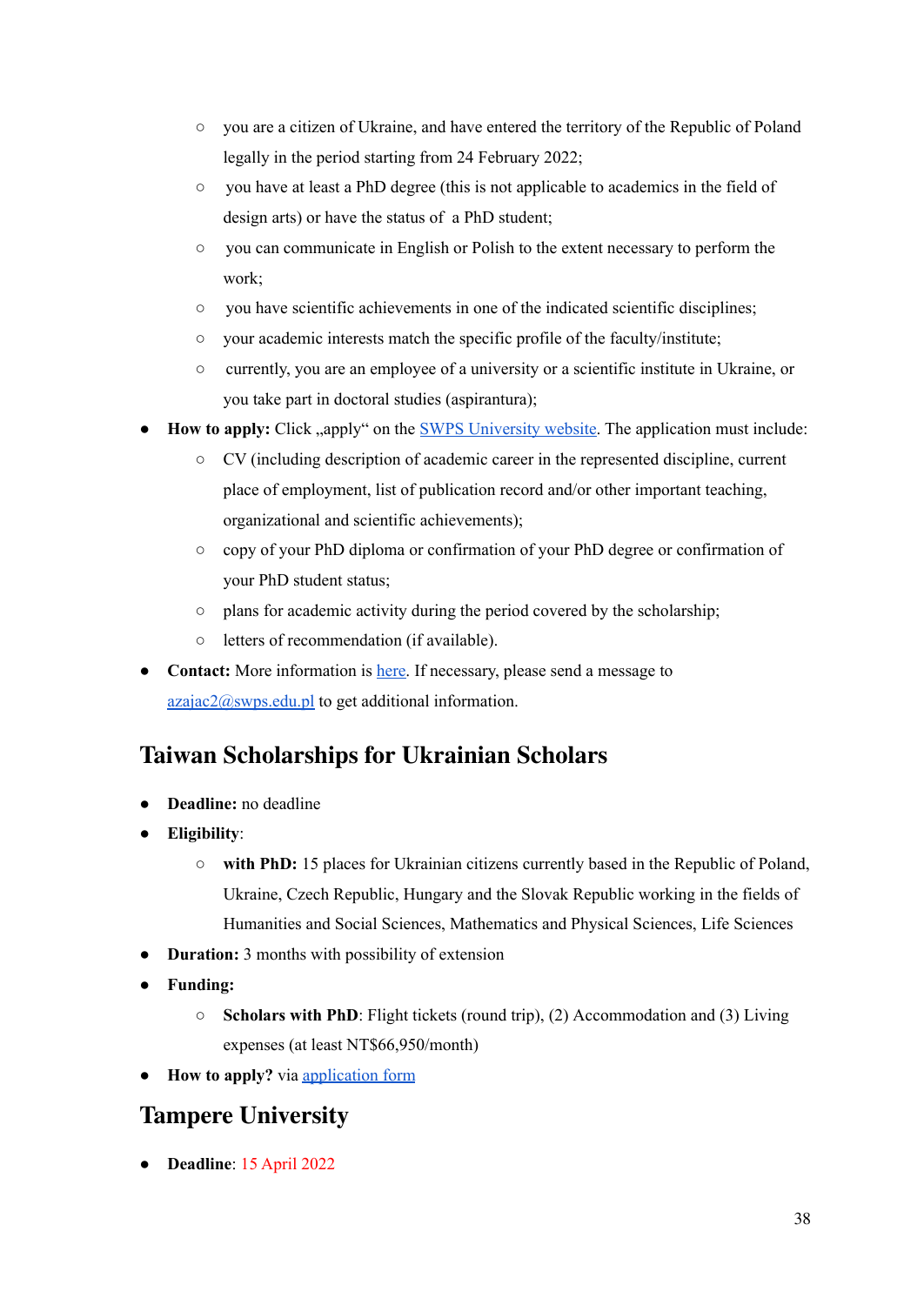- **Eligibility**: 5 Postdoctoral Fellowships, with expectations to give classes 8 up to 5% of total workload), Ukrainian citizen and have completed your doctoral degree no more than five (5) years ago. You must have received your doctoral certificate dated before the application closing date 15 April 2022.
- **Duration**: two-year, fixed term, full time position
- **Funding**: starting salaries of Postdoctoral Research Fellows will range between EUR 3,500–4,200 per month (teaching and research staff job requirement level 5
- **How to apply?** via online [application](https://tuni.rekrytointi.com/paikat/?o=A_A&jid=1386&rspvt=60xu3e6pdzgock4wswgkgc84888os4o#login_form) form

#### **The Israel Academy of Science and [Humanities](http://www.academy.ac.il/RichText/GeneralPage.aspx?nodeId=1611)**

- **Deadline:** n.n.
- **Duration:** 3 months (plus 2)
- **● Eligibility:**
	- candidates of Ukrainian Nationality who reside in the Ukraine at the time of their application or who left the Ukraine after the start of the invasion by the Russian
	- open to candidates from all academic disciplines.
	- The candidates must hold a PhD degree.
	- The candidates should be researchers affiliated with a Ukrainian university or research institute, or members of the National Academy of Sciences of Ukraine.
	- Candidates are required to have been accepted as visiting researchers at one of the following Israeli universities (in alphabetical order): Ariel University, Bar-Ilan University, Ben-Gurion University of the Negev, Hebrew University of Jerusalem, Open University of Israel, Reichman University, Technion-Israel Institute of Technology, Tel Aviv University, University of Haifa, Weizmann Institute of Science.
	- The fellowships will be awarded based on academic excellence, without regard to religion, gender, age or ethnicity.
- **Funding:** travel costs plus living costs up to 7,600.00 USD for a three month period
- **How to apply?**
	- $\circ$  material should be submitted by the rector of the host institute, in English, in a single PDF file per candidate, in the following order:
		- 1. Letter of commitment on formal letterhead to host the candidate for up to 3 months.
		- 2. CV and List of Publications.
		- 3. One page description of the candidate's proposed research.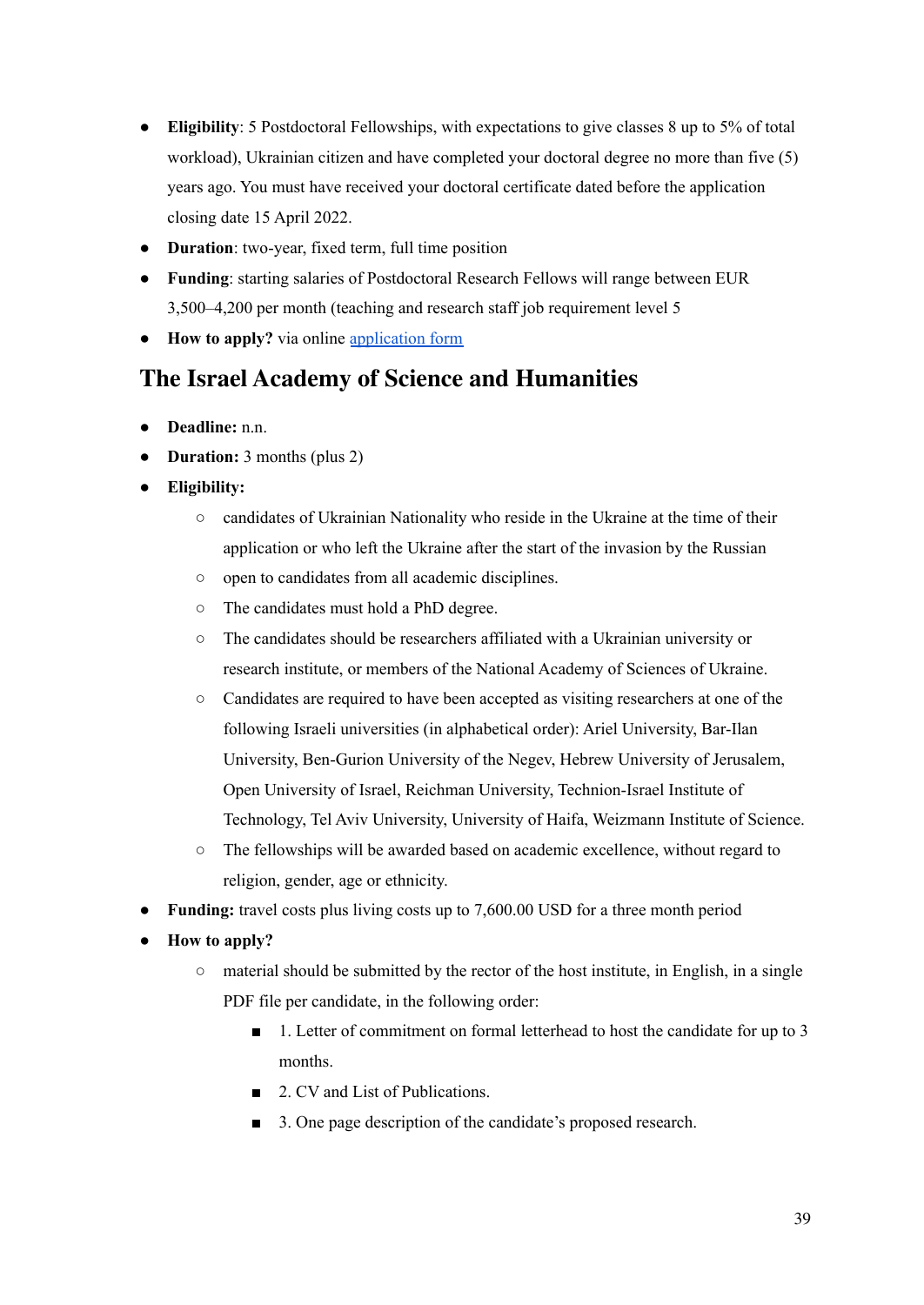○ The submission file should be sent to Mrs. Batsheva Shor, The Israel Academy of Sciences and Humanities, at the following address: [Ukrainians@academy.ac.il](mailto:Ukrainians@academy.ac.il) with the subject "Application Material for Dr./Prof. NAME OF CANDIDATE".

## **The Royal Swedish [Academy](https://kva.se/en/utlysningar/stipendier-bidrag/for-ukrainska-forskare-att-verka-i-sverige?fbclid=IwAR1AiCq9ciZRnI1RWLLiVxJifN3JITihjrjKBHWVQC3YKZLgQBnnCN_5t_M) of Science**

- **Deadline**: Applications are processed continuously in the order they are received
- **Eligibility:**
	- Ukrainian citizenship
	- research will be conducted at a Swedish University or an institute of the Scientific Academy
- **Funding**: up to 20,000 SEK/month
- **How to apply?**
	- include a short description of ongoing research (maximum 2 pages), CV, budget, and an expected timeline for the visit to Sweden
	- a letter from an authorized representative of the Swedish host department confirming that they will offer space. Please also include name and contact details to a contact person at the host department.
	- All material shall preferably be submitted as a single PDF file.
	- $\circ$  Applications are sent by email to scholarship@kva.se labeling the subject line "Ukraine".

# **TÜBITAK – The Scientific and [Technological](https://www.tubitak.gov.tr/en/scholarship/postdoctoral/international-programmes/content-2221-fellowships-for-visiting-scientists-and-scientists-on-sabbatical-leave) Research Council**

#### **of [Turkey](https://www.tubitak.gov.tr/en/scholarship/postdoctoral/international-programmes/content-2221-fellowships-for-visiting-scientists-and-scientists-on-sabbatical-leave)**

- **Deadline:** Applications are accepted on a rolling basis.
- **Eligibility:**
	- o Fellowships are intended for international researchers/scientists who would like to give workshops/conferences/lectures, or conduct R&D activities in Turkey in the fields of Natural Sciences, Engineering and Technological Sciences, Medical Sciences, Agricultural Sciences, Social Sciences and Humanities.
	- o Three types of visits:
		- Visiting Scientists on Short term (up to 1 month)
		- Visiting Scientists on Long term (up to 12 months)
		- Scientists/researchers on Sabbatical leave (from 3 to 12 months)
- **Application requirements:**
	- o Fellows can be citizens of any country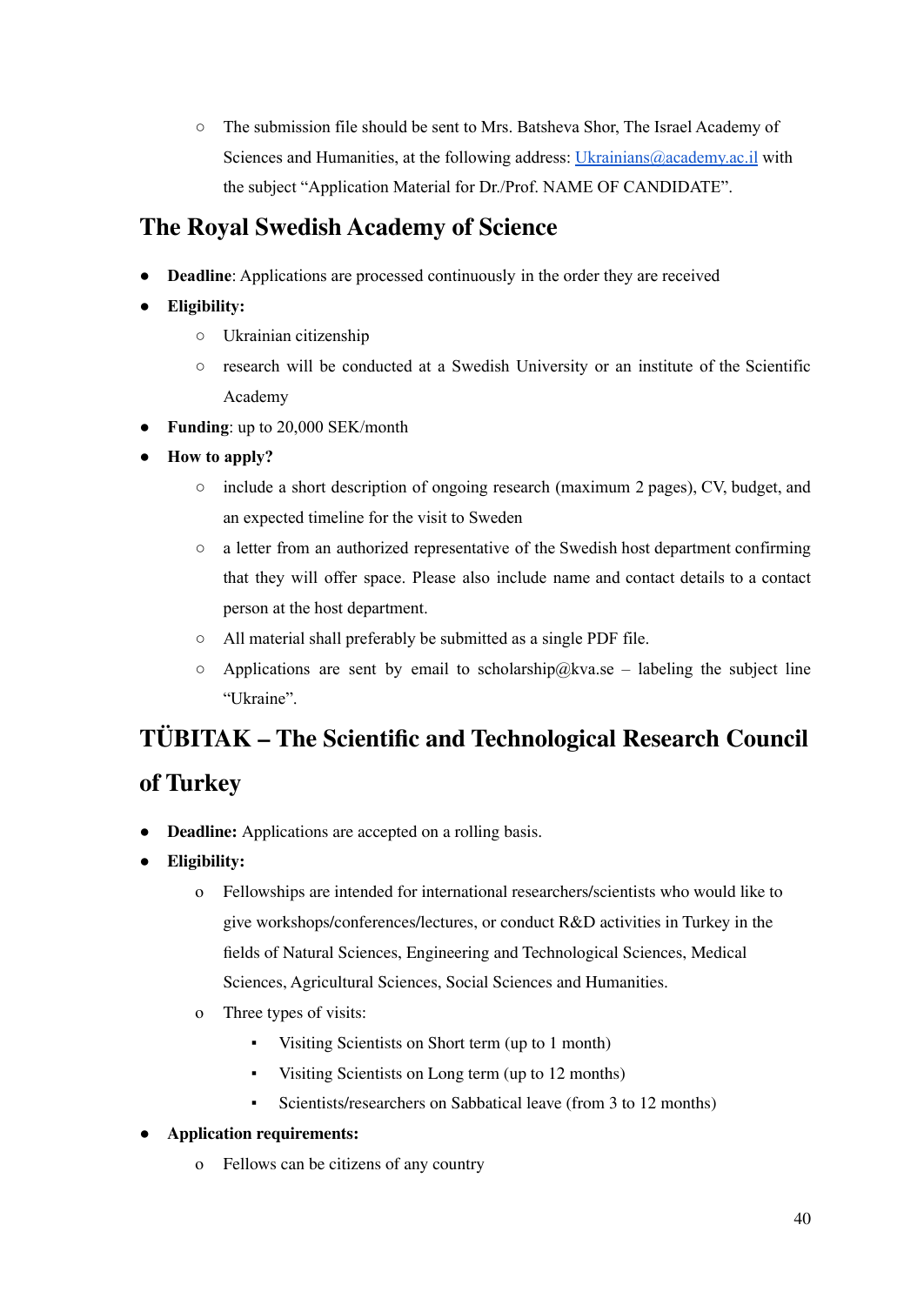- o Fellows should have a PhD degree (or equivalent) or have at least 5 years of research experience
- o Fellows should be invited by a hosting institution in Turkey, which can be universities, research institutions, or industrial companies with a R&D unit
- o Fellows on Sabbatical leave should be invited for duration of at least 3 months
- **Funding:** Details for each type of visit are listed [here](https://www.tubitak.gov.tr/en/scholarship/postdoctoral/international-programmes/content-2221-fellowships-for-visiting-scientists-and-scientists-on-sabbatical-leave).
- **How to apply?** All applications should be submitted by the host scientist/institution. All applications must be submitted electronically via this [portal](https://ebideb.tubitak.gov.tr/giris.htm?language=en). All required documents must be uploaded electronically.

#### **TUM-IAS Fellowships for [Researchers](https://www.ias.tum.de/ias/news/news-single-view/article/support-program-fellowships-for-ukrainian-researchers/) from Ukraine**

- **Deadline:** Applications are responded to immediately, meaning the sooner the better
- **● Duration:** 6 months
- **● Eligibility:** Fellowships are intended for Ukrainian researchers from Ukrainian universities and research institutions, typically on assistant professor level and up. Fellows are welcome to bring dependent family members (e.g. children) with them.
- **● Funding:** 25.000€ as a lump sum, meaning the receiver can decide how to spend the money
- **● How to apply?** Candidates must be nominated by a TUM professor who will serve as host to the Fellow, which includes granting them access to their office space and laboratories. Contact information is provided on the web-page.

#### **ULB Bruxelles – [assistance](https://www.ulb.be/en/helpukraine/help-ukraine-academic-community) to UA, RU, BE academic**

#### **[community](https://www.ulb.be/en/helpukraine/help-ukraine-academic-community)**

- ULB offers diverse forms of emergency assistance to members of the academic community and administrative staff members of UA universities fleeing Ukraine and being of Ukrainian nationality or benefiting from international protection, as well as to Russian and Belarusian opponents of the war who are in danger.
- **Eligibility:** This emergency help is offered to students, (post)doctoral students, academics or administrative staff of the universities who have no country of origin in which to take refuge and who can no longer study or work in their country of origin because of the war in Ukraine.
- **● ULB offers:**
	- Housing
	- French language classes
	- Study programs for students at risk
	- Jobs for scholars and administrative staff members at risk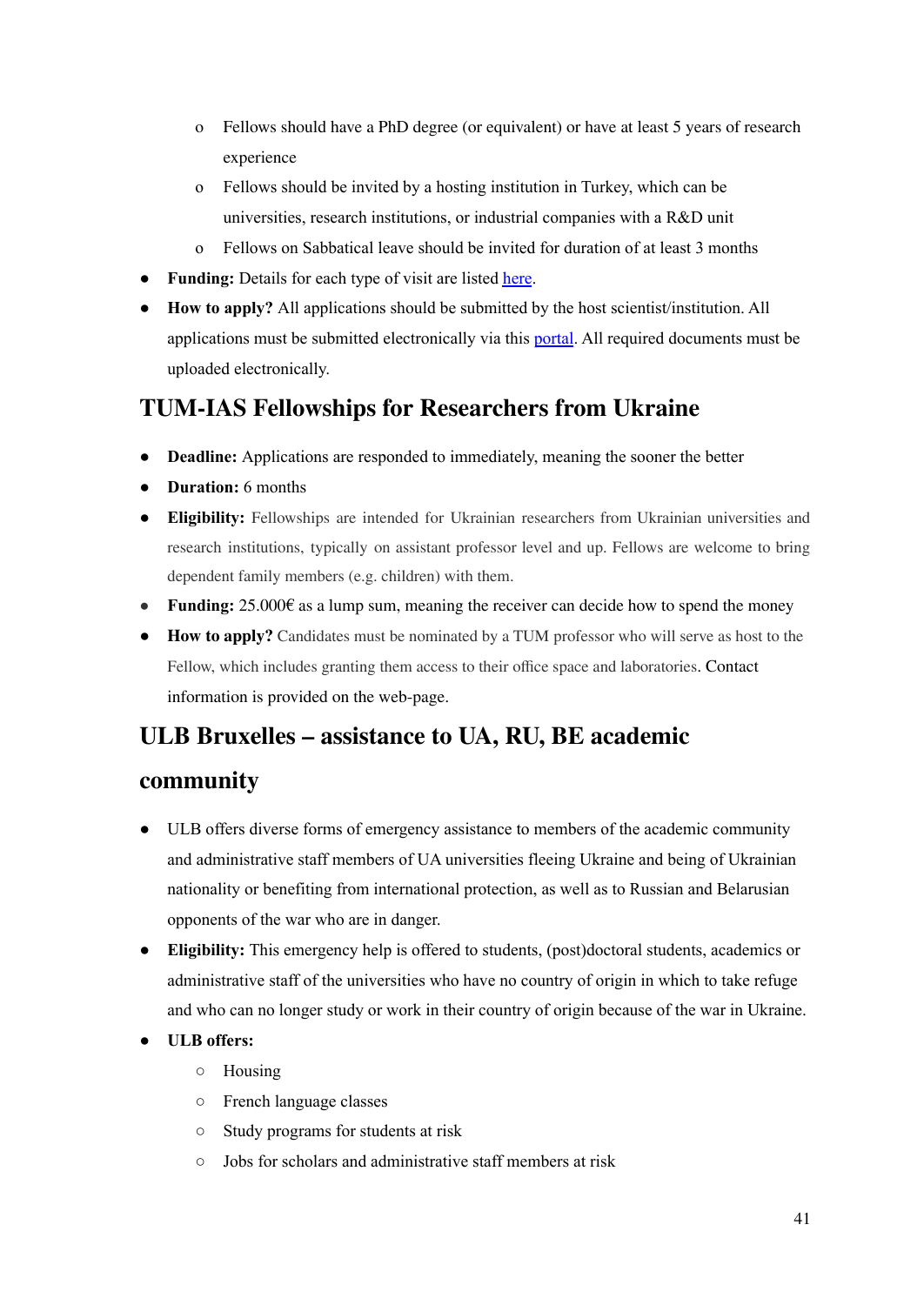● **Contact:** <https://www.ulb.be/en/helpukraine/help-ukraine-academic-community>

## **[University](https://docs.google.com/forms/d/e/1FAIpQLScJMbNvztZ6iqtOOK7UJAwOmDps95-Ftev5S2W9oT6Ze8vYmg/viewform?fbclid=IwAR19kOuQFYhbNVEUJngG-VhOdgz37jI14P21xbwILY_nXwV8qN8cS833cBQ) of Haifa – Special Visiting Program**

- **Deadline:** Applications can be submitted now, no deadline.
- **Eligibility:** Graduate students (Master and PhD), postdoctoral researchers and visiting scholars and faculty affected by the war in Ukraine can apply for the Special Visiting Program.
- **Funding:** Scholarship and accommodation
- **How to apply?** Fill out the form [here](https://docs.google.com/forms/d/e/1FAIpQLScJMbNvztZ6iqtOOK7UJAwOmDps95-Ftev5S2W9oT6Ze8vYmg/viewform?fbclid=IwAR19kOuQFYhbNVEUJngG-VhOdgz37jI14P21xbwILY_nXwV8qN8cS833cBQ).
- **Contact:**
	- For Phd and Postdoctoral researchers: Ms. Laurence Cohen at [claurence@univ.haifa.ac.il](mailto:claurence@univ.haifa.ac.il)
	- For Master's degree students and visiting scholars: Ms. Liel Shahar-Drufin at [lshahar@univ.haifa.ac.il](mailto:lshahar@univ.haifa.ac.il)

#### **[University](https://www.mlmia-unitue.de/research-fellowship-ukraine/) of Tübingen**

- **Deadline:** any time.
- **Eligibility:** Researchers (postdoc and beyond) from Ukraine. All fields of research. In exceptional cases, PhD candidates can also apply for a bridging fellowship.
- **Funding:**
	- PhD fellowship: 1.468 EUR per month
	- Postdoc fellowship: 2.350 EUR per month
	- W2 fellowships: 2.650 EUR per month
	- W3 fellowships: 3.150 EUR per month
	- $\circ$  Also included are travel expenses (up to 1.500 EUR) and monthly child benefits.
- **Duration:** up to 12 months
- **How to apply?** For an overview of the application requirements look [here.](https://www.mlmia-unitue.de/research-fellowship-ukraine/) Applications should be sent to this address: [international.research@uni-tuebingen.de](mailto:international.research@uni-tuebingen.de)

# **Volkswagen Stiftung – [Gastforschungsprogramm](https://www.volkswagenstiftung.de/unsere-foerderung/unser-foerderangebot-im-ueberblick/gastforschungsprogramm-f%C3%BCr-geflohene-ukrainische-wissenschaftler-innen) für geflohene ukrainische [Wissenschaftler\\*innen](https://www.volkswagenstiftung.de/unsere-foerderung/unser-foerderangebot-im-ueberblick/gastforschungsprogramm-f%C3%BCr-geflohene-ukrainische-wissenschaftler-innen)**

- **Deadline:** any time
- **Eligibility:** Ukrainian academics who were forced to flee from their country to Germany or will arrive in Germany in the next couple of weeks. The host institution will be a university or research institution in Germany.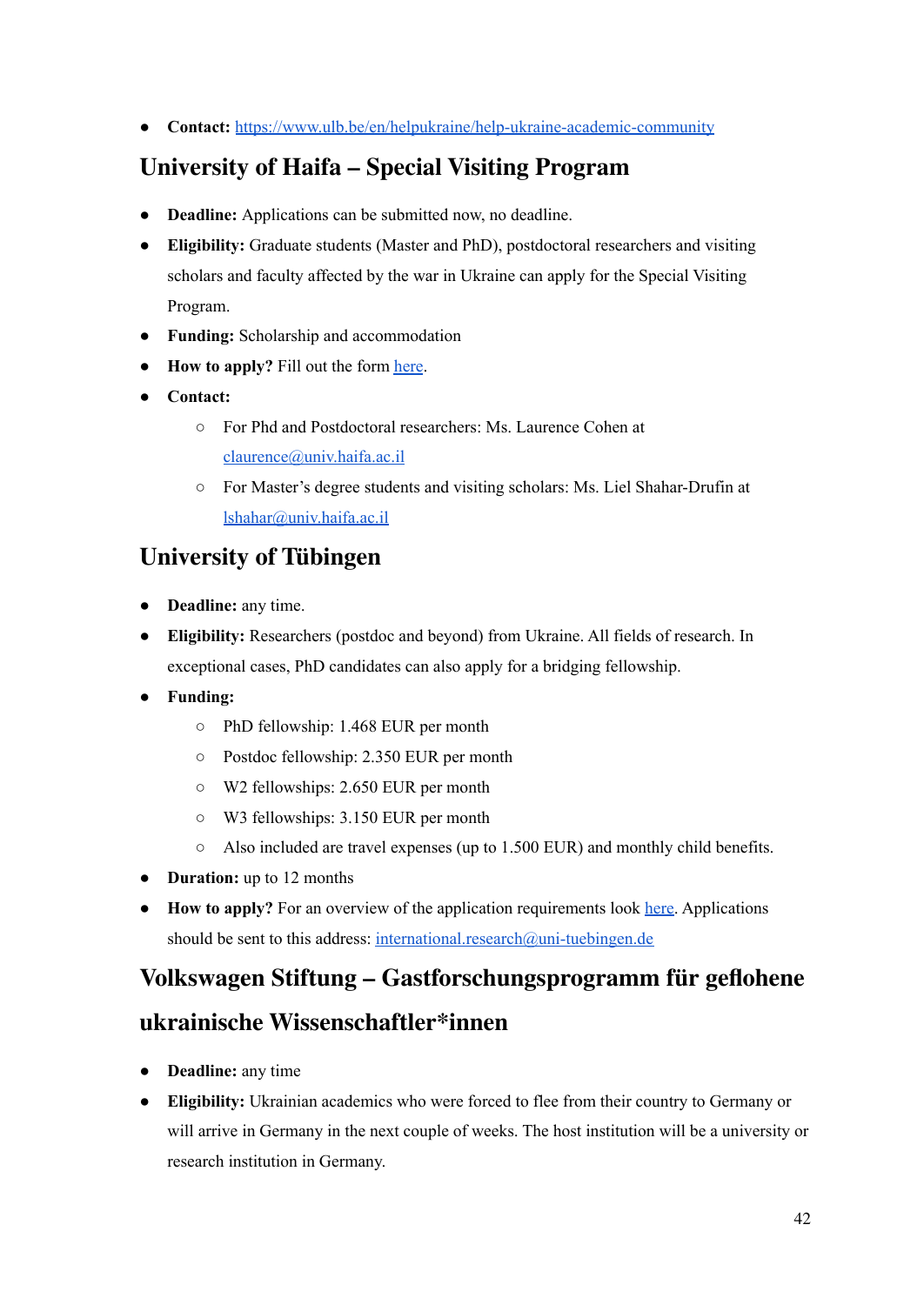- **Duration:** 6 to 12 months
- **Funding:** monthly stipend of 1.500 EUR for PhD candidates / 2.100 EUR for researchers with a PhD doctorate. For additional information please consult the following document [here](https://www.volkswagenstiftung.de/sites/default/files/downloads/MB_125d.pdf).
- **● How to apply?** The application details and requirements are outlined in the following [document](https://www.volkswagenstiftung.de/sites/default/files/downloads/MB_125d.pdf). Applications have to be submitted on this [platform](https://portal.volkswagenstiftung.de/vwsantrag/login.do?siteLanguage=de).

# **Vytautas Magnus University – [Accommodation](http://milda.alisauskiene@vdu.lt) for Ukrainian**

#### **[Teachers](http://milda.alisauskiene@vdu.lt) and Students**

● Vytautas Magnus University in Kaunas, Lithuania, is ready to accommodate 50 teachers and 500 students from Ukraine in its dormitories and guest houses. Contact: [milda.alisauskiene@vdu.lt](mailto:milda.alisauskiene@vdu.lt)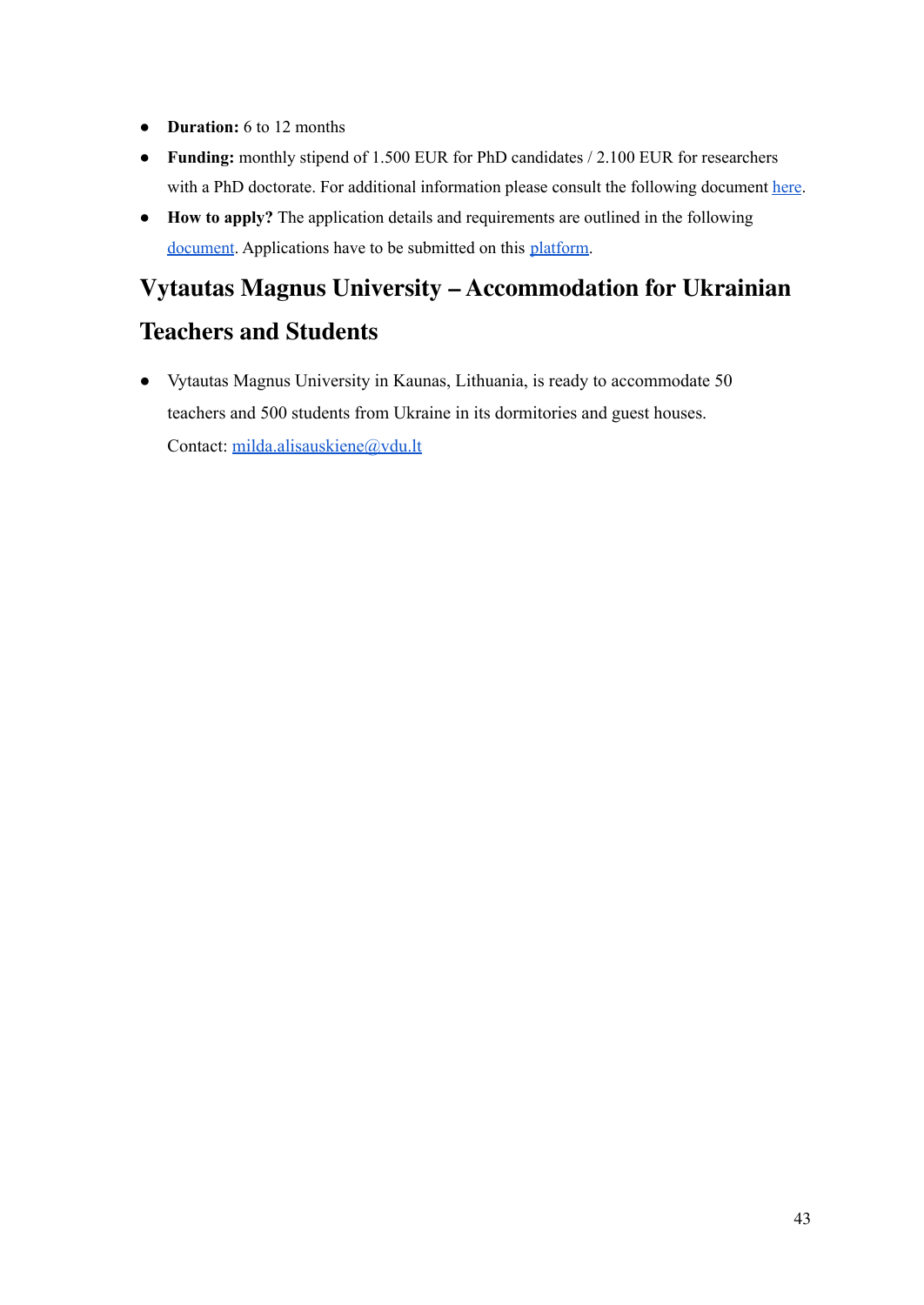# VI INDIVIDUAL EMERGENCY OPPORTUNITIES FOR UKRAINIAN SCHOLARS (LIMITED PLACES)

# **Aarhus University – Two postdocs at the [Department](https://international.au.dk/about/profile/vacant-positions?tx_dyconemply_emply%5baction%5d=list&tx_dyconemply_emply%5bcontroller%5d=Emply&tx_dyconemply_emply%5bvacancy%5d=11846&fbclid=IwAR2c_ZBrwv0XGcB9nylJh6BcEKi-u0pq2yAjabeXOInubM60HX7VSmjNLYE) of Global [Studies](https://international.au.dk/about/profile/vacant-positions?tx_dyconemply_emply%5baction%5d=list&tx_dyconemply_emply%5bcontroller%5d=Emply&tx_dyconemply_emply%5bvacancy%5d=11846&fbclid=IwAR2c_ZBrwv0XGcB9nylJh6BcEKi-u0pq2yAjabeXOInubM60HX7VSmjNLYE)**

- **Deadline:** 20 April 2022
- **Eligibility:** Applicants must:
	- hold a PhD degree or equivalent qualification in a relevant subject field;
	- be able to document a relevant research profile of high research quality, including experience of international publication and research dissemination;
	- have expertise in computational methods;
	- have experience of obtaining, building, combining and analysing major datasets from online repositories, reports and/or published literature;
	- $\circ$  be able to work both independently and collaboratively with supervisors and peers;
	- have fluent written and spoken English and at least one of the following languages: Cantonese, Mandarin, Icelandic, Spanish. Please specify your languages and degree of fluency in your application.
- **Duration:** The appointments begin on 15 September 2022 or as soon as possible thereafter. One position is for 2 years, one for 1,5 year.
- **Contact:** For further information about the position, please contact the the principal investigator Cristina Flesher Fominaya by email: cffominaya@cas.au.dk. For more information about the application please contact HR supporter Marianne Birn e-mail [mbb@au.dk](mailto:mbb@au.dk)

#### **Aleksanteri Institute Fellows [Programme](https://www2.helsinki.fi/en/aleksanteri-institute/research/aleksanteri-institute-visiting-fellows-programme/what-do-we-offer)**

● **Eligibility:** The fellowship is intended for scholars who carry out research in a field relevant to the Aleksanteri Institute's multidisciplinary research profile on Russia, Eastern Europe, and Eurasia, and whose place of residence is outside Finland. Applicants can be at any career stage but must hold a PhD degree. Grant-holders are required to have an excellent command of English.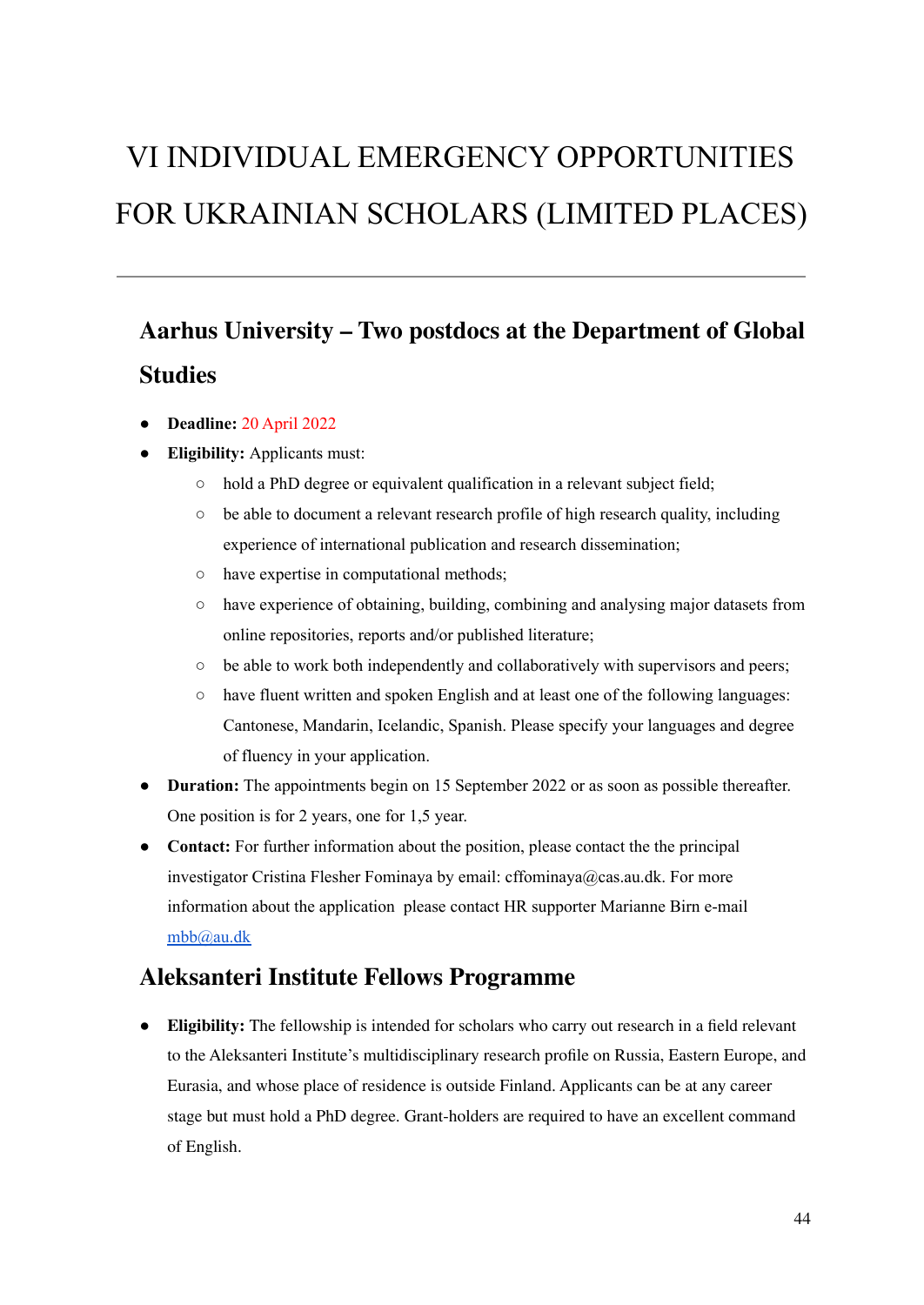- **Duration:** 2 to 3 consecutive months at the Aleksanteri Institute, the Finnish Centre for Russian and Eastern European Studies
- **Funding:** Monthly grant of 3400 EUR to cover expenses related to the stay in Helsinki (not subject to Finnish taxation). Fellows should arrange for their own medical and travel insurance and provide proof of a valid insurance policy when beginning their fellowship term.
- Calls for proposals are published on the [homepage](https://www2.helsinki.fi/en/aleksanteri-institute/research/aleksanteri-institute-visiting-fellows-programme/call-for-proposals#section-65775).

#### **[Austrian](https://www.osmikon.de/fileadmin/uploadMountall/user_upload/2_Dateien_nach_Rubriken_geordnet/0_Neuigkeiten_Startseite/20220316_scienceforukraine_oenb.pdf) National Library**

- **Eligibility:** librarians (or a person with relevant professional experience in this area)
- **Duration:** Limited full-time position for 6 months (38,5 h/ week)
- **Funding:** Gross annual payment is 28.000,00€
- **● Required qualifications:**
	- Completed librarian education or relevant professional experience
	- Excellent in Ukrainian language
	- Good language skills in German and/orEnglish
	- Experience with Microsoft Office applicationsSystematic and structured way of working
- **How to apply?**
	- $\circ$  Please send your application to [bewerbung@onb.ac.at](mailto:bewerbung@onb.ac.at)
	- Required documents: CV, Letter of Motivation, blue residence care

#### **Czech Academy of Sciences – Institute of [Experimental](http://www.ueb.cas.cz/en/content/we-support-ukraine) Botany**

- **Eligibility:** The Academy of Sciences of the Czech Republic plans to help Ukraine by supporting fellowships for university students, postdoctoral fellows and scientists working in the territory of the invaded Ukraine. This Institute joins this action and is ready to host Ukrainian colleagues and support them from their own funds.
- **How to apply?** Please contact [vagner@ueb.cas.cz](mailto:vagner@ueb.cas.cz)

# **DAI – Research Fellowship in Global [Archaeology](https://www.dainst.org/-/research-fellowship-global-archaeology-sustainable-archaeology-and-the-archaeology-of-sustainability-deadline-29-04-2022-?redirect=%2Fkarriere%2Fstipendien%2Ftermine-und-ausschreibungen)**

- **Deadline**: 29 April 2022
- **Eligibility:** Short-term fellowships for young scholars, specifically targeting Ukranian scholars at risk.
- **Duration:** 3 months starting from 1st of July 2022
- **Funding:** 2.050 EUR for PostDocs and 1.500 EUR for PreDocs
- **How to apply?** [application](https://www.dainst.org/documents/10180/251710/ApplForm_engl.docx/bdc48507-3c32-3eac-45a5-3379a20924cc) form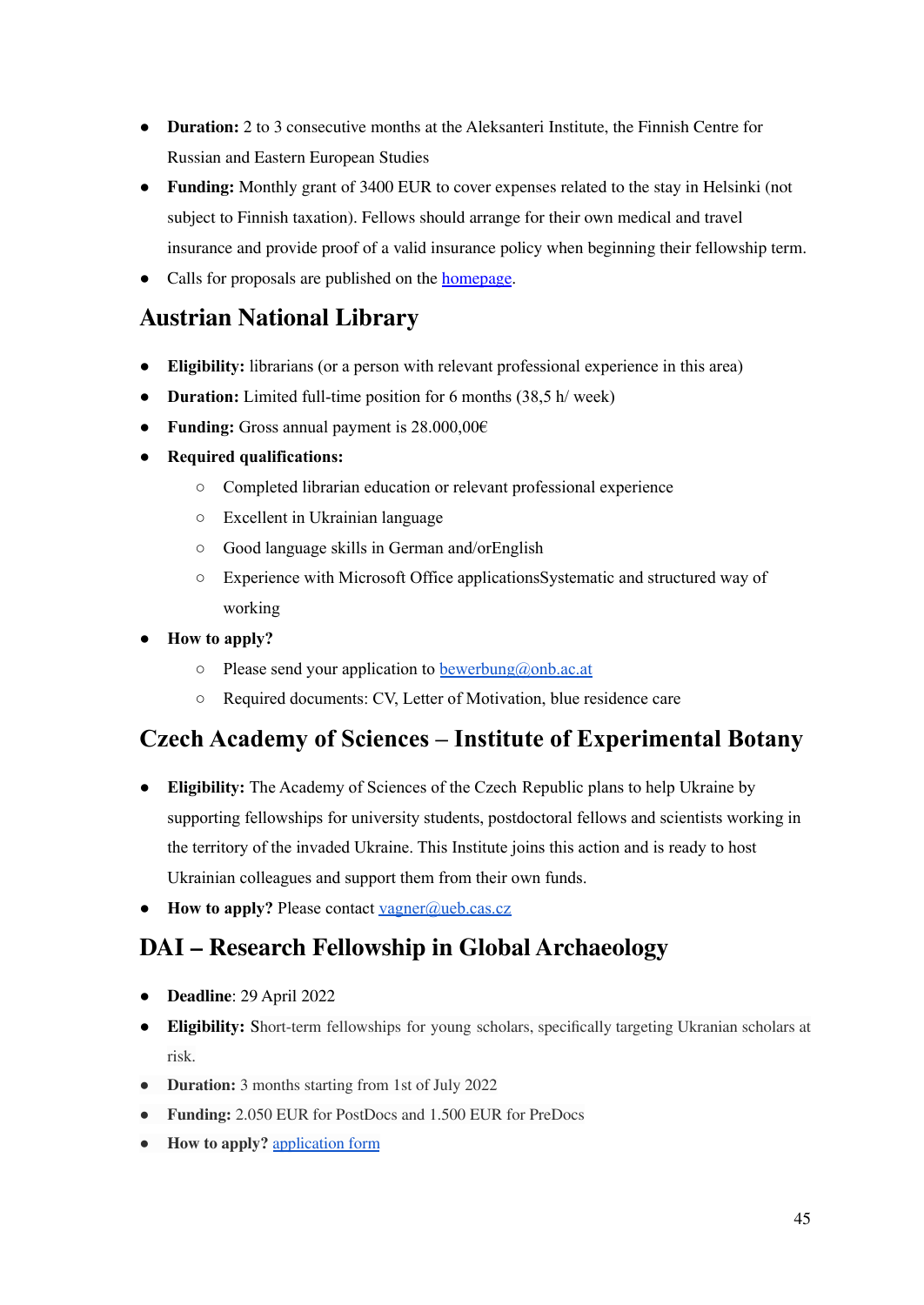## **DHI [Warschau](https://www.hsozkult.de/grant/id/stip-116540) (German Historical Institute)**

- **Deadline:** no deadline
- **Eligibility:**
	- hold research qualification in history or related fields
- **Duration:** available from April 1st, 3 months stay in Warsaw, with option on long-term cooperation
- **Funding:**  $1600,00 \in \text{monthly stipend, plus funding for children if needed$
- **How to apply?**
	- send your application in Polish, German or English to the Institute's Director Milos Reznik [reznik@dhi.waw.pl](mailto:reznik@dhi.waw.pl)
	- include information on your requested period of stay, CV, publication list and a one-page description of your proposed research project
- **Contact:** for questions Ruth Leiserowitz: [leiserowitz@dhi.waw.pl](mailto:leiserowitz@dhi.waw.pl)

#### **ETH Zürich, Center for Advanced Studies in [Architecture](https://arch.ethz.ch/en/forschung/forschungsnachwuchs/CASA/call-2022.html?fbclid=IwAR2IwH9kDwXw90NN_od9Q_lfcx5rM21YTTa72tTjOrXszKDuamABGgyfDTE)**

- **Deadline:** Fellowship starts on 1st October 2022, Apply a.s.a.p.
- **Eligibility:**
	- $\circ$  postdoctoral level researchers in history & theory of architecture, architecture & technology, preservation,
	- $\circ$  or candidates with professional experience in design, architecture & art, urbanism, landscape architecture and related areas
- **Funding:** corresponding to the salary of an average postdoctoral position; travel costs and accommodation are paid by the fellows. Working space is provided
- **Contact:** [research@arch.ethz.ch](mailto:research@arch.ethz.ch)

# **ETH Zürich, [Institute](https://arch.ethz.ch/en/forschung/forschungsnachwuchs/CASA/call-2022.html?fbclid=IwAR2IwH9kDwXw90NN_od9Q_lfcx5rM21YTTa72tTjOrXszKDuamABGgyfDTE) for the History and Theory of [Architecture](https://arch.ethz.ch/en/forschung/forschungsnachwuchs/CASA/call-2022.html?fbclid=IwAR2IwH9kDwXw90NN_od9Q_lfcx5rM21YTTa72tTjOrXszKDuamABGgyfDTE)**

- **What is offered?**
	- 1 doctoral position
	- 1 postdoc position
- Contact: [tom.avermaete@gta.arch.ethz.ch](mailto:tom.avermaete@gta.arch.ethz.ch)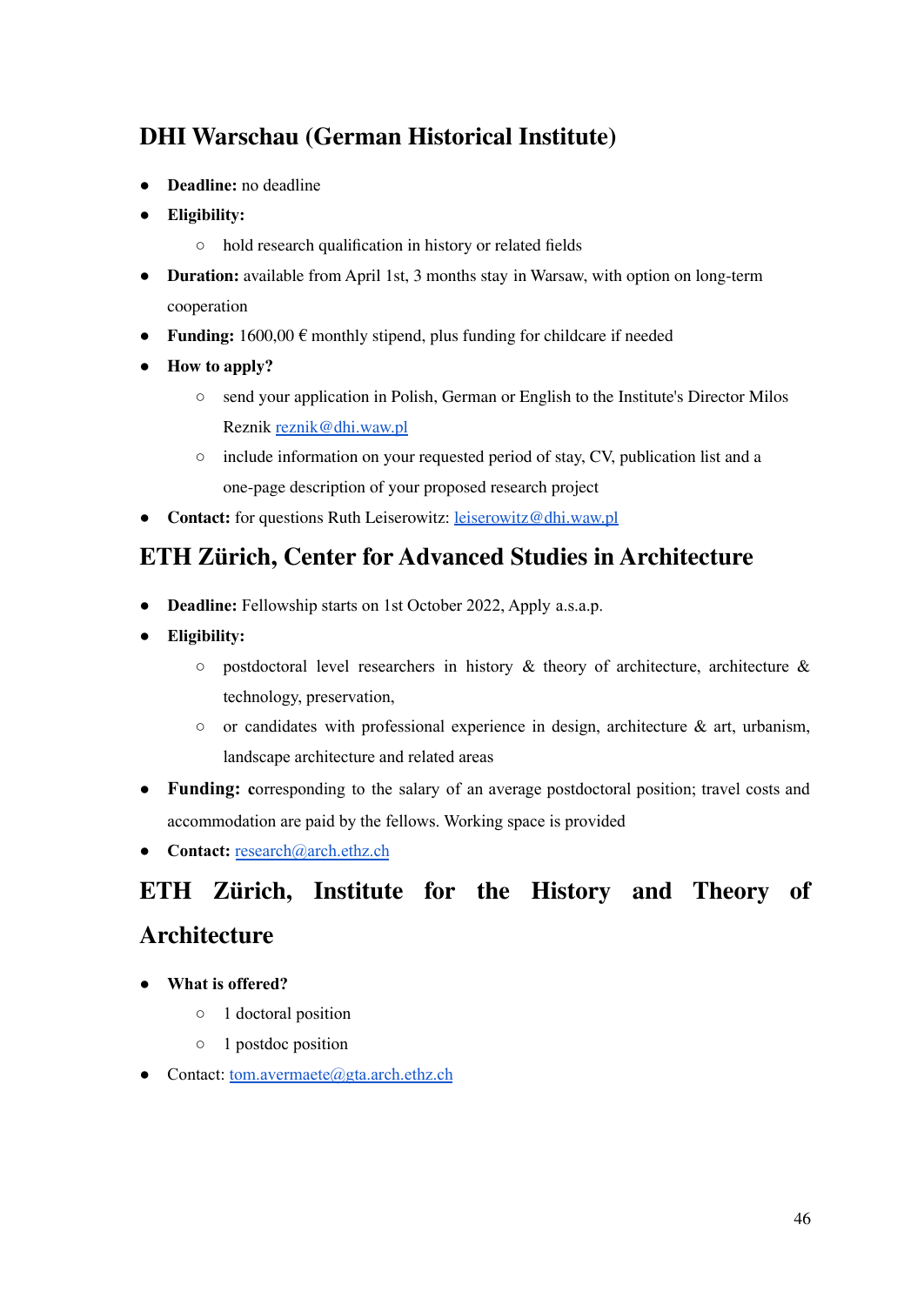# **Goethe [Universität](https://www.puk.uni-frankfurt.de/113740998/Kurzzeitf%C3%B6rderung_f%C3%BCr_ukrainische_Historiker) Frankfurt am Main – Stipends for Five Ukrainian [Historians](https://www.puk.uni-frankfurt.de/113740998/Kurzzeitf%C3%B6rderung_f%C3%BCr_ukrainische_Historiker)**

- **Deadline:** Applications can be sent now. There is no formal deadline. For inquiries, contact [emich@em.uni-frankfurt.de](mailto:emich@em.uni-frankfurt.de)
- **Eligibility:** Stipends for five Ukrainian post-doctoral historians in the field of medieval or early modern history with a special interest in religious plurality.
- **Funding:** Monthly stipend of 3000 EUR.
- **Duration:** 4 months
- **How to apply?** There is no formal application procedure. Please contact Prof. Dr. Birgit Emich at [emich@em.uni-frankfurt.de](mailto:emich@em.uni-frankfurt.de). For more information also look [here](https://www.geschichte.uni-frankfurt.de/92594738/Polycentricity_and_Plurality_of_Premodern_Christianities__POLY).

#### **HCGES – Haifa Center for German & [European](https://hcges.haifa.ac.il) Studies**

- **Deadline:** any time.
- **Eligibility:** The Ukraine Emergency Fellowship is offered to one scientist in Ukraine with a background in Humanities, Social Sciences or Law (with a doctorate). The fellowship holder should work on aspects of modern European history and have a conversational command of English. There is flexibility concerning the scope and area of studies (Europe in its wider dimensions). Preference is given to female scientists who had to flee the country with their children.
- **Duration:** one year
- **Funding:** 30.000 USD for the year and travel costs for the flight.
- **How to apply?** Contact HCGES at [hcges@univ.haifa.ac.il](mailto:hcges@univ.haifa.ac.il)

#### **IEG Leibniz-Institut für Europäische Geschichte (Mainz)**

- **Deadline:** 31st March 2022 (no cut-off date)
- **Eligibility:** doctoral and postdoctoral researchers from Ukraine the field of European history or modern religious history
- **Duration:** 2 to 6 months stay in Mainz
- **Funding:** 1350,00€ monthly stipend (doctoral researchers), 1800,00€ (Post-Docs) plus family allowance if needed,
- **● How to apply?**
	- send a letter of motivation, CV, publication list (if available), project description (max. 5 pages), copy of university certificates and language competency proof to [application@ieg-mainz.de](mailto:application@ieg-mainz.de)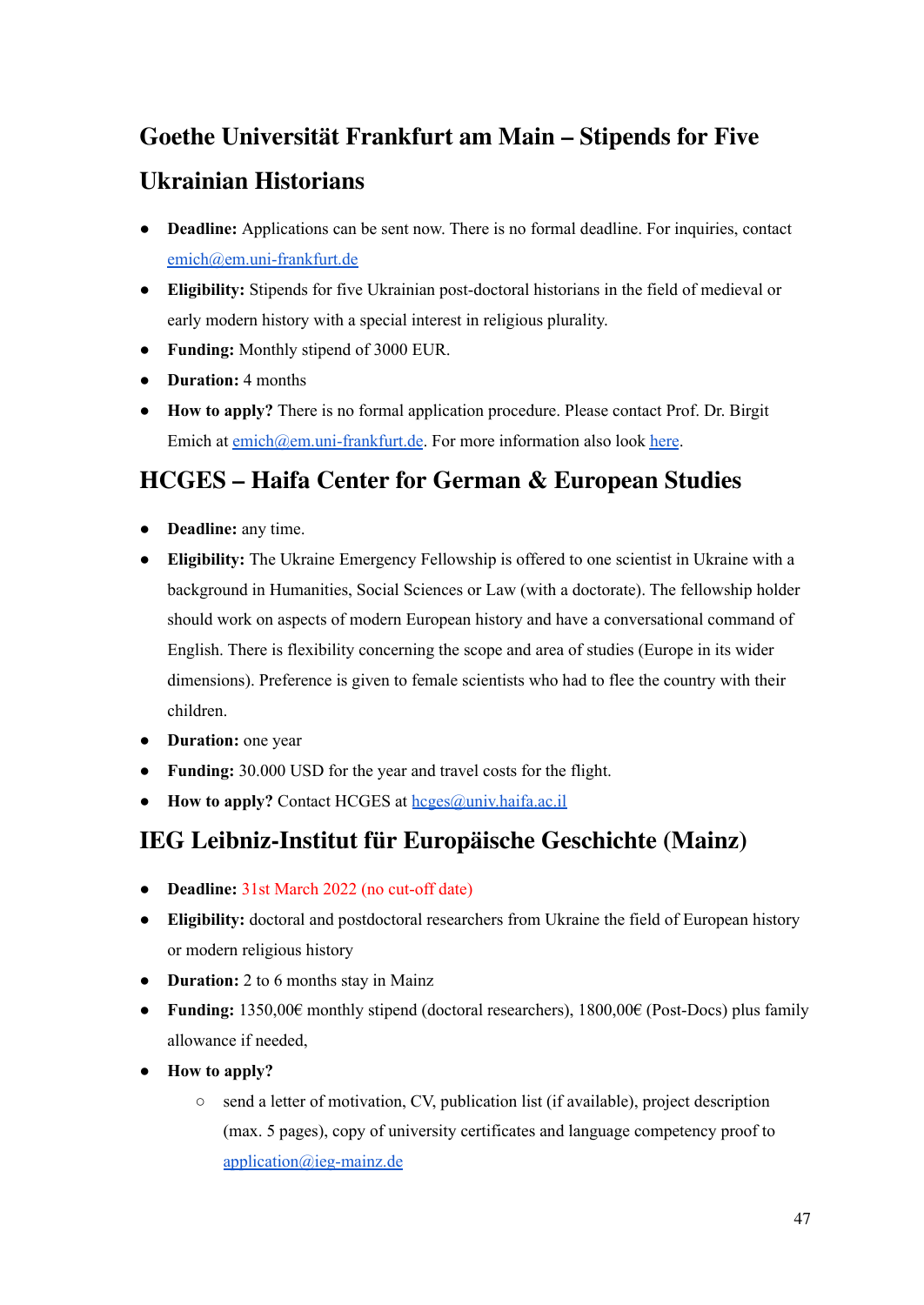- letter of reference has to be sent by the academic supervisor to [fellowship@ieg-mainz.de](mailto:fellowship@ieg-mainz.de)
- Contact: Joke Kabbert [fellowship@ieg-mainz.de](mailto:fellowship@ieg-mainz.de)

## **IFL [Leibniz-Institut](https://leibniz-ifl.de/institut/neues/kurz-notiert/details/unterstuetzung-fuer-ukrainische-forschende) für Länderkunde**

- **Eligibility:** researchers in the fields of migration and mobility, border studies, history of geography, urban and spatial development and geovisualization can be supported
- **Contact:** [info@leipniz.ifl.de](mailto:info@leipniz.ifl.de)

# **Kolasky [Distinguished](https://www.ualberta.ca/canadian-institute-of-ukrainian-studies/news-and-events/news-at-the-cius/2022/february1/kolasky-distinguished-visiting-fellowship-for-the-study-of-contemporary-ukraine-2022-2023.html?fbclid=IwAR0vCQGaYtZOC7a3F9QN9cf-pfn-PTTr4X0hBW1XS1rbENCZdn445vzwg14) Visiting Fellowship for the Study of [Contemporary](https://www.ualberta.ca/canadian-institute-of-ukrainian-studies/news-and-events/news-at-the-cius/2022/february1/kolasky-distinguished-visiting-fellowship-for-the-study-of-contemporary-ukraine-2022-2023.html?fbclid=IwAR0vCQGaYtZOC7a3F9QN9cf-pfn-PTTr4X0hBW1XS1rbENCZdn445vzwg14) Ukraine 2022–2023**

- **Deadline:** 14 April 2022
- **Eligibility:** The Canadian Institute of Ukrainian Studies, University of Alberta, invites applications for the inaugural Kolasky Distinguished Visiting Fellowship for the Study of Contemporary Ukraine. Research proposals should be within the political science discipline. Preference will be given to candidates with expertise in global security, international relations, and peace studies. Applicants must be citizens of Ukraine and current residents of that country. All scholars, senior as well as recent recipients of doctorates, are eligible to apply. In addition to holding a doctorate or a Candidate of Sciences (Kandydat nauk) degree, fluency in English is a requirement.
- **Duration:** The fellowship will be offered in 2022–2023 for one year, with the possibility of renewal for a second year, subject to review. Research proposals should be within the political science discipline. The successful applicant will take up the appointment from 1 September 2022 and will be co-hosted by the University of Alberta's Department of Political Science.
- **Funding:** The annual stipend is 55,000.00 Canadian Dollars. The award includes economy airfare to and from Edmonton and supplemental health benefits. An additional 2,000 Canadian Dollars is available for research-related expenses. Recipients of the Kolasky Distinguished Fellowship may not hold another fellowship concurrently.
- **How to apply?** Click [here](https://www.ualberta.ca/canadian-institute-of-ukrainian-studies/news-and-events/news-at-the-cius/2022/february1/kolasky-distinguished-visiting-fellowship-for-the-study-of-contemporary-ukraine-2022-2023.html?fbclid=IwAR0vCQGaYtZOC7a3F9QN9cf-pfn-PTTr4X0hBW1XS1rbENCZdn445vzwg14) to apply.

#### **[Kosciouszowska](https://kfpoland.org/Freedom-starts-with-your-mind-1) Foundation**

- **Deadline:** The Foundation accepts applications from candidates continuously.
- **Eligibility:** The program is addressed to scientists from Ukraine who have Ukrainian citizenship and hold at least a doctoral degree (PhD). The condition for receiving the grant is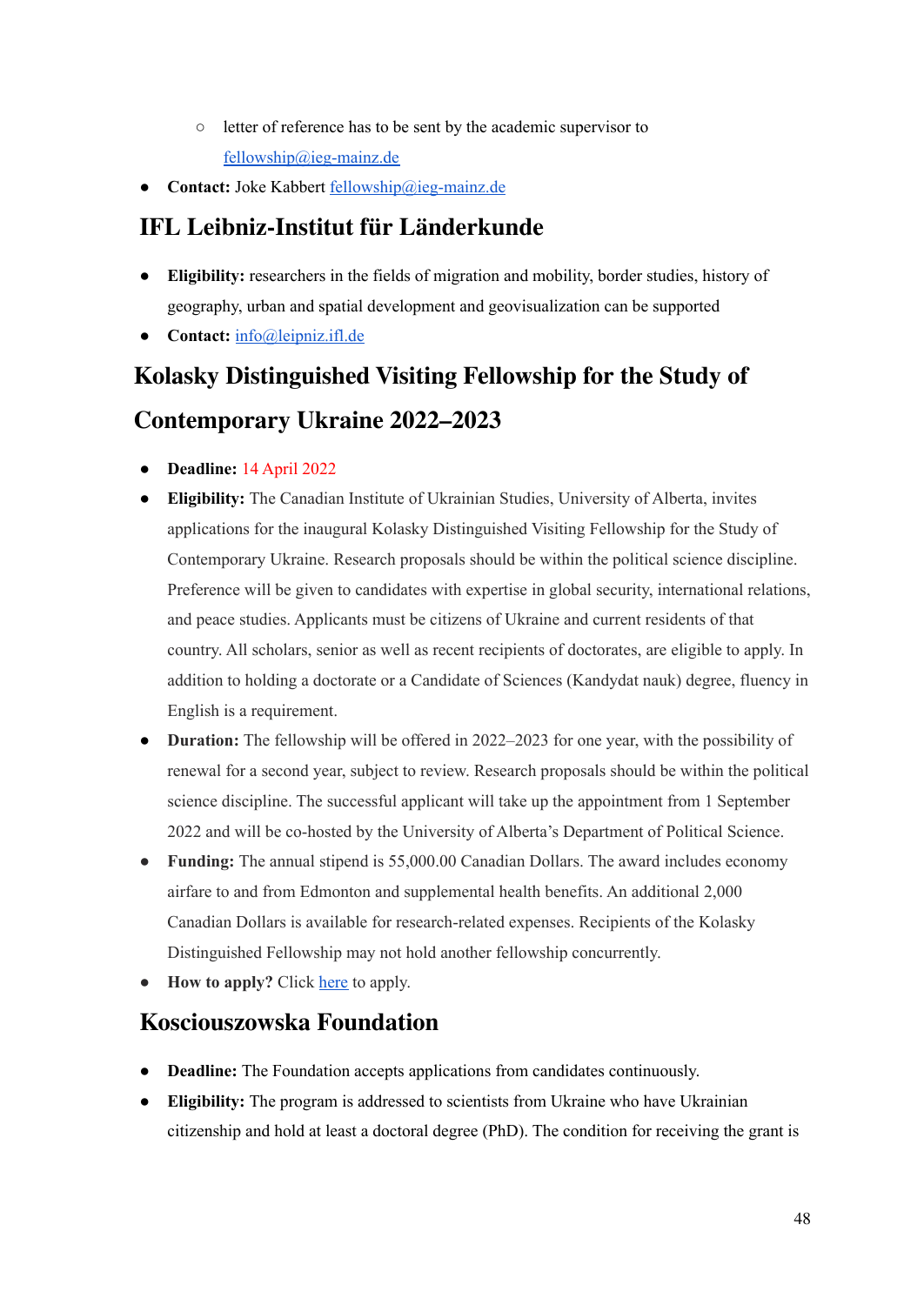to be an employee or research associate of a Ukrainian university or other research unit and to submit the required documents.

- **Grant amount:** 10 000 PLN
- **How to apply:** The applications submitted through this [link](https://form.jotform.com/220742363868361) must include:
	- attached CV of the candidate;
	- description of the candidate's scientific activity;
	- description of the research project to be implemented in Poland;
	- a scan of a letter or e-mail from a research supervisor or associate from a Polish university or research institution confirming the readiness to cooperate in the implementation of the project.

Applications should be completed in Polish or English.

• **Contact:** More information can be obtained at this email address: [warsaw@thekf.org](mailto:warsaw@thekf.org) (Polish or English).

## **Max Planck Institute – Visiting [Fellowships](https://www.mmg.mpg.de/910387/visiting-fellowships?fbclid=IwAR2lO4DEJN8c7iN_PTICGGD6e8jxAppXyKlUrPZ8Pixxdk7mXznhC-en-yw) for Social Scientists**

- **Deadline:** no deadline
- **Place:** Göttingen, Germany
- **Eligibility:** Social scientists who have been displaced by the war in Ukraine. Selection preference will be given to scientists whose work is germane to the Institute's.
- **Duration:** three months
- **How to apply:** To apply, please send a cover letter explaining your situation and work, and attach a CV if possible. Send this to  $\frac{fellowship@mmgmpg.de}{fellowship@mmgmpg.de}$ .
- **Contact:** For questions, contact Prof. Dr. Karen Schönwälder at [schoenwaelder@mmg.mpg.de](mailto:schoenwaelder@mmg.mpg.de).

#### **Memory Studies [Association](https://www.memorystudiesassociation.org) – Memory Scholars at Risk**

- **Deadline:** 30 April 2022
- **Eligibility:** MSA offers funds for two fellowships of 4000 EUR to support memory scholars at risk. MSA is looking for host institutions across the world that would like to provide a place of academic refuge. Such institutions can contact scholars at risk known to them or seek advice from the MSA, which is collecting information on colleagues needing support.
- **How to apply?** Application requirements can be found on the [website.](https://www.memorystudiesassociation.org) The application (one document in pdf) should be sent to the following address: [msafellowship@gmail.com.](mailto:msafellowship@gmail.com) For questions please contact Joanna Wawrzyniak at [wawrzyniak@is.uw.edu.pl](mailto:wawrzyniak@is.uw.edu.pl)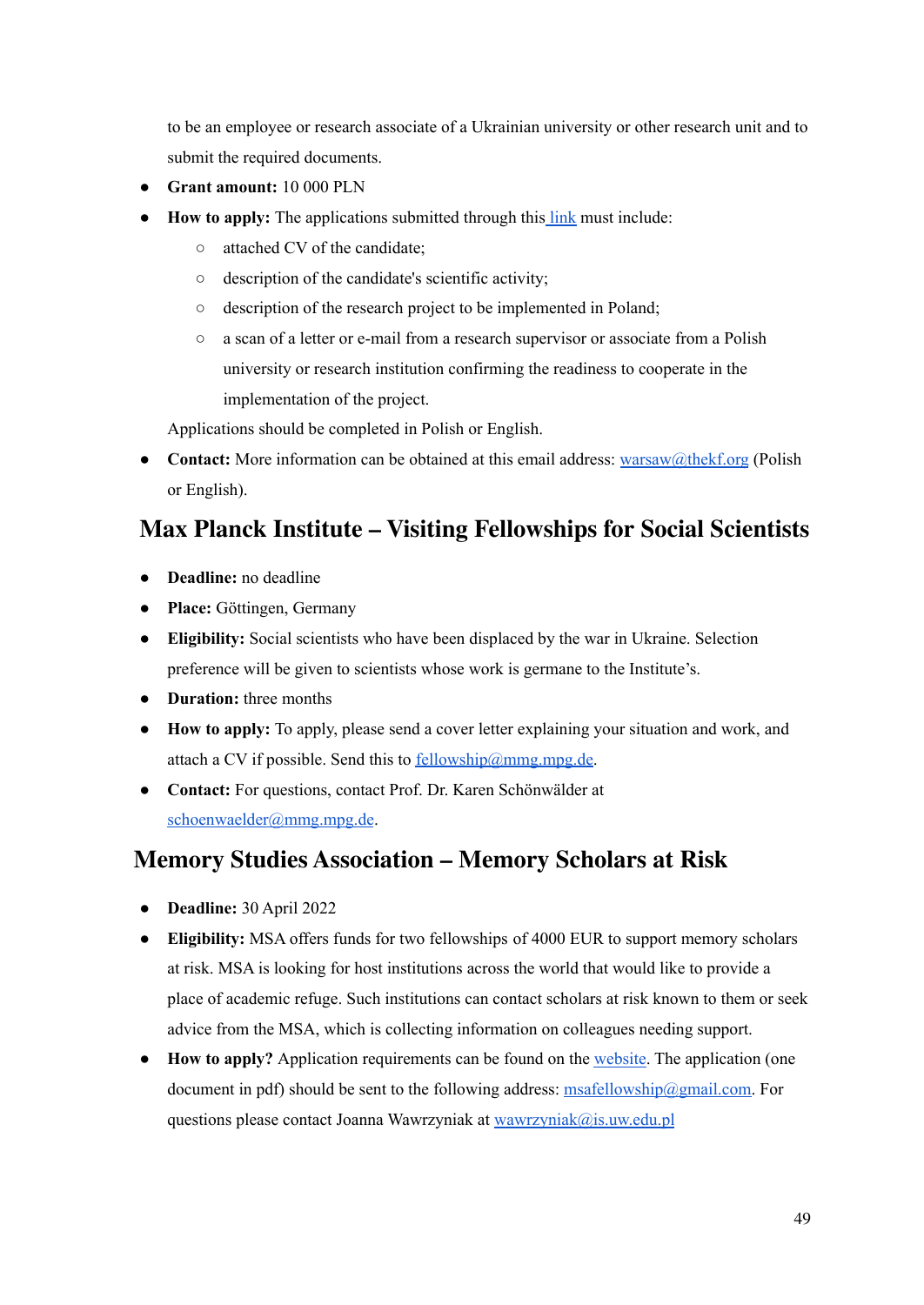# **Polska Akademia Nauk | Instytut [Psychologii](https://psych.pan.pl/wp-content/uploads/2022/03/Job-Offer-UA.pdf?fbclid=IwAR3gdkgGCPrmnV4X_67kAyO3ZPbdR-lqPzCmlG3ED3zVWeBERYbz23zvJlc)**

- **Deadline:** no deadline
- **Eligibility:** 1 research position for a Ukrainian psychologist
- **● Duration:** 6 months (plus extension)
- **How to apply?**
	- Send the following documents: proof of holding at least MA degree in psychology, a short (500 words) description of your research interests; scientific CV in English, any materials showing an active status as a researcher in Ukrainian scientific institutions/universities to Instytut Psychologii PAN, ul. Jaracza 1, 00-378 Warszawa or via email to: [sekretariat@psych.pan.pl](mailto:sekretariat@psych.pan.pl)

#### **PRIGO Open [Research](https://www.researchjobs.cz/job/scienceforukraine-phd-postdoc-or-senior-researcher-position-in-economics-and-business-political-science-sociology-or-related-fields-in-scocial-science/) Research Institute**

- **Eligibility:** Ukrainian researchers at any level of their research career who are interested mainly in Economics or related fields of social science. Subcategories of Prigo interest:
	- o Political economics, political cycle, public choice.
	- o Taxation, tax policy, economic experiments (lab, field, or natural experiments methodology).
	- o Gender aspects of economic policy decisions.
	- o Corporate social responsibility.
	- o Criminal liability of legal persons.
	- o Economic crime.
	- o Life meaning and life satisfaction in the helping professions.
	- o Burnout syndrome, psychological stress.
	- o Palliative care.
- **Deadline:** N.a.
- **How to apply?** Applications should contain CV, cover letter, contacts of references, and any other material the candidate considers relevant. Please, send them to the following email address.
- **Contact:** Martina Pavlorková, [martina.pavlorkova@prigo.cz](mailto:martina.pavlorkova@prigo.cz)

#### **[Reagan-Fascell](https://www.ned.org/fellowships/reagan-fascell-democracy-fellows-program/applying-for-a-fellowship/) Democracy Fellowship (NED)**

- **Deadline**: next application will be open Summer 2022
- **Eligibility**:
	- o demonstrate proficiency in the English language;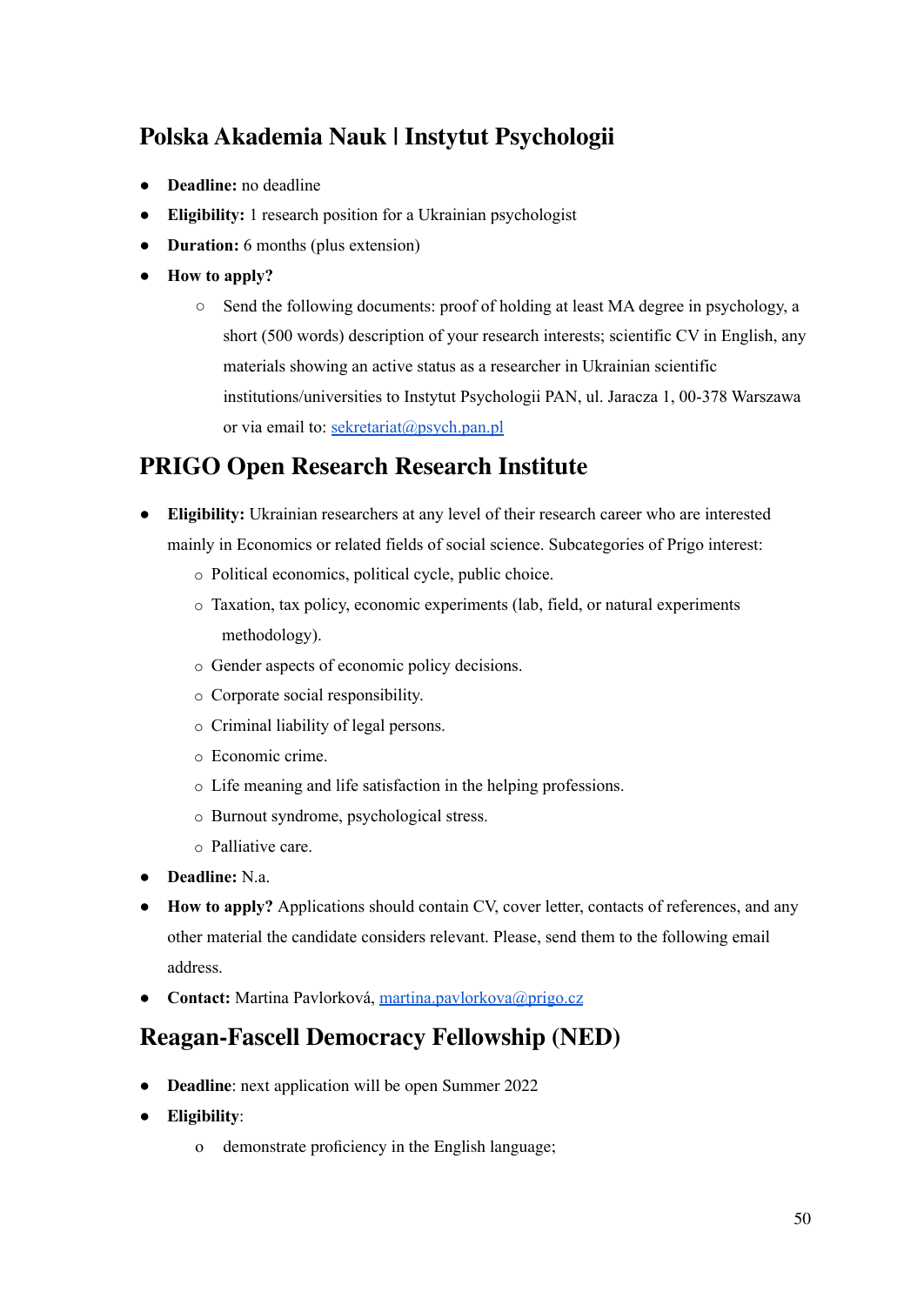- o propose a project focusing on the political, social, economic, legal or cultural aspects of democratic development;
- o be available to work in residence at the International Forum for Democratic Studies in Washington, D.C. during the 5-month fellowship period (October 1–February 28 or March 1–July 31)
- o possess a doctorate at the time of application
- o have a proven record of publications in your own field
- o have developed a detailed research outline for your fellowship project
- **Duration**: 5 months
- **Funding:** 
	- o Each fellow receives a monthly stipend for living expenses, plus basic health insurance and roundtrip travel to and from Washington, D.C., at the beginning and end of the fellowship period.
	- o Fellowship payments are calculated to cover the cost of a short-term, furnished rental apartment, plus "cost of living" for food, local transportation, and other necessities.
	- o Fellows are provided with a fully equipped office, plus a limited budget for long-distance phone calls and professional travel within the United States.
	- o Please note that fellows who wish to bring family members with them to Washington, D.C., will be expected to cover the costs of their dependents' roundtrip travel and stay within the United States.
- **How to apply?** in order to apply first create an account through the <u>[online](https://www.nedfellowships.org/Start/ReaganFascell) portal</u>. Click on the link for detailed instructions. Once you have set up an account, submit following documents in English:
	- Applicant information
	- Project proposal
	- Letter of recommendation
	- Resume/CV and Biography

#### **[Stanford](https://jewishstudies.stanford.edu/) | Taube Center for Jewish Studies**

- **Deadline:** as soon as possible
- **Eligibility**:
	- current graduate student pursuing PhD in Jewish Studies at any Ukrainian University
	- good command of english
- **Duration**: One-year visiting student research fellowship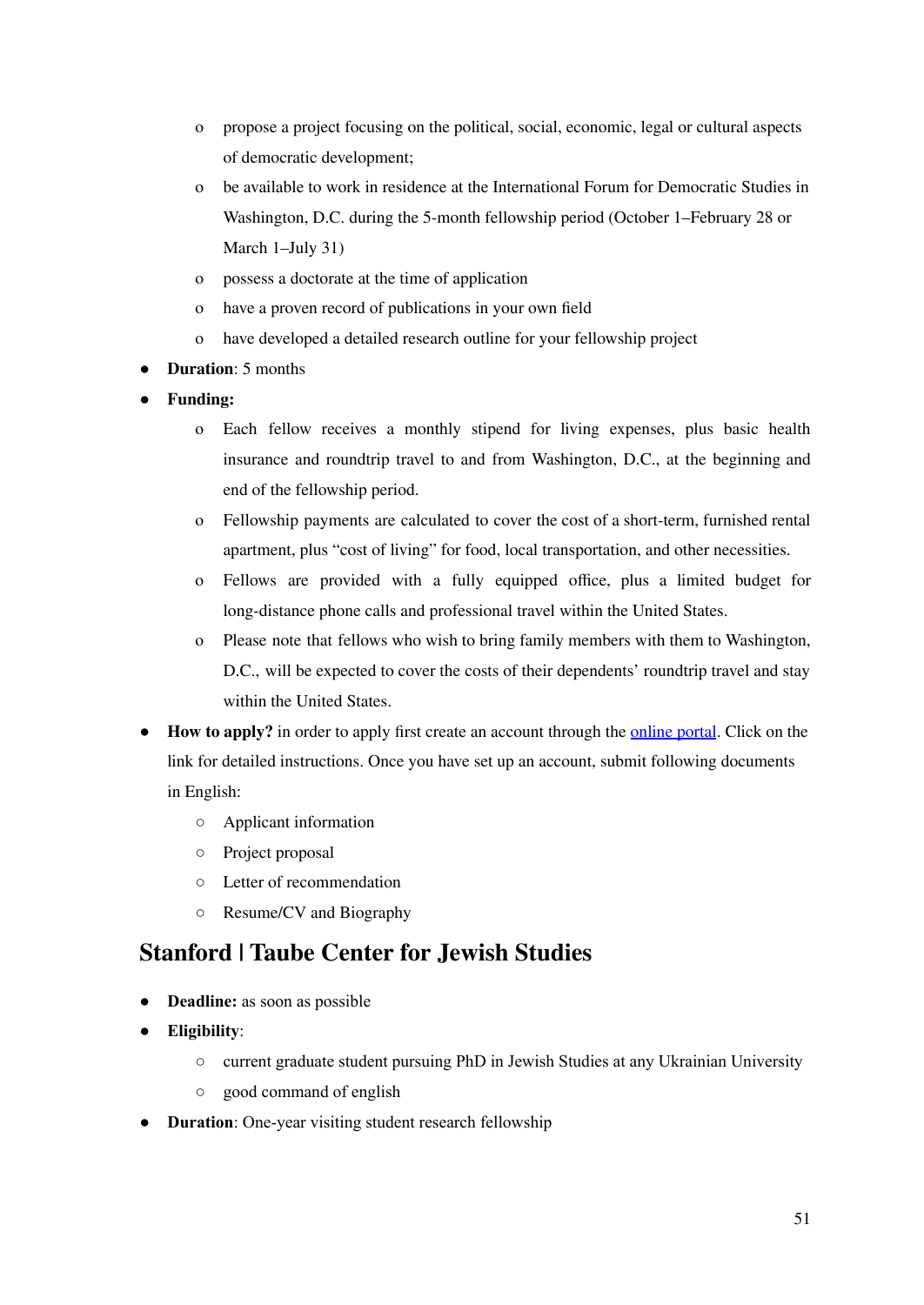- **Funding:** Travel to Stanford, students fees, health insurance, stipend 50,000 USD to cover living expenses
- **How to apply?** Send a CV and 1-page Letter of Interest to Shaina Hammerman [sjhammer@stanford.edu](mailto:sjhammer@stanford.edu)

## **SYKE (Helsinki) – Ukrainian PhD researcher or [postdoctoral](https://haku.valtiolle.fi/Public/Assignment.aspx?guidAssignment=8eb2baf7-cb8d-4db3-9cbf-86201c675c33&language=2) [researcher](https://haku.valtiolle.fi/Public/Assignment.aspx?guidAssignment=8eb2baf7-cb8d-4db3-9cbf-86201c675c33&language=2)**

- **Deadline:** 31 March 2022
- **Eligibility:** Masters degree or a doctoral degree in natural sciences or environmental sciences. The applicants are expected to have (1-4 years) experience as a researcher or an expert in a scientific working community.
- **Duration:** 1 May 2022 to 30 April 2024
- **Salary:** EUR 3590,42 4300,69 / month
- **How to apply:** Either at this [link](https://haku.valtiolle.fi/spa/signin?ReturnUrl=%2Fspa%2Fapplicant%2Fapply%3FguidAssignment%3D8eb2baf7-cb8d-4db3-9cbf-86201c675c33%26frameablegui%3D) or by submitting your application to the address below. The job reference of the role must be cited both in the actual application and on the envelope.
	- Finnish Environment Institute SYKE
	- Latokartanonkaari 11
	- 00790 Helsinki, Finland

The application should include a CV.

● **Contact:** Eeva Primmer, Research Director, +358 2952 51521

#### **The Open University of Israel – Emergency [Scholarships](https://www.openu.ac.il/Lists/MediaServer_Documents/%D7%A7%D7%95%D7%9C%20%D7%A7%D7%95%D7%A8%D7%90%20-%20%D7%9E%D7%9C%D7%92%D7%95%D7%AA%20%D7%97%D7%99%D7%A8%D7%95%D7%9D%20%D7%91%D7%90%D7%95%D7%A7%D7%A8%D7%90%D7%99%D7%A0%D7%99%D7%AA.pdf?fbclid=IwAR0qm4yTV-WhQpxKjbB1diUpGxbb2bsB8JqSLoBCbgyL1MTA1VJxIfnck88) for**

#### **[Post-Doctoral](https://www.openu.ac.il/Lists/MediaServer_Documents/%D7%A7%D7%95%D7%9C%20%D7%A7%D7%95%D7%A8%D7%90%20-%20%D7%9E%D7%9C%D7%92%D7%95%D7%AA%20%D7%97%D7%99%D7%A8%D7%95%D7%9D%20%D7%91%D7%90%D7%95%D7%A7%D7%A8%D7%90%D7%99%D7%A0%D7%99%D7%AA.pdf?fbclid=IwAR0qm4yTV-WhQpxKjbB1diUpGxbb2bsB8JqSLoBCbgyL1MTA1VJxIfnck88) Researchers from Ukraine**

- **Deadline:** 10 April 2022
- **Eligibility:**
	- The candidate must be a Ukrainian citizen
	- The candidate must have a doctorate
	- The candidate must present proof of their academic affiliation to a university or research institute in Ukraine
	- The candidate must be capable of communicating well in English.
- **Funding:** Scholarship of 120,000 NIS for 12 months. For more information, click [here.](https://www.openu.ac.il/Lists/MediaServer_Documents/%D7%A7%D7%95%D7%9C%20%D7%A7%D7%95%D7%A8%D7%90%20-%20%D7%9E%D7%9C%D7%92%D7%95%D7%AA%20%D7%97%D7%99%D7%A8%D7%95%D7%9D%20%D7%91%D7%90%D7%95%D7%A7%D7%A8%D7%90%D7%99%D7%A0%D7%99%D7%AA.pdf?fbclid=IwAR0qm4yTV-WhQpxKjbB1diUpGxbb2bsB8JqSLoBCbgyL1MTA1VJxIfnck88)
- **Duration:** 12 months (no extension possible)
- **How to apply?** The following materials should be submitted
	- A photocopy of an identifying document (such as a passport)
	- A current CV and list of publications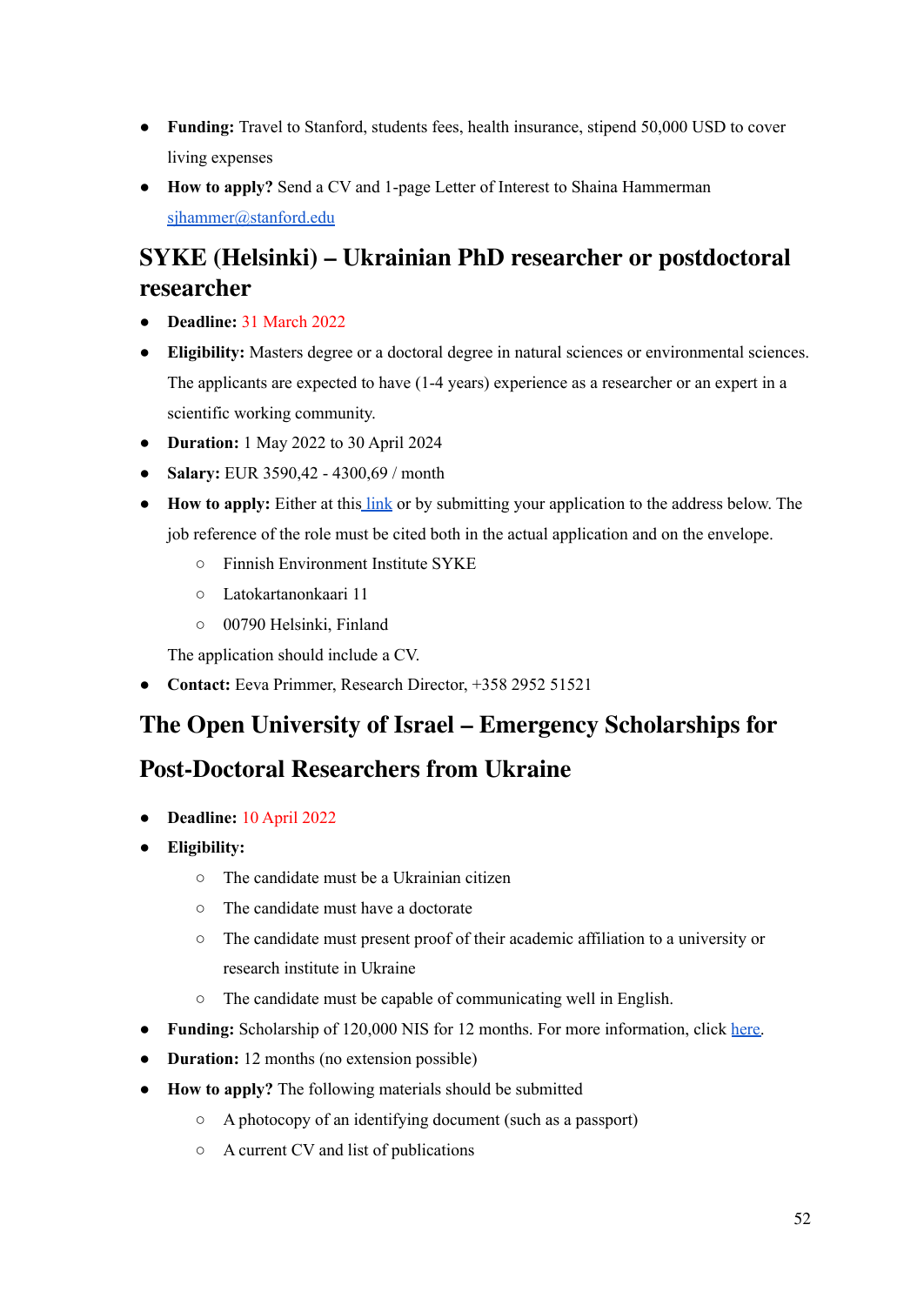- A short letter in English with a description of the candidate's field of research and contact information
- A short description (1-2 pages) of the fellowship program, including the proposed collaborations with the OUI host
- A letter of recommendation from a supervisor or faculty member in the candidate's institution - advantage
- The materials should be sent to the Academic Secretariat of the Open University at [academicsec@openu.ac.il](mailto:academicsec@openu.ac.il)
- For questions please contact Adi Berman at [adibs@openu.ac.il](mailto:adibs@openu.ac.il)

# **The [University](https://cenes.ubc.ca/about/job-opportunities/?fbclid=IwAR2Dw3Kuu4fr9Mbqg_ZW4qc05DRVd1wULMHiv4jyk-KkZdHqjbbTDu3WvEA) of British Columbia**

- **Deadline:** 30 April 2022
- **Eligibility:** Professor for Ukrainian Studies (without review) at the Department of Central, Eastern and Northern European Studies, hold a Ph.D. or equivalent doctoral degree in Slavic Studies or a related field. Fluency in Ukrainian and possibly a further Slavic language is required, in addition to fluency in English. Applicants' primary research focus must be Ukraine and/or the broader region around Ukraine. Approaches from literary studies, cultural studies, film, media, applied linguistics, and the like are welcome. Candidates will have demonstrated potential for peer-reviewed scholarly research, involvement in professional scholarly activity, and successful teaching at various levels.
- **● Duration:** 3 years, starting 1 August 2022
- **● How to apply?** via [application](https://cenes.ubc.ca/wp-content/uploads/sites/25/2022/03/Ukrainian-Studies-3-yr-APWR-Job-Ad.pdf) portal
- **Contact:** Head of the Department, Prof. David Gramling at [david.gramling@ubc.ca](mailto:david.gramling@ubc.ca)

# **The Goldyne Savad Institute of Gene and Cell Therapy – Opportunities for Ukrainian PhD students/Postdocs**

- **Deadline:** n.n.
- **Eligibility:** Postgraduate students, in particular PhD students or postdocs working in the field of liver disease and whose investigations stopped as a result of the war in Ukraine. The team is investigating liver inflammation and cancer, including regulatory roles of microRNAs in these processes. A good grasp of the English language is preferable for communication purposes.
- **Funding:** The team is prepared to offer a stipend, cover travel expenses and whatever is needed to continue studying.
- **How to apply?** please contact Prof. Eithan Galun at [eithang@hadassah.org.il](mailto:eithang@hadassah.org.il)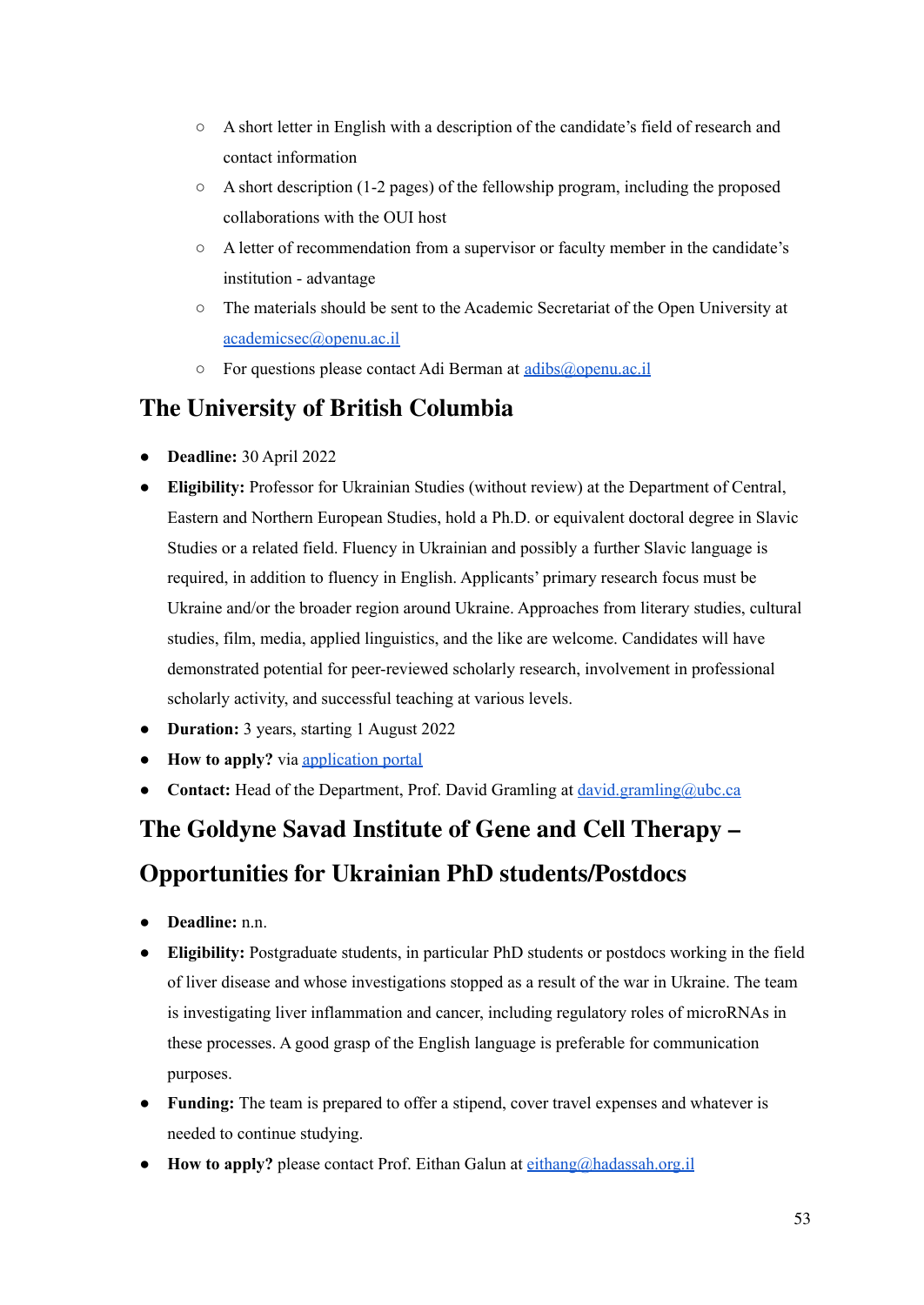## **The NYU Jordan Center for the [Advanced](https://jordanrussiacenter.org/short-term-fellowship-program/) Study of Russia**

- **Deadline:** May 1, 2022
- **Eligibility:** The Short-Term Fellowship Program is geared toward scholars who have earned doctoral degrees or the equivalent. Awardees will be expected to participate in the activities of the Jordan Center and have the opportunity to present their work to colleagues and graduate students.
- **Funding:**
	- o Up to 5000 USD (may be used for travel, housing, and/or daily expenses)
	- o Awardees will be given an NYU affiliation, shared office space, and access to NYU libraries. The Jordan Center does not secure housing.
- [Application](https://jordanrussiacenter.org/short-term-fellowship-program/) guidelines and submission platform

#### **[Universität](https://ntautonomy.univie.ac.at/en/activities/activities/news/news/ukrainian-academics-at-risk-fellowshipsstipendiji-dlja-ukrajinskikh-naukovciv-shcho-znakhodjatsja-u-zoni-r/?tx_news_pi1%5Bcontroller%5D=News&tx_news_pi1%5Baction%5D=detail&cHash=b6c13d17a65880186a509784fc662ed6) Wien | Two Ukrainian Academics at Risk**

#### **[Fellowships](https://ntautonomy.univie.ac.at/en/activities/activities/news/news/ukrainian-academics-at-risk-fellowshipsstipendiji-dlja-ukrajinskikh-naukovciv-shcho-znakhodjatsja-u-zoni-r/?tx_news_pi1%5Bcontroller%5D=News&tx_news_pi1%5Baction%5D=detail&cHash=b6c13d17a65880186a509784fc662ed6)**

- **Eligibility:** For Ukrainian scholars at risk with expertise in non-territorial autonomy or similar topics. Universität Wien, the NTAutonomy project, offers two visiting fellowships.
- **Deadline:** As soon as possible applications will be reviewed on a rolling basis.
- **Funding:** 2000 EUR per month
- **Duration:** now to February 2023. Successful applicants may start immediately.
- **How to apply:** Please send your CV, a one-page research statement and a cover letter to [ntautonomy.iog@univie.ac.at](mailto:ntautonomy.iog@univie.ac.at).
- **Contact:** [ntautonomy.iog@univie.ac.at](mailto:ntautonomy.iog@univie.ac.at)

# **University of Vienna – Visiting fellowships for Ukrainian refugee philosophers, historians of science or sociologists of knowledge**

- **Deadline:** n.n. Fellowships are available immediately.
- **Eligibility:** Applicants must be PhD students or professional philosophers.
- **Duration:** 3 to 6 months
- **Funding:** The monthly salary is 2000 EUR brutto, about 1700 EUR netto (regardless of qualifications). This is enough to rent a room or small flat, and cover the basic costs of living. You will also have access to shared office facilities, to the library, and to computing facilities. And we give you support in integrating into life here. Unfortunately, we do not have the funds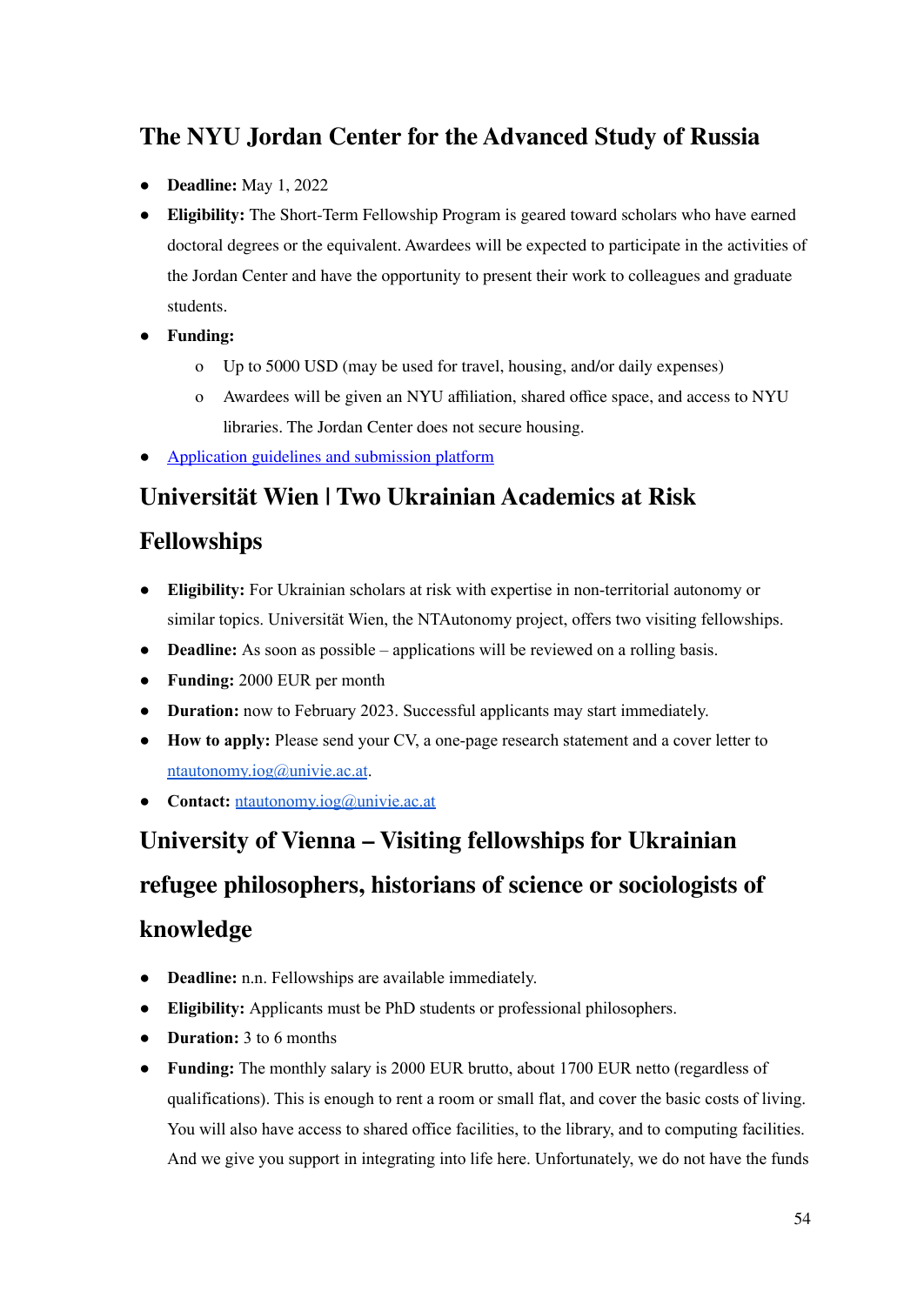for relocation (but at the moment Ukrainian refugees can take trains for free in Germany and Austria.) Under special circumstances (if you come with children, e.g.) the salary can be increased. But this would have to be negotiated ahead of time.

- **How to apply?**
	- some documentation that you are a recent refugee from Ukraine
	- some documentation of academic degrees
	- a CV with list of publications(PhD students need not have the latter)
	- a 1-page sketch of a project to be undertaken during the time here.
	- $\circ$  Please send these materials to: [martin.kusch@univie.ac.at](mailto:martin.kusch@univie.ac.at)

#### **[University](https://www.ualberta.ca/canadian-institute-of-ukrainian-studies/news-and-events/news-at-the-cius/2022/february/bukowsky-research-grant-for-the-study-of-sustainable-development.html?fbclid=IwAR0GZzm-Twh112KmDM6RAE9qvCkA7mtQa3hOuLTmKEic3QLneyL8stkGluU) of Alberta – Bukowsky Research Grant**

- **Deadline:** 31 March 2022
- **Eligibility:** The Canadian Institute of Ukrainian Studies invites applications for the inaugural Bukowsky Research Grant in support of research that addresses key principles of sustainable development in Ukraine. Priority will be given to scholars and graduate-level students whose work is dedicated to developing a better understanding of critical scientific and social issues in sustainable development in Ukraine. Applicants from any country may apply.
- **Funding:** C\$2,000; two grants are available
- **How to apply:** Applications within appropriate disciplines (e.g., in the social, natural, engineering, or health sciences) should include a description (in English, French, or Ukrainian) of the project (up to 750 words) and a CV (containing weblinks to any publications or research outcomes). Two letters of reference from scholars who know the work of the applicant and are specialists in the relevant area should be sent to [ciusappl@ualberta.ca.](mailto:ciusappl@ualberta.ca)
- **Contact**: [ciusappl@ualberta.ca](mailto:ciusappl@ualberta.ca)

# **University of Hradec Kralove, Faculty of [informatics](https://www.researchjobs.cz/job/academic-and-research-positions-for-ukrainian-colleagues-statistic-and-math-database-systems-sw-engineering-ai-programming-principles-and-architecture-of-computers-recreology-and-touris/) and [management](https://www.researchjobs.cz/job/academic-and-research-positions-for-ukrainian-colleagues-statistic-and-math-database-systems-sw-engineering-ai-programming-principles-and-architecture-of-computers-recreology-and-touris/)**

- University of Hradec Kralove, Faculty of informatics and management offers academic  $\&$ research positions for Ukrainian colleagues escaping from war for the following areas: Statistics & Math, Database systems, SW engineering, AI Programming, Principles and architecture of computers, Recreology and Tourism management, Geography, Management, Economics and Finance
- **Eligibility:** Suitable for scholars who are fluent in English, have completed doctoral study, and have demonstrable relevant publishing activity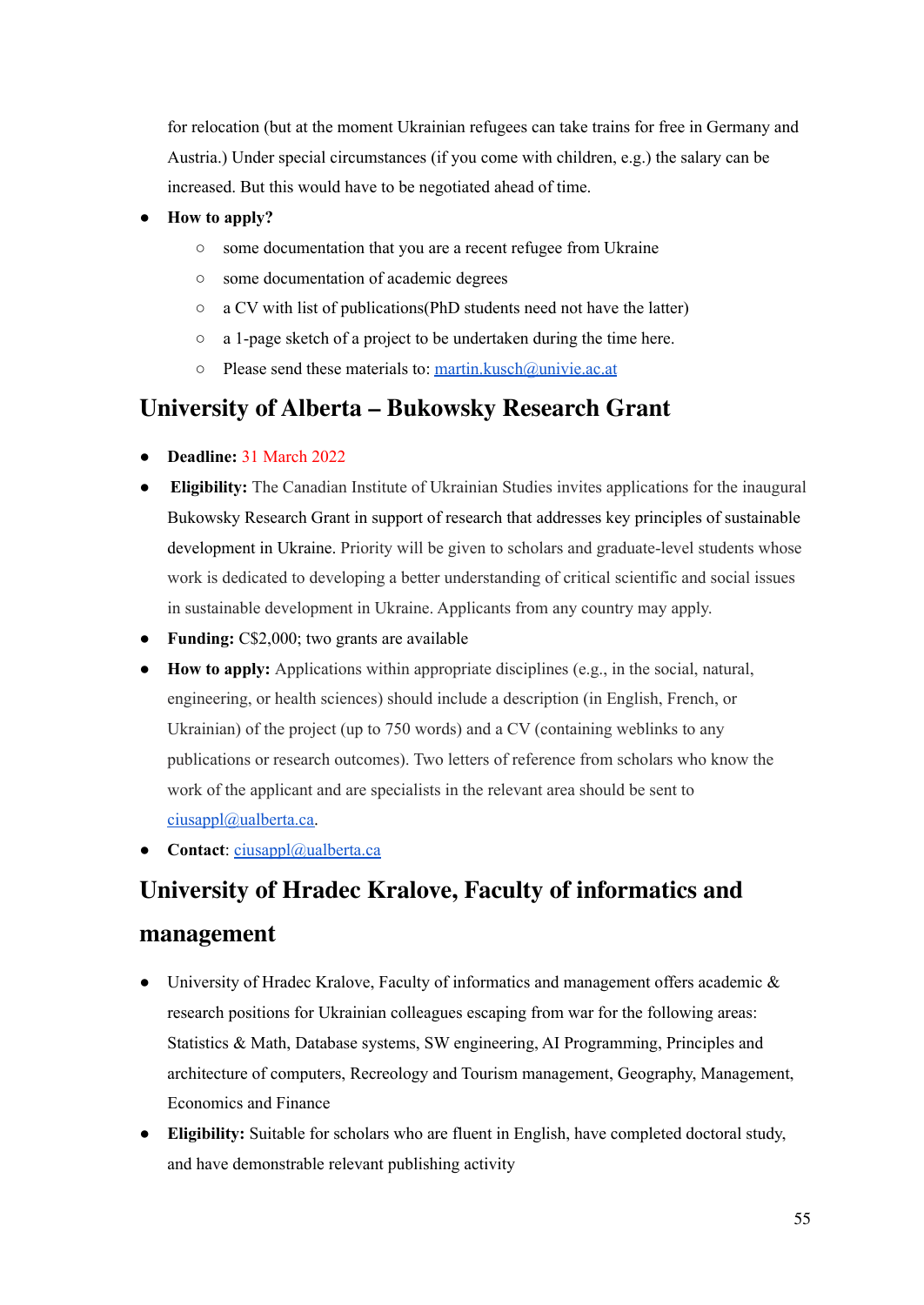- **Deadline:** N.a.
- **Contact:** Mgr. Katerina Barina Vyletalova (HR manager), [katerina.vyletalova@uhk.cz,](mailto:katerina.vyletalova@uhk.cz) phone: **+**420 774 566 527. Faculty [website](https://www.uhk.cz/en/faculty-of-informatics-and-management/about-faculty)

## **[University](https://www.law.miami.edu/news/2022/march/university-miami-school-law-announces-full-scholarship-graduates-ukrainian-law?fbclid=IwAR0rQxIhcyGjG-7h_sM9-s0v7Zv4DhngpnrzOagLyyo7WuABknRS8e4ETFQ) of Miami | School of Law**

- **Deadline:** May 1st 2020
- **Eligibility:** to one graduate student in law, seeking to complete an LL.M.
- **Duration:** Academic year 2022-23
- **Funding:** full-tuition scholarship worth (55,850.00 USD)
- **How to apply?** via the online [application](https://lawapps.law.miami.edu/ellm/login.aspx) system

#### **[University](https://ipw.unisg.ch/en/comparative-politics/open-positions) of St. Gallen | Institute of Political Science**

- **Deadline:** Applications are accepted on a rolling basis until position is filled
- **Eligibility:**
	- Master's degree in political science or in a related social science discipline
	- Motivation to pursue an academic career and interest in theory-driven empirical research
	- Solid training in quantitative research methods and statistical packages
	- Fluency in English, German and/or French
- **Duration:** 3 years
- **Funding:** 42,000 CHF in the first year
- **How to apply?**
	- include a motivation letter, a CV, one significant writing sample (e.g., MA/term paper), documentation (university degree), and the contact details of two academic references
	- interviews via the phone or online if the circumstances permit are planned
	- $\circ$  send your application and questions you may have to  $\frac{1}{\text{pw}(a)}$  unisg.ch

## **[Weizmann](https://www.weizmann.ac.il/feinberg/supported-visiting-students-and-postdocs-program-ukrainians?fbclid=IwAR008_F6HUBUoDiOcBjMxi-nldJBcmJCHK9-9kkQjXSbEbG_CSDUCtjfH0Y) Institute of Science | Feinberg Graduate School**

- **Deadline:** no deadline
- **Eligibility:** advanced undergraduate, graduate students, and postdoctoral researchers from Life Sciences, Mathematics & Computer Science, Chemistry, Physics, and Science Teaching
- **Application requirements:**
	- **CV**: Your CV should include information about prior experience with experimental or theoretical research, where relevant.
	- **Copy of your passport** (i.e., copy of the page that displays your details and photo).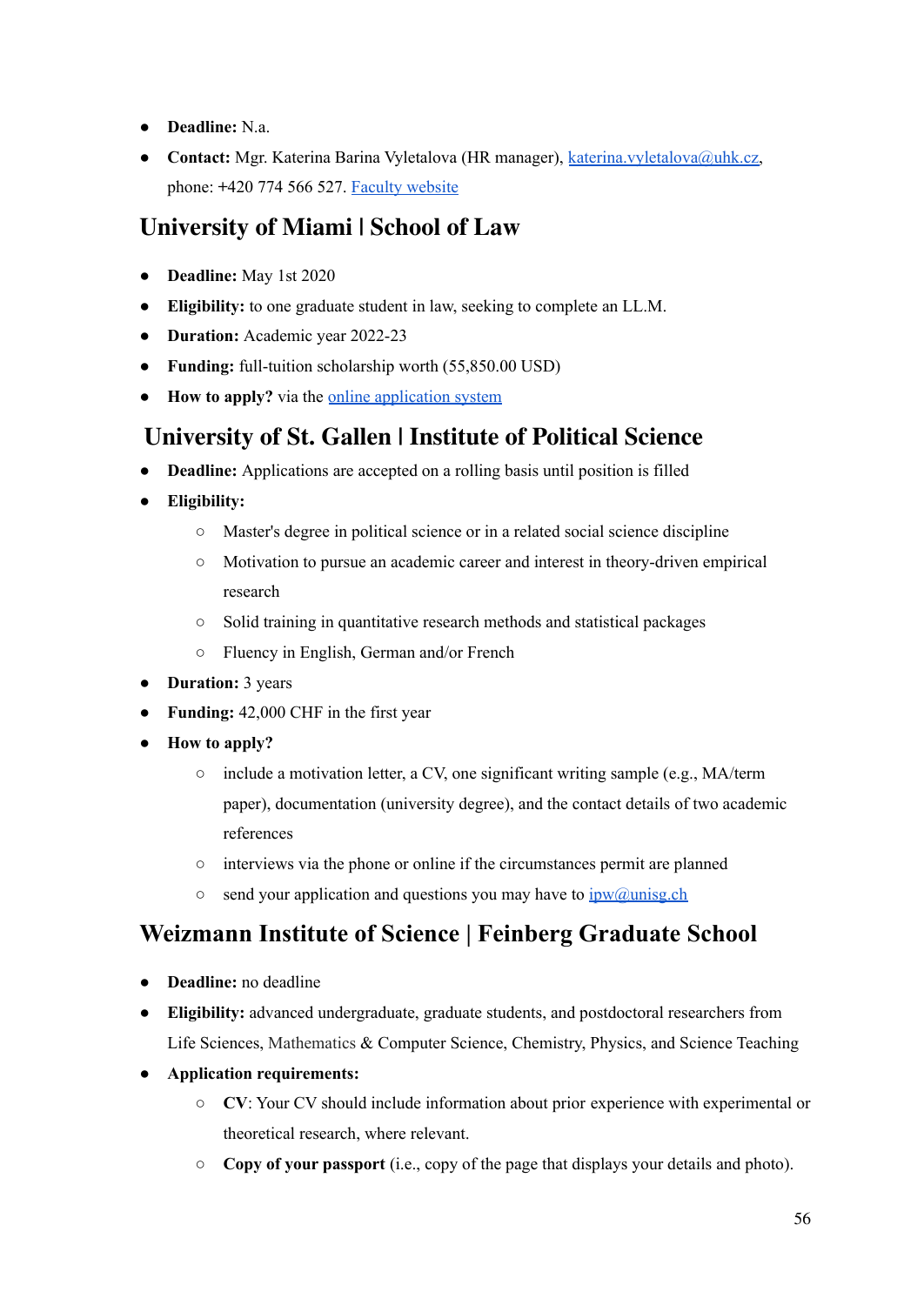- **Transcript** (with your university's logo): You should submit an official transcript signed by the appropriate authority at your university.
- Up to **one page of a personal note** about yourself and your academic aspirations and scientific interests.
- plus an extra table from the website
- **Funding**: monthly support of 5000 NIS for up to six months + accommodations + airfare.

#### **[Wissenschaftskolleg](https://www.wiko-berlin.de/fellow-werden/fellowships/individuelle-fellowships) zu Berlin**

- **● Deadline:** no deadline
- **● Eligibility:**
	- **o** Both senior and junior academics and scientists can apply. Junior candidates should hold a PhD and have published one monograph at the minimum (in the Humanities) or several articles in renowned journals (in the Social Sciences and Natural Sciences)
	- **o** Good passive knowledge of the English language
	- **o** Candidates should be prepared to live and work in residency (Campus des Wissenschaftskolleges im Grunewald).
- **● Application requirements:**
	- o CV, including a list of publications
	- o 1 or 2 recent articles (in German, English or French)
	- o Project description (3 to 5 pages)
- [Application](https://application.wiko-berlin.de/) platform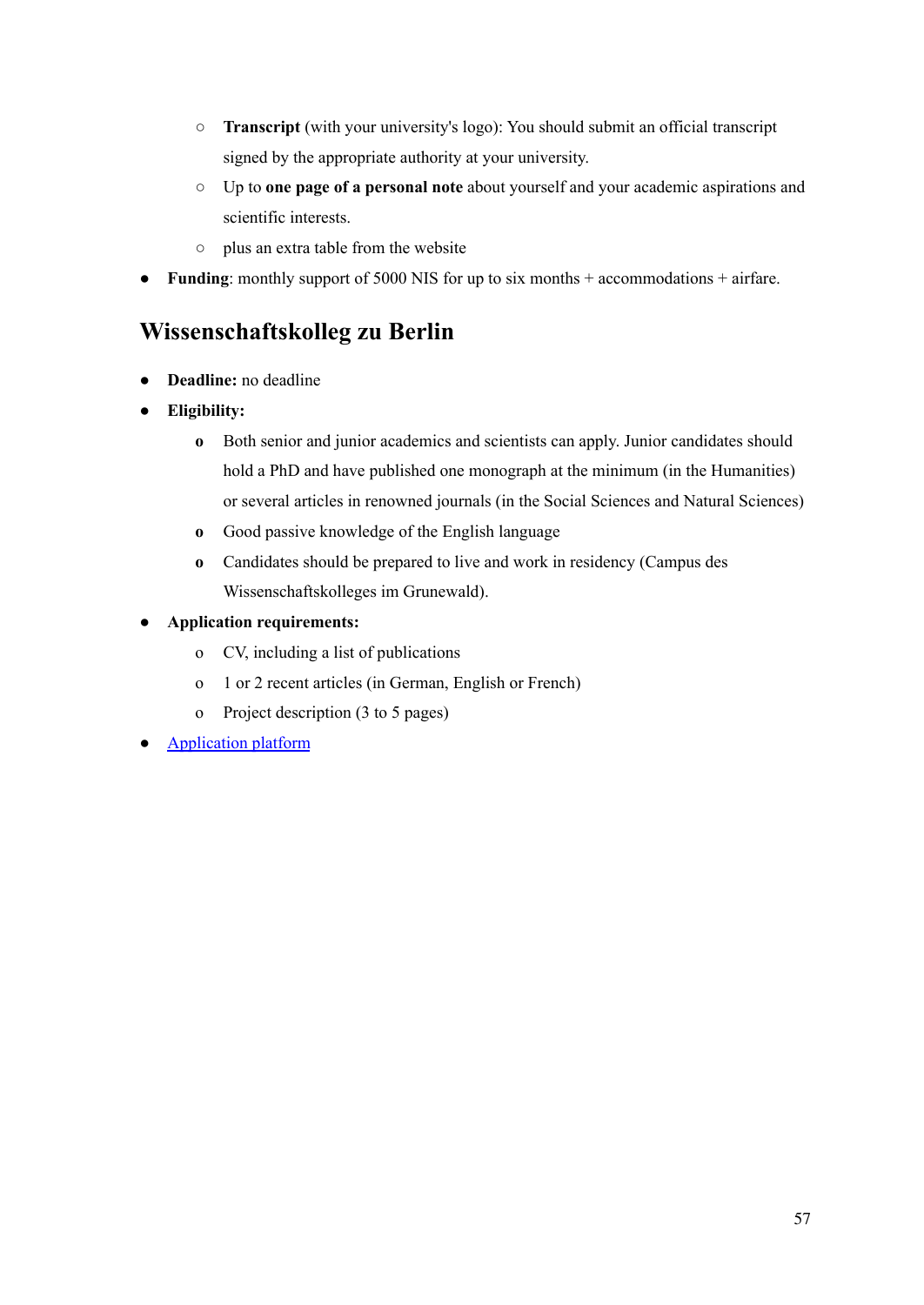# VII NON-RESIDENTIAL OR REMOTE SUPPORT FOR SCHOLARS IN UKRAINE

#### **AAJR Fordham [Fellowship](https://apply.interfolio.com/104252) in Jewish Studies**

- **Deadline:** reviews begin on 14 April and continue as long as funding is available
- **Eligibility:** scholars in Jewish Studies from any area of research
- **Funding:** \$5000,00 USD, remote access to resources and networking opportunities
- **How to apply?** via the [application](https://account.interfolio.com/login?apply=104252) form

#### **New University of Exile [Consortium](https://newuniversityinexileconsortium.org/programs/programs/)**

● New University in Exile Consortium programs are meant to instill a sense of belonging to an intellectual community and to decrease the sense of isolation and dislocation which exiled scholars suffer. This initiative provides opportunities for our scholars to connect, and engage with each other and the global academic community. For examples, click [here.](https://newuniversityinexileconsortium.org/programs/programs/) They also offer professional and publishing support as well as assistance in finding ways for scholars to move beyond time-limited fellowships. They support scholars at risk from Ukraine and can help with contacts and opportunities in New York. You can contact the initiative [here](https://newuniversityinexileconsortium.org/contact/).

#### **[Non-Residential](https://www.iwm.at/news/new-non-residential-fellowships-to-support-ukrainian-scholars?fbclid=IwAR2kvSk1VeR8Cu92Cfd2sEszC7z4TOS-wnw2wX93_9euB0lqW7d3BJaH85s) Documenting Ukraine Fellowships**

- **Deadline:** the application period is open immediately and applications will be evaluated on a rolling basis.
- **Eligibility:** Non-residential fellowships are offered to Ukrainian scholars, journalists, cultural figures, and public intellectuals who are documenting the war and its consequences. The fellowships can be used to support existing initiatives as well as new projects developed in response to the war. Proposed projects might focus on establishing and preserving a factual record, through reporting, gathering published source materials, or collecting oral testimony; or on bringing meaning to events through artistic interpretation and intellectual reflection.
- **Funding:** one-time stipend of 5000 EUR.
- **How to apply?** Please send a brief (1 paragraph) description of your intended activities, as well as the name and contact details of one person who can comment on your work, to  $ukraine@ium.at$  with the subject "Documenting Ukraine"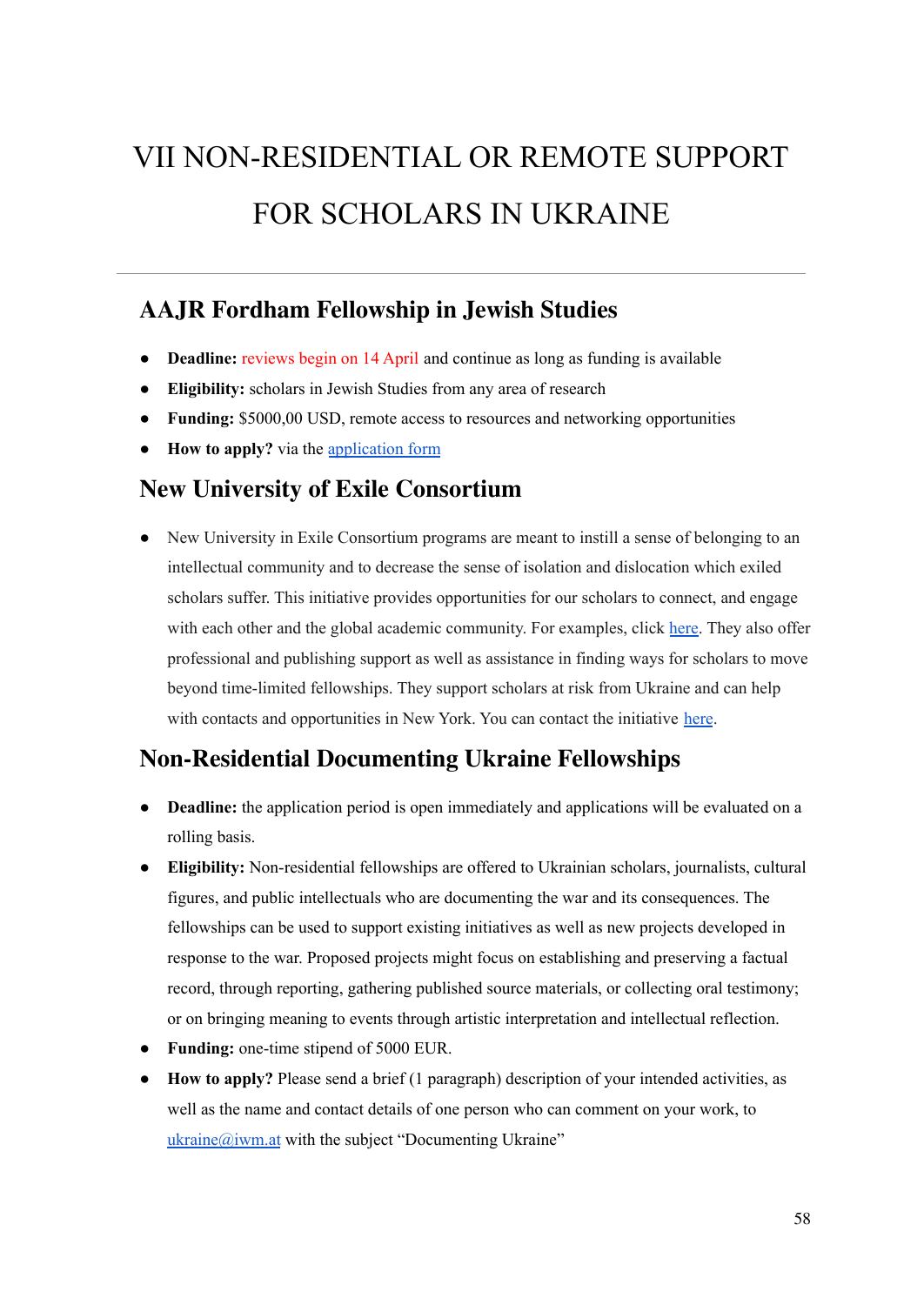# **[Non-Residential](https://www.iwm.at/news/new-non-residential-fellowships-to-support-ukrainian-scholars?fbclid=IwAR2kvSk1VeR8Cu92Cfd2sEszC7z4TOS-wnw2wX93_9euB0lqW7d3BJaH85s) Solidarity Fellowships from the IWM and [HURI](https://www.iwm.at/news/new-non-residential-fellowships-to-support-ukrainian-scholars?fbclid=IwAR2kvSk1VeR8Cu92Cfd2sEszC7z4TOS-wnw2wX93_9euB0lqW7d3BJaH85s)**

- **Deadline:** the application period is open immediately and applications will be evaluated on a rolling basis.
- **Eligibility:** The fellowships are open to
	- $\circ$  Ukrainian scholars in the humanities and social sciences who hold a PhD or its equivalent at the time of the application.
	- Ukrainian writers, artists, and public intellectuals whose work contributes to deeper international understanding of Ukrainian society.
	- Preference will be given to applicants who intend to remain or must remain in Ukraine for legal, professional, or personal reasons.
- **Funding:** one-time stipend of 5000 EUR to support recipients' intellectual activities. HURI und IWM will jointly award 17 fellowships.
- **How to apply?** Please submit a CV and brief letter of motivation (max. 1 page), including a short description of your current project to *[ukraine@iwm.at](mailto:ukraine@iwm.at)* with the subject "IWM/HURI fellowship".

## **The New School | Library Access [Initiativ](https://www.facebook.com/photo/?fbid=3352990981604638&set=a.1522281464675608)e**

- **Eligibility:** holding a Ph.D. or be in the last year of Ph.D. with no access to research resources due to armed conflict
- **Funding:** remote access to research library resources is provided
- **How to apply?** send an email to Arien Mack, Director of the New University in Exile Consortium, [uieconsortium@newschool.edu,](mailto:uieconsortium@newschool.edu) providing name, contact information, CV, brief description about your situation (250 words), brief description of your research and how you will use the library (250 words)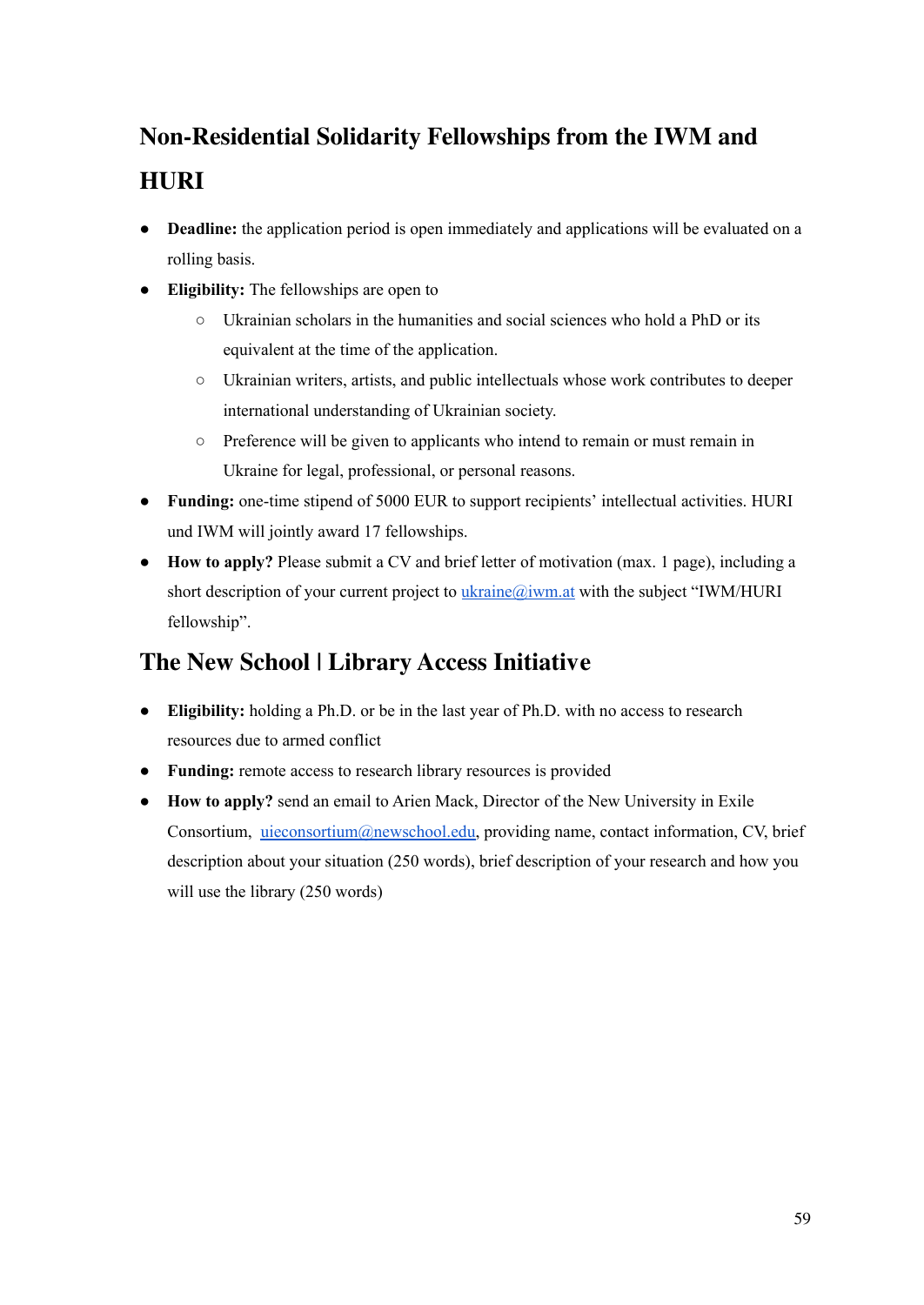# VIII SCHOLARSHIPS AND FUNDING OPPORTUNITIES FOR UKRAINIAN STUDENTS

# **Aalto University – Study rights and [scholarships](https://www.aalto.fi/en/news-and-events/aalto-university-offers-study-rights-without-fees-and-with-scholarships-to-ukraines) for Ukrainian [students](https://www.aalto.fi/en/news-and-events/aalto-university-offers-study-rights-without-fees-and-with-scholarships-to-ukraines)**

- **Deadline:** 5 April 2022 (15.00 hrs., Finnish time)
- **Eligibility:** Students with a valid right to study towards a degree at a Ukrainian university and who either have Ukrainian citizenship or have been granted asylum by Ukraine, and whose studies have been interrupted by the war.
- **Funding:** 20 students will be offered a non-degree study right with a scholarship of 800 EUR per month for living expenses. In addition, the student receiving the scholarship will receive a moving grant of 400 EUR at the start of studies.
- **How to apply?** The following documents are requested:
	- Copy of degree certificate and/or transcript of records OR a free format description of studies
	- A copy, photo or a screenshot of the applicant's passport
	- A preliminary study plan. For more information, click [here](https://courses.aalto.fi/s/?language=en_US).
	- Other documents, such as a language test certificate.
	- Link to online [application](https://link.webropolsurveys.com/Participation/Public/2621c6b8-416f-463b-bb2f-7c84733a09f1?displayId=Fin2506514) form.
	- For questions, please contact [ukraine-students@aalto.fi](mailto:ukraine-students@aalto.fi)

#### **Bar-Ilan [University](https://www.biu.ac.il/en/article/10922) – Study places**

- **Eligibility:** students are invited to study in any english-degree course
- **Contact:** Bar-Ilan University's International School at [intl.info@biu.ac.il](mailto:intl.info@biu.ac.il)

# **Bar-Ilan [University](https://www.haimcohenlab.com/) – Haim Cohen's lab of molecular**

#### **mechanism of aging [\(opportunities](https://www.haimcohenlab.com/) for students)**

- **Deadline:** no deadline
- **Eligibility:** Students from Life-science, Neuroscience and Bioinformatics, interested in research in the field of genetics, epigenetics, metabolism, proteomics and everything in between are welcome to apply. More information about the lab can be found [here.](https://www.haimcohenlab.com/)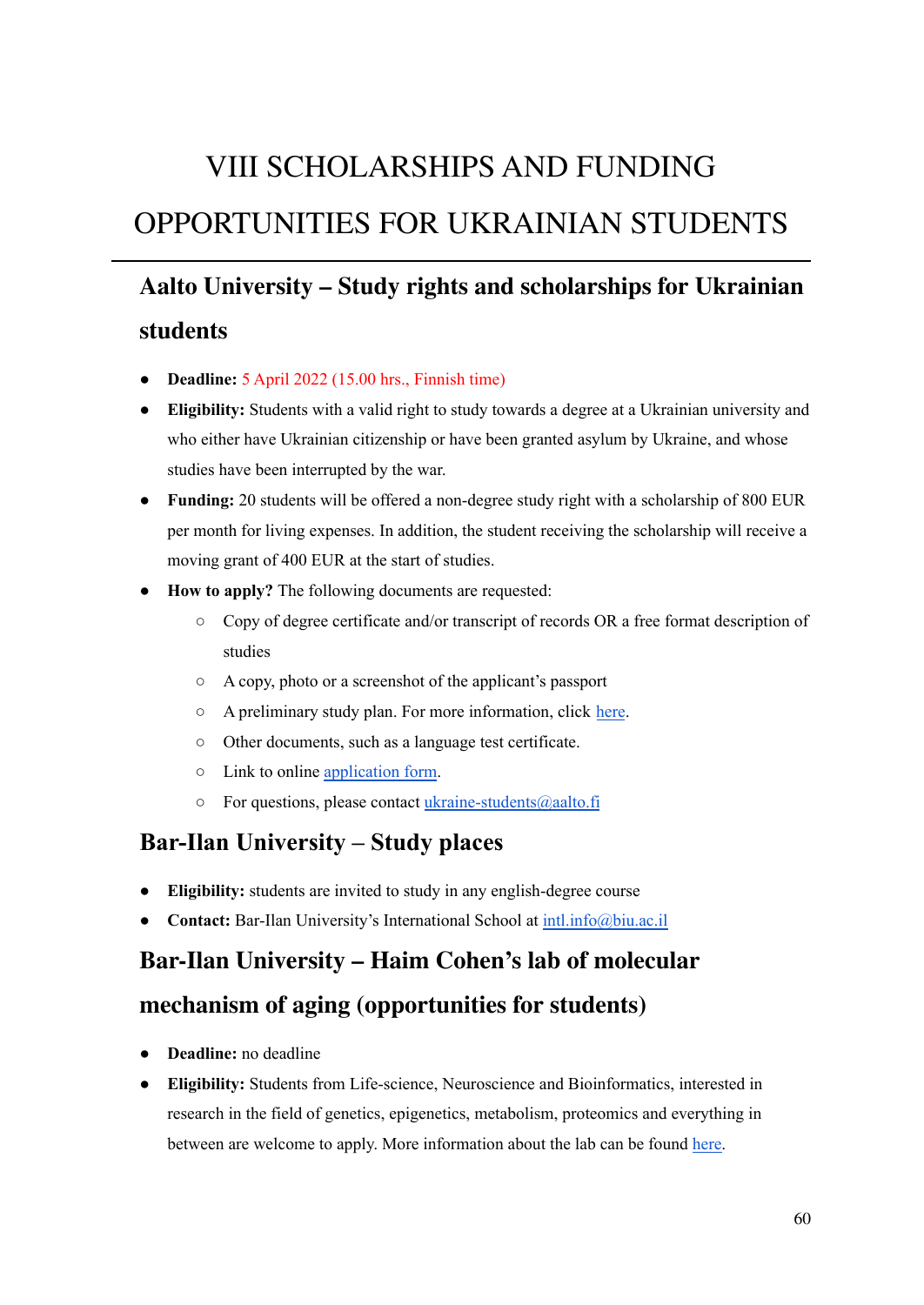- **Funding:** help with student visa, monthly support, and accommodation, if needed.
- **How to apply?** Send an email to [haim.cohen@biu.ac.il](mailto:haim.cohen@biu.ac.il) with the following documents:
	- 1. CV: Your CV should include relevant information regarding previous research experience
	- 2. Copy of your passport.
	- 3. An official transcript signed by the appropriate authority at your university.
	- 4. One page of a personal note about yourself and your scientific interests.
	- Requests that include partial details will be considered as well. Please fill in the attached table:
	- Personal information
	- 1. Last name:
	- 2. First name:
	- 3. Passport number:
	- 4. Gender:
	- 5. Citizenship:
	- 6. Country of birth:
	- 7. Marital status (Single/Married/Number of kids):
	- Contact information
	- 1. Personal email:
	- 2. Mobile Phone:
	- Academic information
	- 1. Full name of your current university:
	- 2. Current position (BSc, MSc, PhD, Postdoc)
	- 3. Start date of current position:
	- 4. Expected completion date of your current program:
	- 5. Current year in your current program:

#### **[Ben-Gurion-University](https://in.bgu.ac.il/en/pages/default.aspx) of the Negrev**

- **Deadline:** No deadline
- **Eligibility:** for students from UA for a study semester or research internship at a lab
- **How to apply?** Fill in the [application](https://www.tfaforms.com/399172) form
- **● Contact:** [oiaa@bgu.ac.il](mailto:oiaa@bgu.ac.il)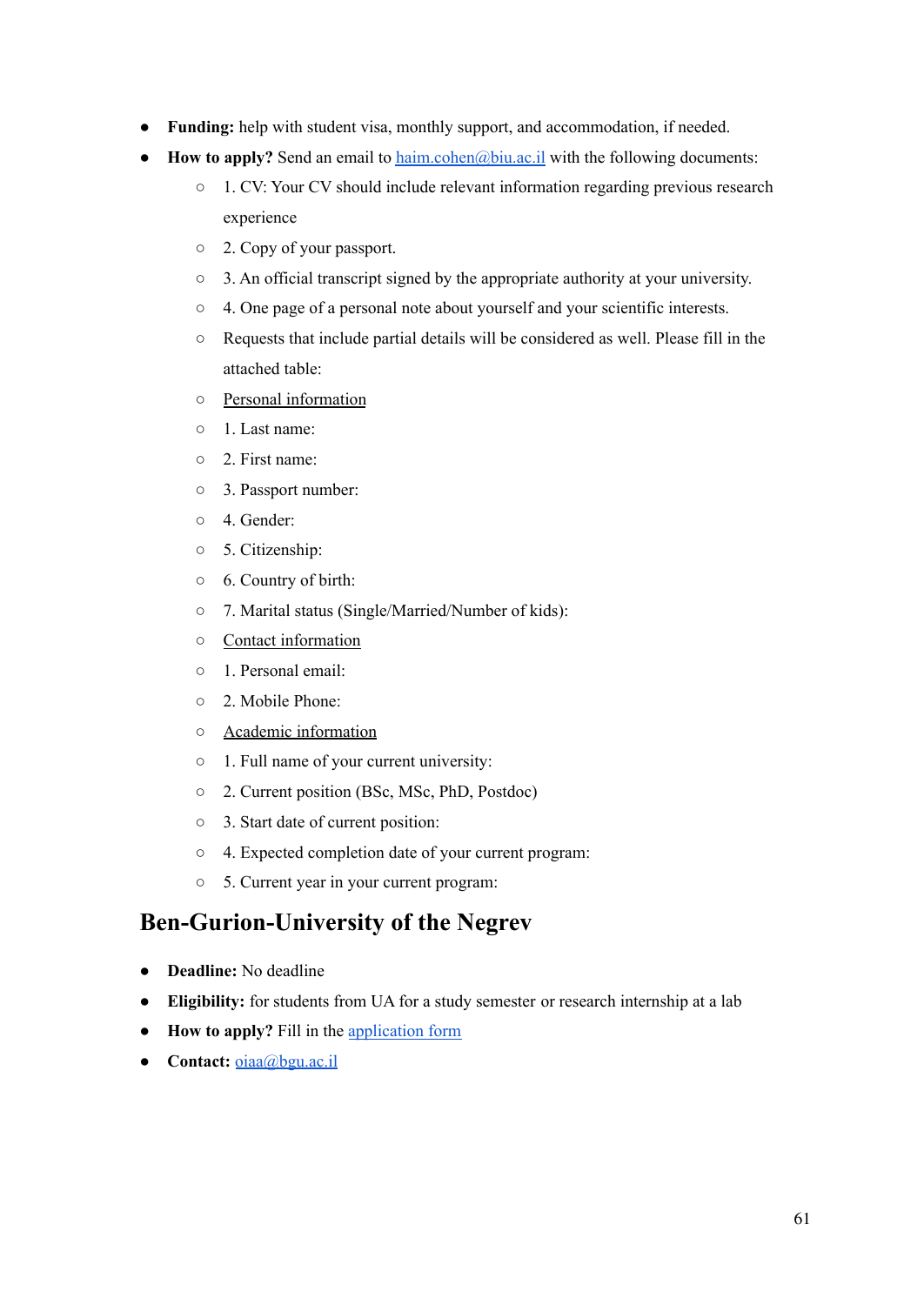# **Central European [University](https://www.ceu.edu/non-degree/Ukrainian-students) – Support to Refugee Students from [Ukraine](https://www.ceu.edu/non-degree/Ukrainian-students)**

- **Deadline:** n.a.
- **Eligibility:** CEU invites students whose studies in the academic fields represented at CEU (social sciences, humanities, legal studies, economics and business, environmental sciences and policy) have been interrupted by the war. CEU offers studies at two sites:
	- **Vienna:** Interested students from Ukraine may register to attend (onsite or online) courses offered on the CEU Vienna campus in the Spring Term (AY 2021-22) for credits. All courses are taught in English.
	- **Budapest:** the Budapest campus welcomes refugee students from Ukraine residing in Budapest:
		- (a) to access the credited courses delivered in Vienna remotely (online), from an intelligent classroom on CEU premises;
		- (b) to attend short informal (non-credited) courses in hybrid mode (up to 4 weeks; joining individual sessions is possible, too) to help refugee students put their ongoing research projects in broad transnational interpretative frameworks;
		- (c) to seek mentoring and academic advising in hybrid mode in CEU's academic fields, generally and/or with a specific focus on participants' ongoing but interrupted thesis projects;
		- (d) the Vera and Donald Blinken Open Society Archives (OSA [https://www.osaarchivum.org/\)](https://www.osaarchivum.org/) offers a few archival internships to refugee students with an interest in recent history; Students will receive access to the CEU Library in Budapest: <https://library.ceu.edu/>.

Participation is free of charge. The language of communication is English, in a few cases other languages may be possible.

- **Duration:** Spring Term 2022
- **Fees:** waived
- **How to apply:** For the admission process, contact Zsuzsanna Bukta, Admissions Coordinator.
- **Contact:** Zsuzsanna Bukta, Admissions Coordinator: Phone: (+36-1) 327 3068, Email: [BuktaZs@ceu.edu](mailto:BuktaZs@ceu.edu). Information on courses and their ECTS value is available here: <https://courses.ceu.edu/search/course>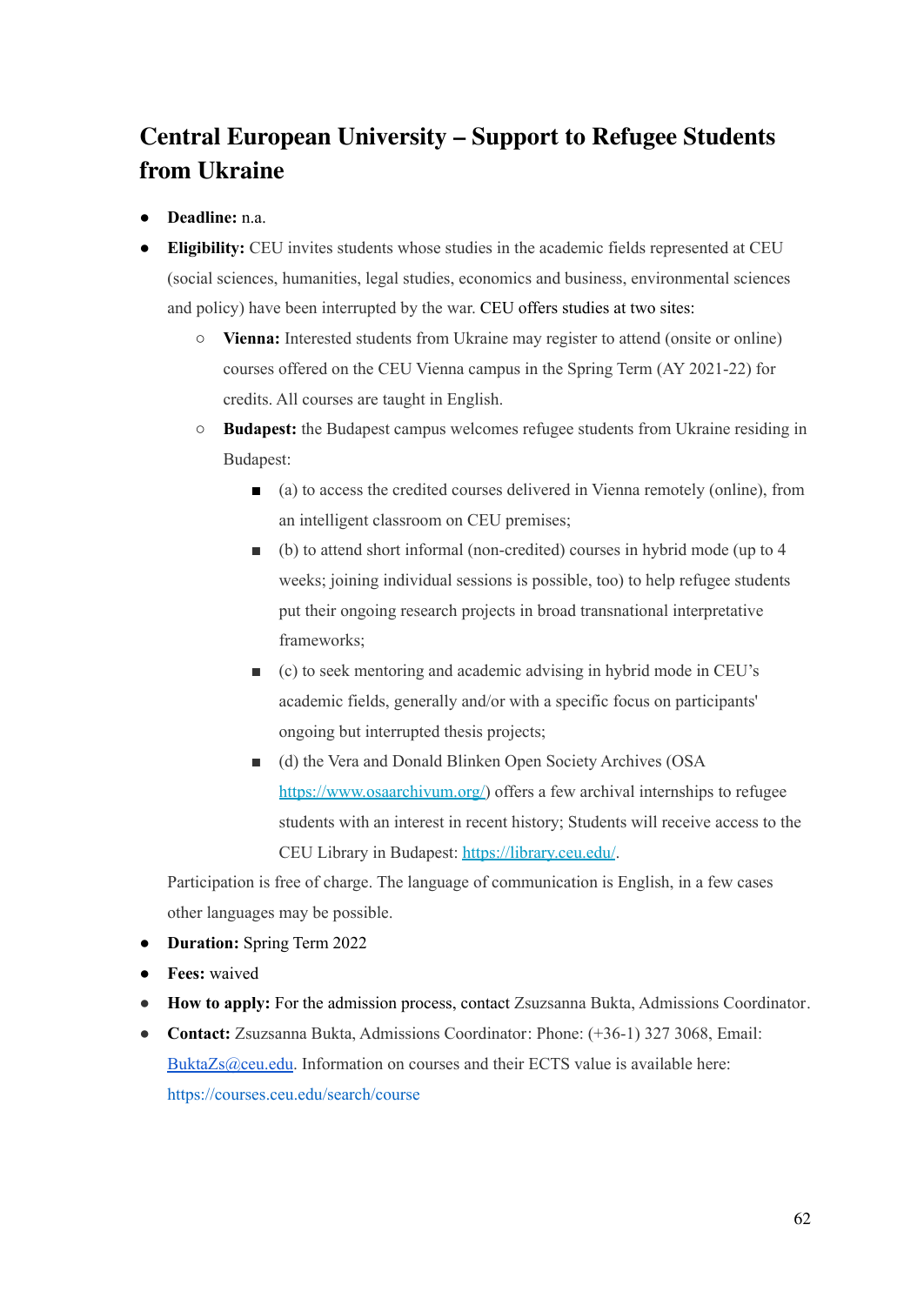## **Columbia University [Scholarship](https://globalcenters.columbia.edu/CUSDS) for Displaced Students**

- **Deadline:** Now open. Check the [website](https://cusds.globalcenters.columbia.edu) for details.
- **Eligibility:** Displaced students from anywhere in the world who are unable to complete their higher education. Applicants have to have refugee status living anywhere in the world; have received US asylum or submitted a US asylum application; are in the US under Temporary Protected Status; are Internally Displaced Persons. US permanent residents (green card holders, citizens, etc.) are not eligible for the scholarship. There are no age restrictions.
- **Funding:** Depending on the school and degree program, the scholarship may cover up to full tuition, plus the student's housing and living expenses. For more information see [here.](https://globalcenters.columbia.edu/CUSDS)
- **How to apply?** For details and the application form visit this [webpage](https://cusds.globalcenters.columbia.edu).

#### **ENRS – Two paid [internships](https://enrs.eu/news/two-paid-internships-for-ukrainian-students) for Ukrainian students (History)**

- **Deadline:** extended deadline: 4 April 2022
- **Eligibility:** To paid internships for Ukrainian students currently residing in Poland. Students with a passion for history and interest in an international environment can apply. More detailed requirements can be found [here](https://enrs.eu/news/two-paid-internships-for-ukrainian-students).
- **Duration:** Internships will last 4 months and may start in April or May 2022 (part-time or full-time)
- **Funding:** Remuneration on the basis of a mandate contract. The amount will depend on the individually agreed time of engagement (part- or full-time); employment experience in an international multilingual environment; possibility of participating in interesting projects; skills development; references.
- **How to apply?** For a full overview of the internship look [here](https://enrs.eu/uploads/media/6220a6545c0e5-2022-enrs-internship-offer-2.pdf). To apply, send a CV with a motivation letter to [office@enrs.eu](mailto:office@enrs.eu)

#### **[Helmholtz-Zentrum](https://www.hzdr.de/db/!BewUkraine?fbclid=IwAR1UfNnJgx2KGivud00P_UjR96fKCGfkuXjMYpmXD-dauZH-2LYnQA1X-j4) Dresden Rossendorf**

- **Deadline:** on rolling basis
- **Eligibility:** Students, PhD researchers and Post-Docs in the fields of energy, health, matter
- **How to apply?** Fill in the [form](https://www.hzdr.de/db/!BewUkraine?fbclid=IwAR1UfNnJgx2KGivud00P_UjR96fKCGfkuXjMYpmXD-dauZH-2LYnQA1X-j4) (in GER)

#### **Helsinki University – Study places for Ukrainian students**

● University students who escape from Ukraine in the middle of their studies are welcome at Helsinki University to continue their studies. No entrance exam, no fees. Please contact Minna [Huotilainen](https://researchportal.helsinki.fi/en/persons/minna-huotilainen) at [minna.huotilainen@helsinki.fi](mailto:minna.huotilainen@helsinki.fi)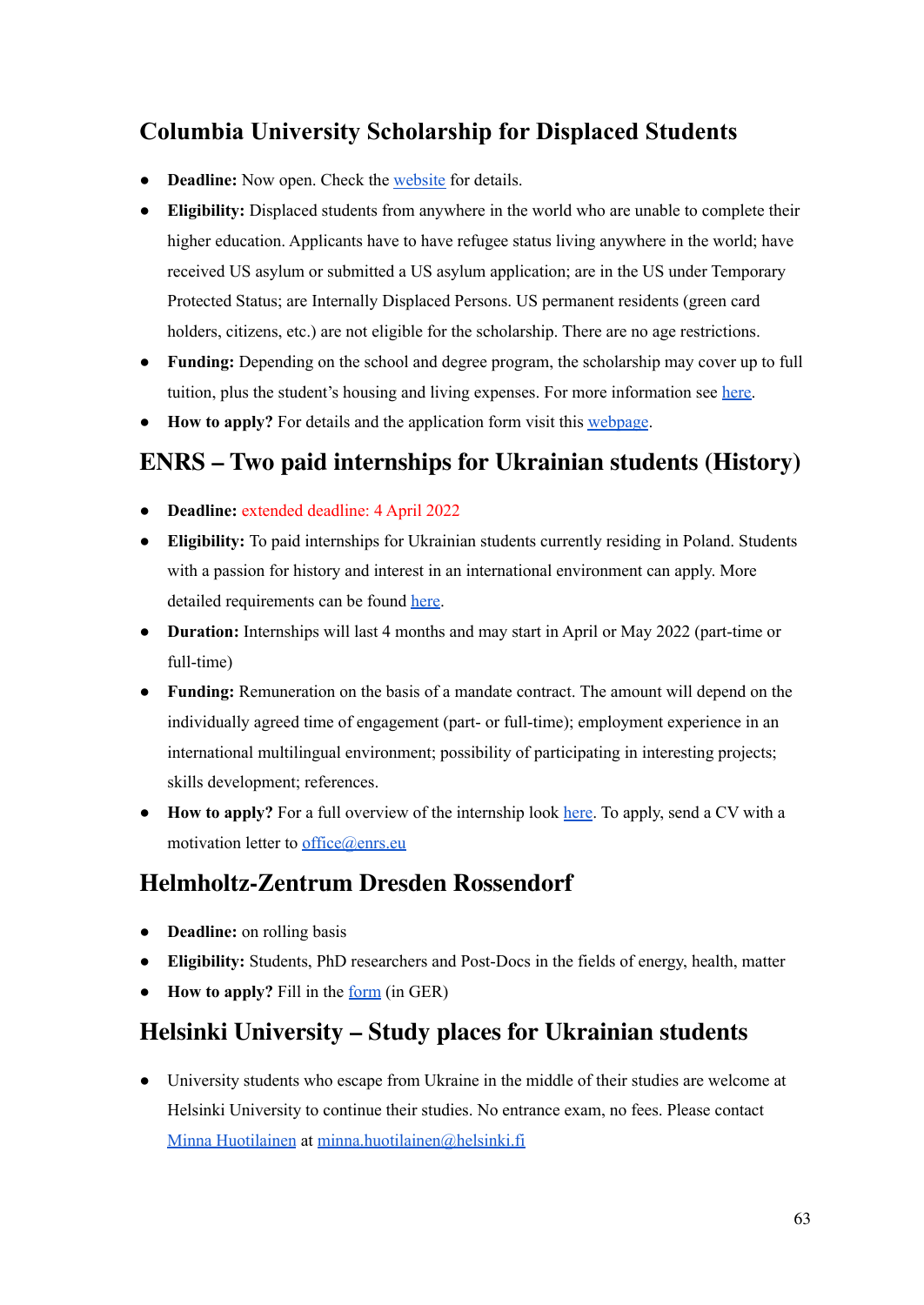## **Hebrew University [Emergency](https://international.huji.ac.il/news/hebrew-university-emergency-aid-researchers-and-students-ukraine) Aid for Students from Ukraine**

- **Deadline:** no deadline
- **Eligibility:** Master and Ph.D. students and undergraduates
- **Duration:** up to 4 months
- **Funding:**
	- Master and Ph.D: students: 2,00.00 USD/month scholarship plus free accomodation
	- Undergraduates: are invited to attend courses, free accomodation
- **How to apply?** send your CV and a short cover letter in English with a description of your field of research or study and contact information to the International Office, Ms. Ayala Feinmesser-Mizrahi, Program Coordinator, Email: [ayalafm@savion.huji.ac.il](mailto:ayalafm@savion.huji.ac.il)

#### **Japan Ukraine [Language](http://pathways-j.org/ukraine-lang?fbclid=IwAR1MDzuZssbJui3se2wr-aitECQn6nModLlz8BKFoXqS9U7lWeutuxHzOyM) School Pathways**

- A program for admitting students who have fled Ukraine due to the Russian invasion of Ukraine to language schools in Japan (to study Japanese for two years).
- **Deadline:** 3 April 2022 (first cycle)
- **● Eligibility:**
	- Must have graduated from high school (Some schools require that candidates have graduated from university)
	- Ukrainian nationals and foreign nationals who are unable to return to their home countries
	- Applicants inside and outside of Ukraine are eligible. If outside Ukraine, must have left Ukraine after the Russian invasion on February 24, 2022.
	- Must have studied/be studying Japanese OR have relatives who reside in Japan
	- Age limit for applicants with Japanese proficiency (JLPT N4 or higher): 28 for high school graduates, 35 for university graduates
	- $\circ$  Age limit for applicants without Japanese proficiency: 26 for high school graduates, 33 for university graduates
	- Students who are married and/or have children may apply.
- **Funding:** The program will provide the following:
	- Airfare to Japan
	- Tuition
	- Support for visa issuance and residence permit
	- Introduction of part-time job opportunities and housing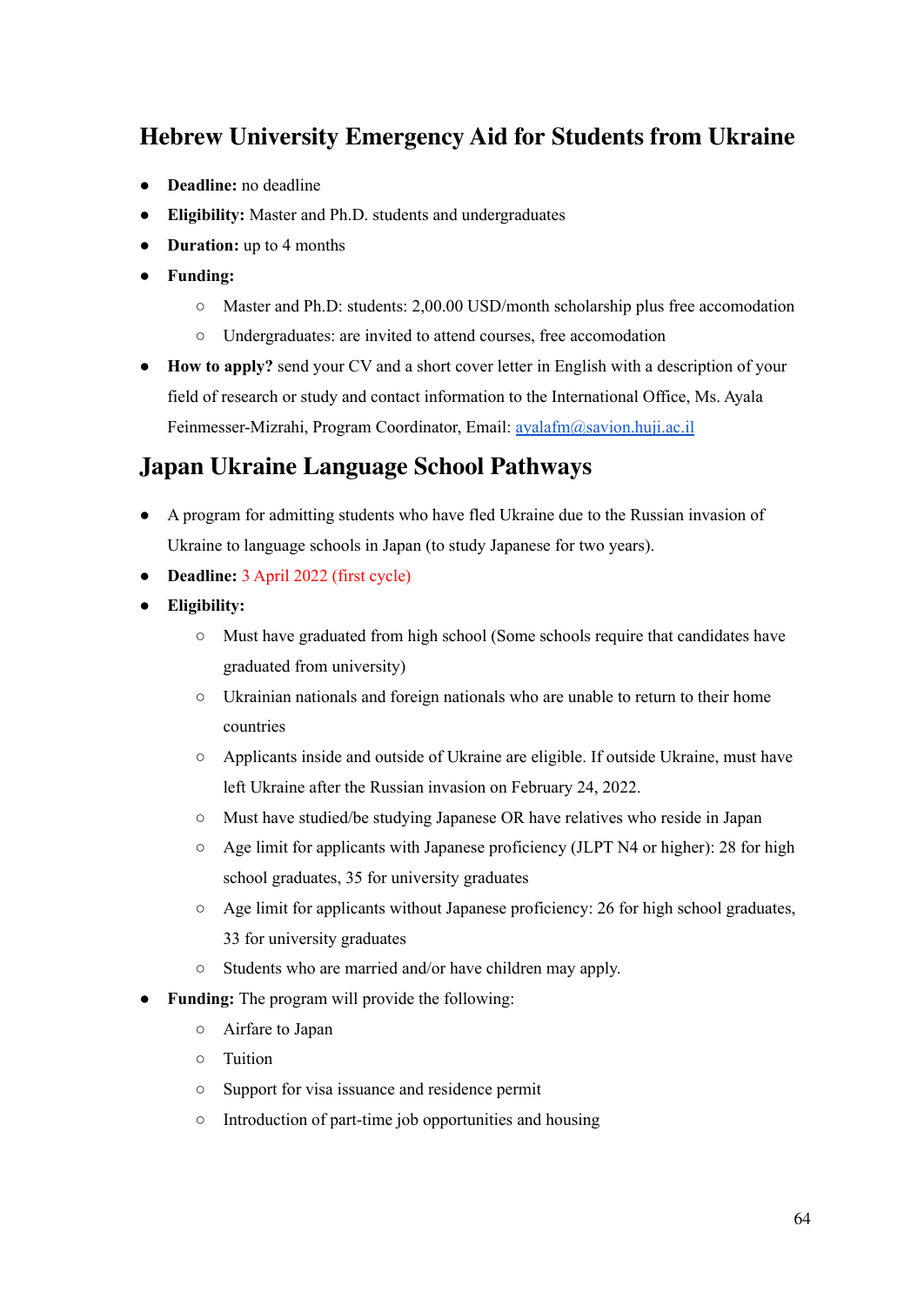Students will be able to work part-time and will support themselves. Housing will be prepared, but the student will be responsible for paying rent with the income from part-time work. After completion of the program, students are expected to apply to universities/graduate schools or find employment.

- **How to apply:** Through an online [application](https://docs.google.com/forms/d/e/1FAIpQLSfRIuTu2ZgE5lzQY2gCbgZ8kZMmlDTRtUdmvWZU9wbgXf6GPQ/viewform) form. Please note that you will have to create an account on Submittable to see the full application.
- **Contact:** For inquiries, use this [form](https://pathways-j.org/contact-en#wpcf7-f1076-p1071-o2).

# **Laurenz [Foundation](https://www.fhnw.ch/de/die-fhnw/hochschulen/hgk/aktuelles/stipendien_ukraine?fbclid=IwAR0xLI84INRmh7Bljhc39bW5x9YMH9CzwP-VCTypKaQaUkozvOWpgsvYxok) and FHNW Academy of Art and Design [\(HGK\)](https://www.fhnw.ch/de/die-fhnw/hochschulen/hgk/aktuelles/stipendien_ukraine?fbclid=IwAR0xLI84INRmh7Bljhc39bW5x9YMH9CzwP-VCTypKaQaUkozvOWpgsvYxok) Basel**

- **Eligibility:** 20 scholarships for art and design students
- **Duration:** 1 year
- **Contact:** [help.hgk@fhnw.ch](mailto:help.hgk@fhnw.ch)

#### **[Linguistics](https://www.linguistics-for-ukraine.de/?fbclid=IwAR3xqKipt8mbKWxuHqqeev3vj-w5_L4O4Hmqq7J0IEQV-UKv1tPlKzXLM5A) for Ukraine**

• This [website](https://www.linguistics-for-ukraine.de/?fbclid=IwAR3xqKipt8mbKWxuHqqeev3vj-w5_L4O4Hmqq7J0IEQV-UKv1tPlKzXLM5A) offers an overview of resources for Ukrainian linguists (both students and experienced researchers) affected by the war within German academia. You will find information about scholarships and temporary positions in Germany for linguists and students of linguistics from Ukraine, offers for teachers and students from Ukraine as well as support for networking activities and participation in conferences.

# **Masaryk [University](https://www.muni.cz/uk/universytet-imeni-masaryka-dopomahaye-ukrayini)**

- **Deadline:** N.a.
- **Eligibility:** Ukrainian students and current MU students in a difficult situation can apply for scholarships or financial/psychological support. Masaryk University is also offering employment to academic and non-academic university personnel affected by the conflict in Ukraine.
- **Funding:** Masaryk University in Brno (all Faculties) offers:
	- o Scholarships to Ukrainian students
	- o Grants and jobs to Ukrainian researchers and scholars
	- o Psychological support in Russian and Czech
	- o Accommodation
- **How to apply?** For scholarships and accommodation, send inquiries and requests at [ukraine@muni.cz](mailto:ukraine@muni.cz). For scholars, the list of current vacancies can be found [here](https://www.muni.cz/en/about-us/careers/vacancies). If you are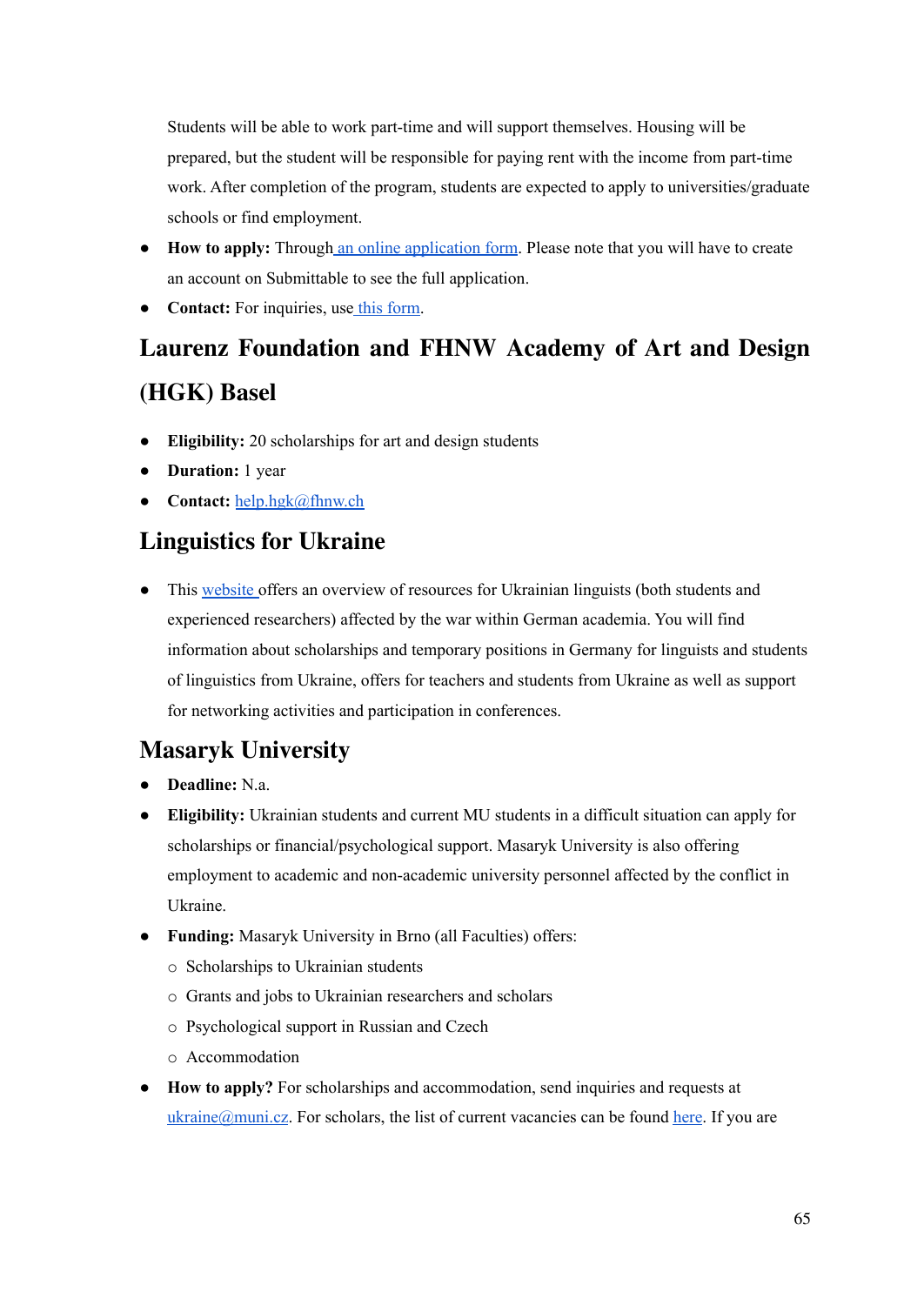interested in a position at Masaryk University not advertised here, please send us your resume to hrmuni@rect.muni.cz, and specify the field of work.

• Contact: [ukraine@muni.cz,](mailto:ukraine@muni.cz) [hrmuni@rect.muni.cz](mailto:hrmuni@rect.muni.cz)

# **MSc in Sustainable Forest and Nature [Management](https://em-sufonama.eu/) – [SUFONAMA](https://em-sufonama.eu/)**

- **Deadline:** The official deadlines has passed (1 March), but there are still three scholarships available for students from Ukraine
- **Eligibility:** The Erasmus Mundus MSc programme in sustainable forest and nature management is open to students with an interest in forestry. Requirements for applying are:
	- a Bachelor's degree in Agriculture, Biology, Forestry, Geography and Geoinformatics, Natural Resources, Agrobiology or Landscape Engineering – or an equivalent Bachelor's degree.
- **How to apply?** Since the official deadline has passed, you are invited to contact the programme directly at [sufonama@science.ku.dk](mailto:sufonama@science.ku.dk) They will find pragmatic solutions and an ad hoc process for submitting an application.

## **NAWA – Polish National Agency for [Academic](https://nawa.gov.pl/en/solidarni-z-bialorusia/edycja-2021/informacje-dla-studentow) Exchange**

• The Polish National Agency for Academic Exchange (NAWA) provides support to Ukrainian refugee students and graduate students on behalf of the Ministry of Education and Science and the Ministry of Health of the Republic of Poland. Ukrainian students and graduate students who arrived in Poland no earlier than February 24 will have the opportunity to start studying in this country, to carry out work related to the preparation of a dissertation, or to participate in other forms of education (language or preparatory courses) in March by September 2022, they will be exempt from tuition and awarded a scholarship. For details, please visit the [website](https://monitorwolynski.com/uk/news/4279-solidarni-z-ukrayinoyu-programa-dlya-ukrayinskix-studentiv-ta-aspirantiv?fbclid=IwAR2oTfPfDL8MtJalyM46n8WhsKkQVRBI0S57KnHWO4WubawZzK5vmVx-pNM) (available in Ukraine and Polish). Contact the program at [ukraina@nawa.gov.pl](mailto:ukraina@nawa.gov.pl)

## **Project Fleck [\(Poland\)](https://www.ci.edu.pl/aktualnosci/project_fleck/)**

- **Deadline:** 31 March 2022
- **Eligibility:** Ukrainian students
- **● The project includes:**
	- individual mentoring with one of us, which would include practical advice,
	- learning about the local academic reality,
	- entering the Polish academic community, gaining knowledge,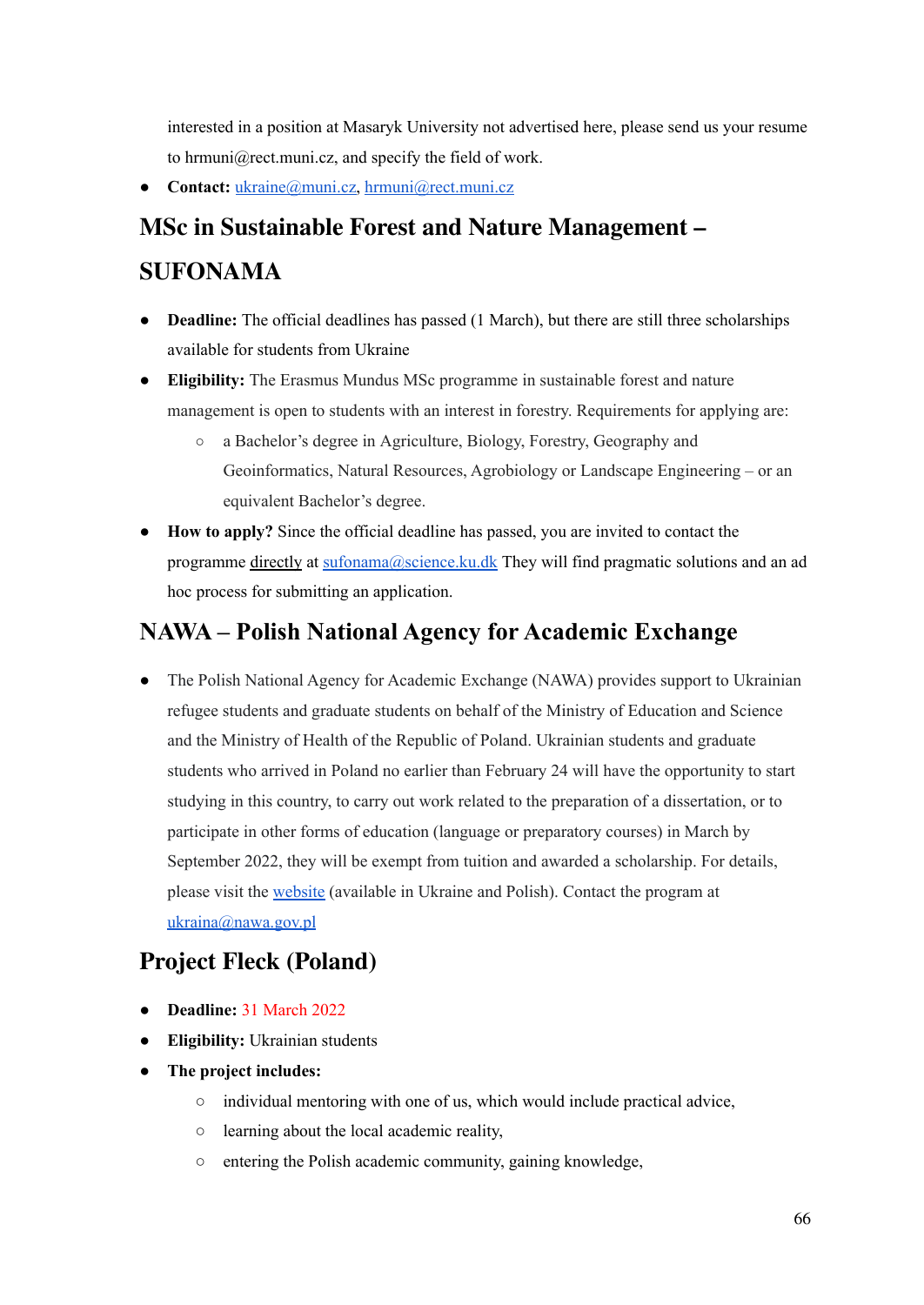- help in learning Polish and other languages through regular conversations,
- assistance in recruitment for studies,
- workshops on writing cover letters, and on other practical skills,
- a scholarship of several hundred PLN, as well as advice on obtaining other scholarships, grants and forms of financial assistance,
- certificate of attendance from Collegium Invisibile.
- **Duration:** April to June 2022
- **How to apply:** Fill in this [form.](https://docs.google.com/forms/d/e/1FAIpQLSchk_Krw8keKLKPMC1nsBGVmEm1NoFoFalRJMxMyT0uf1T4zQ/viewform)
- **Contact:** [project.fleck@gmail.com](mailto:project.fleck@gmail.com)

#### **[Students](https://www.scholarsatrisk.org/resources-for-at-risk-individuals-from-afghanistan/) at Risk**

- **Deadline:** applications can be submitted at any time
- **Eligibility:** Belarusian students who cope with the consequences of the reprisals or have been expelled because of their political persuasion.
- **● Funding – Material support for students:**
	- **○** financial assistance for students who were forced to make up for lost class time due to temporary detention
	- **○** scholarship compensation
	- **○** rental assistance
- **● Funding – Material support for expelled students:**
	- **○** lump-sum payment of 200 EUR
	- **○** scholarship compensation lost upon expulsion from university: 400 BYN
	- **○** rental assistance: 1,200 BYN
	- **○** For material help fill in the [form](https://airtable.com/shrELV8GEY0Fb0EdO)
- **● Funding – Academic support:**
	- **○** fill in the [form](https://airtable.com/shrELV8GEY0Fb0EdO)
	- **○** After confirmation, BeSSA mentors will contact you, select a suitable program and tell you about the conditions for admission; BY Linga Help tutors will help you to improve foreign language skills.

#### **Study in the Czech [Republic](https://www.studyin.cz/ukraine/)**

- The website offers aggregated information for Ukrainian students and scientists who wish to study or work in the Czech Republic.
- **Contact:** [ukrajina@dzs.cz](mailto:ukrajina@dzs.cz)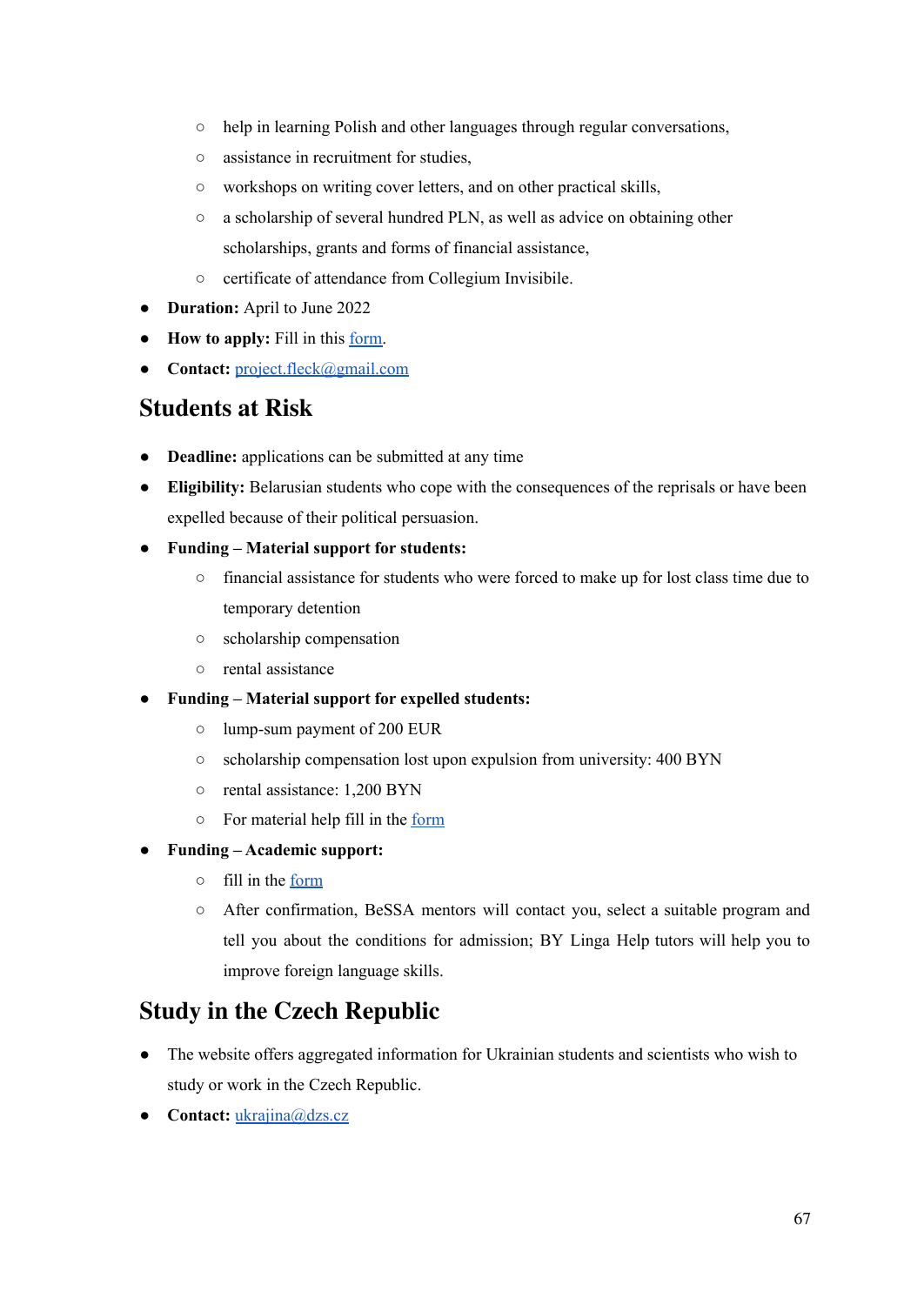# **Taiwan [Scholarships](https://tigp.sinica.edu.tw/posts/164422?fbclid=IwAR3jJaJ1rMZ8aHKelhVCLXUGDihxZEwUqjGGtNHu7PvJXeXSh_NG2F5Qg7Y) for Ukrainian Students**

- **Deadline:** no deadline
- **Eligibility**:
	- **Students (BA, MA, PhD):** Ukrainian citizens studying Humanities and Social Sciences, Mathematics and Physical Sciences, Life Sciences until all slots are filled
- **Duration:** 3 months with possibility of extension
- **Funding:**
	- **Students**: Flight tickets (round trip), (2) Accommodation and (3) Living expenses (NT\$15,000/month for undergraduate students; NT\$20,000/month for master and PHD students)
- **How to apply?** via [application](https://forms.office.com/Pages/ResponsePage.aspx?id=ExuewAGxzEydmwURinGFkTRfxEPzGHZFsZguxy9a6k9UNEI0WEpINFdLTU5OQlkyUFA0UjVKTkRaWC4u&wdLOR=cF9D0CA23-F57A-4113-9AB3-47C49AB272C0) form

# **Tartu Ülikool – [Scholarships](https://sihtasutus.ut.ee/support-the-university#) overview**

• On this [website](https://sihtasutus.ut.ee/support-the-university#), you can find an overview of scholarships and funding opportunities offered in different research fields (Arts and Humanities, Social Sciences, Science and Technology, Medicine, Interdisciplinary scholarships, new scholarships) by the University of Tartu.

## **TAU [Emergency](https://tautrust.org/tau-launches-emergency-fellowship-fund-for-ukrainian-graduate-students/?fbclid=IwAR2I1Ml_xLCqAdCvn0XDctdT4zOOF07cpfjoRVPaYNQJdBCT7yrmVND5txA) Fellowship Fund for Ukrainian Graduate**

#### **[Students](https://tautrust.org/tau-launches-emergency-fellowship-fund-for-ukrainian-graduate-students/?fbclid=IwAR2I1Ml_xLCqAdCvn0XDctdT4zOOF07cpfjoRVPaYNQJdBCT7yrmVND5txA)**

- **Deadline**: Application can be submitted at any time
- **Eligibility**: Any student of a Ukrainian university on either master or doctoral levels whose studies have been suspended due to war, is invited to spend a semester with all costs covered at Tel Aviv University
- **Duration**: 6 months
- **Funding**: covered tuition and living expenses, university will help administratively with visas for getting into Israel
- **How to apply?** Send the following materials to: [intlprojects@tauex.tau.ac.il](mailto:intlprojects@tauex.tau.ac.il)
	- 1-page (up to 500 words) statement describing research
	- Letter of recommendation from advisor
	- Document showing active status at home university in Ukraine.

#### **The Academy of Sciences and [Literature](https://www.adwmainz.de/ausschreibungen.html) in Mainz – internship**

#### **for [students/young](https://www.adwmainz.de/ausschreibungen.html) scientists**

● **Deadline:** 31 March 2022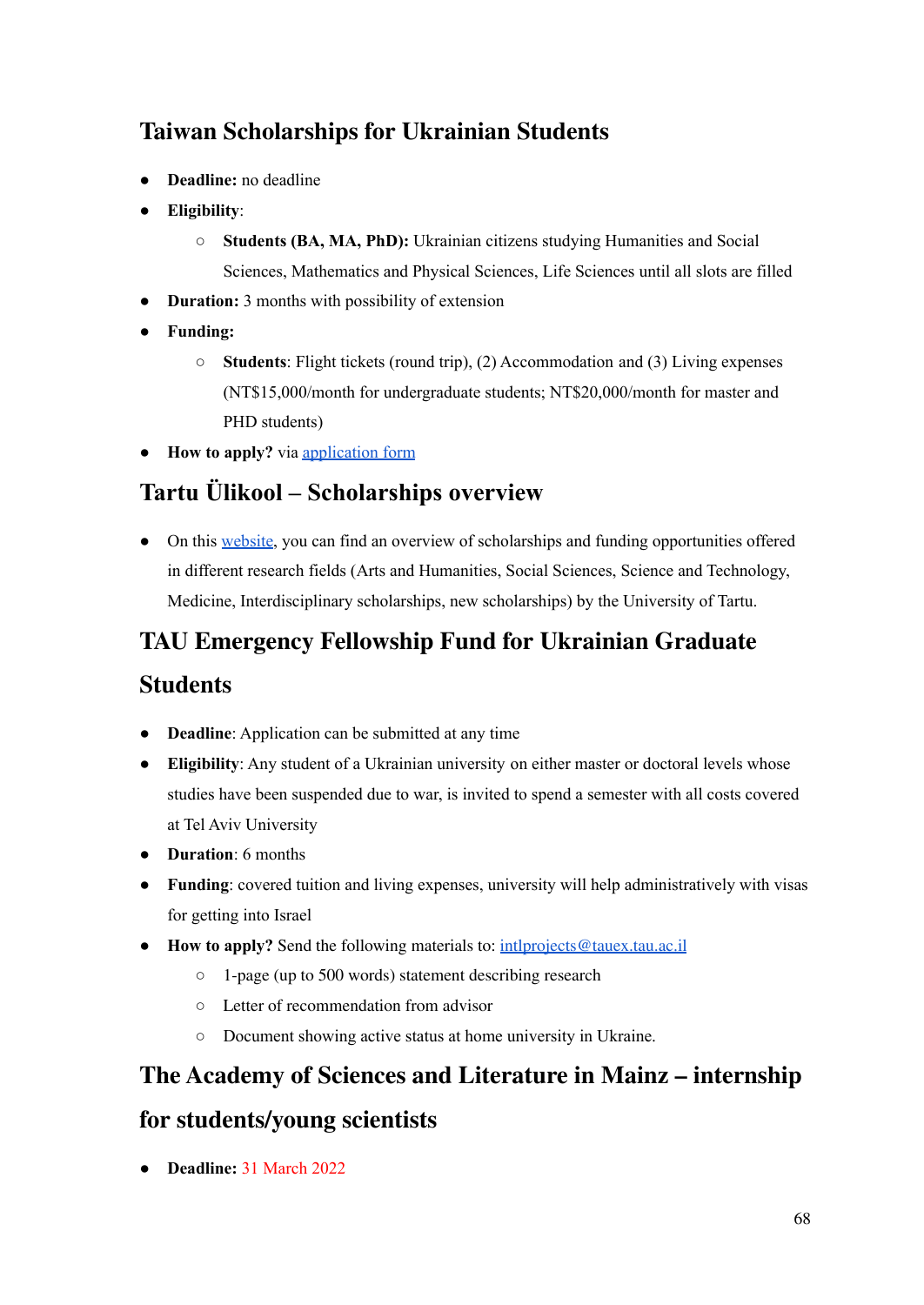- **Eligibility:** Ukrainian students or young academics with an interest in scientific issues of the Digital Humanities. For more information on the application requirements, click [here.](https://www.adwmainz.de/ausschreibungen.html)
- **Funding:** The internship will be rewarded with an appropriate remuneration as a living allowance.
- **Duration:** 6 months
- **How to apply?** Application documents:
	- Letter of motivation explaining your interest in the internship (1 page)
	- CV in table form with details of study and language skills
	- Photocopy of the university degree certificate with individual grades of the subjects studied
	- Send your application in electronic form (pdf file) to [generalsekretariat@adwmainz.de](mailto:generalsekretariat@adwmainz.de)

#### **Toronto Summer [Program](https://web.cs.toronto.edu/summer-program-for-students-from-ukraine?fbclid=IwAR0_7NKTQZBdUEOPuc2se2RKmTB9g3tbRMHPObRxc3Zh3KRBn8uNVEhoGH4) for Students from Ukraine**

- **Deadline:** April 8, 2022
- **Eligibility:** senior undergraduate (Year 3 or higher) and graduate (MSc or PhD) students from Ukrainian universities whose studies are interrupted by the war in Ukraine and who were enrolled in the current academic year (Fall 2021/Spring 2022) in a Computer Science degree program at their home university in Ukraine. Citizens of all countries are eligible.
- **Duration:** May 9 August 25, 2022
- **Funding:** The program will provide on-campus accommodation, a stipend, and will cover travel costs.
- **How to apply:** By clicking on the "apply to the [program"](https://web.cs.toronto.edu/summer-program-for-students-from-ukraine?fbclid=IwAR0_7NKTQZBdUEOPuc2se2RKmTB9g3tbRMHPObRxc3Zh3KRBn8uNVEhoGH4) button. Having a Google account is required to apply. You can either use an existing Google account, or create a new one specifically for this application. Once you click on the Apply button, you will be directed to the Google sign-in screen. Once you sign in/choose your Google account, you will be directed to the Personal Information part of the application form. The application form consists of two parts:
	- Personal Information
	- Academic Information
- As a part of the Academic Information form, applicants will also be asked to upload the following supporting documents:
	- Resume/CV
	- Transcripts
	- Personal Statement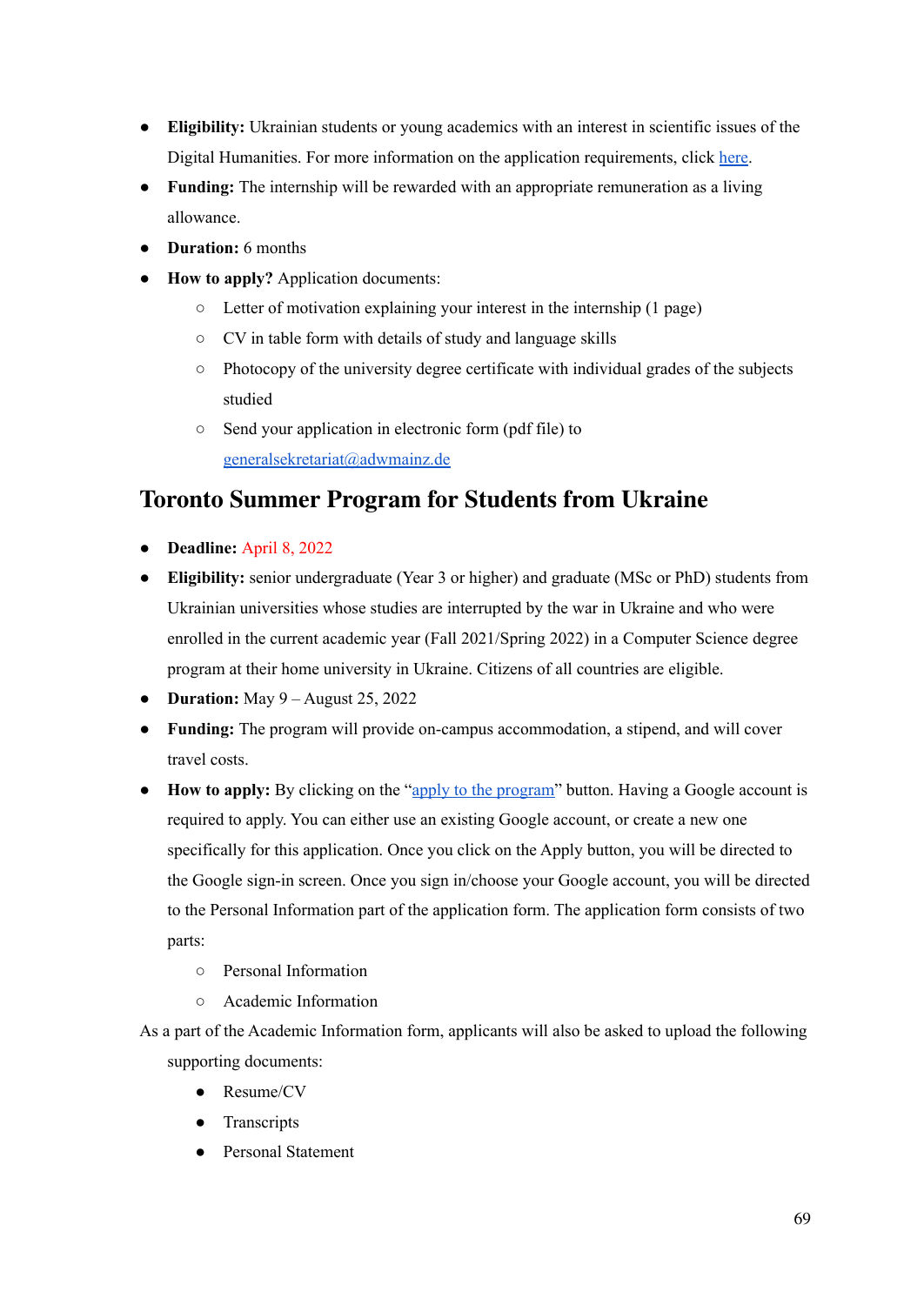- Letter of reference
- The documents can be uploaded in formats such as pdf, docx, xlsx, and jpeg. Due to circumstances, incomplete applications will also be considered.
- **Contact:** more information [here.](https://web.cs.toronto.edu/summer-program-for-students-from-ukraine?fbclid=IwAR0_7NKTQZBdUEOPuc2se2RKmTB9g3tbRMHPObRxc3Zh3KRBn8uNVEhoGH4)

#### **UAF – Support for refugee students in the [Netherlands](https://www.uaf.nl/en/about-us/)**

- **Deadline:** applications can be submitted at any time
- **Eligibility:** UAF provides support to refugee students and professionals in their studies and in finding their employment on the Dutch labor market
- **Funding:** coaching, financial support, advocacy
- **How to apply?**
	- You have a Dutch residence permit because you applied for asylum.
	- You received your residence permit less than five years ago (date of the decision).
	- You are following a Dutch language course (level B1).
	- You attended school in your country of origin. Your level of education is comparable to the Dutch havo 5 level or 12 years of preliminary education.
- **● Other conditions apply to asylum applicants whose procedure is still ongoing:**
	- **○** You have applied for asylum in the Netherlands and an asylum procedure is ongoing.
	- **○** You are in your first asylum procedure.
	- **○** You have had the second interview/Nader Gehoor with the IND and you are still waiting for a decision from the IND.

Or

- **○** After a negative decision from the IND, you have received a positive decision from the court. (Your first procedure is again being processed by the IND.) \*If there is a repeated asylum application (HASA) or an appeal, you cannot apply.
- **○** You speak English or Dutch at an intermediate or high level
- **○** You have completed prior education in your country of origin comparable to the Dutch havo 5 level or 12 years of previous education.
- Without a residence permit you cannot get support from the UAF to start work.
- **● Register [here](https://www.uaf.nl/en/contact-us/) for support**

#### **UBB – [Babeș-Bolyai](https://www.ubbcluj.ro/en/infoubb/ukraine/files/Procedure_regarding_the_mobility_of_students_enrolled_in_universities_in_Ukraine_ACR_2184_4.03.2022.pdf) University of Cluj-Napoca**

**●** Students enrolled at universities in Ukraine who have been forced to leave conflict areas and are currently in Romania may participate as auditors to didactic activities related to their fields of study according to the curricula of Babeș-Bolyai University.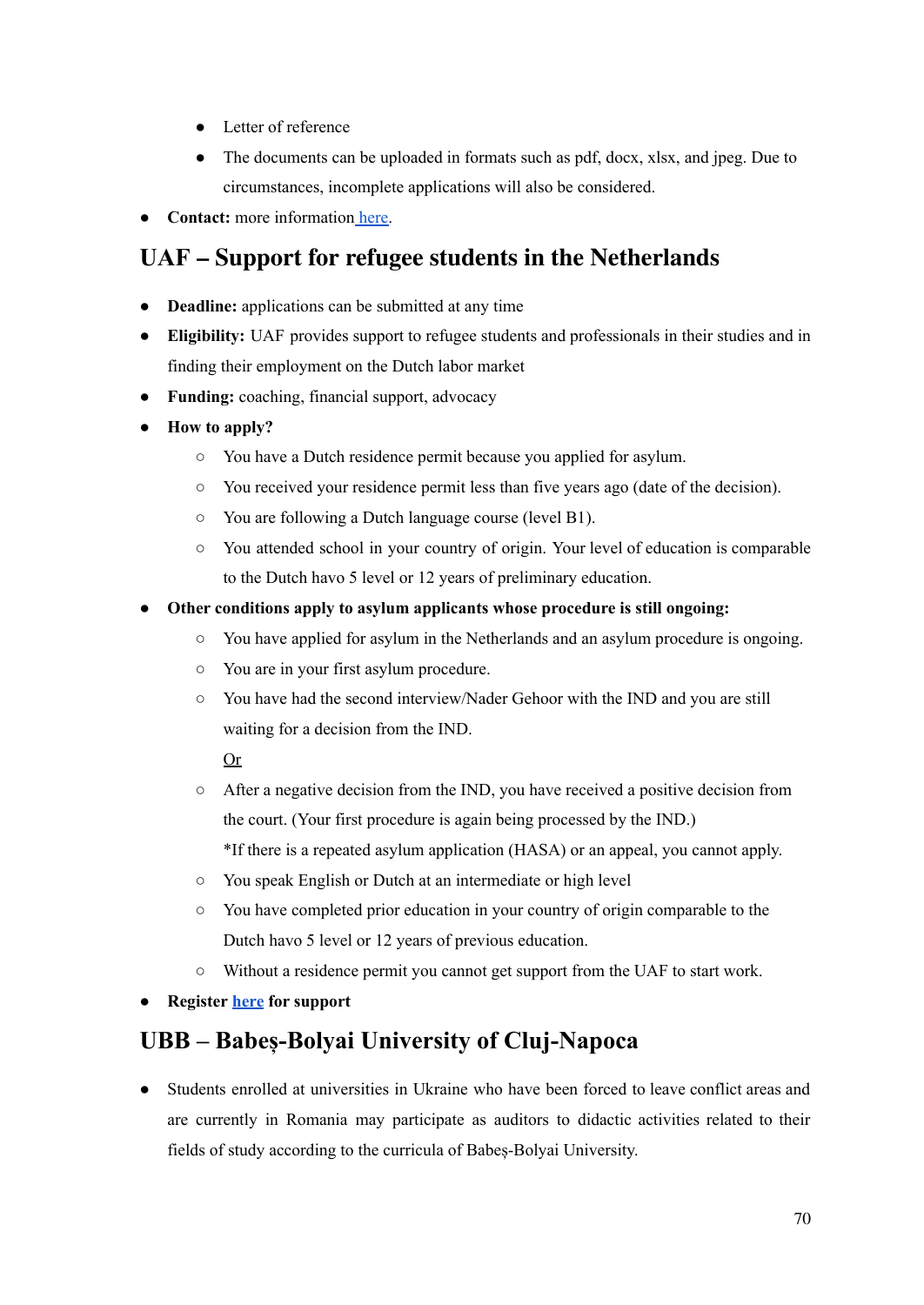- Procedure [click](https://www.ubbcluj.ro/en/infoubb/ukraine/files/Procedure_regarding_the_mobility_of_students_enrolled_in_universities_in_Ukraine_ACR_2184_4.03.2022.pdf) here.
- Further information and the call, [click](https://www.ubbcluj.ro/en/infoubb/ukraine/?fbclid=IwAR11NI1s5N3gIYBDqz9OPdr26FZ7ec5mVclXK2g-EAGxcz9qoQgIOOQksdU) here.
- Contact person: Corina Todea, [corina.todea@ubbcluj.ro](mailto:corina.todea@ubbcluj.ro)

#### **ULB Bruxelles – [assistance](https://www.ulb.be/en/helpukraine/help-ukraine-academic-community) to UA, RU, BE academic**

#### **[community](https://www.ulb.be/en/helpukraine/help-ukraine-academic-community)**

- ULB offers diverse forms of emergency assistance to members of the academic community and administrative staff members of UA universities fleeing Ukraine and being of Ukrainian nationality or benefiting from international protection, as well as to Russian and Belarusian opponents of the war who are in danger.
- **Eligibility:** This emergency help is offered to students, (post)doctoral students, academics or administrative staff of the universities who have no country of origin in which to take refuge and who can no longer study or work in their country of origin because of the war in Ukraine.
- **● ULB offers:**
	- Housing
	- French language classes
	- Study programs for students at risk
	- Jobs for scholars and administrative staff members at risk
- **Contact:** <https://www.ulb.be/en/helpukraine/help-ukraine-academic-community>

## **[University](https://docs.google.com/forms/d/e/1FAIpQLScJMbNvztZ6iqtOOK7UJAwOmDps95-Ftev5S2W9oT6Ze8vYmg/viewform?fbclid=IwAR19kOuQFYhbNVEUJngG-VhOdgz37jI14P21xbwILY_nXwV8qN8cS833cBQ) of Haifa – Special Visiting Program**

- **Deadline:** Applications can be submitted now, no deadline.
- **Eligibility:** Graduate students (Master and PhD), postdoctoral researchers and visiting scholars and faculty affected by the war in Ukraine can apply for the Special Visiting Program.
- **Funding:** Scholarship and accommodation
- **How to apply?** Fill out the form [here](https://docs.google.com/forms/d/e/1FAIpQLScJMbNvztZ6iqtOOK7UJAwOmDps95-Ftev5S2W9oT6Ze8vYmg/viewform?fbclid=IwAR19kOuQFYhbNVEUJngG-VhOdgz37jI14P21xbwILY_nXwV8qN8cS833cBQ).
- **Contact:**
	- For Phd and Postdoctoral researchers: Ms. Laurence Cohen at [claurence@univ.haifa.ac.il](mailto:claurence@univ.haifa.ac.il)
	- For Master's degree students and visiting scholars: Ms. Liel Shahar-Drufin at [lshahar@univ.haifa.ac.il](mailto:lshahar@univ.haifa.ac.il)

## **[University](http://www.unizg.hr/nc/homepage/news-content/article/university-of-zagreb-statement-in-support-of-ukraine/) of Zagreb**

**Deadline:** no deadline, deadline for language courses 30 March 2022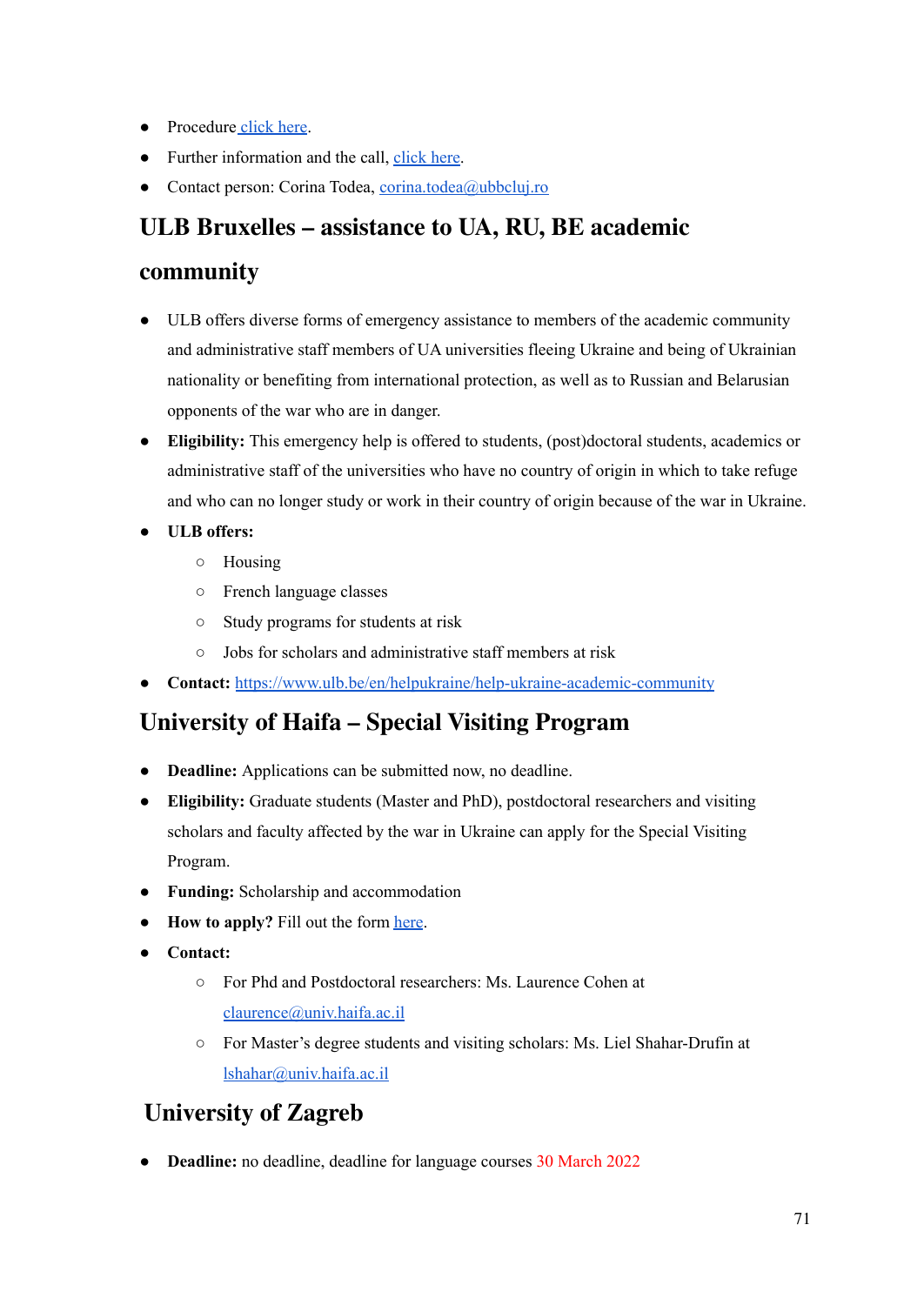● **How to apply?** Students can send all requested information (full name, parent institution, and the programme, course and year of study) to  $ukraine@unizg/hr$  and will receive support from the university, incl. language courses

### **[University](https://www.facebook.com/groups/928930501116018/permalink/941421349866933) of Warsaw | Institute of Sociology**

The Institute of Sociology of the University of Warsaw invites Ukrainian students to participate in their courses (as "free listeners"). In order to do so, please get in touch with Agnieszka Jasiewicz ([ajasiew@is.uw.edu.pl](mailto:ajasiew@is.uw.edu.pl))

#### **Van Arts – [Vancouver](https://www.vanarts.com/admissions/ukrainian-refugees/?fbclid=IwAR229h_AQeCRo2CCWpEjiGIRTXPq7iTE4Tkx2ckaz9B-kGHzR0lUWy_FZeA) Institute of Media Arts**

- **Deadline:** 4 April 2022
- **Eligibility:** one year diploma Programme for Ukrainian students of 2D Character Animation, 3D Character Animation, Game Art & Design, Professional Photography, Visual Effects for Film & Television
- **Duration:** One-Year Diploma Programme, can be started online, until one can travel to Canada
- **Funding:** 25 full-tuition scholarships
- **How to apply?** fill in the [application](https://www.vanarts.com/drive/uploads/2017/07/Application-Form.pdf) form, application admission will be waived
- **Contact:** 1-604-682-2787 or email [info@vanarts.com](mailto:info@vanarts.com)

## **[Weizmann](https://www.weizmann.ac.il/feinberg/supported-visiting-students-and-postdocs-program-ukrainians?fbclid=IwAR008_F6HUBUoDiOcBjMxi-nldJBcmJCHK9-9kkQjXSbEbG_CSDUCtjfH0Y) Institute of Science | Feinberg Graduate School**

- **Deadline:** no deadline
- **Eligibility:** advanced undergraduate, graduate students, and postdoctoral researchers from Life Sciences, Mathematics & Computer Science, Chemistry, Physics, and Science Teaching
- **● Application requirements:**
	- **CV**: Your CV should include information about prior experience with experimental or theoretical research, where relevant.
	- **Copy of your passport** (i.e., copy of the page that displays your details and photo).
	- **Transcript** (with your university's logo): You should submit an official transcript signed by the appropriate authority at your university.
	- Up to **one page of a personal note** about yourself and your academic aspirations and scientific interests.
	- plus an extra table from the website
- **Funding**: monthly support of 5000 NIS for up to six months + accommodations + airfare.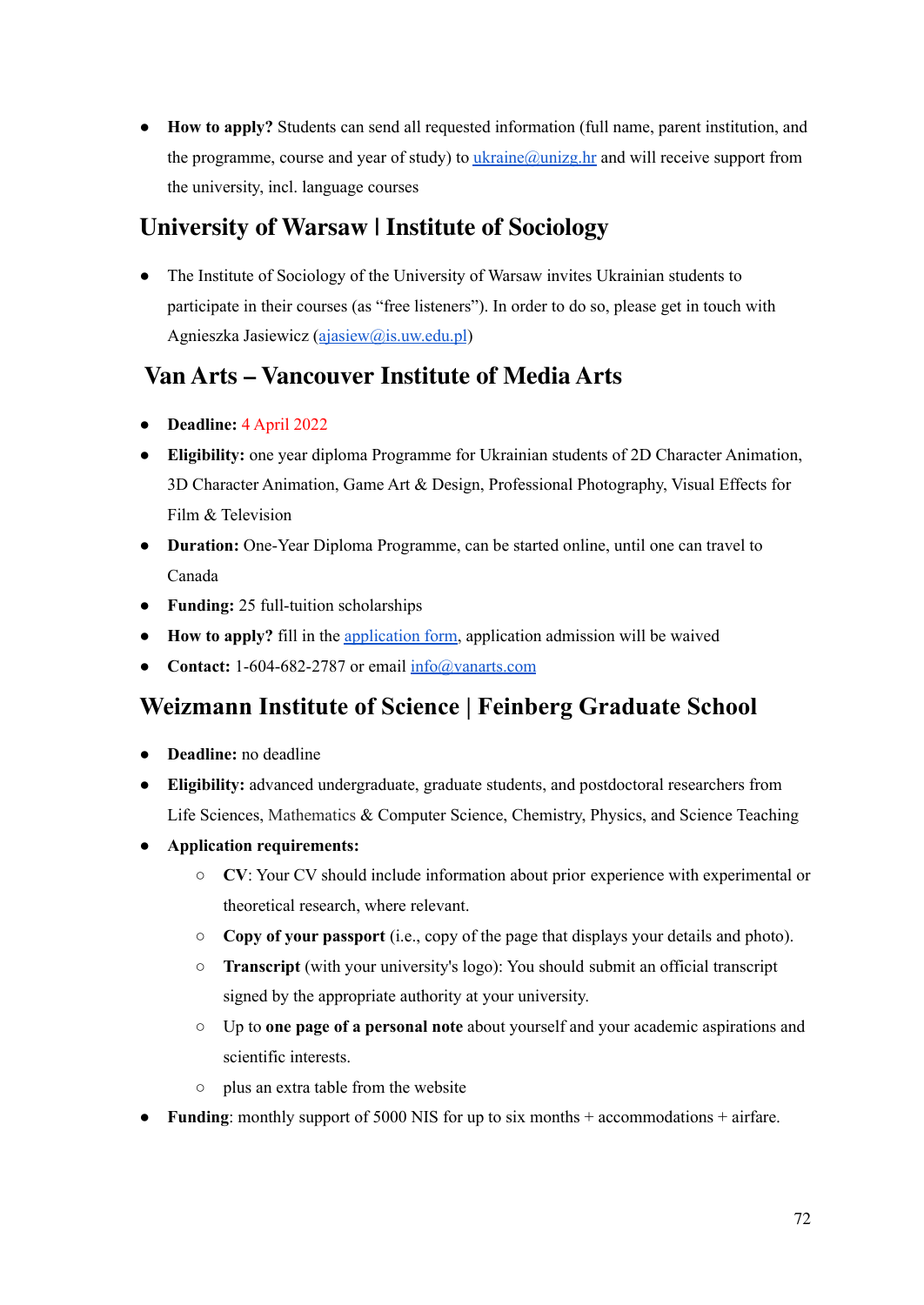# IX EMERGENCY FUNDING PROGRAMS FOR RUSSIAN AND BELARUSIAN SCHOLARS AND **STUDENTS**

#### **BASEES Support for UK-based [Postgraduates](http://basees.org/ukraine) from RU/BY**

- **Deadline:** no deadline
- **Eligibility:**
	- Postgraduate Students based in UK from Russia/Belarus who are unable to return, and must be registered at an institution of higher education for the academic year 2021/2022 in the UK
- How to apply? Fill in the [application](https://docs.google.com/forms/d/e/1FAIpQLSeXlNSWuyCT5SsE8NpySTtRHuJbKJCIUyZGqaALauXDRFrgzw/viewform) form

# **Bridging [Fellowships](https://www.oei.fu-berlin.de/en/institut/ankuendigungen/2022-03-18-U_berbru_ckungsfellowships.html?fbclid=IwAR1eko6n_w1_5N4k08BeVjaf_hJ_Y2ljYmB3sCD_sEYyG45XNxS-KBiV2-E) for Scholars at Risk from Ukraine, Belarus, and Russia – Freie [Universität](https://www.oei.fu-berlin.de/en/institut/ankuendigungen/2022-03-18-U_berbru_ckungsfellowships.html?fbclid=IwAR1eko6n_w1_5N4k08BeVjaf_hJ_Y2ljYmB3sCD_sEYyG45XNxS-KBiV2-E) Berlin**

- **Deadline:** n.n.
- **Eligibility:** Refugee scholars from Ukraine as well as scholars who are at risk due to the domestic political situation in Russia and Belarus and who have to leave the country. The fellowships enable the applicants to work out an application for funding in a program for Scholars at Risk or a project proposal in the context of externally funded research in a protected space. Formal requirements are:
	- The sponsored person comes from Ukraine, Belarus or Russia;
	- $\circ$  The sponsored person has previously worked as a (junior) researcher in one of these countries;
	- There is a connection to a research area at the Institute for East European Studies;
	- For applicants from Belarus and Russia: there is a risk situation.
- **Duration:** 3 to 6 months
- **Funding:** For docs the scholarships are 1200 EUR per month, for postdocs 1500 EUR per month.
- **How to apply?** The application is submitted by the head of the relevant department of the Institute for East European Studies who supports the fellowship (click [here\)](https://www.oei.fu-berlin.de). An application for a fellowship should include: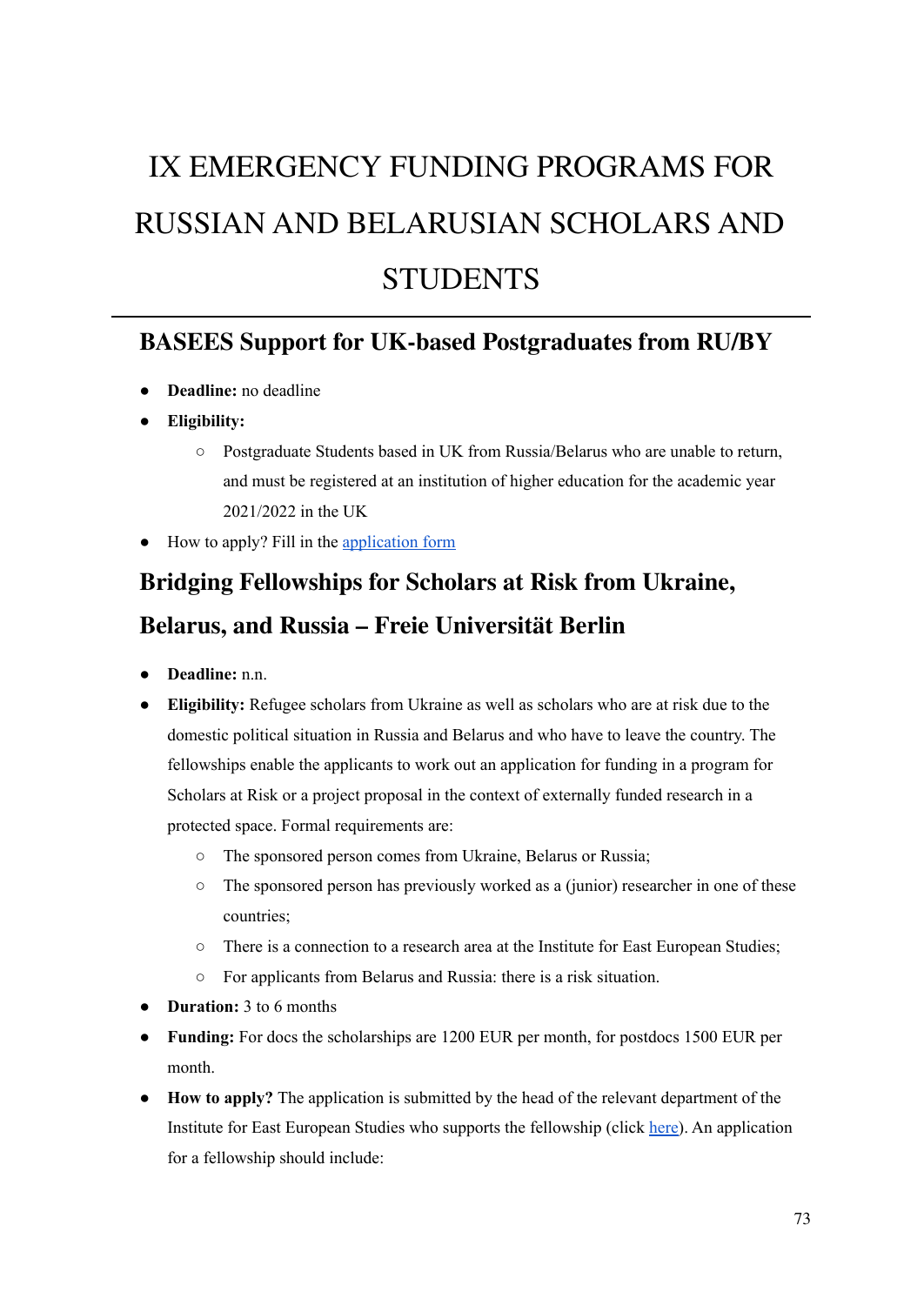- a curriculum vitae
- a list of the most important publications (max. 15 titles)
- information on the expected research topic
- a certificate of the degree or doctorate
- for applicants from Belarus and Russia: a brief description of the applicant's own vulnerability.
- **Contact:** For questions about the program, you can contact the Institute Secretariat Anja Locascio at [Anja.Locascio@fu-berlin.de](mailto:Anja.Locascio@fu-berlin.de) or contact one of the working areas of the Osteuropa-Institute at <https://www.oei.fu-berlin.de>

### **Columbia University [Scholarship](https://globalcenters.columbia.edu/CUSDS) for Displaced Students**

- **● Deadline:** Now open. Check the [website](https://cusds.globalcenters.columbia.edu) for details.
- **Eligibility:** Displaced students from anywhere in the world who are unable to complete their higher education. Applicants have to have refugee status living anywhere in the world; have received US asylum or submitted a US asylum application; are in the US under Temporary Protected Status; are Internally Displaced Persons. Displaced Afghan students on Humanitarian Parole or with Special Immigrant Visas are also now eligible for the scholarship. US permanent residents (green card holders, citizens, etc.) are not eligible for the scholarship. There are no age restrictions.
- **Funding:** Depending on the school and degree program, the scholarship may cover up to full tuition, plus the student's housing and living expenses. For more information see [here.](https://globalcenters.columbia.edu/CUSDS)
- **How to apply?** For details and the application form visit this [webpage](https://cusds.globalcenters.columbia.edu).

#### **[Freedom](https://freedomdegree.info/?fbclid=IwAR1jzF9DsjitatD5NZutxwhWatZJU0OZd8NeMB7V1DcneDms8qXNN0ED4RA) Degree / Диплом свободы for Russian students**

• This [project](https://freedomdegree.info/?fbclid=IwAR1jzF9DsjitatD5NZutxwhWatZJU0OZd8NeMB7V1DcneDms8qXNN0ED4RA) is an independent community project which provides assistance to Russian college applicants and university students who experience difficulties in obtaining higher education in Russia due to their social activities, beliefs and views. On this website, you can find information on how to prevent or challenge expulsion from a university, but if the measures to protect your rights and freedoms are almost exhausted, this community will advise you on the topic of admission and transfer to a study program abroad, including the possibility of distance (online) learning. You can contact the project via the [website](https://freedomdegree.info/?fbclid=IwAR1jzF9DsjitatD5NZutxwhWatZJU0OZd8NeMB7V1DcneDms8qXNN0ED4RA) form.

#### **IIE [Scholar](https://www.scholarrescuefund.org/for-scholars/) Rescue Fund**

- **Deadline:** No deadline, applications are assessed on a quarterly basis
- **Eligibility:**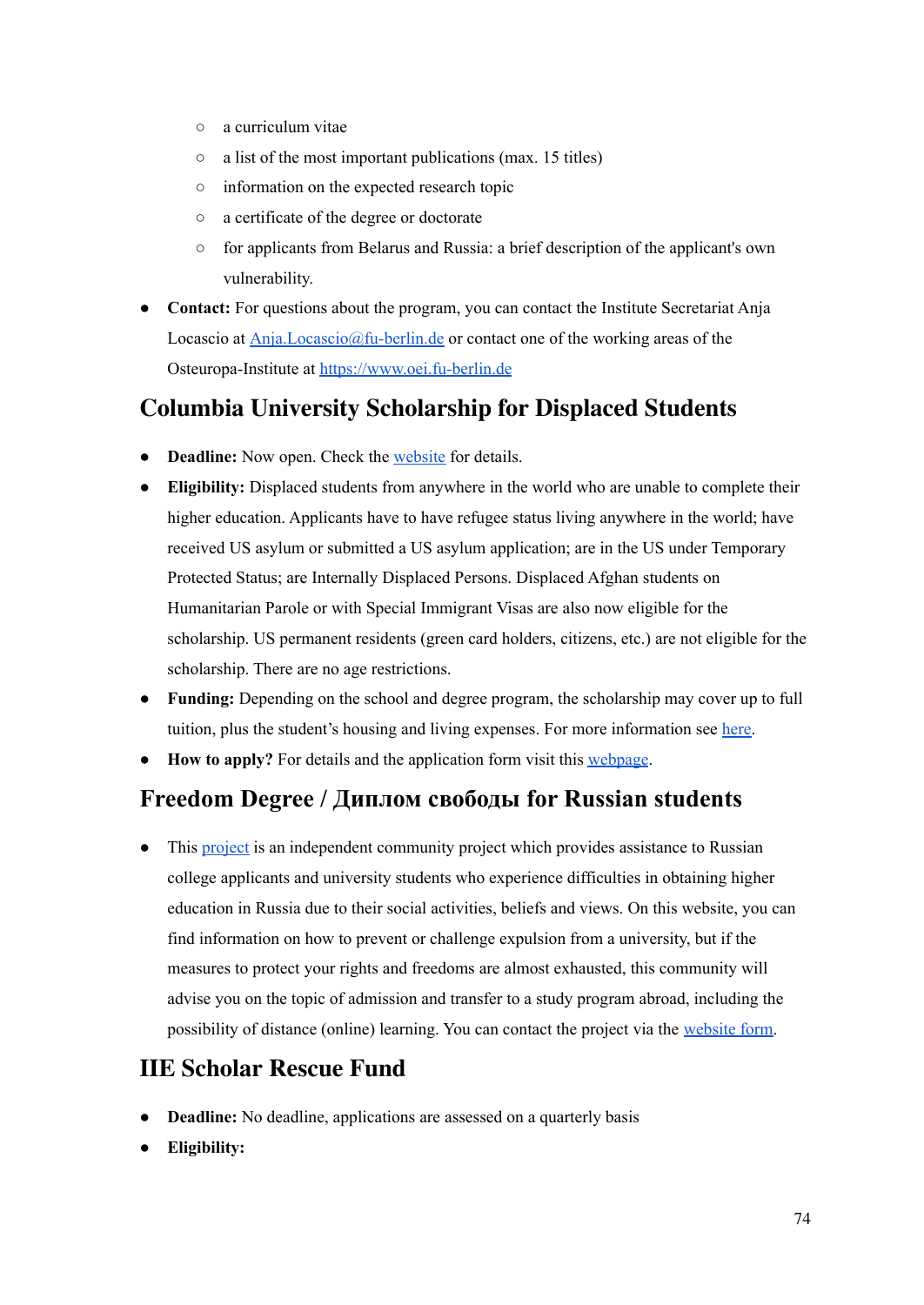- professors, researchers and public intellectuals from any country/any discipline who face threats
- hold a Ph.D. or highest degree in their field and have significant teaching and/or research experience at a university, college, or other institution of higher learning;
- have an established record of published research;
- demonstrate superior academic accomplishment or promise;
- are facing or have recently fled from immediate, targeted threats to their lives and/or careers in their home countries or countries of residence;
- will benefit their home and/or host academic communities.
- **● Funding:** 25,000€
- **Duration:** 1-year at any institution of higher education
- **How to apply**?
	- Application Form, CV, academic statement,personal statement, reference letters, copy of Ph.D. degree, sample of most recent research publications for details see [here](https://www.scholarrescuefund.org/applicants/instructions-and-application/)
	- Apply via the [application](https://mailchi.mp/iie/call-for-applications-threatened-scholars-march-2022?e=%5bUNIQID%5d) form
- **Contact:** [srf@iie.org](mailto:srf@iie.org)

#### **Jean Monnet [Fellowships](https://www.eui.eu/apply?id=jean-monnet-fellowships-ukraine&fbclid=IwAR0vhSHh1L902J84Okpj3m4K-HKT7QCEkcxMlayXuudeDY0PRuY8jlvx10E) | European University Institute**

- **Deadline:** review of applications start on March 28th
- **Eligibility:** 3 fellowships for postdoctoral researchers of any nationality affected by the war in Ukraine in Social Science or Humanities; doctorate has to be obtained within the past 5 year prior to start the grant, working fields: economics, law, history, political and social sciences, or related field; The research done should lead to a publication
- **Funding:** 2,500.00 EUR basic allowance
- **Duration:** start between now and September 1st, latest end August 31st 2023
- **How to apply?**
	- Prepare your **CV** with a list of publications in PDF.
	- Prepare a **letter of motivation** (1-2 pages) in PDF, which describes your research, your academic trajectory, and your personal (professional and non-professional) circumstances following the war in Ukraine.
	- Prepare a **research proposal** (2-4 pages) in PDF.
	- Applicants should provide the names of two academic referees and ensure that the letters of reference are submitted online directly by the referees. We understand, however, that due to the exceptional circumstances, referees may have difficulties in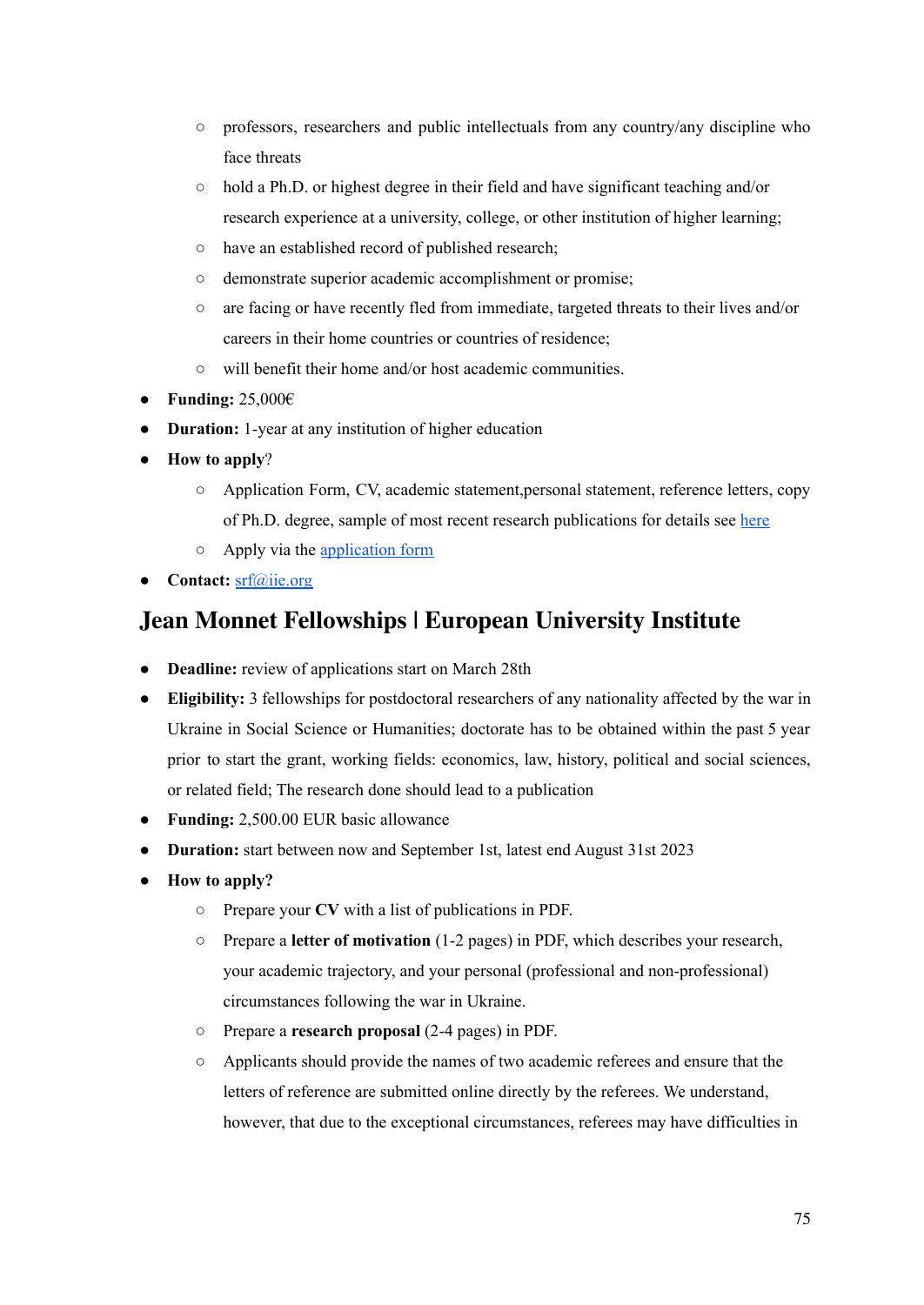submitting, and applications are accepted also without reference letters. References from current full-time or part-time EUI professors will not be accepted.

○ Send your application via the [application](https://apply.eui.eu/osiris_aanmeld_euiprd/Welkom.do) system

# **Special Fellowships for Russian [Researchers](https://www.academy.ac.il/RichText/GeneralPage.aspx?nodeId=1636&fbclid=IwAR3lTS0ZfUFx7u0wWLVT9jc-lWhkTp2LxVDbMYmi-lDIGhgHw--WlcDzy3k) – Israel Academy of Sciences and [Humanities](https://www.academy.ac.il/RichText/GeneralPage.aspx?nodeId=1636&fbclid=IwAR3lTS0ZfUFx7u0wWLVT9jc-lWhkTp2LxVDbMYmi-lDIGhgHw--WlcDzy3k)**

- **Deadline:** 10 emergency fellowships throughout the year
- **Eligibility:**
	- The fellowship program is open to candidates of Russian Nationality who left the Russian Federation in the course of the invasion of Ukraine and who reside outside Russia at the time of their application.
	- The fellowship program is open to candidates from all academic disciplines.
	- $\circ$  The candidates must hold a PhD degree =.
	- The candidates should be researchers affiliated with a Russian university or research institute, or members of the Russian Academy of Sciences.
	- Candidates are required to have been accepted as visiting researchers at one of the following Israeli universities (in alphabetical order): Ariel University, Bar-Ilan University, Ben-Gurion University of the Negev, Hebrew University of Jerusalem, Open University of Israel, Reichman University, Technion-Israel Institute of Technology, Tel Aviv University, University of Haifa, Weizmann Institute of Science.
	- The fellowships will be awarded based on academic excellence, without regard to religion, gender, age or ethnicity.
- **Funding:** The fellowship will cover international travel costs and lodging and living expenses, up to a total of at most 25,000 NIS (ca. 7,600 USD) per researcher for a three month period.
- **Duration:** up to three months, with an option for an extension of two more months
- **How to apply?** The following materials should be submitted by the rector of the host institute, in English, in a single PDF file per candidate, in the following order:
	- Letter of commitment on formal letterhead to host the candidate for up to 3 months
	- CV and list of publications
	- One page description of the candidate's proposed research
	- The submission file should be sent to Mrs. Batsheva Shor, The Israel Academy of Sciences and Humanities, at the following address: [Russians@academy.ac.il](mailto:Russians@academy.ac.il) with the subject "Application Material for Dr./Prof. NAME OF CANDIDATE".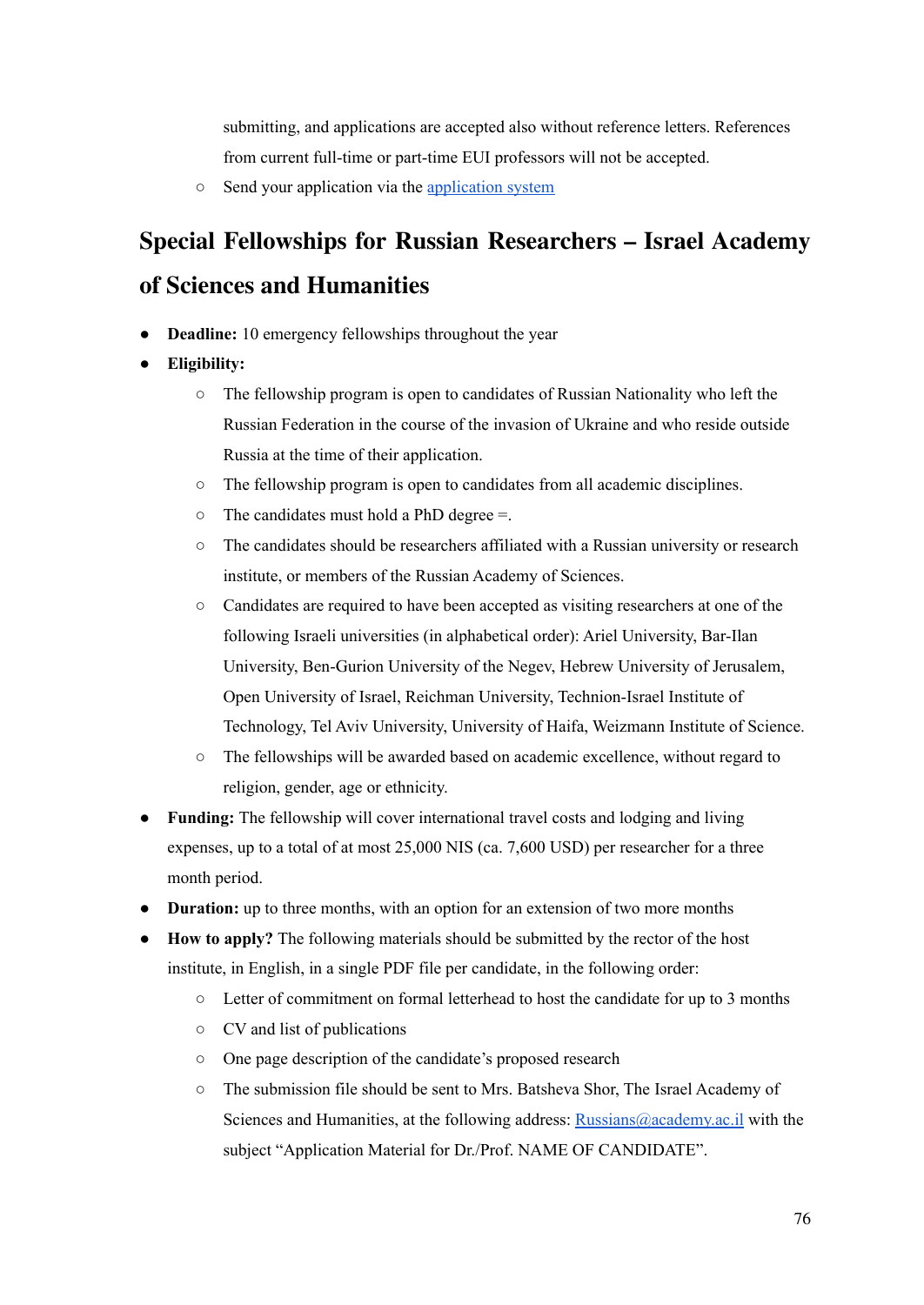○ For further information, please contact Mrs. Batsheva Shor at [batsheva@academy.ac.il](mailto:batsheva@academy.ac.il)

### **[Students](https://www.scholarsatrisk.org/resources-for-at-risk-individuals-from-afghanistan/) at Risk (STAR)**

- **Deadline:** applications can be submitted at any time
- **Eligibility:** Belarusian students who cope with the consequences of the reprisals or have been expelled because of their political persuasion
- **Funding – Material support for students:**
	- financial assistance for students who were forced to make up for lost class time due to temporary detention
	- scholarship compensation
	- rental assistance
- **Funding – Material support for expelled students:**
	- lump-sum payment of 200 EUR
	- scholarship compensation lost upon expulsion from university: 400 BYN
	- rental assistance: 1,200 BYN
	- For material help fill in the [form](https://airtable.com/shrELV8GEY0Fb0EdO)

#### ● **Funding – Academic support:**

- fill in the [form](https://airtable.com/shrELV8GEY0Fb0EdO)
- After confirmation, BeSSA mentors will contact you, select a suitable program and tell you about the conditions for admission; BY Linga Help tutors will help you to improve foreign language skills.

#### **ULB Bruxelles – [assistance](https://www.ulb.be/en/helpukraine/help-ukraine-academic-community) to UA, RU, BE academic**

#### **[community](https://www.ulb.be/en/helpukraine/help-ukraine-academic-community)**

- ULB offers diverse forms of emergency assistance to members of the academic community and administrative staff members of UA universities fleeing Ukraine and being of Ukrainian nationality or benefiting from international protection, as well as to Russian and Belarusian opponents of the war who are in danger.
- **Eligibility:** This emergency help is offered to students, (post)doctoral students, academics or administrative staff of the universities who have no country of origin in which to take refuge and who can no longer study or work in their country of origin because of the war in Ukraine.
- **ULB offers:**
	- Housing
	- French language classes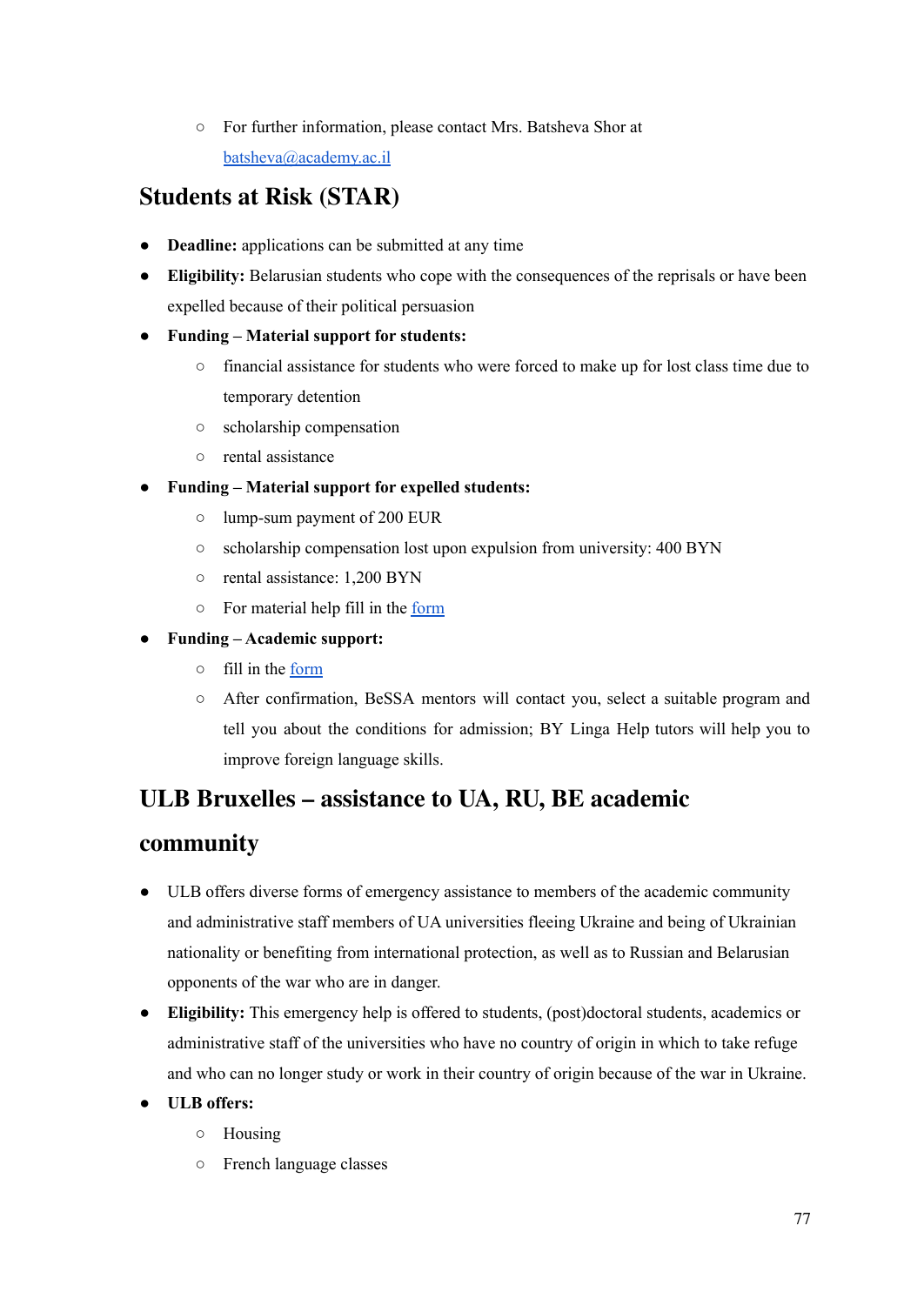- Study programs for students at risk
- Jobs for scholars and administrative staff members at risk
- **Contact:** <https://www.ulb.be/en/helpukraine/help-ukraine-academic-community>

# **Zimin [Foundation](https://www.ziminfoundation.org/) – Help for Russian students, scholars and [teachers](https://www.ziminfoundation.org/) at risk**

- **Deadline:** no deadline
- **Eligibility:** Emergency financial aid project for students, graduate students, teachers who have left Russia and face persecution for their opposition to the war in Ukraine.
- **Funding:** The foundation offers a small amount of money, enough to finance the first period abroad.
- **How to apply:** Fill out the [form.](https://docs.google.com/forms/d/e/1FAIpQLSeRwrykdwP60LJ-_UbsllsSWQLvb6pJE6AGctsbCm2lK7i2EA/viewform) All applicants are verified, so the foundation asks you to fill in all the fields with as much detail as possible.
- **Contact:** [emigrantstudenthelp@gmail.com](mailto:emigrantstudenthelp@gmail.com)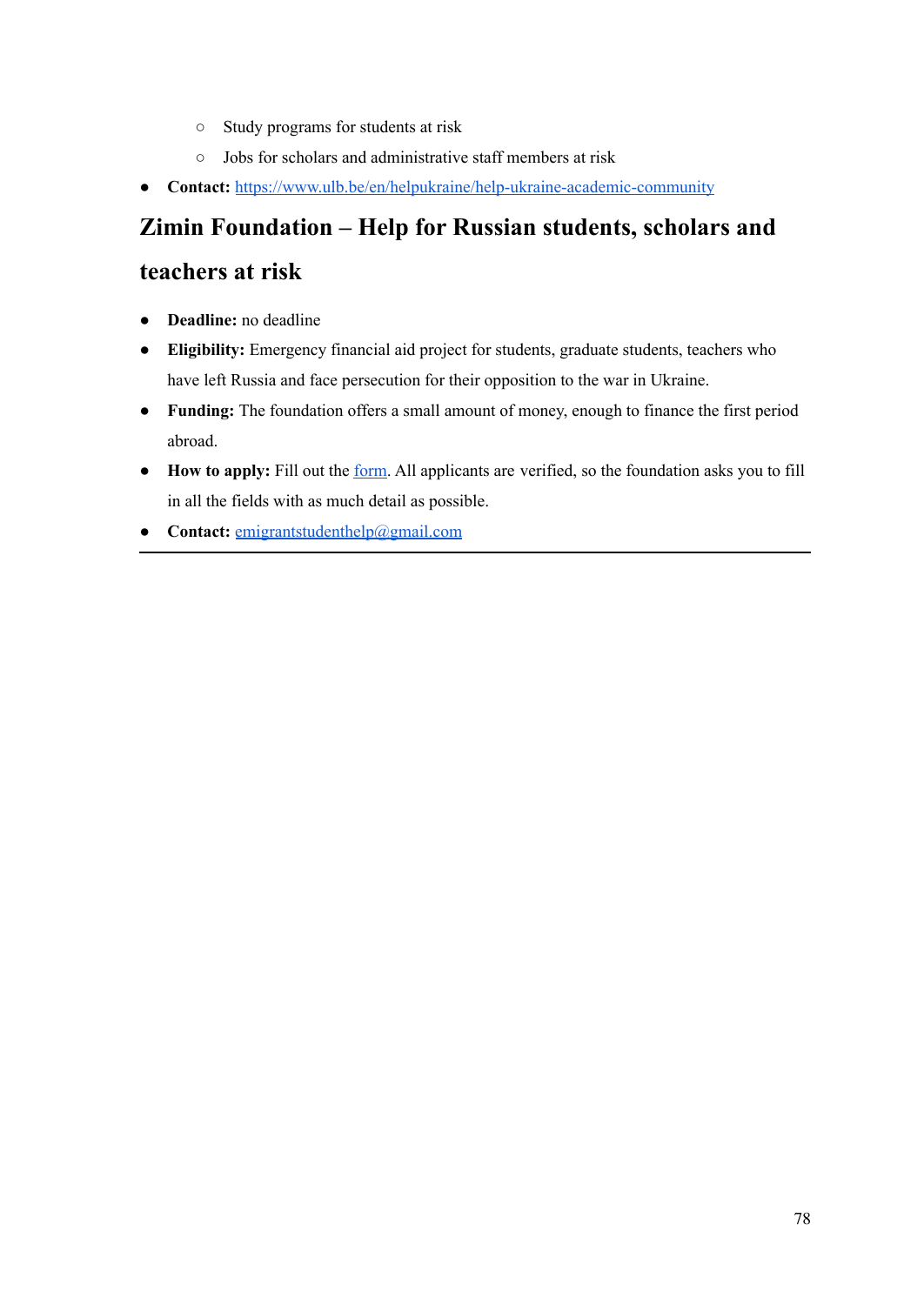# X EMERGENCY FUNDING FOR ARTISTS AT RISK (UK/RU/BE)

## **AiR Tilburg – SEA [Foundation](https://www.seafoundation.eu/funded-emergency-residency-netherlands-curator-ukraine-support/?fbclid=IwAR0FGdG5_b43moeb0SkfRIV0AqquRYftwOqwDmq_S1cH6j1n5PrZUj4UPqk) Emergency Residency for Ukrainian Arts [Professionals](https://www.seafoundation.eu/funded-emergency-residency-netherlands-curator-ukraine-support/?fbclid=IwAR0FGdG5_b43moeb0SkfRIV0AqquRYftwOqwDmq_S1cH6j1n5PrZUj4UPqk)**

- **Eligibility:** The SEA Foundation offers a funded emergency residency of 3 months to a Ukrainian curator, curator collective, or curator/artists duo who are displaced or who are fleeing the war. Up to 4 persons are welcome in the residency in Tilburg.
- **Funding:** The foundation provides sustenance, accommodation and curatorial and artists practice support. Our priority is to respond to the urgent need for shelter and support.
- **How to apply?** You can click [here](https://www.seafoundation.eu/contact/) to contact the foundation.

#### **[Artists](https://artistsatrisk.org/2022/02/26/ukraine-emergency-resources-for-artists-and-cultural-workers/?lang=en) at Risk**

- **Deadline:** applications are accepted at any time
- **Eligibility**:
	- art-practitioners from all over the world who face sustained persecution, involuntary displacement, unjust imprisonment, torture or ongoing death threats
	- Artists at Risk offers emergency resources for artists and cultural workers at risk. This organization has compiled an extensive list for emergency temporary relocation which you can find [here](https://docs.google.com/document/d/1zDP7jpiRj6M_NCTxY5P6A3IDjSaHLSvIsri-Vzb-A7g/mobilebasic#heading=h.stie8a6hqfu1). The list is regularly updated. It also contains a full list of humanitarian resources for Ukrainian refugees and other useful lists with relocation, study and work opportunities.
- **Duration:** AR's residencies are temporary (3 months); Artists at Risk should not be regarded as a government-type guaranteed welfare provider
- **Funding**: AR-Safe Haven Residencies usually include accommodation (and in some cases a studio), and a monthly living grant. Travel, visa and travel-insurance and a limited budget for production and legal costs are also included. Each residency, however, offers different conditions. Some residencies can support families.
- **How to apply?:**
	- [Application](https://artistsatrisk.org/apply/?lang=ru) form for Ukrainian applicants or send an e-mail to [ukraine-applications@artistsatrisk.org](mailto:ukraine-applications@artistsatrisk.org)
	- [Application](https://docs.google.com/forms/d/e/1FAIpQLSc7tDJj90NNQX3oRP8fDyc9BtNWYwXLJx9s0-fZimg0fyVAVQ/viewform) form for Russian or Belarusian dissidents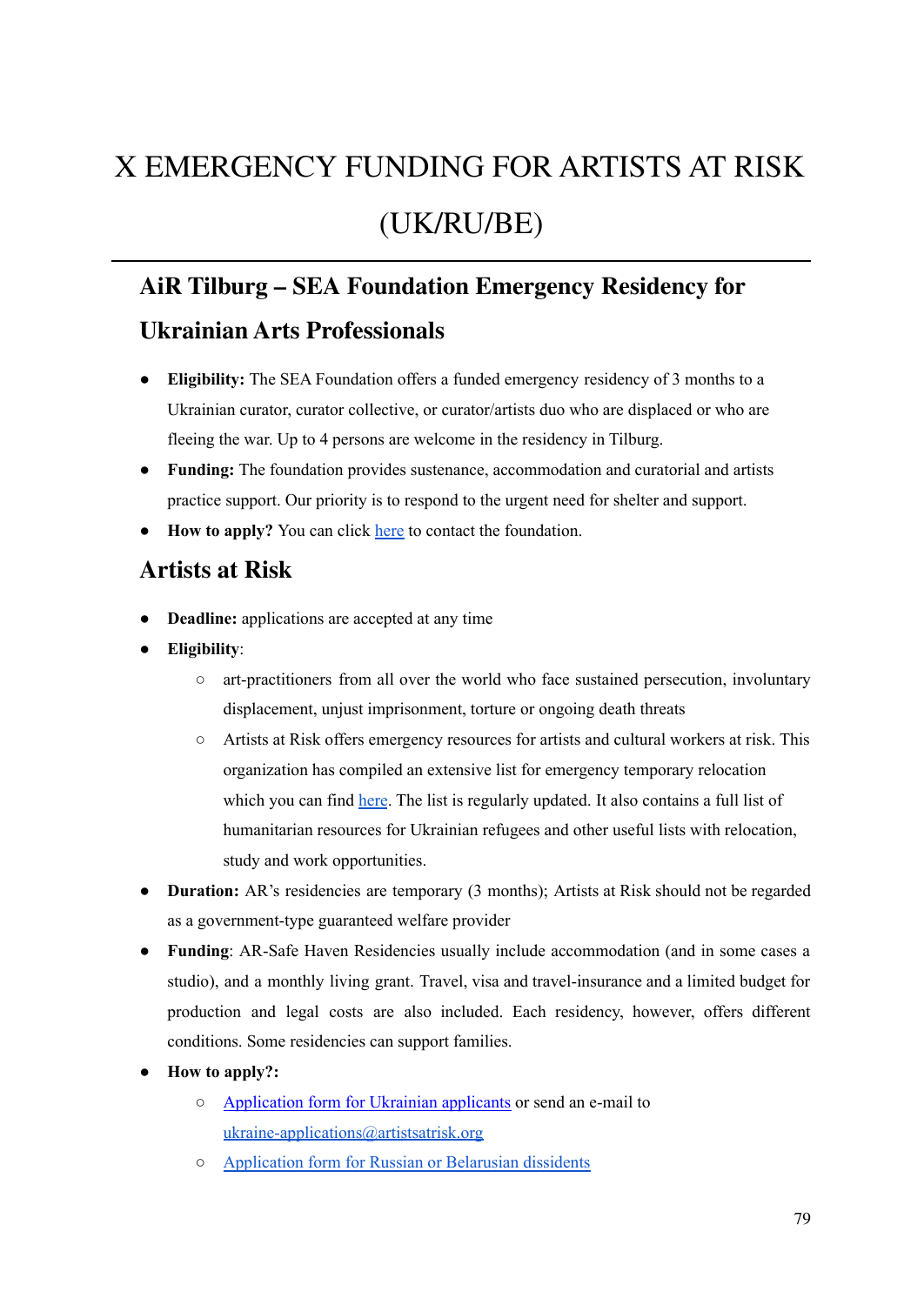## **[Artmargins](https://artmargins.com/resources-for-ukrane/)**

• Artmargins has compiled an [overview](https://artmargins.com/resources-for-ukrane/) of funding opportunities for scholars and artists from Ukraine

#### **Contacts for [Ukrainian](https://www.contactsforukrainians.art/?fbclid=IwAR3CtatvSIR9Gjj0Zb5NR2r_KjdUzPNsHRAEeDROGcgnisB5aLcaCPSqESo) Artists**

• An aggregated [list](https://www.contactsforukrainians.art/?fbclid=IwAR3CtatvSIR9Gjj0Zb5NR2r_KjdUzPNsHRAEeDROGcgnisB5aLcaCPSqESo) of useful contacts for Ukrainian artists worldwide (primarily in Europe). The list also includes information on housing and transport.

#### **DAI – Dutch Art [Institute](https://dutchartinstitute.eu/page/15954/apply?fbclid=IwAR2W0lLhZuIPMfkf2SADl5BHtafc0mysXDttzvFC5Y1O4TmYUe0Fki5r3VY)**

- **● Deadline:** 06 March 2022 and 03 April 2022 for non-EU passport-holders.
	- **○** The applications will be reviewed immediately, so the applicant does not have to wait until the deadline.
- **Eligibility**: the applicant most have an artistic practice
	- Ukrainian and non-EU applicants will be prioritized
- **Duration:** Two different scholarships ARTEZ & HOLLAND scholarships, both are 2 years, 2022-2024
- **Funding**: A scholarship connecting the applicant to the Institute, additional funding will be possible according to the financial circumstances of the applicant
- [Application](https://dutchartinstitute.eu/apply) Form
- [Homepage](https://dutchartinstitute.eu/page/15954/apply?fbclid=IwAR2W0lLhZuIPMfkf2SADl5BHtafc0mysXDttzvFC5Y1O4TmYUe0Fki5r3VY)

# **[Emergency](https://docs.google.com/document/d/1zDP7jpiRj6M_NCTxY5P6A3IDjSaHLSvIsri-Vzb-A7g/mobilebasic#) Temporary Relocation Resources for artists and cultural [workers](https://docs.google.com/document/d/1zDP7jpiRj6M_NCTxY5P6A3IDjSaHLSvIsri-Vzb-A7g/mobilebasic#)**

● Extensive list of the residencies/relocations offered to (especially) Ukrainian artists and cultural workers. Indexed via nations. Being updated every day: List of [Residency](https://docs.google.com/document/d/1zDP7jpiRj6M_NCTxY5P6A3IDjSaHLSvIsri-Vzb-A7g/mobilebasic#) Offers

## **[Fondation](http://www.fondation-janmichalski.com/en/bourses/) Jan Michalski**

- **Deadline:** Applications are assessed on a running basis within 6 months
- **Eligibility:**
	- financial support for literary projects in a broader sense and research, e.g.: Literary events : literature festivals, readings, debates, conference; Writing and literary translation workshops; Exhibitions devoted to literature and writers; the publication of literary archives, re-editions of rare works that are out of print; Literary manifestos; Literature prizes; Assistance for publication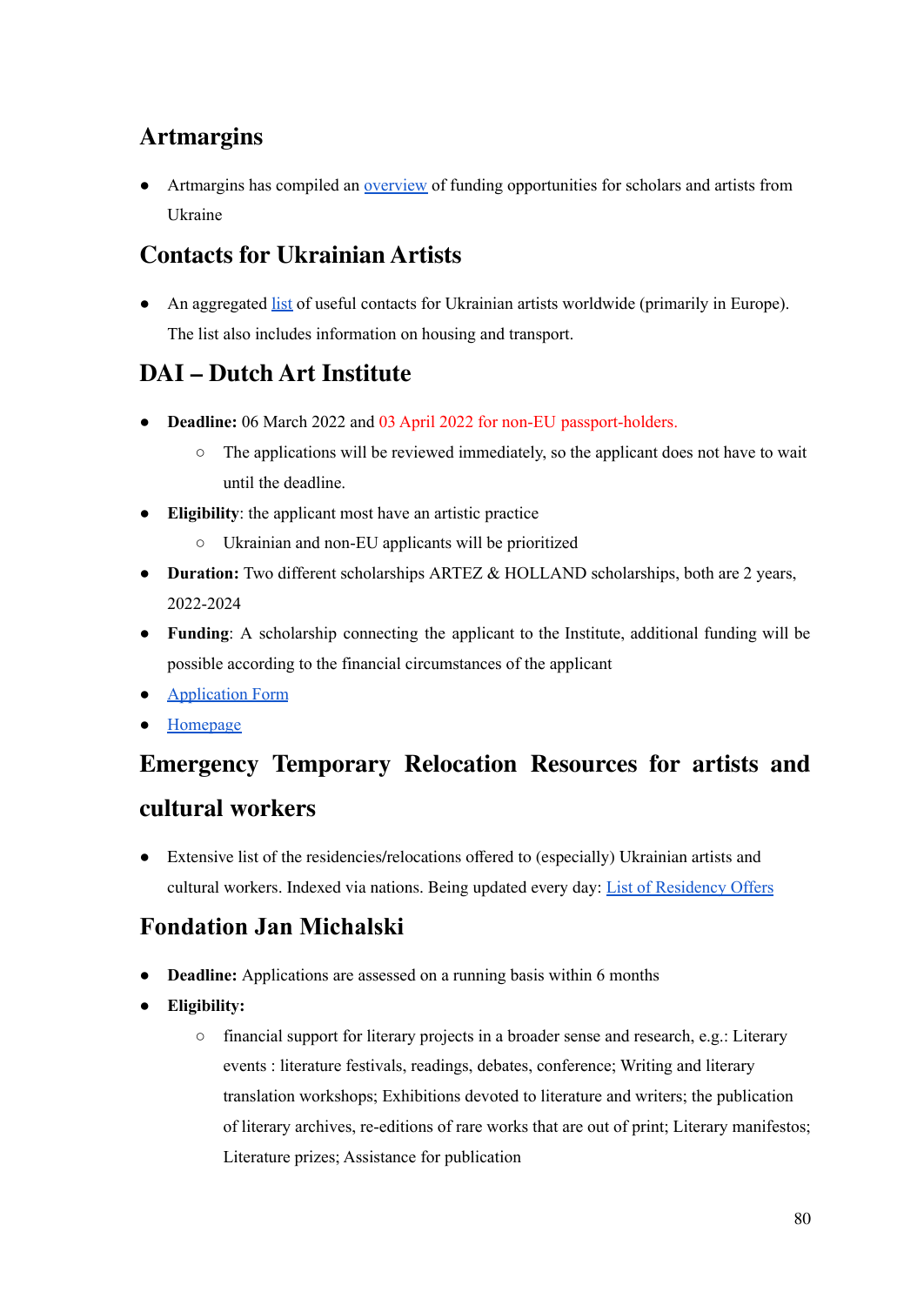- Applications can be made by non profit-making bodies, associations and foundations, well-known actors in cultural circles and, on an exceptional basis, individuals who show talent that is worthy of encouragement.
- **How to apply?** List of required documents for the application can be found [here](http://www.fondation-janmichalski.com/en/bourses/soumettre-un-projet/)

## **European Cultural [Foundation](https://culturalfoundation.eu/stories/culture-of-solidarity-fund-ukraine-edition/)**

- **Deadline:** applications are processed on a rolling basis
- **Eligibility:** Cultural initiatives that work in the following areas are invited to apply:
	- **disinformation, misinformation,** propaganda filter bubbles, fake news, ongoing war 'infodemic' by supporting independent, alternative, and trusted (digital) media
	- **individuals fleeing their homes and looking for shelter** in Ukraine or in exile by providing safe cultural spaces
	- **forces of fragmentation** by investing in artistic and cultural expressions withstanding the harsh realities of conflict and acting for a peaceful future of Ukraine and Europe
- **How to apply?**
	- Please send a short description of the activities and argumentation with the amount requested to [cos@culturalfoundation.eu](mailto:cos@culturalfoundation.eu)

#### **Helsinki [International](https://www.hiap.fi/ukrainian-aid/) Artist Programme**

- **Deadline:** Applications can be submitted now, no fixed deadline
- **Eligibility:** This is an open call for emergency residencies for artists and art professionals who are fleeing from or have been displaced due to the war in Ukraine. The residencies are located at the residence of the Helsinki International Artist programme in Helskinki and at the Saari Residence in Mynämäki in Southwest Finland.
- **Duration:** 1 week up to 3 months
- **Funding:** Travel and living costs of the residents. The family residency can be extended to four people.
- **How to apply?** Fill out the form on the [website.](https://www.hiap.fi/ukrainian-aid/)

## **In Solidarity with Ukraine – Offers for [Ukrainian](https://pad.xpub.nl/p/UKRAINEINVASION_LinkFarm?fbclid=IwAR30xX5ObC7PqTgMrsih3vE1ilsWRl3dbsw8IJcKqVeEAbVZgggO7SqjvYs) Cultural**

#### **[Workers](https://pad.xpub.nl/p/UKRAINEINVASION_LinkFarm?fbclid=IwAR30xX5ObC7PqTgMrsih3vE1ilsWRl3dbsw8IJcKqVeEAbVZgggO7SqjvYs) and Artists**

• This <u>[document](https://pad.xpub.nl/p/UKRAINEINVASION_LinkFarm?fbclid=IwAR30xX5ObC7PqTgMrsih3vE1ilsWRl3dbsw8IJcKqVeEAbVZgggO7SqjvYs)</u> (scroll down) contains a list of emergency (work/study) opportunities for cultural workers and artists from Ukraine.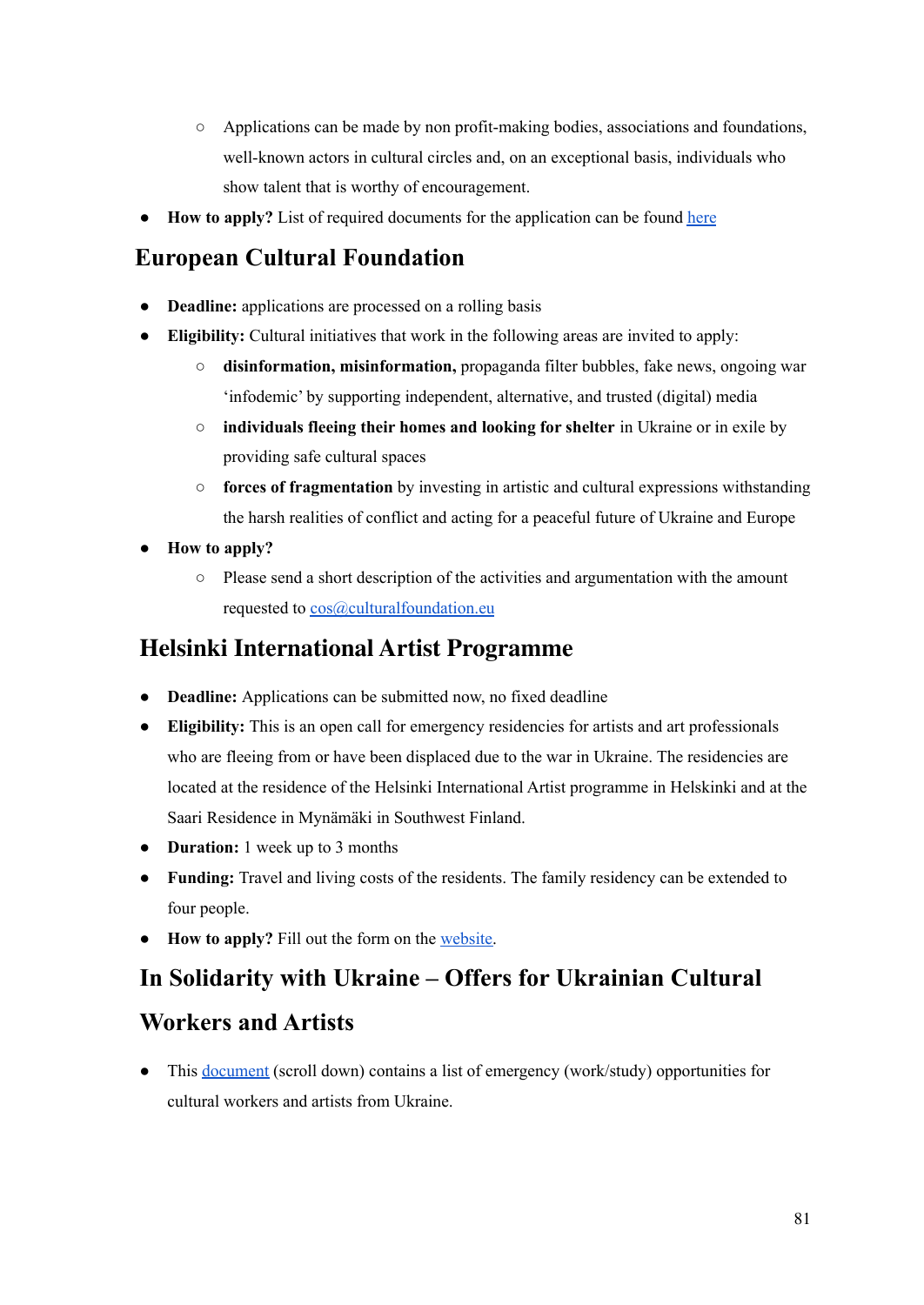# **KONE [Foundation](https://koneensaatio.fi/en/news/emergency-residencies/) – Emergency residencies for Ukrainian artists and art [professionals](https://koneensaatio.fi/en/news/emergency-residencies/) in Finland**

- **Deadline:** Open for requests as long as there are available places in the two residencies. The priority is to respond to the urgent need for accommodation for artists and art professionals.
- **Eligibility:** For artists and art professionals who are fleeing from or have been displaced due to the war in Ukraine. Both short and long stays in Finland are provided for individuals and families.
- **Funding:** The residency covers the travel and living costs of the residents. The family residency can be extended to four people. More information can be found on the [website.](https://koneensaatio.fi/en/news/emergency-residencies/)
- **Duration:** 1 week up to 3 months.
- **How to apply?** For information about the available options, please contact the foundation at [ukraineaid@hiap.fi](mailto:ukraineaid@hiap.fi)

### **Office Ukraine. Shelter for [Ukrainian](http://www.artistshelp-ukraine.at/en/?fbclid=IwAR0LYHBYu1mOQ_inWQwGghIqUJLdKrObcf4X3YwmCxV9p1FyTsqhpCUsyvo) Artists**

- Offers a central point of contact for artists at the Museumsquartier in Vienna (tranzit.at) offering online and on-site help like mediation coordination, support with finding work, project opportunities, grant application and accomodation in Austria
- If you need support, please fill out this [form.](https://docs.google.com/forms/d/e/1FAIpQLSd77motsJV709Lks1BTiOTmQGPyKJau-jYD3rrAfFNjE9O7hA/viewform)
- **Contacts:**
	- Vienna, Lower Austria, Upper Austria: [office@artistshelp-ukraine.at](mailto:office@artistshelp-ukraine.at)
	- Styria, Carinthia, Burgenland: [office.graz@artistshelp-ukraine.at](mailto:office.graz@artistshelp-ukraine.at)
	- Tyrol, Salzburg, Vorarlberg [office.innsbruck@artistshelp-ukraine.at](mailto:office.innsbruck@artistshelp-ukraine.at)

#### **Porin [kulttuurisäätö](http://porinkulttuurisaato.org/?fbclid=IwAR1AdwrsMHroB5Yf-gNFSiCChHlH5ugtwxY0YVvsYZ2hrkINltW6V813N3E)**

● Offers Letters of Invitation for artists and cultural workers fleeing from Ukraine and Russia. The letters are needed to cross the border with Finland. Contact [porinkulttuurisaato@gmail.com](mailto:porinkulttuurisaato@gmail.com)

#### **[Stand](https://mawred.org/stand-for-art/?lang=en) for Art**

- **Deadline:** applications can be submitted at any time
- **Eligibility:** the applicant must be an artist or a cultural creator; originate from an Arab country; be in peril or face a tangible and verifiable threat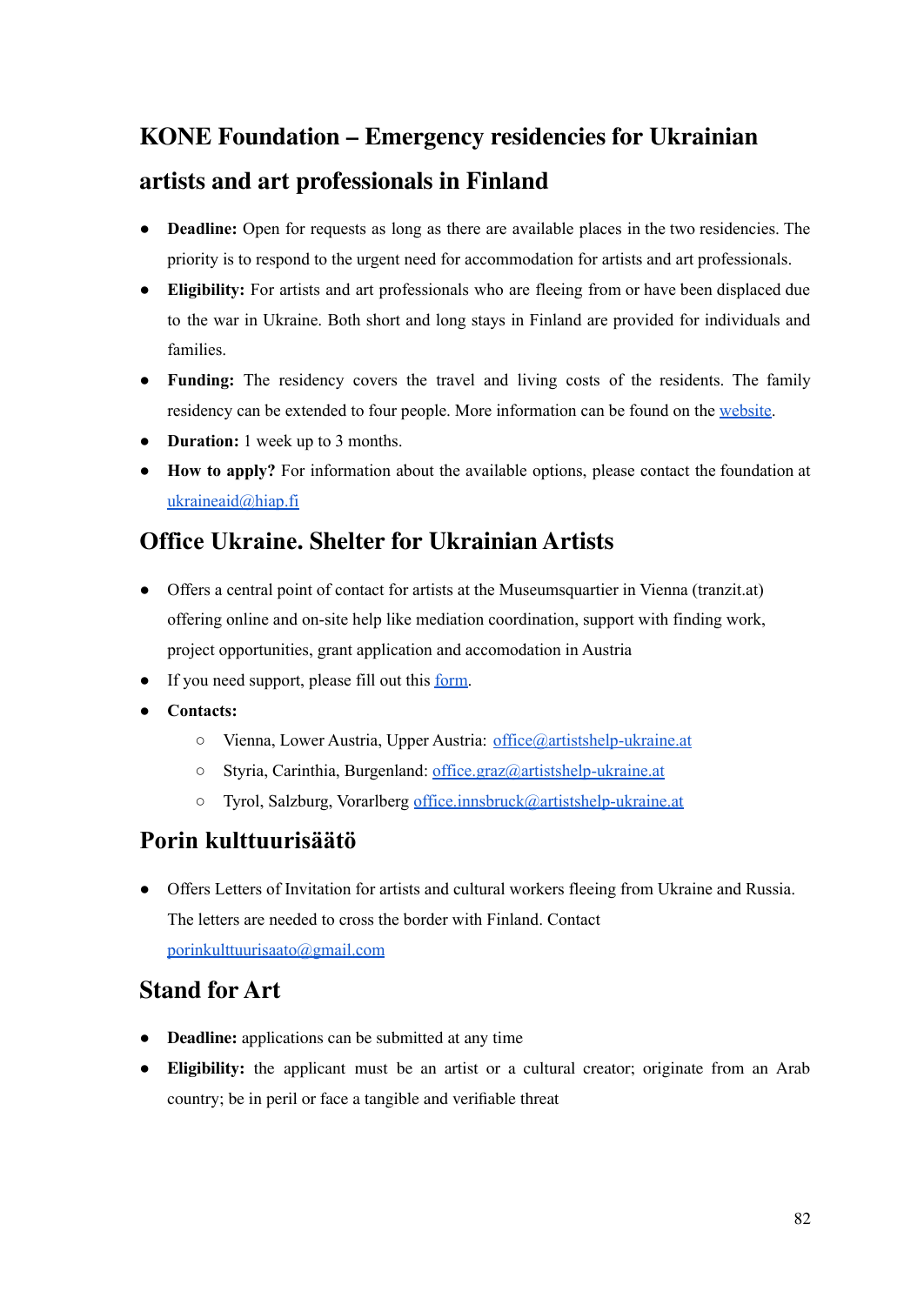- **Funding**: the amount is determined in each individual case by a number of clear criteria such as the severity of the risk, the urgency of the case, the program's budget, and living costs in the country of residence or in the host country
- **How to apply?**
	- Send an email to [artist@mawred.org](mailto:artist@mawred.org) explaining your case.
	- Once the program team ascertains that you meet the eligibility criteria, they will send you an application form which should be filled out in Arabic only.
	- Prepare the required supporting documents (as explained in the application form) and include them with the form as attachments. For further inquiries, please contact the program's team: [artist@mawred.org](mailto:artist@mawred.org)

#### **TransArtists – Emergency [Opportunities](https://www.transartists.org/en/news/resource-page-artists) for Ukrainian Artists**

This [website](https://www.transartists.org/en/news/resource-page-artists) offers an overview of emergency opportunities for Ukrainian artists, such as residencies and shelter options, funding opportunities and support networks.

#### **Ukrainian [Emergency](https://ueaf.moca.org.ua/?fbclid=IwAR1DPow5XDiA0BuzEmZSZ53azww9QhUFW3fj3ZQ4_mygRorpl18_acVSPZU) Art Fund**

- **Deadline:** not mentioned, applications are open
- **Eligibility:**
	- Survival/emergency needs: Support for cultural workers who have remained in Ukraine and urgently need support to ensure a basic standard of living and security.
	- Development needs: Support for cultural workers and artists in Ukraine and those who relocated abroad after the start of the war.
- **Funding:** one-time financial aid or stipends for up to 3 months for cultural workers (limited number of stipends is available). For more detailed information, click [here](https://ueaf.moca.org.ua/?fbclid=IwAR1DPow5XDiA0BuzEmZSZ53azww9QhUFW3fj3ZQ4_mygRorpl18_acVSPZU).
- **Duration:** up to 3 months
- **How to apply?** Fill in this [form](https://docs.google.com/forms/d/e/1FAIpQLSfyfV2uI30aZcHNRBdVB6BaEMKqQrRqlmsIy1PWu47vLidvcQ/viewform).

#### **Ukrainian [Filmmakers,](https://docs.google.com/forms/d/e/1FAIpQLSfqrsoboXyUuTa8-lUIJ1oYOGLrRy1WVYH5eMoMxSnmw5Q-HQ/viewform?fbclid=IwAR3I1ADQcrBbanpKgFR2KtTLKFakDEe96lRMxtoQKVlar0z2Io3theUPPvg) Artists and Academics at Risk –**

#### **Honorarium [Opportunities](https://docs.google.com/forms/d/e/1FAIpQLSfqrsoboXyUuTa8-lUIJ1oYOGLrRy1WVYH5eMoMxSnmw5Q-HQ/viewform?fbclid=IwAR3I1ADQcrBbanpKgFR2KtTLKFakDEe96lRMxtoQKVlar0z2Io3theUPPvg) at American Universities**

- **Eligibility:** This form is intended for those of you who could give a screening or presentation on Zoom to the North American universities. The idea is that the universities would be able to pay you a honorarium for this presentation and help you in a small way. A warning, sometimes it takes a while to process all the paperwork to get paid. Please note, there is no institution behind this, it is just friends helping friends. But it works! We know that people are getting invited and paid.
- **Funding:** Honorariums of ca. 200 to 300 USD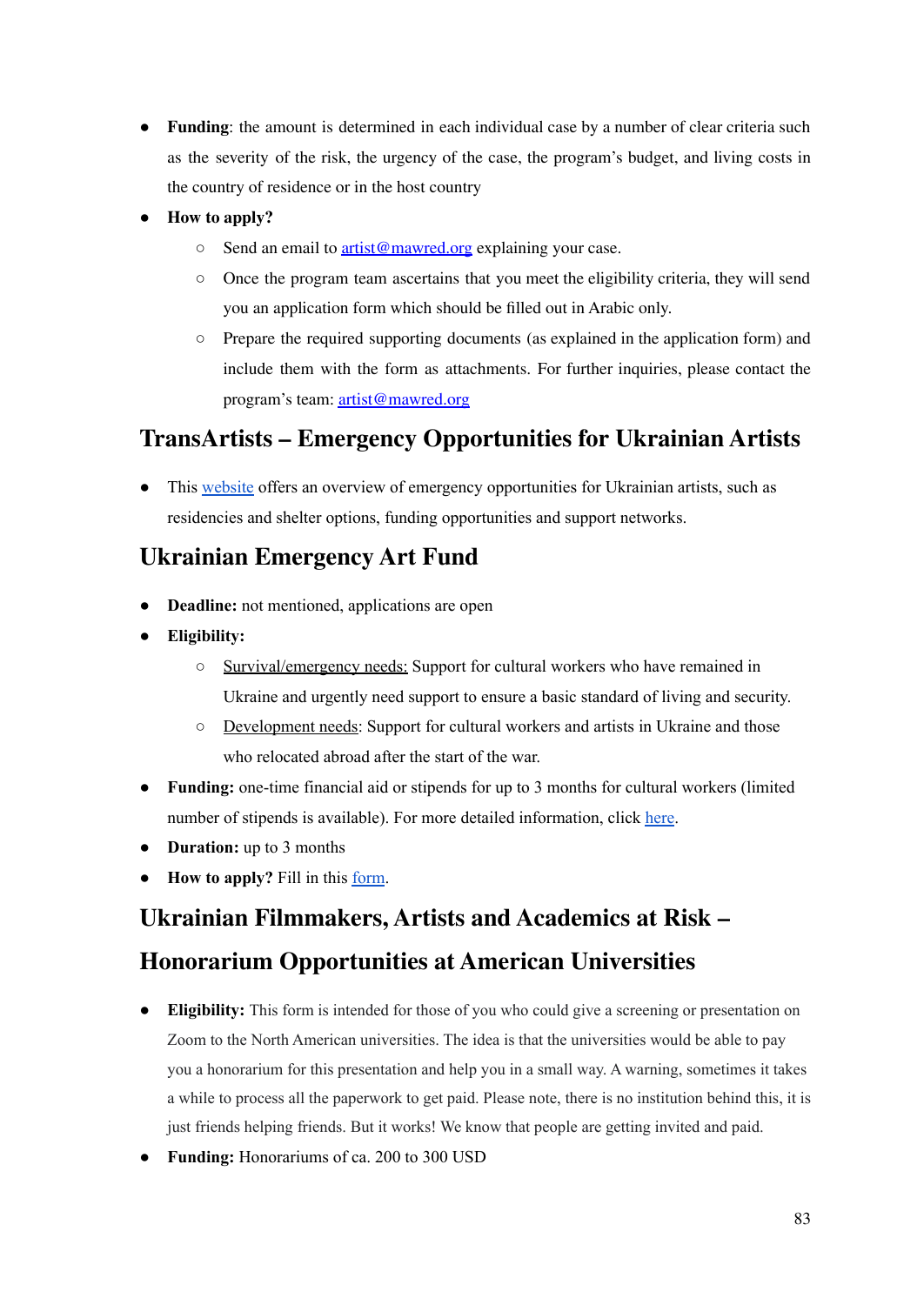● **How to apply?** Sign up via the [form.](https://docs.google.com/forms/d/e/1FAIpQLSfqrsoboXyUuTa8-lUIJ1oYOGLrRy1WVYH5eMoMxSnmw5Q-HQ/viewform?fbclid=IwAR3I1ADQcrBbanpKgFR2KtTLKFakDEe96lRMxtoQKVlar0z2Io3theUPPvg)

### **[Ukrainian](https://docs.google.com/document/u/0/d/1BDJAZC1lJSIkR7WS_XNAfF5s9nmQTbi1btlOYfJ6MRI/mobilebasic) Refugee Writers and Artists Support**

• This extensive [database](https://docs.google.com/document/u/0/d/1BDJAZC1lJSIkR7WS_XNAfF5s9nmQTbi1btlOYfJ6MRI/mobilebasic) offers emergency funding opportunities to refugee writers and artists from Ukraine per country.

## **Vilnius [Academy](https://www.vda.lt/en/news/vaa-support-for-students-and-academic-staff-members-from-ukrainian-higher-education-institutions) of Arts**

- **Deadline:** n.a.
- **Eligibility:** Ukrainian visual art students and lecturers from Ukrainian art (design) higher education institutions whose work or studies wre interrupted by the invasion.
- **Financial matters:** Students can continue your studies at Vilnius Academy of Arts free of charge.
- **Contact:** [ukraine@vda.lt](mailto:ukraine@vda.lt)

## **Additional Lists for Artists and Cultural Workers at Risk**

● This [document](https://docs.google.com/document/d/1zDP7jpiRj6M_NCTxY5P6A3IDjSaHLSvIsri-Vzb-A7g/edit?fbclid=IwAR1tFY-E54kChxrjo35PWSIEnQJfee6R0akiulucWXGhH-dewNz6uCMUEjU#) provides an overview on Emergency Temporary Relocation Resources for artists and cultural workers updated by cultural workers; Contact: [info@artistsatrisk.org.](mailto:info@artistsatrisk.org)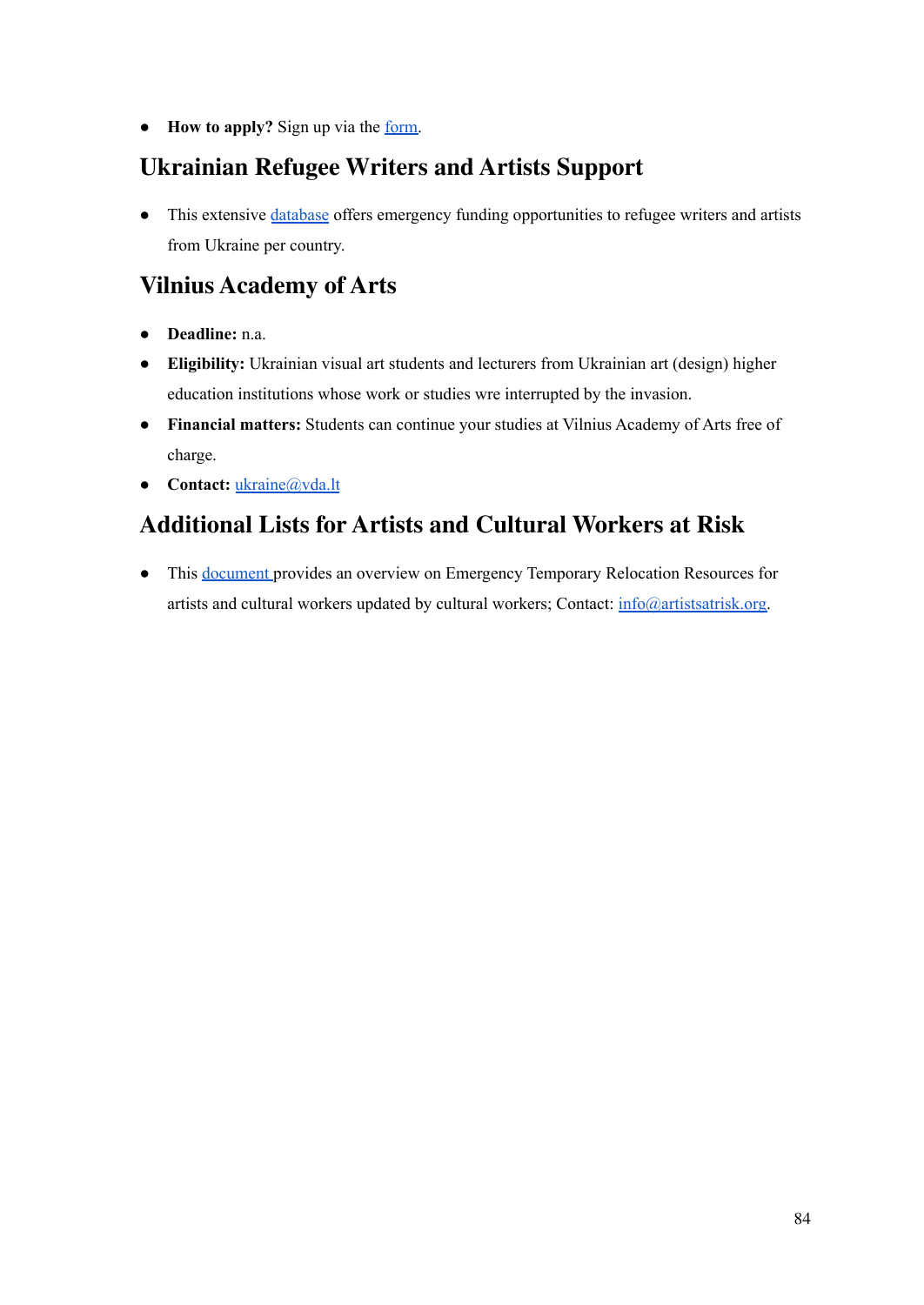# XI EMERGENCY FUNDING FOR JOURNALISTS AT RISK (UK/RU/BE)

#### **Boris Nemtsov [Fellowship](https://nemtsovfund.org/en/boris-nemtsov-fellowship-program/) Program**

- **Deadline**: will be announced on the official webpage of the Foundation
- **Eligibility**: individuals who are persecuted for reason of their political persuasion or/and involved in various forms of assistance, either professional (lawyers, journalists, etc.) or non-professional (human rights defenders, activists, etc.) and, therefore, were forced to leave their home country
- **Duration**: 6 months
- **Funding**: the Foundation provides fellowship awards contingent upon availability of financial resources
- **● Application [requirements](https://nemtsovfund.org/en/fellowship-guidelines/)**
- **● [Application](https://nemtsovfund.org/en/boris-nemtsov-fellowship-program/) form**

#### **Digital Defenders [Partnership](https://www.digitaldefenders.org/funding/incident-emergency-fund/) – Incident Emergency Fund**

- **Deadline:** applications can be submitted at any time
- **Eligibility:** Human rights defenders, journalists, activists, or organizations facing digital threats and attacks.
- **Duration:** 4 to 6 months
- **Funding:** up to 10.000 EUR. Examples of what can be covered:
	- o Replacement of hardware or software that has been taken, lost or stolen
	- o Purchase of more secure hard- and/or software and costs related to installation of the new systems
	- o Technical or non-technical activities to respond to urgent issues such as internet blockages
	- o Training or accompaniment on digital or other security issues
	- o Measures to improve physical security
	- o Measures to address the psychological and psychosocial impact of digital threats and attacks
- **How to apply?** Fill out the secure application form on the [website](https://www.digitaldefenders.org/funding/incident-emergency-fund/). Here, you can also find more information on the application process and guidelines before applying. By filling out the application form, you will get an account to submit and track the progress of your application.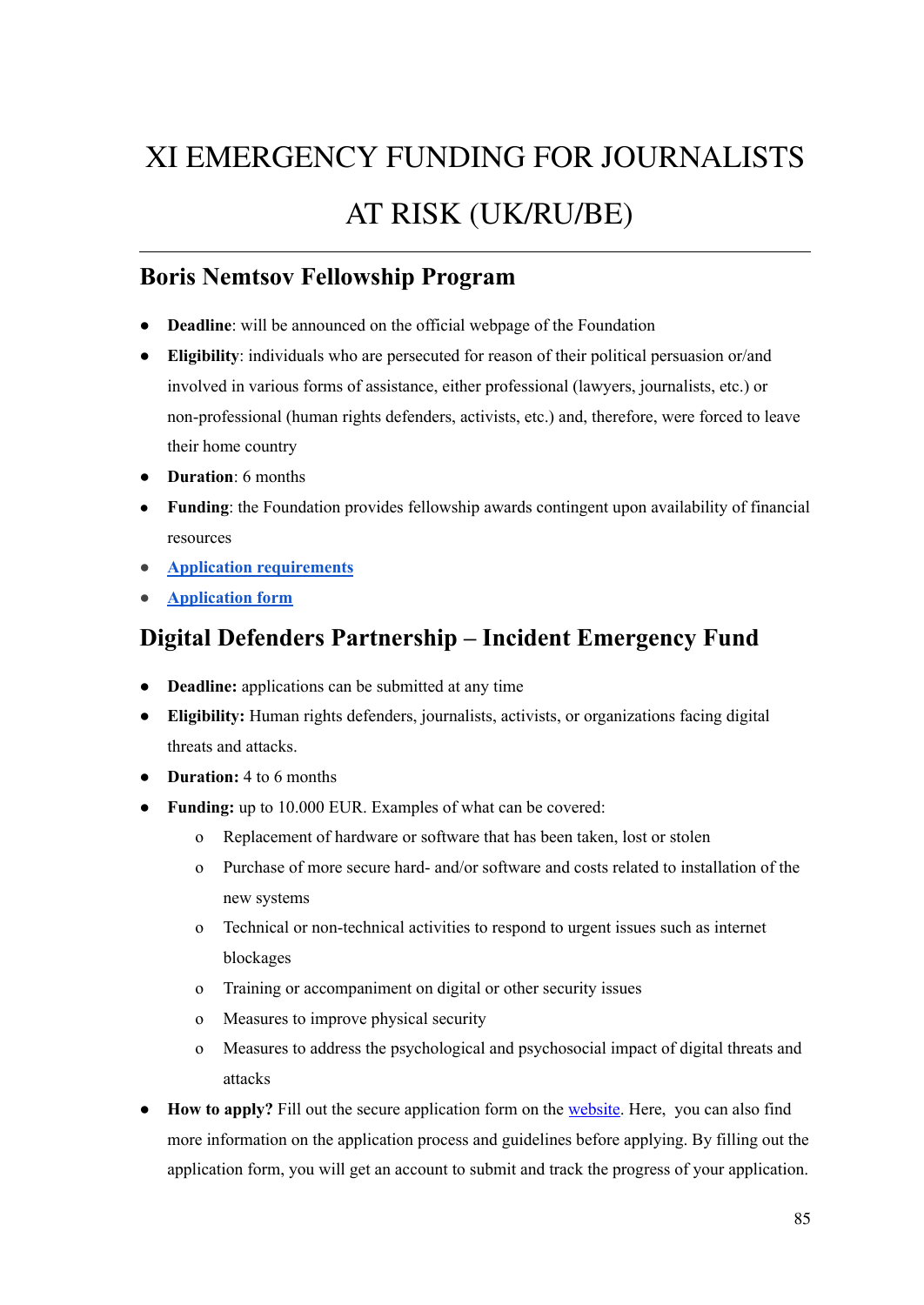● **Contact:** [team@digitaldefenders.org](mailto:team@digitaldefenders.org)

#### **[Freedom](https://freedomhouse.org/programs/emergency-assistance-and-thematic-programs) House**

- **Deadline:** applications can be submitted at any time
- **Eligibility:** Human rights defenders, civil society organizations and survivors of severe religious persecution
- **Funding:** Freedom House meets the specific needs of each individual or organization (such as legal defense, resilience grants, preventive security training, access to medical treatment. There are two key emergency assistance funds:
	- o **The Lifeline Embattled CSO Assistance Fund** provides emergency financial assistance to civil society organizations under threat or attack and rapid response advocacy and resilience grants to support CSOs in responding to broader threats against civic space. Lifeline is a consortium of 7 international NGOs and receives contributions from a Donor Steering Committee of 19 governments that support democracy and human rights.
	- o **The Dignity for All: LGBTI Assistance Program** provides emergency funds to human rights defenders and civil society organizations under threat or attack for their work.
- **How to apply?** to inquire about submitting an application for assistance, please contact [info@csolifeline.org](mailto:info@csolifeline.org)

#### **[Reagan-Fascell](https://www.ned.org/fellowships/reagan-fascell-democracy-fellows-program/applying-for-a-fellowship/) Democracy Fellowship (NED)**

- **Deadline**: next application will be open Summer 2022
- **Eligibility**:
	- o practitioners from developing and aspiring democracies, and those from non-democratic countries;
	- o proficiency in the English language;
	- o propose a project focusing on the political, social, economic, legal or cultural aspects of democratic development;
	- o be available to work in residence at the International Forum for Democratic Studies in Washington, D.C. during the 5 month fellowship period (October 1–February 28 or March 1–July 31)
	- o have substantial practical experience working to promote democracy or human rights in the country of your origin or interest
	- o be mid-career professional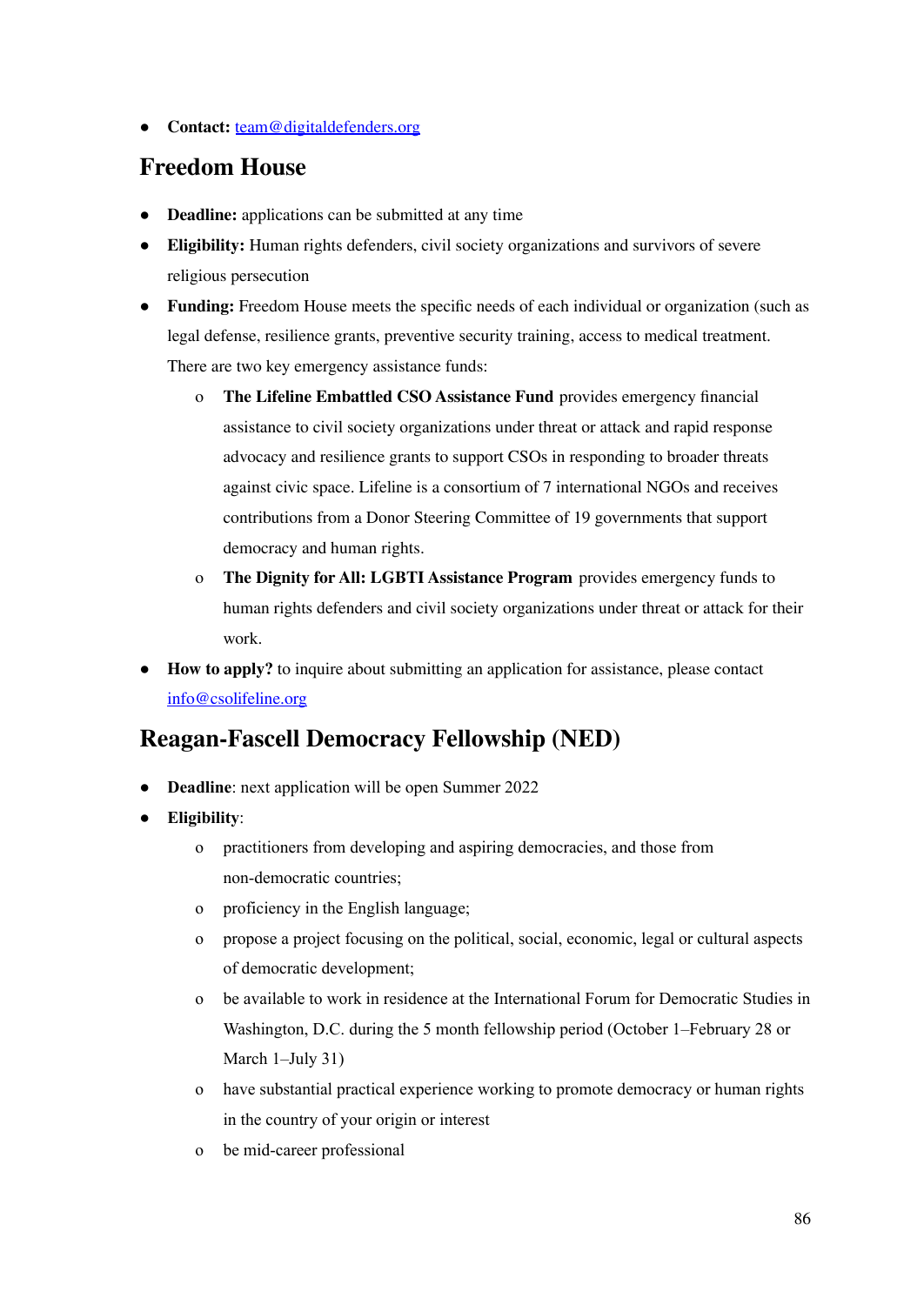- **Duration**: 5 months
- **Funding:** 
	- o Each fellow receives a monthly stipend for living expenses, plus basic health insurance and roundtrip travel to and from Washington, D.C., at the beginning and end of the fellowship period.
	- o Fellowship payments are calculated to cover the cost of a short-term, furnished rental apartment, plus 'cost of living' for food, local transportation, and other necessities.
	- o Fellows are provided with a fully equipped office, plus a limited budget for long-distance phone calls and professional travel within the United States.
	- o Please note that fellows who wish to bring family members with them to Washington, D.C., will be expected to cover the costs of their dependents' roundtrip travel and stay within the United States.
- **How to apply?**
	- To apply, first create an account through the [online](https://www.nedfellowships.org/Start/ReaganFascell) portal. Click here for detailed instructions. Once you have set up an account, submit the following documents in English:
		- Applicant information
		- Project proposal
		- Letter of recommendation
		- Resume/CV and Biography

#### **[Reporters](https://www.freepressunlimited.org/en/projects/reporters-respond-emergency-and-legal-support) Respond**

- **Deadline:** 
	- o Email to reporters respond  $@$  free pressunlimited.org. The fund will do the utmost to provide the support as soon as possible. In the most urgent cases, support can be offered within 24 hours.
- **Eligibility**:
	- Media professionals in distress
	- You represent a media organization or you are a media professional practicing individually (i.e. employed or freelance journalists, fixers, bloggers, or other media-related professionals);
	- Your emergency situation is a direct result of your work in journalism;
	- You recognise that this assistance is not structural but provided on an incidental (one-time) basis;
	- You recognise that the aim of our support is to resume your work as soon as possible;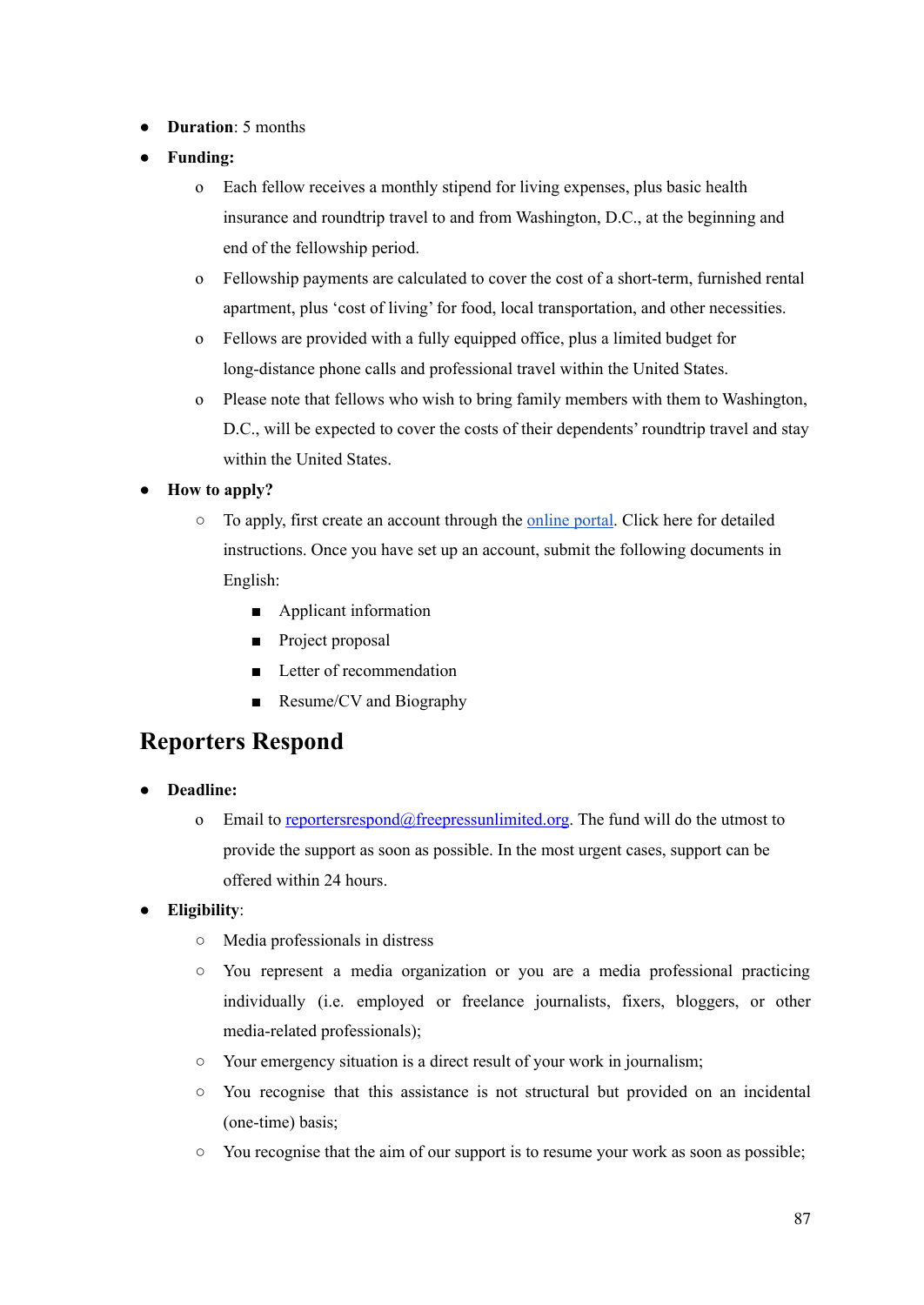- Your situation can be confirmed by at least two trusted sources outside of yourself.
- **Funding**:
	- Medical assistance: for injuries sustained in the course of the journalists work;
	- Subsistence costs: short term support for journalists who are not able to work, or costs to temporarily flee an unsafe or vulnerable situation;
	- Legal defense support: legal representation for journalists facing prosecution, disputable lawsuits, or any other form of legal intimidation related to their work; cover the costs of judicial proceedings; assist media workers that have been arbitrarily detained or imprisoned (and their families);
	- Psycho-social support: advice, referral, and funds to seek psychosocial assistance;
	- Work provisions: replacement of confiscated or destroyed equipment due to a work-related emergency;
	- Family support: temporary support for family members of journalists who are unable to work, who are imprisoned, or who are deceased;
	- (Preventive) safety measures: security advice, digital tools such as VPNs for digital protection, PPE protection materials like face masks, and safety equipment like bulletproof vests.
- **● [Application](https://www.freepressunlimited.org/en/application-form-reporters-respond) form**

#### **[Reporters](https://rsf.org/en/individual-support) Without Borders**

- **Deadline:** requests for help can be sent at any time
- **● What do we offer:**
	- **○** the victims of violence connected with their reporting to obtain appropriate medical care
	- **○** wrongfully prosecuted journalists to pay their legal fees
	- **○** threatened journalists to find a safe refuge
	- **○** journalists to resolve their most urgent needs if they decide to flee abroad because of threats and persecution
	- **○** families of journalists to cope with the consequences of the reprisals to which their loved ones have been exposed.
- **● How to apply?**
	- **○** requests by individuals, NGOs or media outlets for assistance should be sent to: Reporters without Borders, Assistance Desk, CS 90247, 75083 Paris Cedex 02, France
- **Contacts**: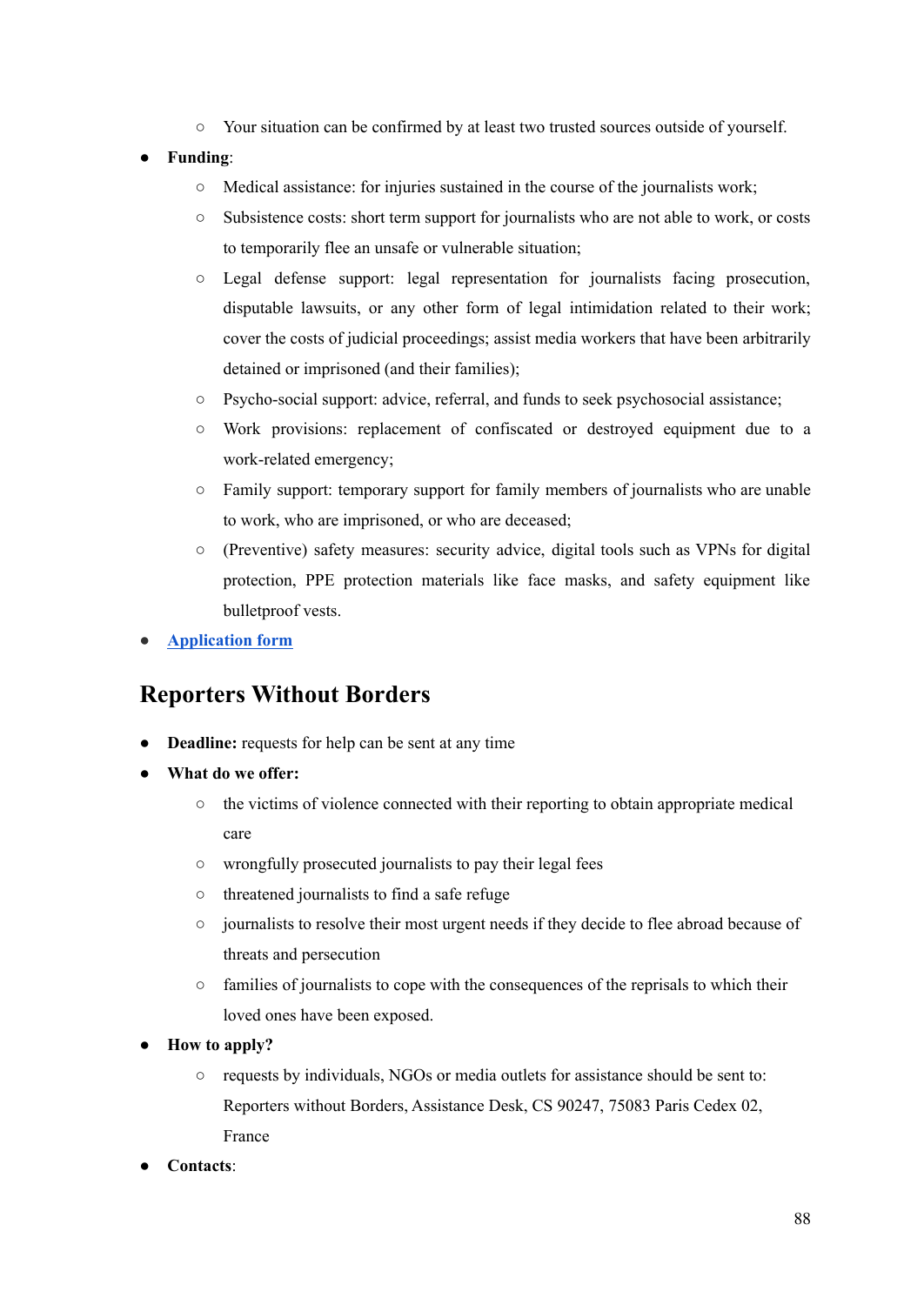- [assistance@rsf.org](mailto:assistance@rsf.org) (+33 1 4483 6056): for NGO and media outlet requests for assistance
- $\circ$  assistance  $2\omega$ rsf.org (+33 1 4483 8466): for individual requests for assistance

#### **Rory Peck [Trust](https://rorypecktrust.org)**

- **Deadline:** applications can be submitted at any time
- **Eligibility:** Professional freelance journalists working in news and current affairs whose only source of income comes from journalism. For the General Eligibility criteria, please look [here](https://rorypecktrust.org/freelance-assistance/assistance-grants-2/). You must meet all the criteria to apply to any of the funds.
- **Funding:** The Rory Peck Trust offers the following funds:
	- o [Crisis](https://rorypecktrust.org/freelance-assistance/crisis-fund/) Fund (helps with costs associated with an immediate crisis, either personal or in cases of force majeure such as natural disasters or political and civil unrest); simplified application process for Ukrainian journalists!
	- o [Recovery](https://rorypecktrust.org/freelance-assistance/recovery-grant/) Fund (provides grants to freelance journalists and their families who are facing financial hardship as a direct result of their work.
	- o Trauma [Therapy](https://rorypecktrust.org/freelance-assistance/resilience-programme-2/) Fund (covers the cost of treatment for those who would like professional psychological support).
- **How to apply?** click on the link of the fund to which you want to apply to get access to the application form.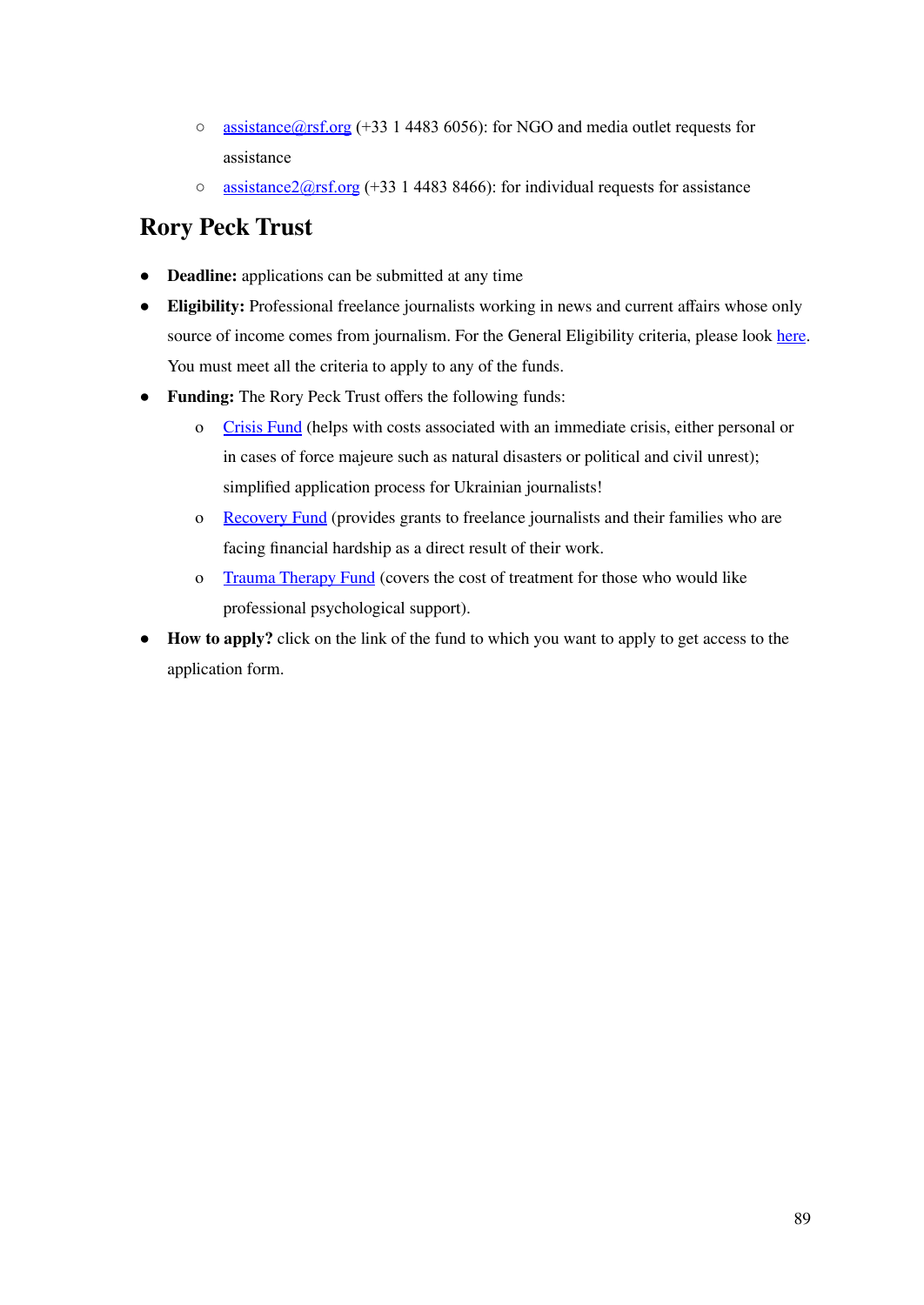# XII EMERGENCY FUNDING FOR LAWYERS AND HUMAN RIGHTS DEFENDERS AT RISK (UK/RU/BE)

#### **Boris Nemtsov [Fellowship](https://nemtsovfund.org/en/boris-nemtsov-fellowship-program/) Program**

- **Deadline**: will be announced on the official webpage of the Foundation
- **Eligibility**: individuals who are persecuted for reason of their political persuasion or/and involved in various forms of assistance, either professional (lawyers, journalists, etc.) or non-professional (human rights defenders, activists, etc.) and, therefore, were forced to leave their home country
- **Duration**: 6 months
- **Funding**: the Foundation provides fellowship awards contingent upon availability of financial resources
- Application [requirements](https://nemtsovfund.org/en/fellowship-guidelines/)
- [Application](https://nemtsovfund.org/en/boris-nemtsov-fellowship-program/) form

#### **CEELI Institute – Judicial [Workshop](https://ceeliinstitute.org/judicial-workshop-training-series/) Training Series**

- **Eligibility:** judges from Central and Eastern Europe who are members of the CEELI Institute's Judicial Exchange Network or who wish to join
- **Workshop #3: Adjudication Skills for Complex Fraud and Corruption Cases** (the course will also look at existing examples of systems in place to deal with fraud and corruption crimes,

such as the High Anti-Corruption Court in Ukraine)

- When: June 24–26, 2022
- Where: Prague
- Registration not open yet
- Simult. translation provided

#### **Workshop #4: Adjudication of Transnational Crimes: Environmental Law Crimes in Central and Eastern Europe**

- When: September  $23-25$ ,  $2022$
- Where: Prague
- Registration not open yet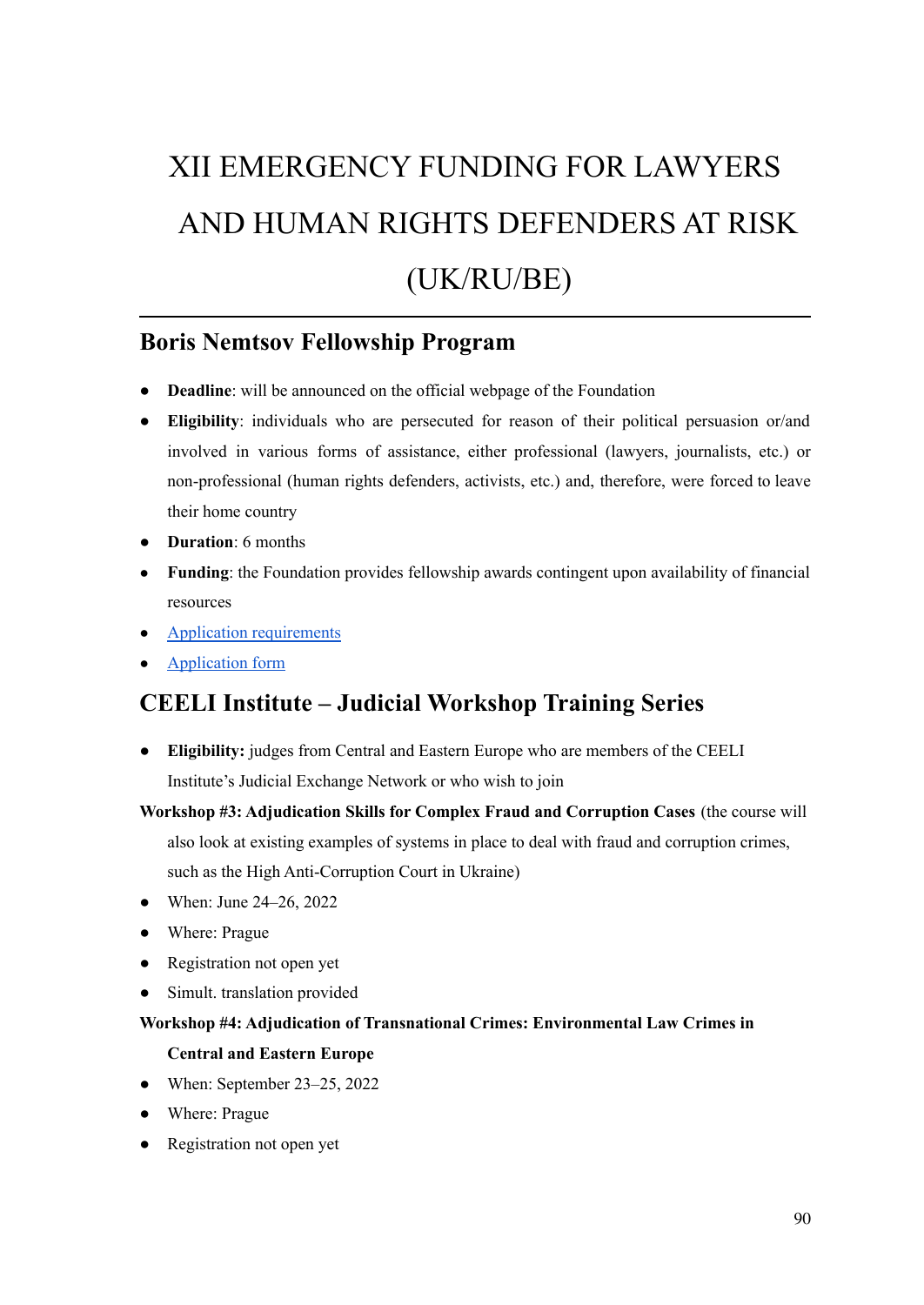● Simult. translation provided

#### **Crisis [Response](https://www.civicus.org/index.php/what-we-do/defend/crisis-response-fund) Fund**

- **Deadline:** applications can be submitted at any time
- **Eligibility**: The Crisis Response Fund provides urgent funding to civil society actors who are facing crises of freedom in assembly and association to conduct advocacy activities or looking to respond proactively to threats to civic freedoms through resiliency activities.
- **Funding**: The CRF provides funding for either advocacy or resiliency grants for 3–6 months for civil society actors, for up to US \$ 10000.00 (for individual applicants) and US \$ 20000.00 (for two or more applicants).
- **● Application [requirements](https://www.civicus.org/index.php/what-we-do/defend/crisis-response-fund)**

### **Digital Defenders [Partnership](https://www.digitaldefenders.org/funding/incident-emergency-fund/) – Incident Emergency Fund**

- **Deadline:** applications can be submitted at any time
- **Eligibility:** human rights defenders, journalists, activists, or organizations facing digital threats and attacks
- **Duration:** 4 to 6 months
- **Funding:** up to 10.000 EUR. Examples of what can be covered:
	- o Replacement of hardware or software that has been taken, lost or stolen
	- o Purchase of more secure hard- and/or software and costs related to installation of the new systems
	- o Technical or non-technical activities to respond to urgent issues such as internet blockages
	- o Training or accompaniment on digital or other security issues
	- o Measures to improve physical security
	- o Measures to address the psychological and psychosocial impact of digital threats and attacks
- **How to apply?** Fill out the secure application form on the [website](https://www.digitaldefenders.org/funding/incident-emergency-fund/). Here, you can also find more information on the application process and guidelines before applying. By filling out the application form, you will get an account to submit and track the progress of your application.
- **Contact:** [team@digitaldefenders.org](mailto:team@digitaldefenders.org)

#### **[Euro-Mediterranean](https://emhrf.org/urgent-grants/) Foundation**

**Deadline:** urgent grant requests are assessed on a rolling basis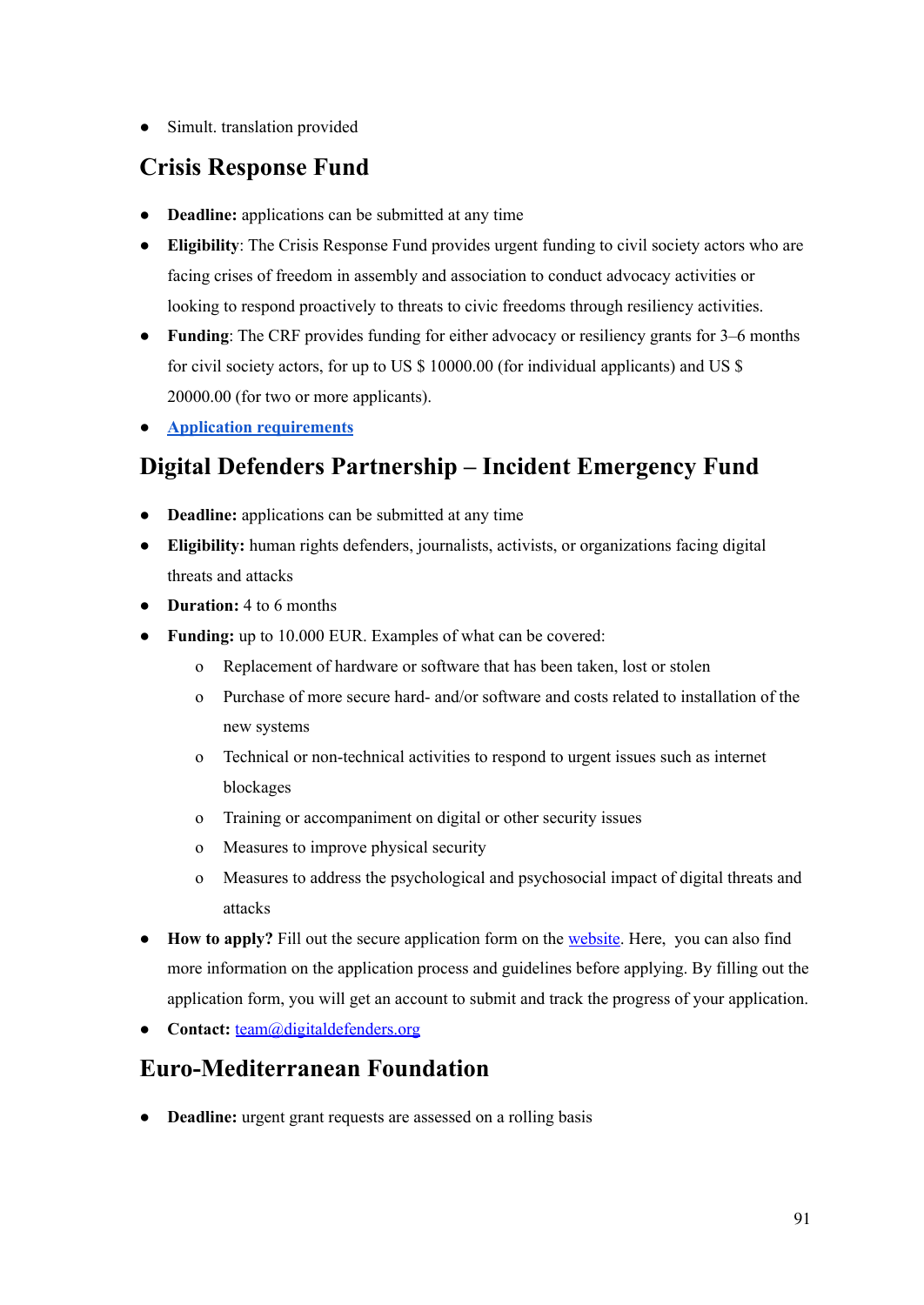- **Eligibility:** requests for emergency funding are considered when applicants can show that an intervention by the Foundation will help counter threats against their lives and/or those of members of their family and reinforce the visibility and pursuit of their activities at a strategic timing; the request is such that it cannot be fully supported on an emergency basis by another national, regional, or international organization
- **Funding:** the amount of funding requested may not exceed 5,000 EUR
- **How to apply?** send your application in a WORD-format to the following email address: [grants@emhrf.org](mailto:grants@emhrf.org). Application form can be downloaded [here.](https://emhrf.org/urgent-grants/)

#### **[Freedom](https://freedomhouse.org/programs/emergency-assistance-and-thematic-programs) House**

- **Deadline:** applications can be submitted at any time
- **Eligibility:** human rights defenders, civil society organizations and survivors of severe religious persecution
- **Funding:** Freedom House meets the specific needs of each individual or organization (such as legal defense, resilience grants, preventive security training, access to medical treatment. There are two key emergency assistance funds:
	- o **The Lifeline Embattled CSO Assistance Fund** provides emergency financial assistance to civil society organizations under threat or attack and rapid response advocacy and resilience grants to support CSOs in responding to broader threats against civic space. Lifeline is a consortium of 7 international NGOs and receives contributions from a Donor Steering Committee of 19 governments that support democracy and human rights.
	- o **The Dignity for All: LGBTI Assistance Program** provides emergency funds to human rights defenders and civil society organizations under threat or attack for their work.
- **How to apply?** to inquire about submitting an application for assistance, please contact [info@csolifeline.org](mailto:info@csolifeline.org)

#### **Frontline [Defenders](https://www.frontlinedefenders.org/en/programme/protection-grants)**

- **Deadline:** applications can be submitted at any time
- **Eligibility**: human rights defenders at risk
- **Funding**: grants are for amounts up to a maximum of 7,500 EUR
	- improving physical security of an organization or individual, digital security and communication security
	- supporting legal fees for HRDs who are being judicially harassed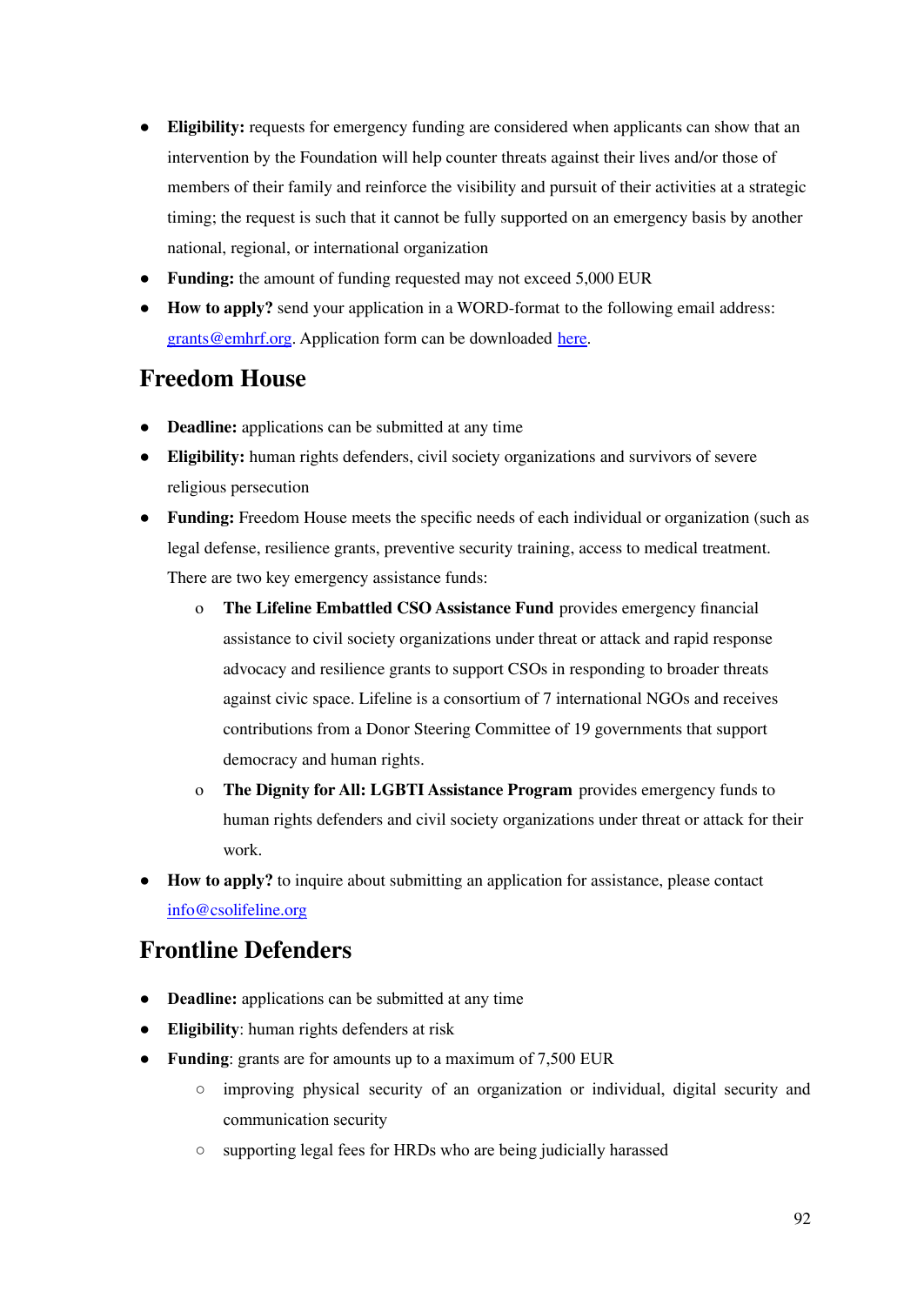- paying for medical fees for HRDs who have been attacked or who have suffered a medical condition as a result of their peaceful human rights activities
- providing family assistance for imprisoned HRDs or family members who are at risk because of a HRDs activities
- **● [Application](https://www.frontlinedefenders.org/secure/grant.php?l=en) form**

#### **[Resources](https://eu-russia-csf.org/solidarity-data-base/) for Human Rights Activists in Danger**

- This [extensive](https://eu-russia-csf.org/solidarity-data-base/) database is an initiative of the Forum Solidarity Task Force and contains information on different types of emergency resources for Human Rights Defenders (HRDs), including journalists, artists, lawyers and researchers. The majority of assistance programmes in this database are designed for HRDs from Russia, the EU and the countries belonging to the Commonwealth of Independent States.
- For help and/or questions you can contact [solidarity-eu-russia-csf@protonmail.com](mailto:solidarity-eu-russia-csf@protonmail.com)

#### **[Reagan-Fascell](https://www.ned.org/fellowships/reagan-fascell-democracy-fellows-program/applying-for-a-fellowship/) Democracy Fellowship (NED)**

- **Deadline**: next application will be open Summer 2022
- **Eligibility**:
	- o practitioners from developing and aspiring democracies, and those from non-democratic countries;
	- o proficiency in the English language;
	- o propose a project focusing on the political, social, economic, legal or cultural aspects of democratic development;
	- o be available to work in residence at the International Forum for Democratic Studies in Washington, D.C. during the 5 month fellowship period (October 1–February 28 or March 1–July 31)
	- o have substantial practical experience working to promote democracy or human rights in the country of your origin or interest
	- o be mid-career professional
- **Duration**: 5 months
- **Funding:**
	- o Each fellow receives a monthly stipend for living expenses, plus basic health insurance and roundtrip travel to and from Washington, D.C., at the beginning and end of the fellowship period.
	- o Fellowship payments are calculated to cover the cost of a short-term, furnished rental apartment, plus "cost of living" for food, local transportation, and other necessities.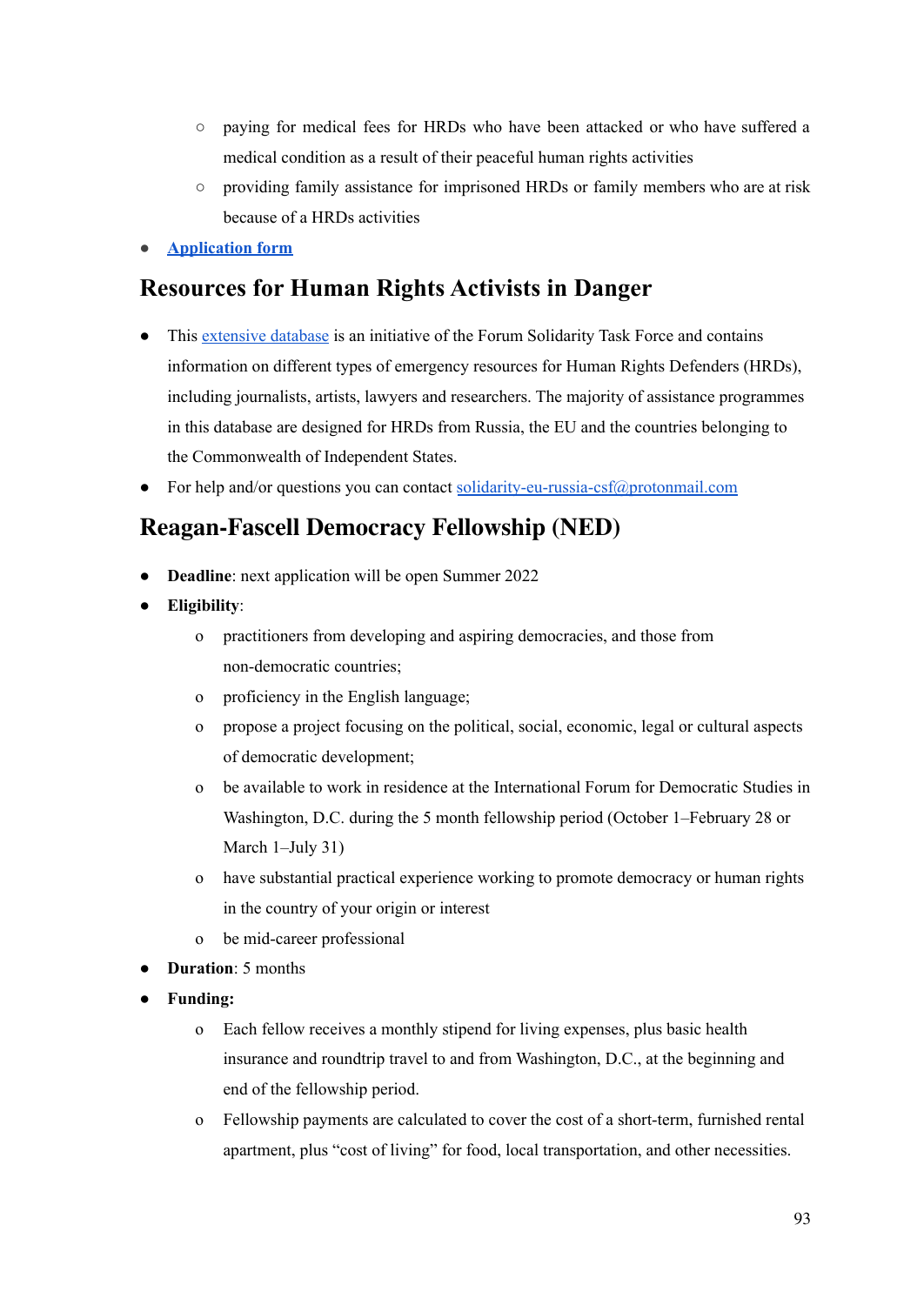- o Fellows are provided with a fully equipped office, plus a limited budget for long-distance phone calls and professional travel within the United States.
- o Please note that fellows who wish to bring family members with them to Washington, D.C., will be expected to cover the costs of their dependents' roundtrip travel and stay within the United States.

#### ● **How to apply?**

- In order to apply, first create an account through the <u>[online](https://www.nedfellowships.org/Start/ReaganFascell) portal</u>. Click here for detailed instructions. Once you have set up an account, submit following documents in English:
	- Applicant information
	- Project proposal
	- Letter of recommendation

#### **[University](https://www.law.miami.edu/news/2022/march/university-miami-school-law-announces-full-scholarship-graduates-ukrainian-law?fbclid=IwAR0rQxIhcyGjG-7h_sM9-s0v7Zv4DhngpnrzOagLyyo7WuABknRS8e4ETFQ) of Miami | School of Law**

- **Deadline**: 1 May 2022
- **Eligibility:** to one graduate student in law, seeking to complete an LL.M.
- **Duration**: Academic year 2022-23
- **Funding**: full-tuition scholarship worth (55,850.00 USD)
- **How to apply**? via the online [application](https://lawapps.law.miami.edu/ellm/login.aspx) system

#### **[University](https://www.unisg.ch/en/wissen/hsg-newsroom/themenschwerpunkt-ukraine) of St. Gallen | School of Law**

- **Deadline:** application are accepted on a rolling basis
- **Eligibility:**
	- Research assistant with focus on Ukraine
	- enrolled or have recently been enrolled in a study program at a university in Ukraine in the field of law or affiliated fields, ideally international law or
	- be a recent graduate (bachelor or master or equivalent) from a University in Ukraine in these fields.
	- The applicant should also be able to communicate in English, German, or French and be present in St. Gallen within a reasonable time, depending on the circumstances.
- **Funding:** standard salary of a research assistant (1750-2000CHF/month) plus help with accomodation
- **How to apply?**
	- If the circumstances permit, applications should include a cover letter, a CV (no photo) and documentation (university degree).
	- interviews via the phone or online if the circumstances permit are planned